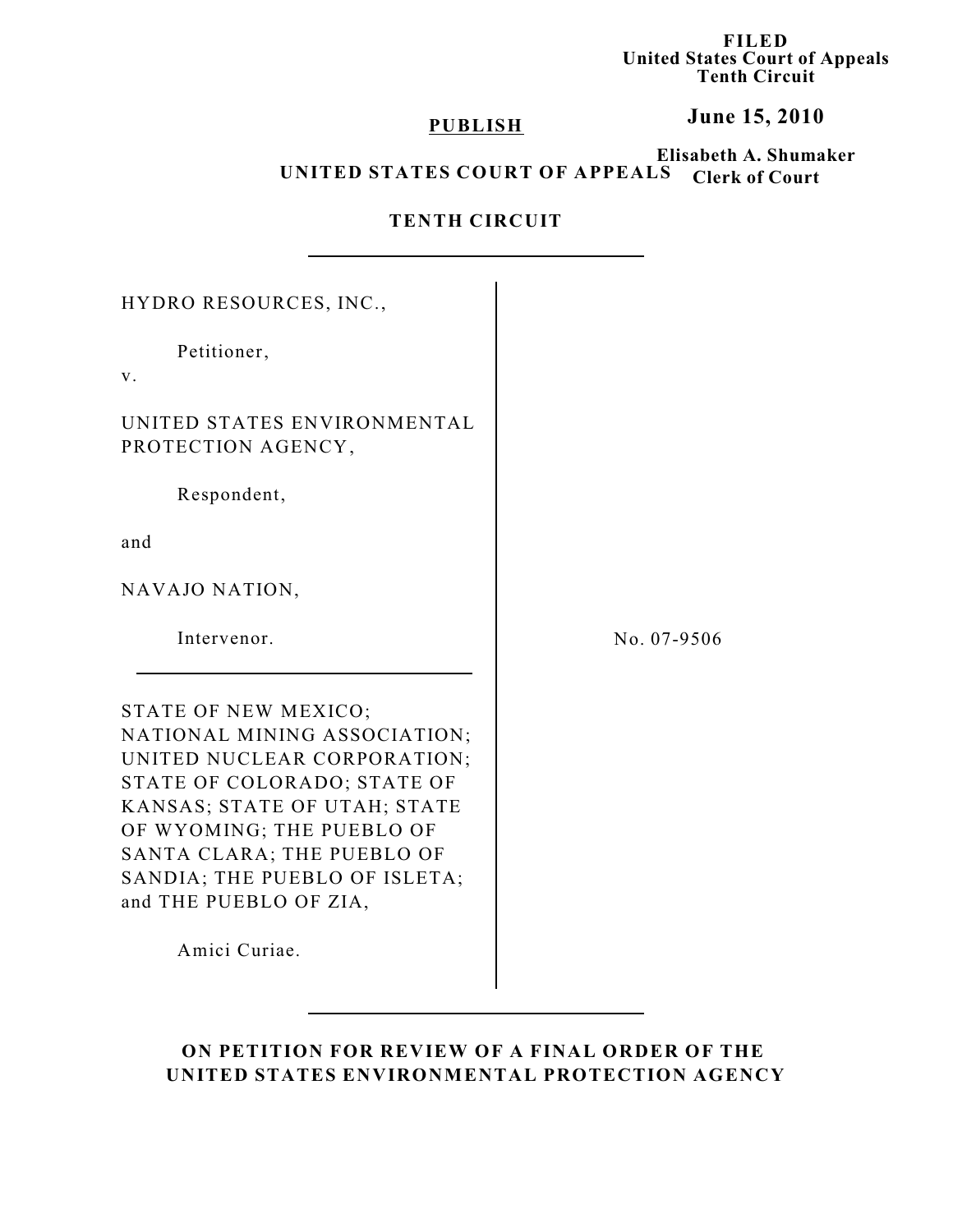Marc D. Flink (Alfred C. Chidester and Casie D. Collignon, Baker & Hostetler LLP, Denver, Colorado, and Jon J. Indall, Comeau, Maldegen, Templeman & Indall, LLP, Santa Fe, New Mexico, with him on the briefs) Baker & Hostetler LLP, Denver, Colorado, for Petitioner.

David A. Carson (Ronald J. Tenpas, Acting Assistant Attorney General, Ignacia S. Moreno, Assistant Attorney General, and John C. Cruden, Deputy Assistant Attorney General, with him on the briefs), United States Department of Justice, Environment and Natural Resources Division, Denver, Colorado, for Respondent.

Paul E. Frye (Louis Denetsosie, Attorney General, and David A. Taylor, Navajo Nation Department of Justice, Window Rock, Arizona, and Jill E. Grant, Nordhaus Law Firm, LLP, Washington, D.C., with him on the briefs), Frye Law Firm, P.C., Albuquerque, New Mexico, for Intervenor.

Gary K. King, Attorney General, and Christopher D. Coppin, Special Assistant Attorney General, Albuquerque, New Mexico, and Justin Miller, Chief Counsel, Office of the Governor, Santa Fe, New Mexico, filed an Amicus Curiae brief for the States of Colorado, Kansas, New Mexico, Utah, and Wyoming.

Anthony J. Thompson and Christopher S. Pugsley, Thompson & Simmons, PLLC, Washington, D.C., filed an Amicus Curiae brief for National Mining Association in support of Petitioner.

Robert W. Lawrence, Jonathan W. Rauchway and Constance L. Rogers, Davis Graham & Stubbs LLP, Denver, Colorado, filed an Amicus Curiae brief for United Nuclear Corporation in support of Petition for Rehearing en banc and in support of reversal.

Gary K. King, Attorney General, and Christopher D. Coppin, Special Assistant Attorney General, Albuquerque, New Mexico; Justin Miller, Chief Counsel, Office of the Governor, Santa Fe, New Mexico; Mark L. Shurtleff, Utah Attorney General, Salt Lake City, Utah; Steve Six, Attorney General of Kansas, Topeka, Kansas; John W. Suthers, Attorney General of Colorado, Denver, Colorado; and Bruce A. Salzburg, Attorney General of Wyoming, Cheyenne, Wyoming, filed an Amicus Curiae brief for the States of Colorado, Kansas, New Mexico, Utah, and Wyoming in support of Petitioner.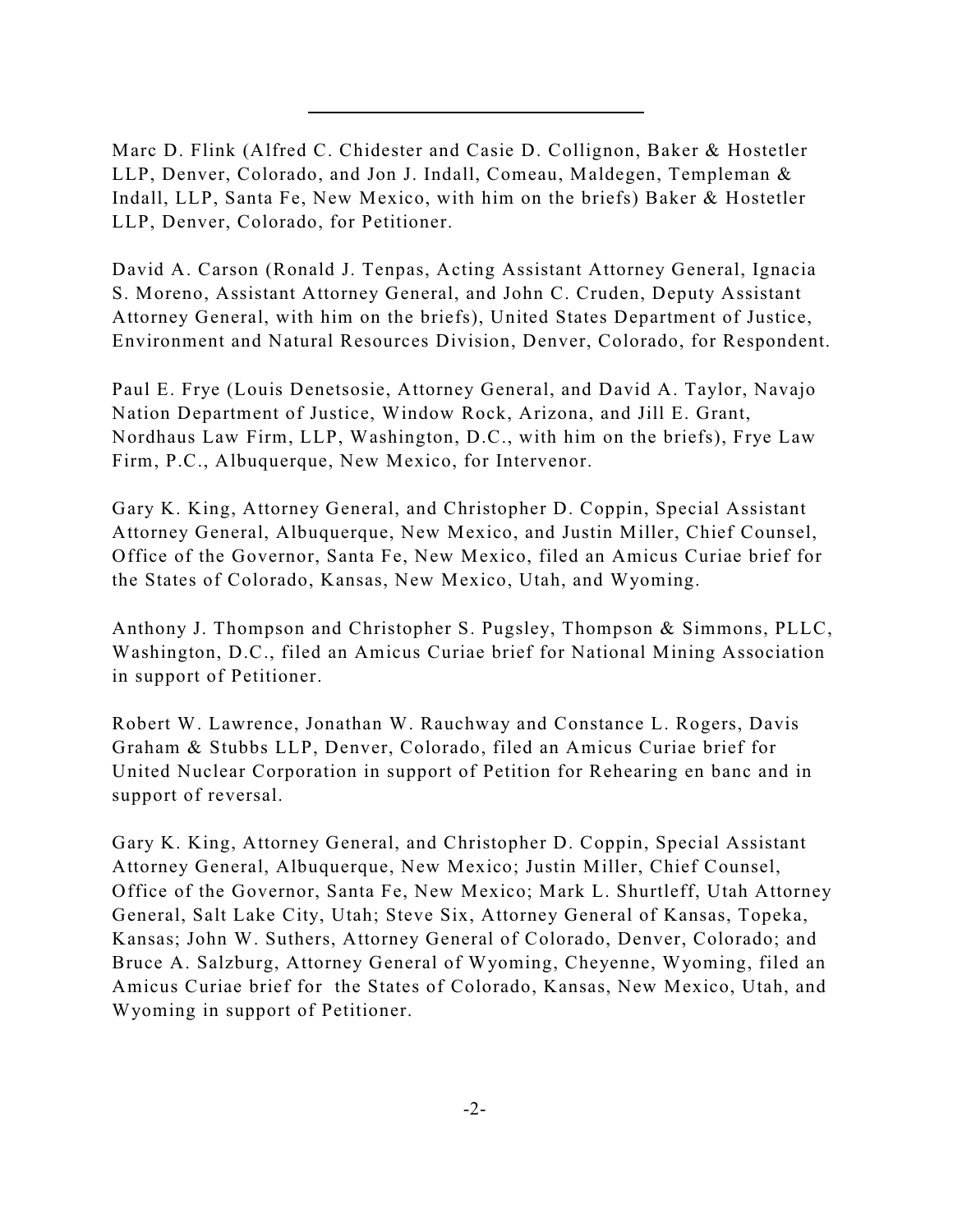Richard W. Hughes, Rothstein, Donatelli, Hughes, Dahlstrom, Schoenburg & Bienvenu, LLP, Santa Fe, New Mexico, and David C. Mielke, Sonosky, Chambers, Sachse, Mielke & Brownell, Albuquerque, New Mexico, filed an Amici Curiae brief for Pueblos of Santa Clara, Sandia, Isleta and Zia in support of Respondent.

Before **BRISCOE**, Chief Judge, **EBEL, TACHA, KELLY, HENRY, LUCERO, MURPHY, O'BRIEN, TYMKOVICH, GORSUCH ,** and **HOLMES** , Circuit Judges.

**GORSUCH**, Circuit Judge, joined by **TACHA, KELLY, O'BRIEN, TYMKOVICH,** and **HOLMES**, Circuit Judges.

Everyone agrees that Hydro Resources, Inc. ("HRI") must obtain a Safe Drinking Water Act ("SDWA" or "the Act") permit to mine its property. The only question is: from whom? The Environmental Protection Agency ("EPA" or the "Agency"), which administers the Act, has chosen to delegate its permitting authority in the State of New Mexico to the New Mexico Environment Department ("NMED"), but with one exception: EPA has not delegated its authority to issue permits for mining activities on "Indian lands." Thinking its land hardly qualified as "Indian land" — HRI owns its property in fee, it pays county real estate taxes, the land is uninhabited, and it is not inside any Indian reservation or otherwise set aside and superintended for Indian use — the company proceeded to apply for, and obtain, a permit from NMED. Initially, EPA professed no quarrel with this, and it has never questioned NMED's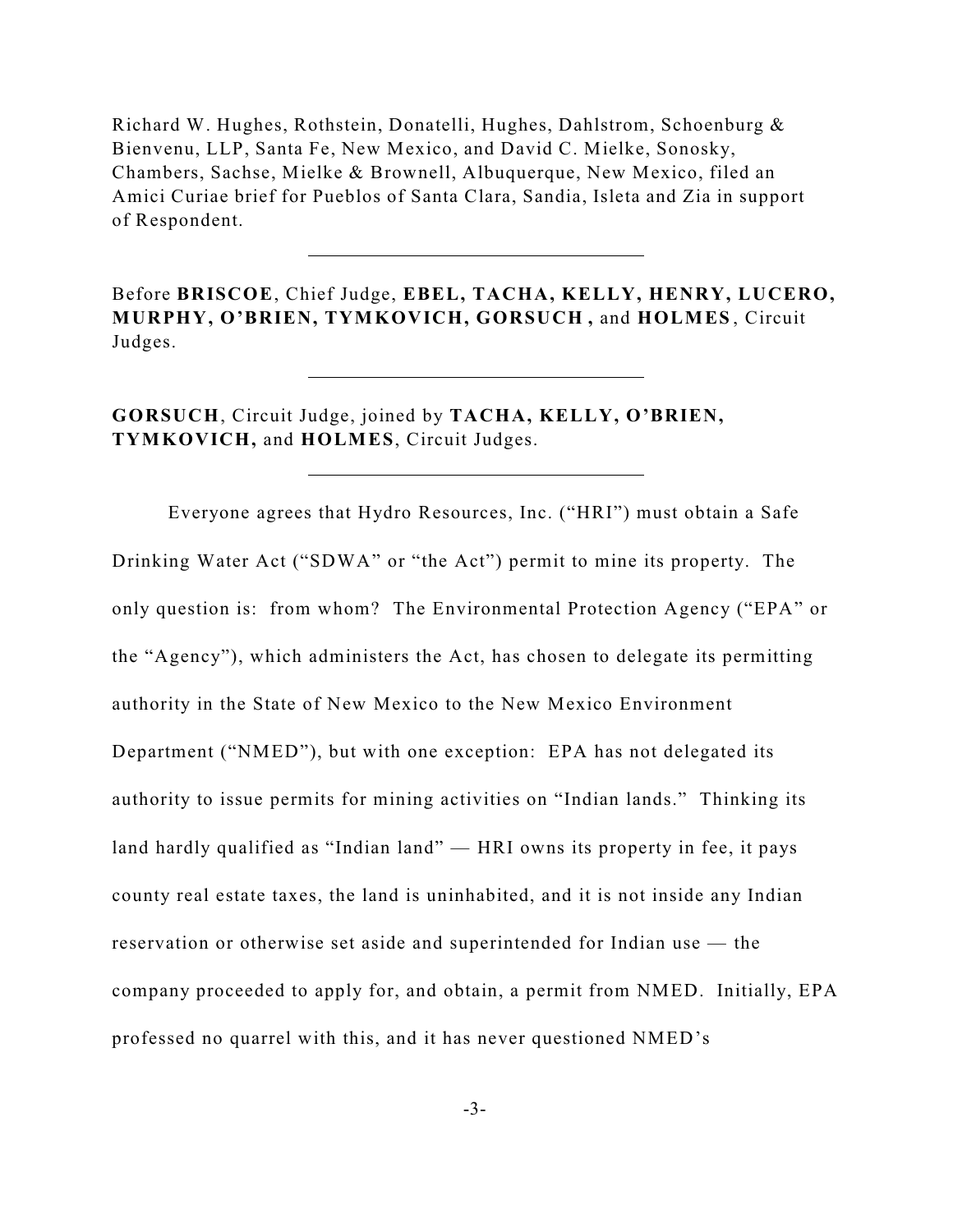administration of the Act. But eventually a dispute broke out over the status of HRI's land and, after years of regulatory wrangling, EPA issued a "final land status determination" expressing its judgment that HRI's land qualifies as "Indian land." As a result, EPA ruled, HRI must seek and obtain its SDWA permit from it rather than NMED.

How did EPA reach this conclusion? By regulation, EPA chose to define the term "Indian lands" — the only lands for which it did not cede primary permitting authority to NMED — to be synonymous with "Indian country," as that term is defined by 18 U.S.C. § 1151. Section 1151, in turn, provides primary federal criminal jurisdiction over certain territories: "Indian reservation[s]," "dependent Indian communities," and "Indian allotments." So it is that, for EPA to exercise primary permitting authority in this case, the Agency had to argue that the federal government, rather than the State of New Mexico, possesses primary criminal jurisdiction over HRI's private property. In this case, EPA took the position that HRI's land is Indian country and subject to federal jurisdiction because it is part of a "dependent Indian communit[y]" under  $\S 1151(b)$ .

But whatever HRI's land is, it can't be that. In *Alaska v. Native Village of Venetie Tribal Government*, 522 U.S. 520 (1998), the Supreme Court identified two "requirements" of all "dependent Indian communities" under § 1151(b). First, "the land in question" must be an "Indian community" in the sense that it

-4-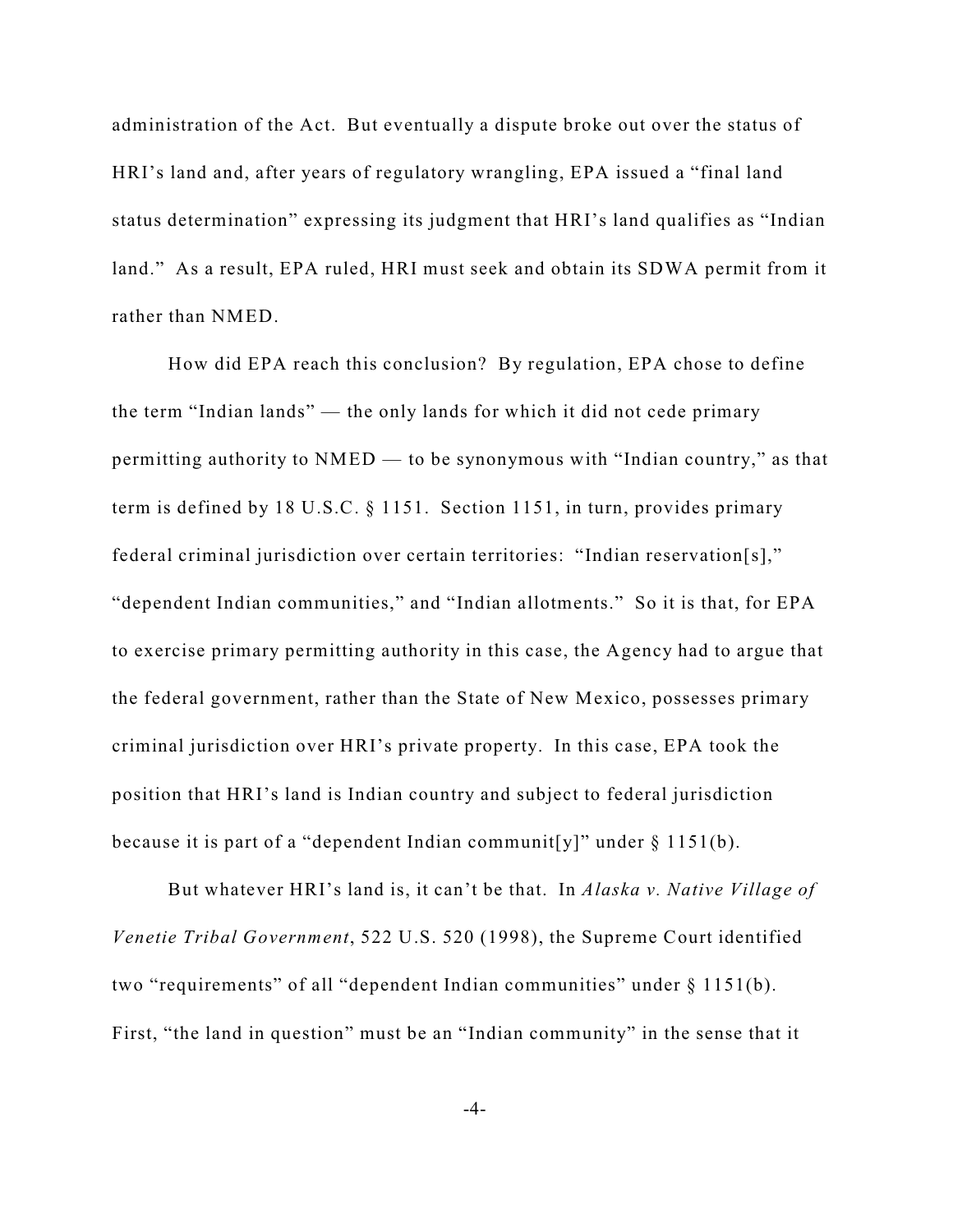has been explicitly "set aside" by Congress (or the Executive, acting under delegated authority) "for the use of the Indians as Indian land." *Id.* at 527, 531. Second, "the land in question" must be "dependent" in the sense that it is "under federal superintendence." *Id.* at 527. HRI's land — the land in question in EPA's final land status determination — is neither of these things.

Despite this, EPA argued before a panel of this court that we should cast our gaze beyond the particular land in question. In the Agency's view, because some sufficiently significant (though unspecified) percentage of neighboring lands — what EPA calls "the community of reference" — is Indian country, HRI's land must be considered Indian country, too. In defense of its view, EPA pointed to certain of this circuit's cases, most pre-*Venetie*, suggesting the approach it took. Deeming itself bound by the same authority, a panel of this court upheld EPA's classification of HRI's land as Indian country. *Hydro Res., Inc. v. U.S. EPA*, 562 F.3d 1249 (10th Cir. 2009) ("*HRI II*").

HRI responded to all this with a petition for *en banc* review. The company argued that the "community of reference" approach advanced by EPA and certain of this circuit's cases is inconsistent with *Venetie*. HRI submitted, too, that our cases are in conflict with each other — while some follow EPA's approach, others after *Venetie* have abjured the "community of reference" test, as have decisions in

-5-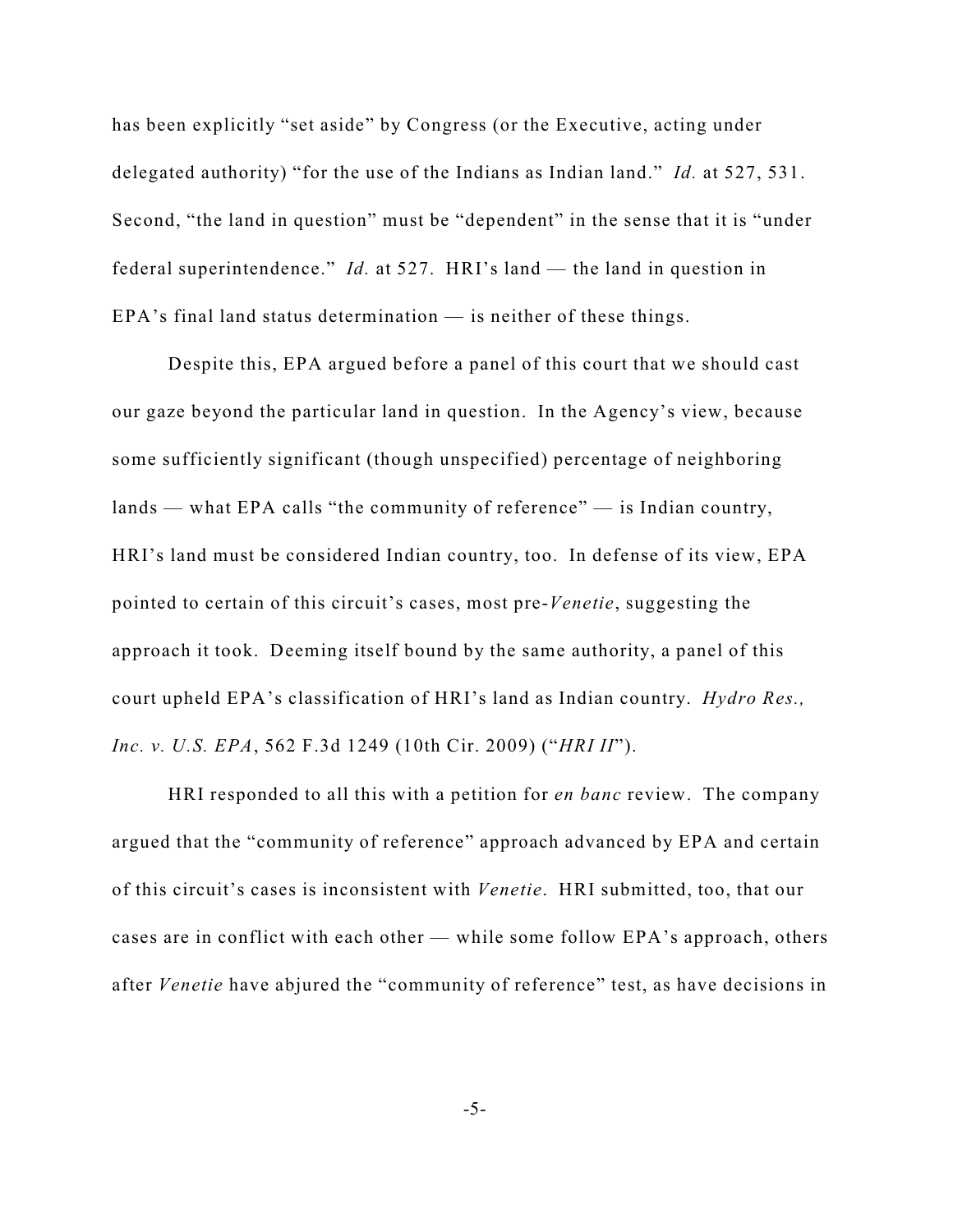our sister circuits. Seeking to sort all this out, we granted HRI's request for *en banc* review.

Having now heard the case anew, we find ourselves compelled to vacate EPA's final land status determination. EPA's interpretation cannot be reconciled with the Supreme Court's explanation of § 1151(b)'s plain meaning. *Venetie* explicitly rejected a Ninth Circuit test composed of the very factors used in the "community of reference" test employed by EPA and certain of our pre-*Venetie* cases. Neither is the amorphous "community of reference" test compatible with the history and structure of the statute we are charged to interpret, or with the Supreme Court's longstanding direction that criminal statutes should be interpreted clearly and precisely to afford fair warning of their reach.

None of this is to say that EPA must tether its SDWA permitting authority to a statute defining the scope of the federal government's criminal jurisdiction over Indian lands. Had EPA chosen to define its authority under the SDWA in a different way, the result in this case might have been different. But we decide the cases as they come to us. And in this case, heeding the Supreme Court's commands in *Venetie* requires us to grant HRI's petition for review and vacate the Agency's final land status determination.

I

-6-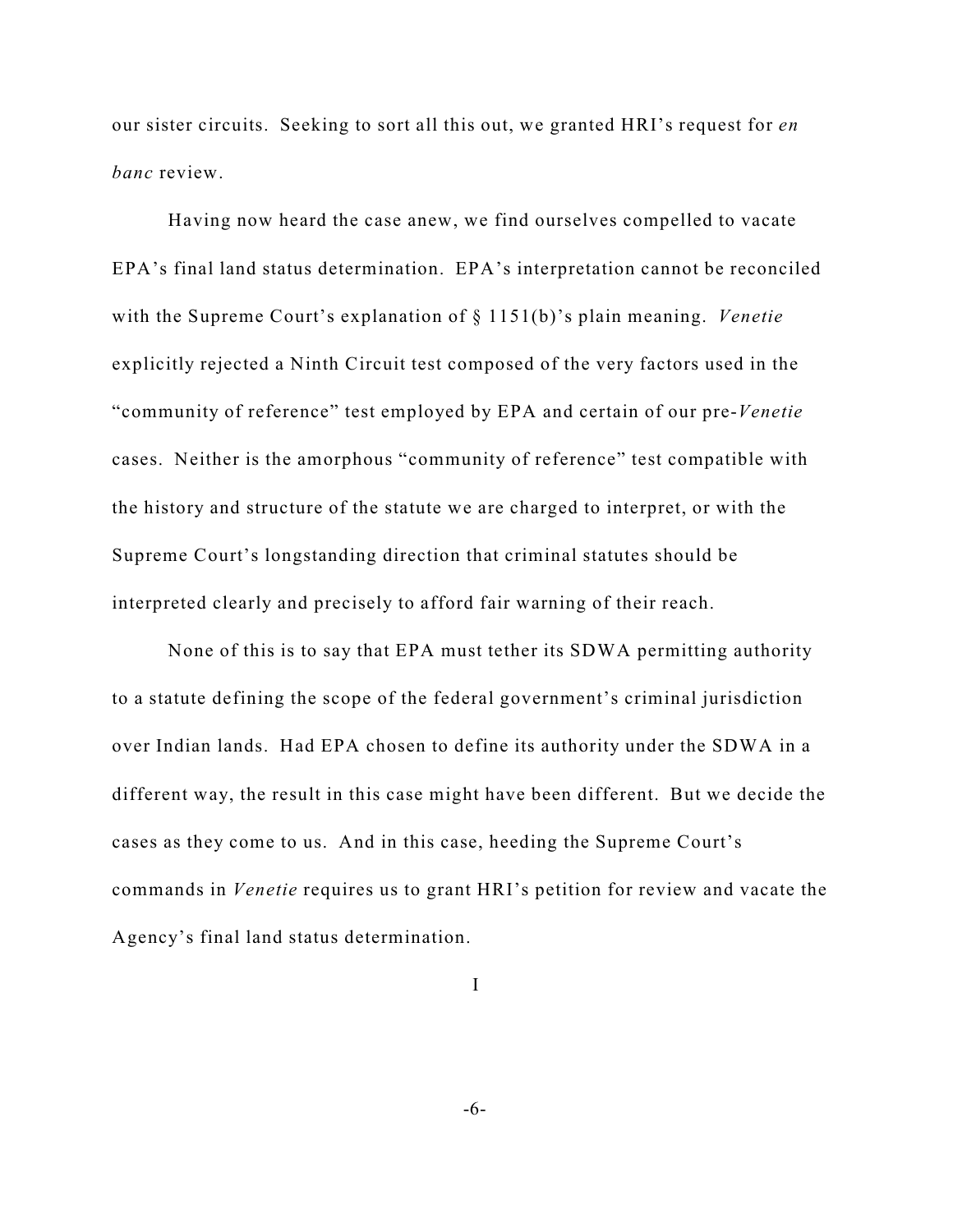The history of this dispute is long and tangled. Even so, some appreciation of its twists and turns is essential. We begin by examining briefly the history of the land in question (Section I.A), the regulatory scheme governing that land and the parties before us (Section I.B), the parties' first lawsuit before this court (Section I.C), its subsequent remand to EPA (Section I.D), and the current appeal (Section I.E), all before we turn to address our jurisdiction and standard of review (Section II) and, at last, the merits of this appeal (Section III).

A

The land at issue in this case lies in what is commonly known as the "checkerboard" region of northwestern New Mexico. *See generally Pittsburg & Midway Coal Min. Co. v. Yazzie*, 909 F.2d 1387, 1389-92 (10th Cir. 1990). This region abuts the southern and eastern boundaries of the Navajo Reservation originally created by an 1868 treaty between the United States and the Navajos. *Id.* at 1389. And a checkerboard it is, marked by alternating parcels of land owned by the state, the federal government, the Navajo Nation, individual Navajos, and private persons and entities. *See id.* at 1423 app. A (map section marked "J"); Appendix. 1

 $1$  The Appendix reproduces a map of the Church Rock Chapter and its boundaries. The map was prepared as part of the Church Rock Chapter's Land Use Plan and included in the record before the Agency. *See* R. 16b; R. 40 at B-39.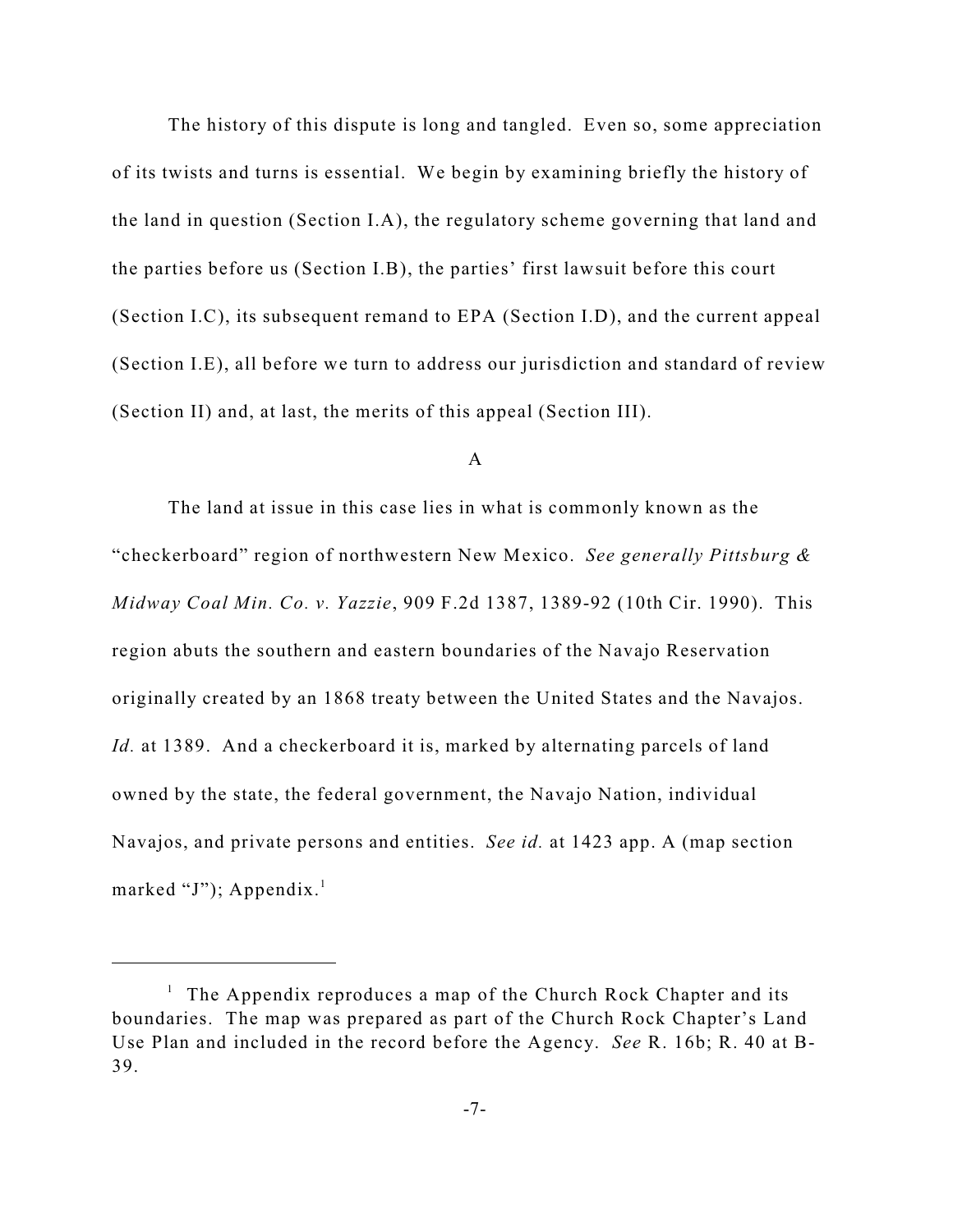The checkerboard seems to have had its start with the railroad. In the late nineteenth century, the federal government granted certain lands in the region to railroad companies in an effort to induce construction. "These grants typically consisted of alternating one-mile-square parcels on each side of the planned line for the railroad tracks . . . ." *HRI II*, 562 F.3d at 1254 n.3. From this, a checkerboard was born, aided and abetted by the fact that other tracts of land in this area, though still formally held in the public domain, were occupied by Navajos, while still others were being rapidly snapped up by white and Mexican settlers. *Yazzie*, 909 F.2d at 1390.

And this was just the start of the complications. As Judge Anderson explained in his thorough history of the area, by the turn of the twentieth century federal officials became concerned that the new settlers were "appropriating the limited water holes for themselves." *Id.* at 1390. So, in an effort to protect the Navajo population, President Theodore Roosevelt signed two executive orders, E.O. 709 and E.O. 744, in 1907 and 1908, respectively. The combined effect of these orders was to add much of the land in this area to the Navajo Reservation. *Id.* at 1391. At the same time, the President's orders expressly preserved preexisting private property rights, including the railroad land grants. Thus, "the extension to the Reservation" further complicated the variegated character of the area. *Id.* at 1391 n.6.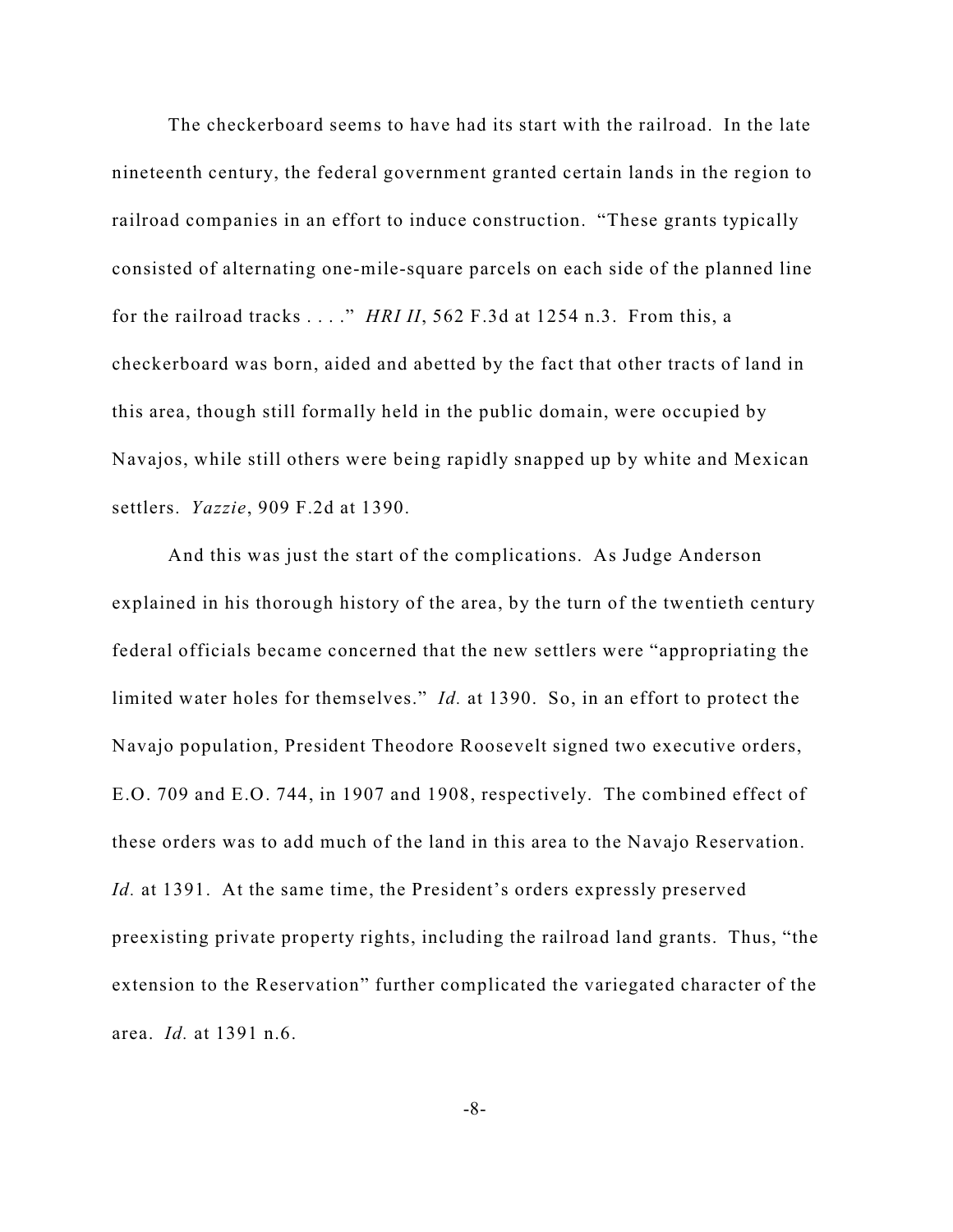Still more checkerboarding followed. It seems the government did not intend the area to become a permanent addition to the Reservation. *See id.* Instead, the plan apparently was to allow Indians<sup>2</sup> then living in the area a brief period to claim and "receive 160-acre allotments in severalty without interference from whites and Mexican stockmen." *Id.* at 1390. After that, any unallotted land was to revert from reservation status back to the public domain. *See id.* And this is exactly what transpired in 1911 by virtue of another executive order, this one issued by President Taft. *Id.* at 1392. Since then, land in this area has changed hands many times in still more complicating ways. In 1928, for example, Congress appropriated funds for the purchase of some privately held former railroad tracts in order that they might be held by the federal government for the benefit of the Navajo. *HRI II*, 562 F.3d at 1254 n.3. Meanwhile, other parcels now belong to the New Mexico state government or remain in the hands of non-Indians.

HRI's land falls into this final category. In 1970, the federal government sold 160 acres in the southeast quadrant of "Section 8," Township 16N, Range

 $2$  We recognize that "most tribal members do not refer to themselves as generic 'Indians' or 'Native Americans,' but rather as constituents of particular groups, such as Hopi or Cheyenne" or Navajo. Cohen's Handbook of Federal Indian Law, § 3.01 at 134 n.1 (Nell Jessup Newton et al. eds., 3d ed. 2005). We use the general term "Indian" throughout this opinion in light of its use in the relevant statutory language and precedents.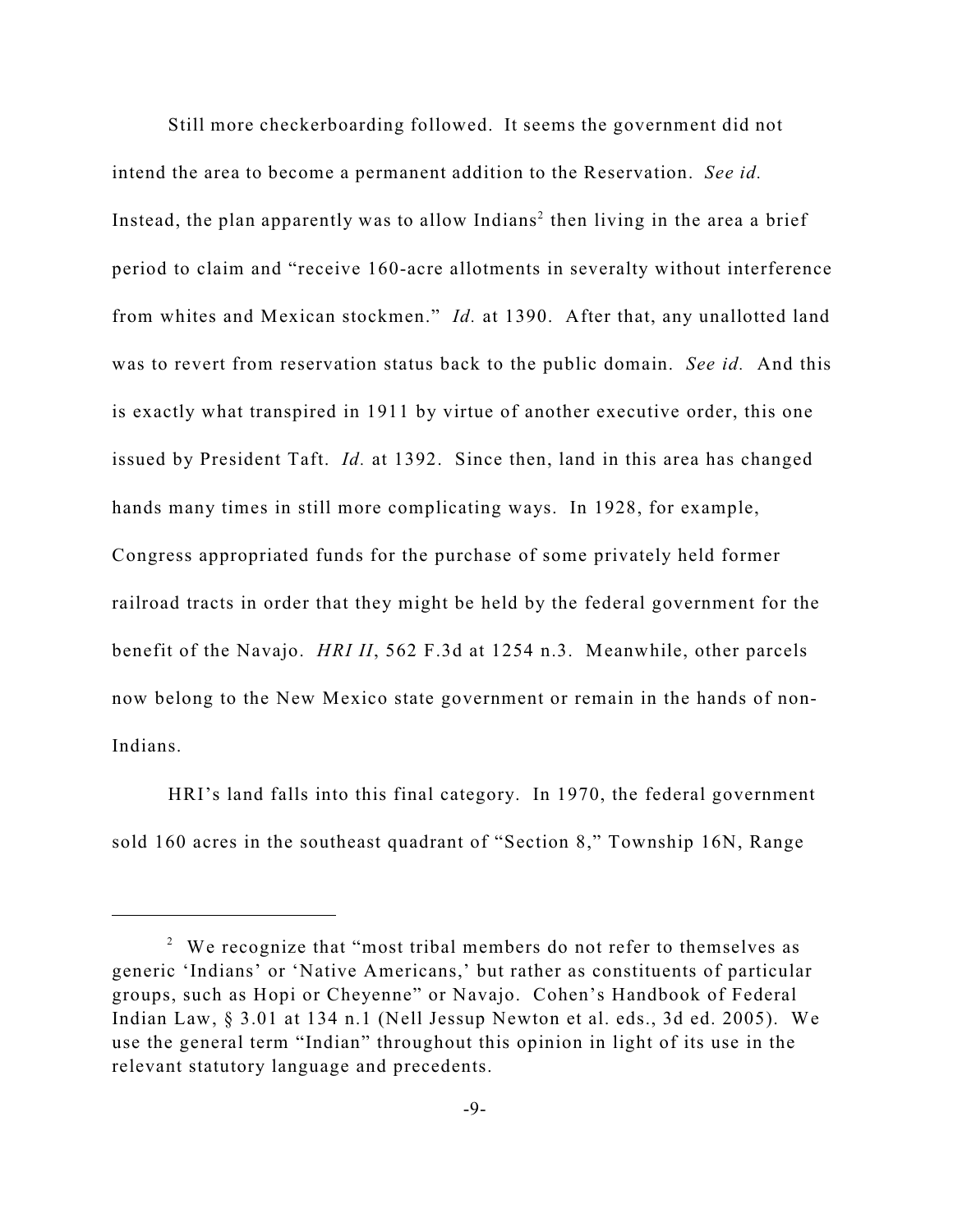16W, to the United Nuclear Corporation. *See* Appendix. In turn, United Nuclear later sold the land to HRI. There are no inhabitants on HRI's land. Except for the brief period from 1907-11, it has not been set aside by Congress for Indians or placed under federal superintendence for their benefit. The remaining three quadrants of Section 8 land not owned by HRI are still owned in fee by the United States. R. 15c App. XI at para. 3. Other adjacent sections include parcels held in trust for the Navajo by the United States (Sections 9 and 17) and land owned by the State of New Mexico (Section 16). *See* Appendix.

Section 8 lies within McKinley County, New Mexico. The county seat resides in the city of Gallup, "approximately 11 miles southwest of the Section 8 land." *HRI II*, 562 F.3d at 1254. The state and county exercise jurisdiction over private lands throughout the checkerboard area. So, for example, the State of New Mexico maintains the only road access to Section 8, State Highway 566, while McKinley County shares responsibility with the federal government for other roads in the vicinity. *HRI II*, 562 F.3d at 1254. The County provides essential public services to private lands like HRI's, including fire, police, and emergency services. *Id.* The Gallup/McKinley County public school system offers public education and school transportation for those in the area. *Id.* And HRI pays annual property taxes on its land to McKinley County. *Id.*

-10-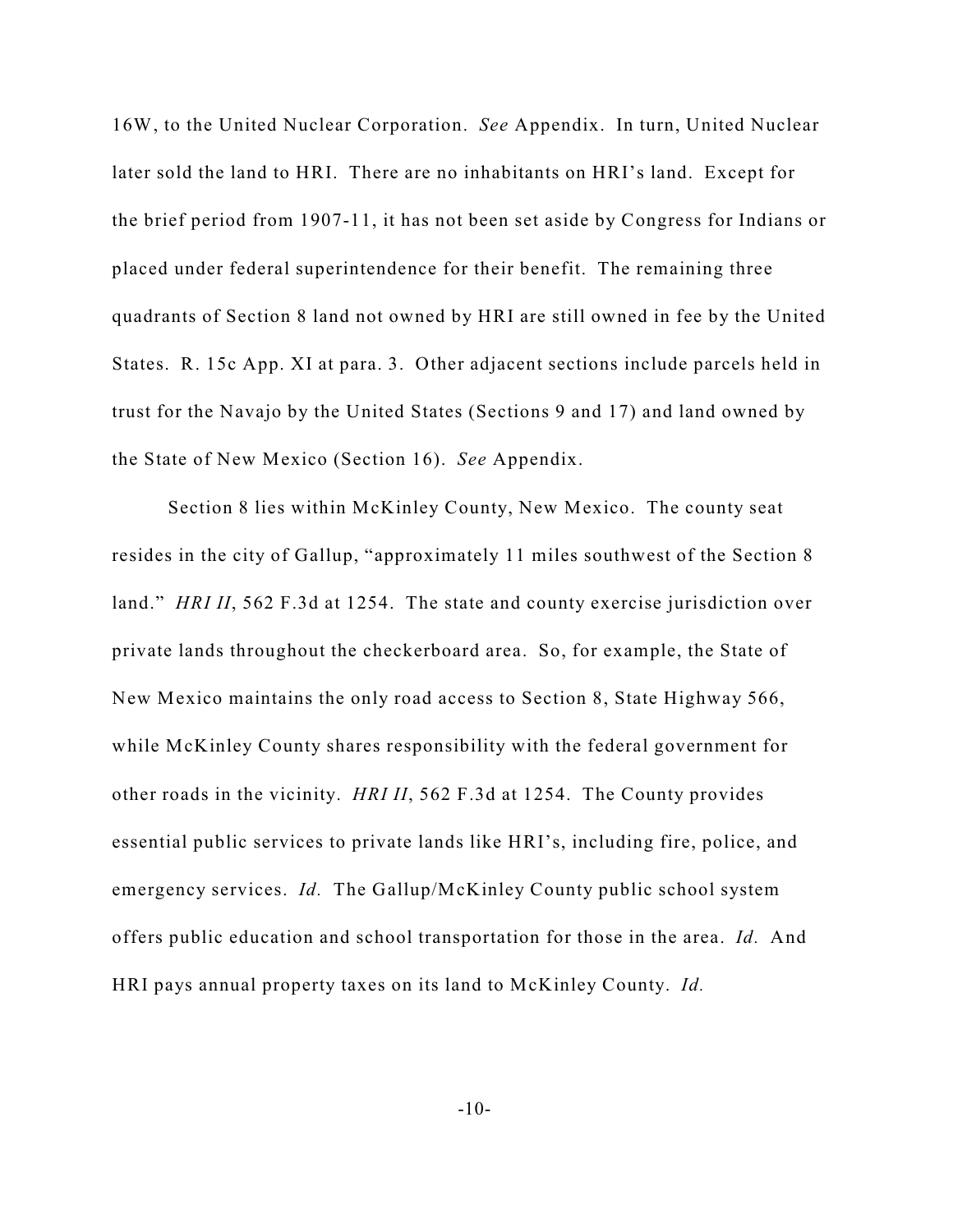Section 8 also falls within the boundaries of the Navajo Church Rock

Chapter. The Chapter is a political and social unit of the Navajo Nation, with its boundaries and membership determined by the Tribe. See id. at 1255.<sup>3</sup> The current boundaries as drawn by the Tribe include tracts owned in fee by the United States, privately held lands, and Navajo Nation lands. *Id.* At the same time, the Chapter's boundaries exclude at least one parcel of state land, Red Rock State Park, thus creating a sort of "doughnut hole" in the middle of the Chapter. *See* Appendix. While most of the land in the Chapter lies north of Interstate 40, the Chapter does include a narrow traverse across the Interstate and a small tract on the highway's south side. *See id.*

<sup>&</sup>lt;sup>3</sup> The EPA's final land status determination states that the "Church Rock Chapter was first established in 1927 by the United States as a subdivision of the Navajo Nation government, to facilitate local Navajo self-government and to foster improved communications between Navajos and federal agencies." R. 44 at 8. HRI disputes this conclusion. First, HRI argues that the 1927 date makes no sense, because it was a year before the government began repurchasing for Indian use much of the land that now comprises the Chapter. Second, HRI argues that the record contains no support for the assertion that the federal government established the Church Rock Chapter. Upon review of the source cited by EPA, it appears HRI may have the better of the argument. While the source suggests that the federal government played some undefined role in helping to establish Navajo chapters beginning in 1927, it does not mention the Church Rock Chapter, let alone indicate that the federal government established it. *See* Robert Young, Navajo Yearbook 191 (1958). The record, at least as briefly adduced by the parties in this litigation, thus suggests that the Navajo Nation, not the federal government, established the Chapter.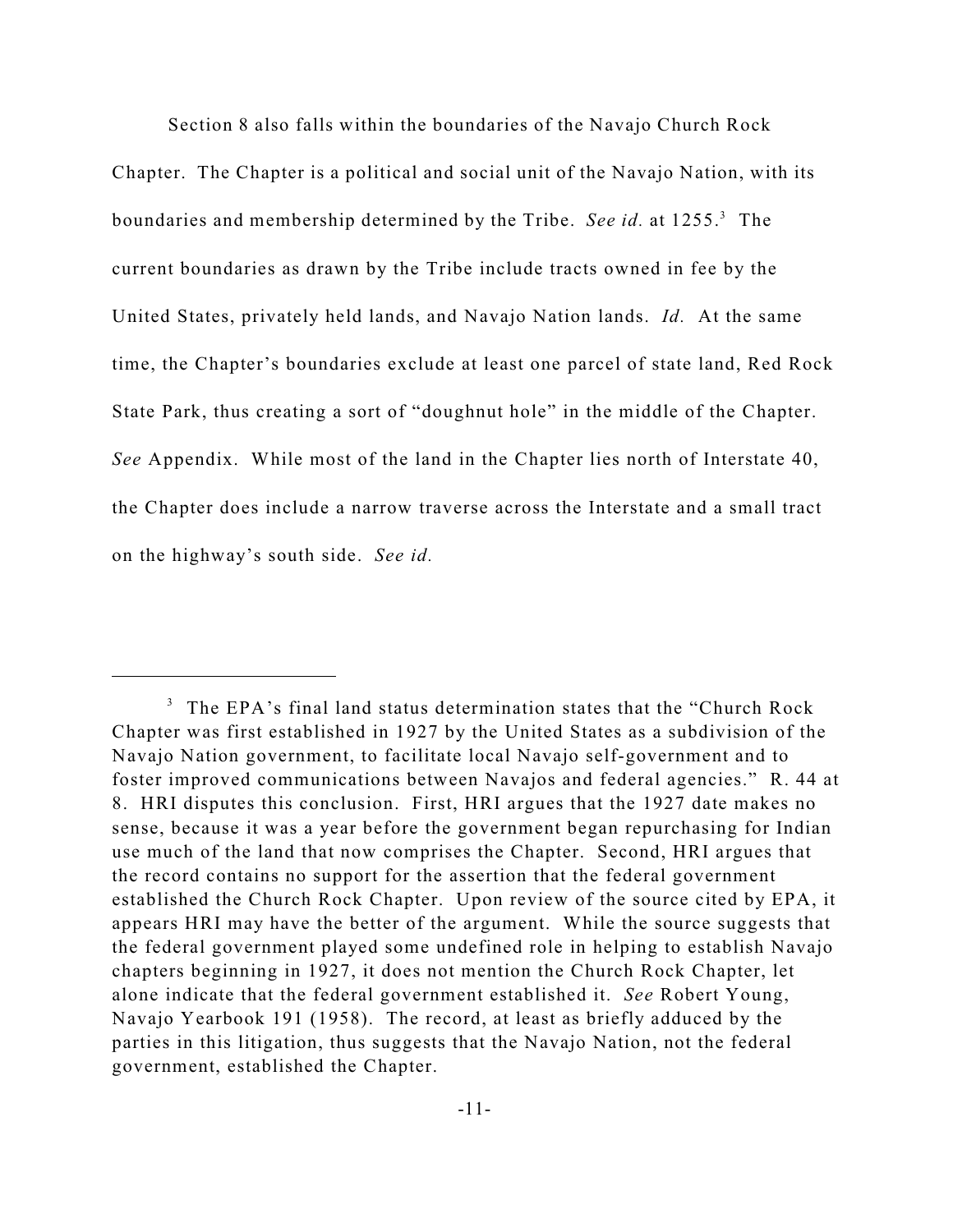The political and social center of the Church Rock Chapter is the Chapter House, located in the village of Church Rock, six miles east of Gallup and about six miles south of Section 8. *See id.* Much of the membership of the Chapter lives in close proximity to the Chapter House, and Chapter members typically visit the Chapter House at least once a month for meetings and social activities and services. R. 40 at B-29. At the same time, nearly half of the Chapter's members are employed in Gallup and so travel there frequently, compared to just 2% who are employed within the Chapter's boundaries. R. 40 at B-24. The Chapter recognizes that private lands within its boundaries are subject to state jurisdiction and control, R. 40 at C-16, and the Chapter provides no infrastructure or services to HRI's portion of Section 8, R. 6 at 2. Indeed, a significant portion of the territory within the Chapter, including Section 8, consists of "rugged mountain ranges, canyons, and highlands" that, according to the Chapter, are "not suitable for community or industrial development." R. 40 at B-40.

#### B

After purchasing its Section 8 land, HRI sought to mine it for uranium. In preparation, the company obtained various regulatory permits. Because HRI's proposed mining operations contemplated the use of an underground injection system to extract the ore, SDWA regulations required the company to obtain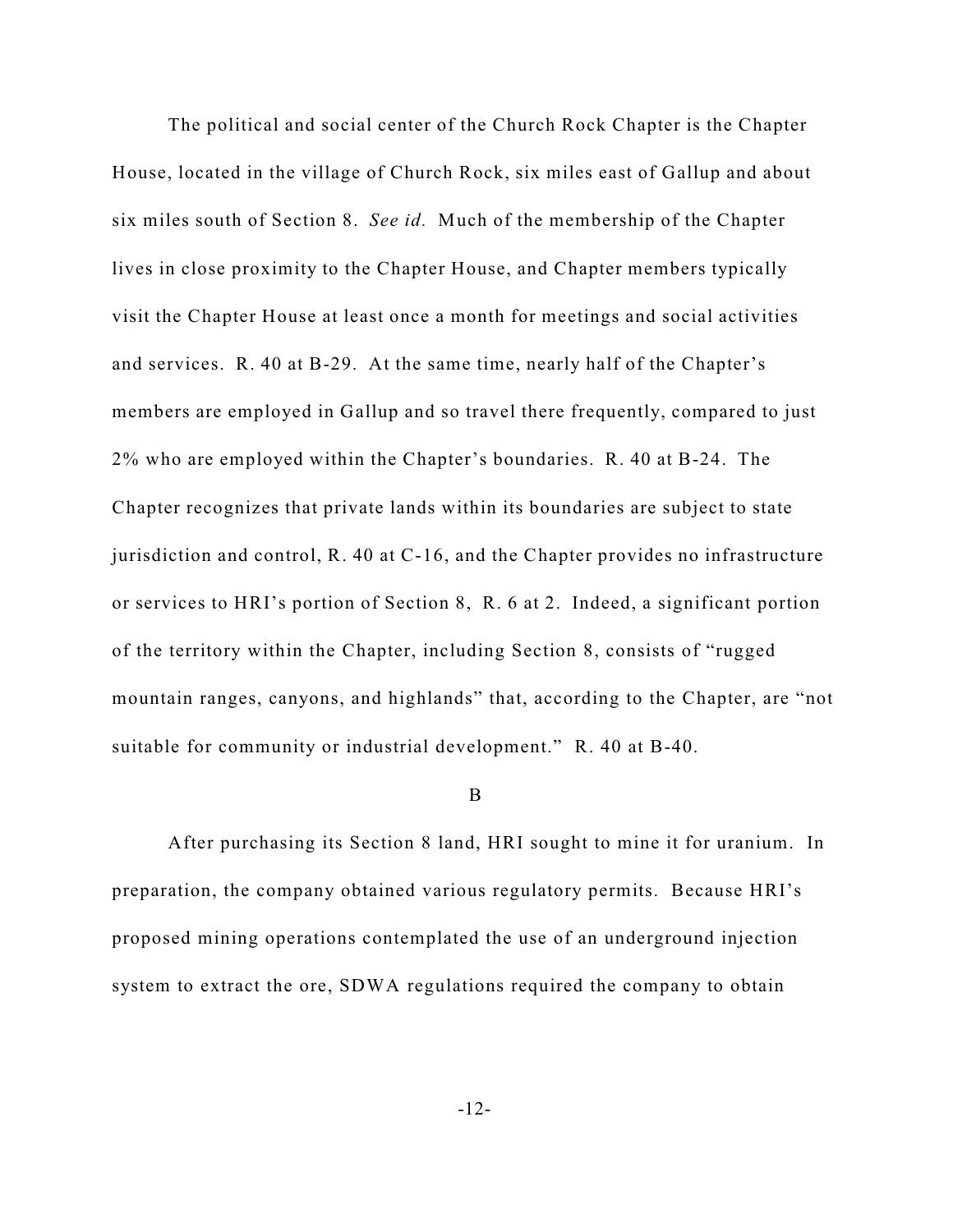approval of an underground injection control ("UIC") plan aimed at mitigating the risk of contamination to potential drinking water sources. 4

While EPA is responsible for administering the SDWA, Congress anticipated that the states would, at least sometimes, serve as the primary entities responsible for reviewing and granting or denying UIC permits. In the SDWA, Congress told EPA it could "either approve, disapprove, or approve in part and disapprove in part, [each] State's" application to become the primary UIC permitting authority. 42 U.S.C. § 300h-1(b)(2). The Act then went on to direct EPA to promulgate certain standards that the state UIC regulatory programs would have to meet to achieve this distinction. *See* 42 U.S.C. § 300h; 40 C.F.R.  $§$  144.1(e). Exercising these statutory authorities granted to it, EPA some time ago set standards for state UIC programs and approved NMED's application to serve as the primary UIC permitting authority in the State of New Mexico, except

<sup>&</sup>lt;sup>4</sup> "Underground injection  $\dots$  means the subsurface emplacement of fluids by well injection . . . ." 42 U.S.C. § 300h(d)(1)(A). Basically, HRI seeks to pump water into the ground and circulate that water in order to pull uranium to the surface where it can be easily collected. This method is apparently less onerous than manually excavating the rock from underground and removing the uranium later. R. 15c App. II at 1, 3-4 ("Instead of manually excavating the rock from underground as in conventional mining and placing it in large piles on the surface, water wells are used, very much like those for a home. Oxygen is added to the native ground water from the ore body, and that water is continuously circulated until most of the uranium is recovered.").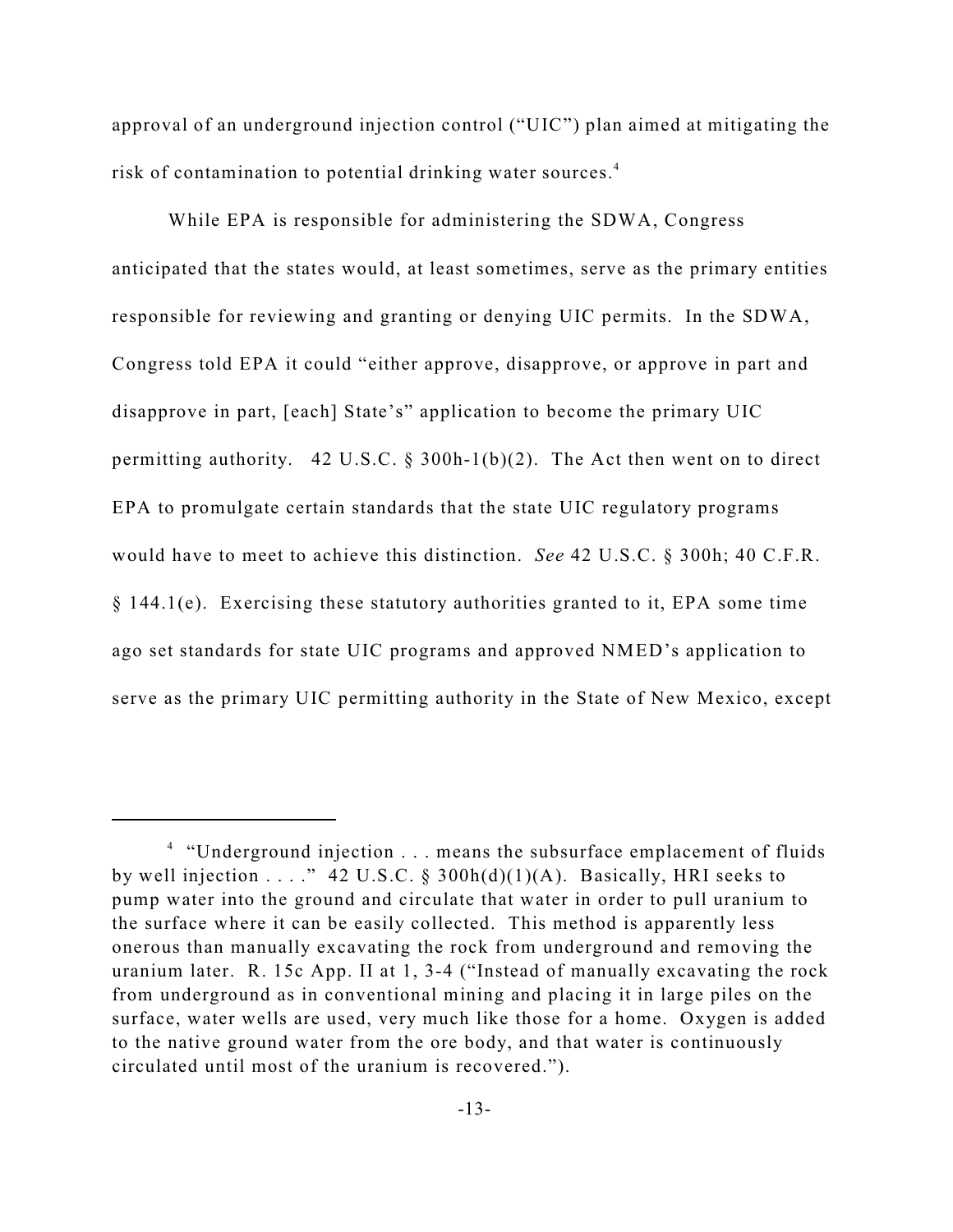with respect to underground injection wells "on Indian lands." 40 C.F.R. §§ 147.1600-147.1601.

It is here the real regulatory complications begin. How do we know when underground injection wells lie on "Indian lands"? By regulation, EPA has chosen to define the phrase "Indian lands," when it appears in SDWA regulations, to mean "Indian country," as that term is defined by 18 U.S.C. § 1151. *See* 40 C.F.R. § 144.3. Adopted in 1948, § 1151 is part of the criminal code and circumscribes where the federal government or a tribe, rather than a state, may exercise primary criminal jurisdiction. At the same time, the statute has been used often, as EPA has chosen to use it here, to define the scope of federal authority over civil and regulatory matters. *See Venetie*, 522 U.S. at 527; Cohen's Handbook of Federal Indian Law § 3.04[1] (Nell Jessup Newton et al. eds., 3d ed. 2005) (hereinafter "Cohen (2005)"). 5

Section 1151 defines "Indian country" as encompassing three categories of land:

<sup>&</sup>lt;sup>5</sup> While statutory criminal jurisdiction has been confined to "Indian country" as defined in § 1151, it has been said that Congress enjoys "plenary power over Indian affairs," *Venetie*, 522 U.S. at 531 n.6, by virtue of Article I, Section 8, Clause 3 of the Constitution, which ascribes to Congress exclusive authority over "Commerce . . . with the Indian Tribes." Whether and how far Congress's constitutional authority to authorize federal "Indian country" jurisdiction might proceed beyond the limits of § 1151 is not before us in this case.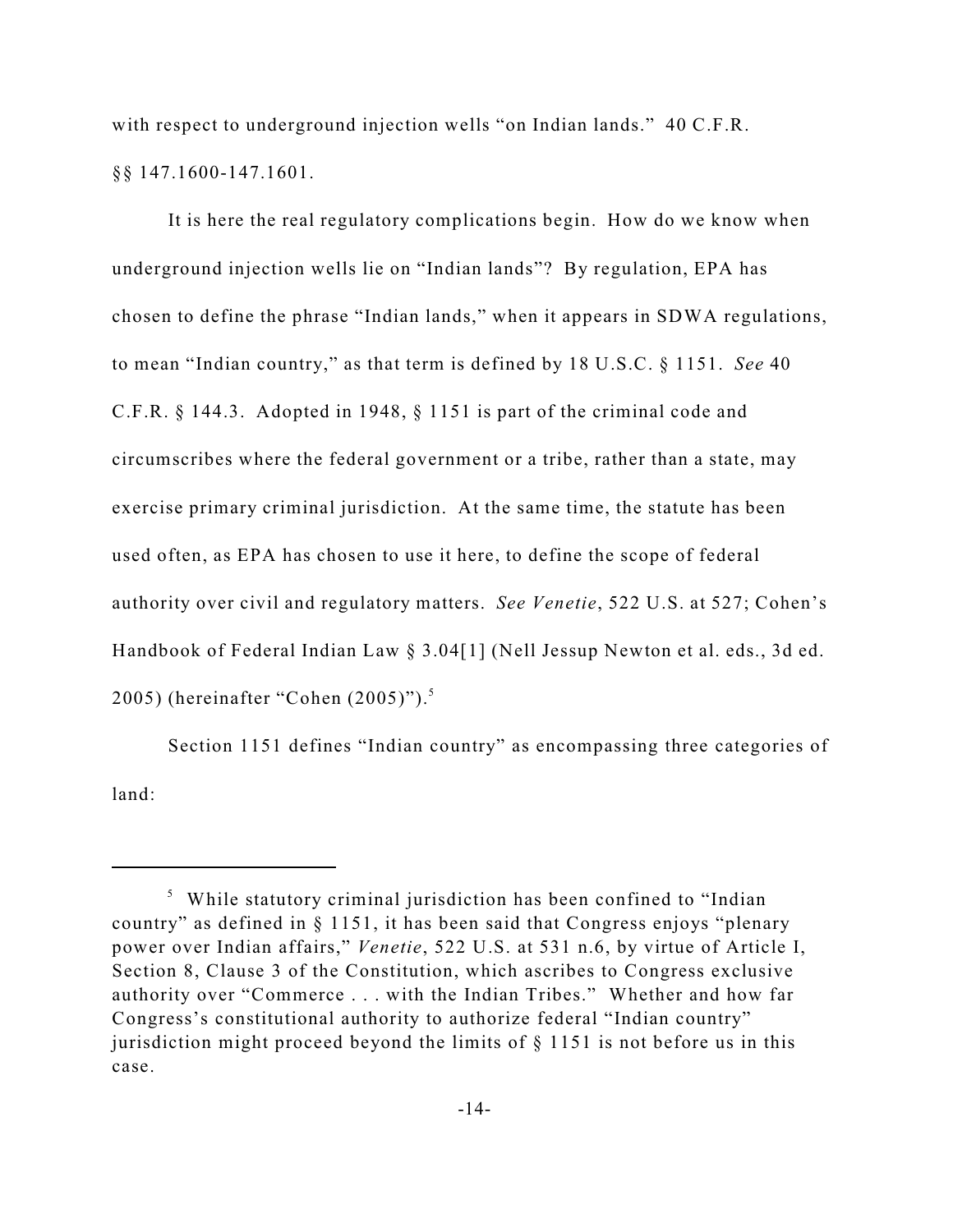(a) all land within the limits of any Indian reservation under the jurisdiction of the United States Government, notwithstanding the issuance of any patent, and, including rights-of-way running through the reservation,

(b) all dependent Indian communities within the borders of the United States whether within the original or subsequently acquired territory thereof, and whether within or without the limits of a state, and

(c) all Indian allotments, the Indian titles to which have not been extinguished, including rights-of-way running through the same.

18 U.S.C. § 1151.

Having thus defined the scope of "Indian lands" under its SDWA regulations, EPA still faced the question: Who, if not the state, should enjoy primary authority to regulate wells on those lands? The SDWA entrusts primary UIC permitting authority to EPA but allows the Agency to delegate that authority to tribes, much as it does to states, at least with respect to permit applications "within the area of the Tribal Government's jurisdiction." 42 U.S.C. § 300j-11(b)(1)(B); *see also* 42 U.S.C. § 300h-1(e). And by regulation, EPA has indicated that a "Tribal Government's jurisdiction" for these purposes may not extend beyond "Indian country," as that term is (once again) defined in § 1151. *See, e.g.*, Navajo Nation; Underground Injection Control (UIC) Program; Primacy Approval, 73 Fed. Reg. 65,556-01, at 65,558-65,560 (Nov. 4, 2008) ("EPA recognizes that 18 U.S.C. 1151 . . . generally defines the limit of the area over which a Tribe may demonstrate authority.").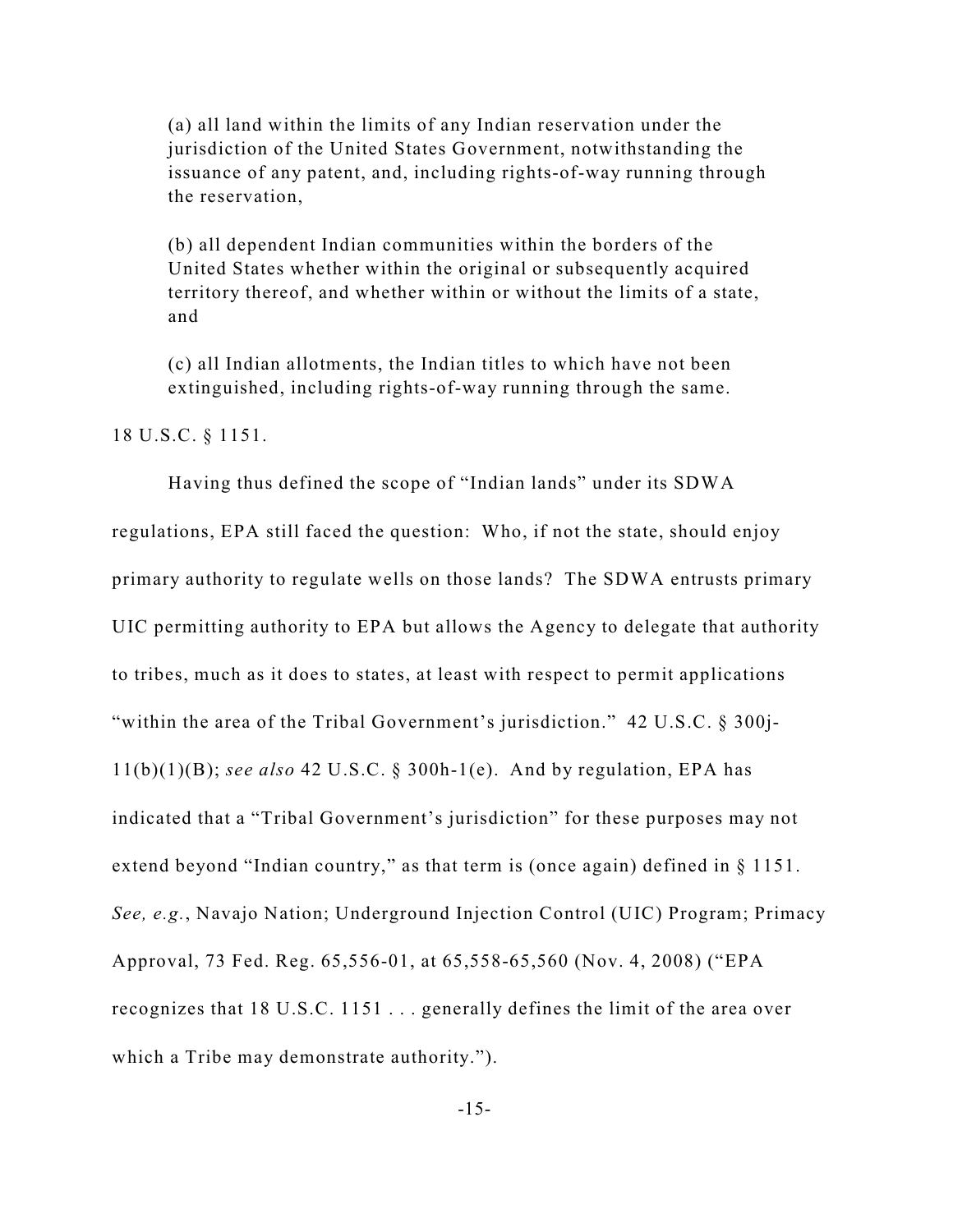In 1994, EPA chose to exercise this authority to delegate primary UIC permitting authority to the Navajo Nation for lands within the Navajo Reservation, as well as for certain other Navajo allotments and Navajo fee lands. *HRI, Inc. v. EPA*, 198 F.3d 1224, 1232 (10th Cir. 2000) ("*HRI I*"). At the same time, however, EPA declined to approve the Tribe's application to assume primary UIC permitting authority over all privately held fee lands in the checkerboard region where Section 8 resides. *Id.* at 1233. It was and is undisputed that these lands do not qualify as part of any Indian reservation within the meaning of  $\S 1151(a)$ , or as Indian allotments within the meaning of § 1151(c). Though the Tribe sought to persuade EPA that the lands nonetheless qualify as "Indian country" because, given social and political affinities in the area, they are part of a larger "dependent Indian community" within the meaning of § 1151(b), EPA rejected this claim. The Agency explained its view that the Tribe had "not demonstrated that it has jurisdiction" over the lands in question, R. 13b at 239 (emphasis in original), adding that, "[b]efore it could determine if a parcel of land is part of a dependent Indian community (and therefore is Indian country), EPA would need more information about that particular parcel of land." *Id.* at 238. The Agency thus left open at least the hypothetical possibility that there could be "Indian lands" within the checkerboard area over which it, rather than the Navajo Nation, might retain primary UIC regulatory authority — at least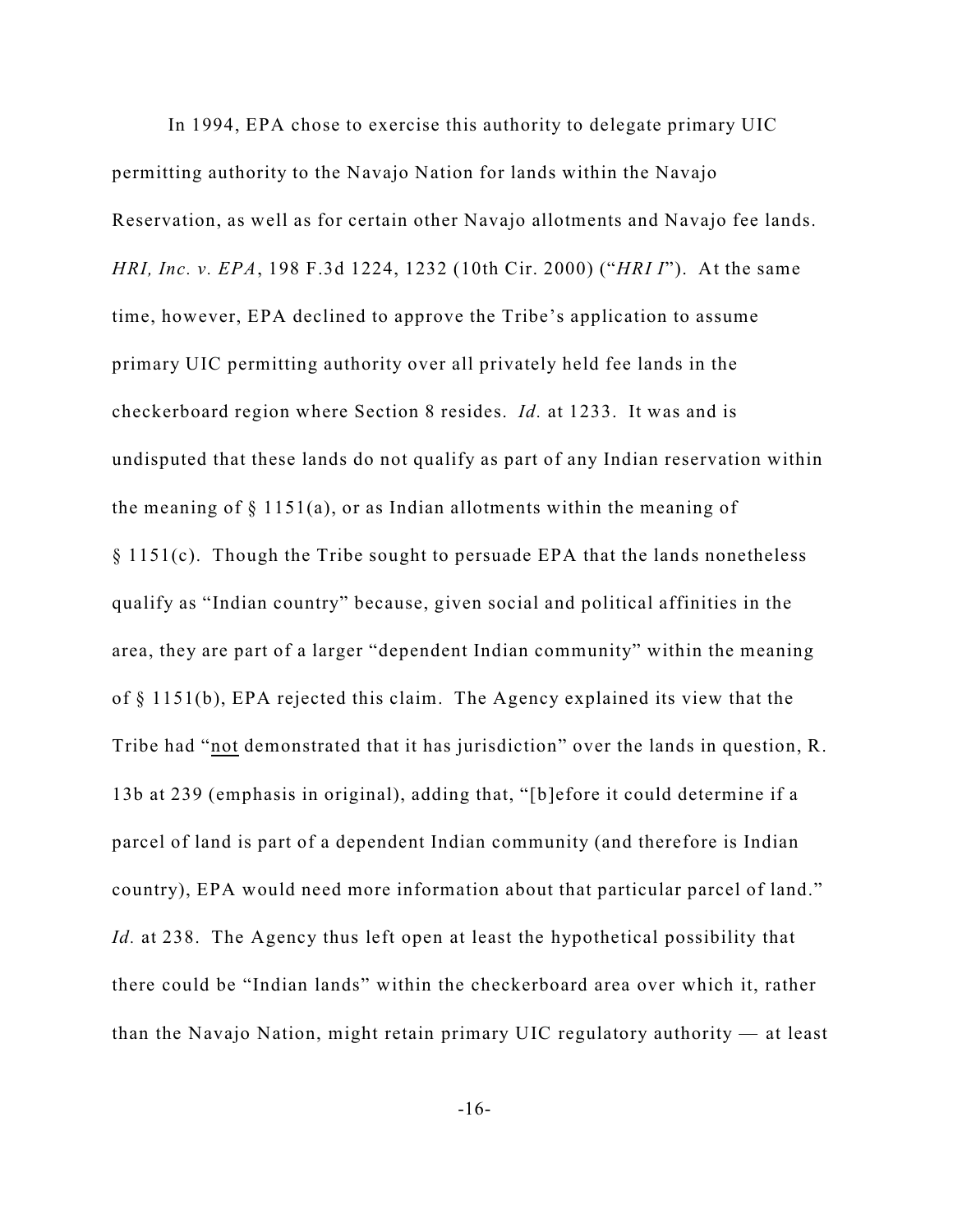until such time as the Tribe could come forward with evidence showing that the "particular parcel of land" in question qualified as Indian country under  $§ 1151(b).$ 

 $\mathcal{C}$ 

It is perhaps unsurprising that such a complex land ownership scheme, overlaid by such a complex regulatory scheme, might beget equally complex litigation. And so it did when HRI tried to ascertain which regulatory authority held the UIC permit it needed. HRI knew that the Tribe didn't have permitting authority over its land, at least not yet. The remaining choices HRI thus confronted were EPA or NMED. Not conceiving of its land as part of a "dependent Indian community" within the meaning of § 1151(b), and absent any EPA decision holding otherwise, HRI requested a UIC permit from NMED. For their part, New Mexico state authorities agreed that HRI's land wasn't Indian land, reviewed HRI's UIC application, and in 1989, approved it.

As part of the permitting process, NMED sought from EPA a mandatory "aquifer exemption" for HRI's mining activities, because those activities contemplated the introduction of contaminants into an aquifer. Generally speaking, the SDWA prohibits contamination of underground aquifers. *See* 42 U.S.C. § 300h(b). But because certain aquifers "will never be used as sources of drinking water, . . . EPA [has] adopted criteria for exempting [them] from SDWA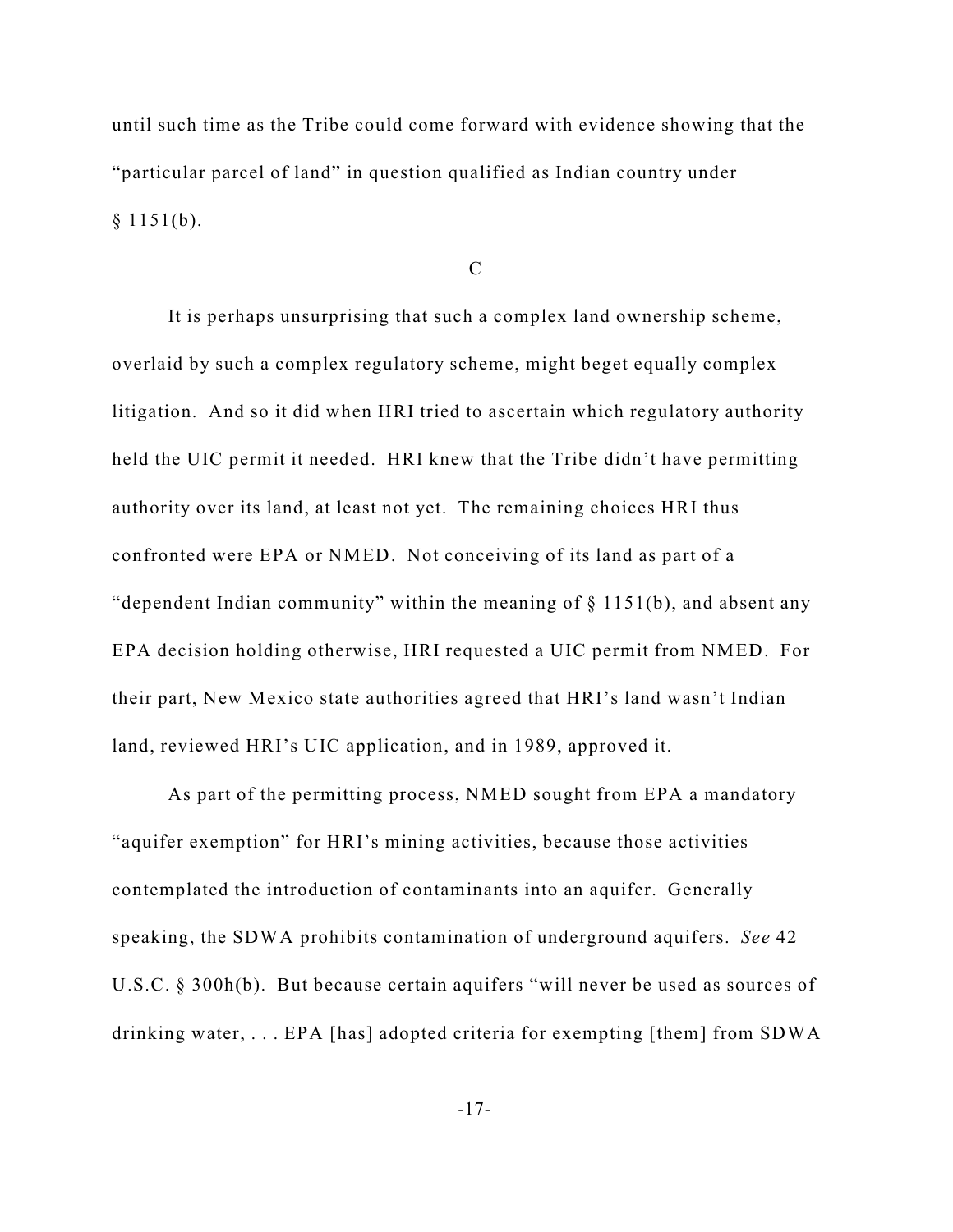requirements." *HRI I*, 198 F.3d at 1233. In due course, EPA approved NMED's requested exemption because, in EPA's judgment, the aquifer under HRI's land "does not currently serve as a source of drinking water" and "cannot now and will not in the future serve as a source of drinking water." 40 C.F.R. § 146.4 (a) & (b); *see also HRI I*, 198 F.3d at 1234; R. 15c App. II at 2 (noting that, even before any mining activity, "water quality at the Section 8 site is mineralized with naturally-occurring uranium, and uranium decay products . . . exceeding U.S. EPA drinking water [standards].").

About this time, however, a jurisdictional dispute arose regarding HRI's planned mining operations on Section 8 and on nearby Section 17. The dispute proved protracted as state, federal, and tribal authorities wrangled over whether HRI's UIC operations should be regulated by NMED or EPA. *See HRI I*, 198 F.3d at 1234-35. At some point during this back-and-forth, the Navajo Nation presented what EPA considered to be "substantial arguments to support its claim that Section 8 is within Indian country." *Id.* at 1235 (quoting EPA opinion letter of July 14, 1997). Based on these assertions, EPA deemed Section 8's Indianland status to be "in dispute." *Id.*

Eventually, in the late 1990s, HRI and NMED sought review of EPA's assessment in this court. HRI argued that its Section 8 land wasn't a "dependent Indian community" within the meaning of  $\S$  1151(b), and so primary UIC

-18-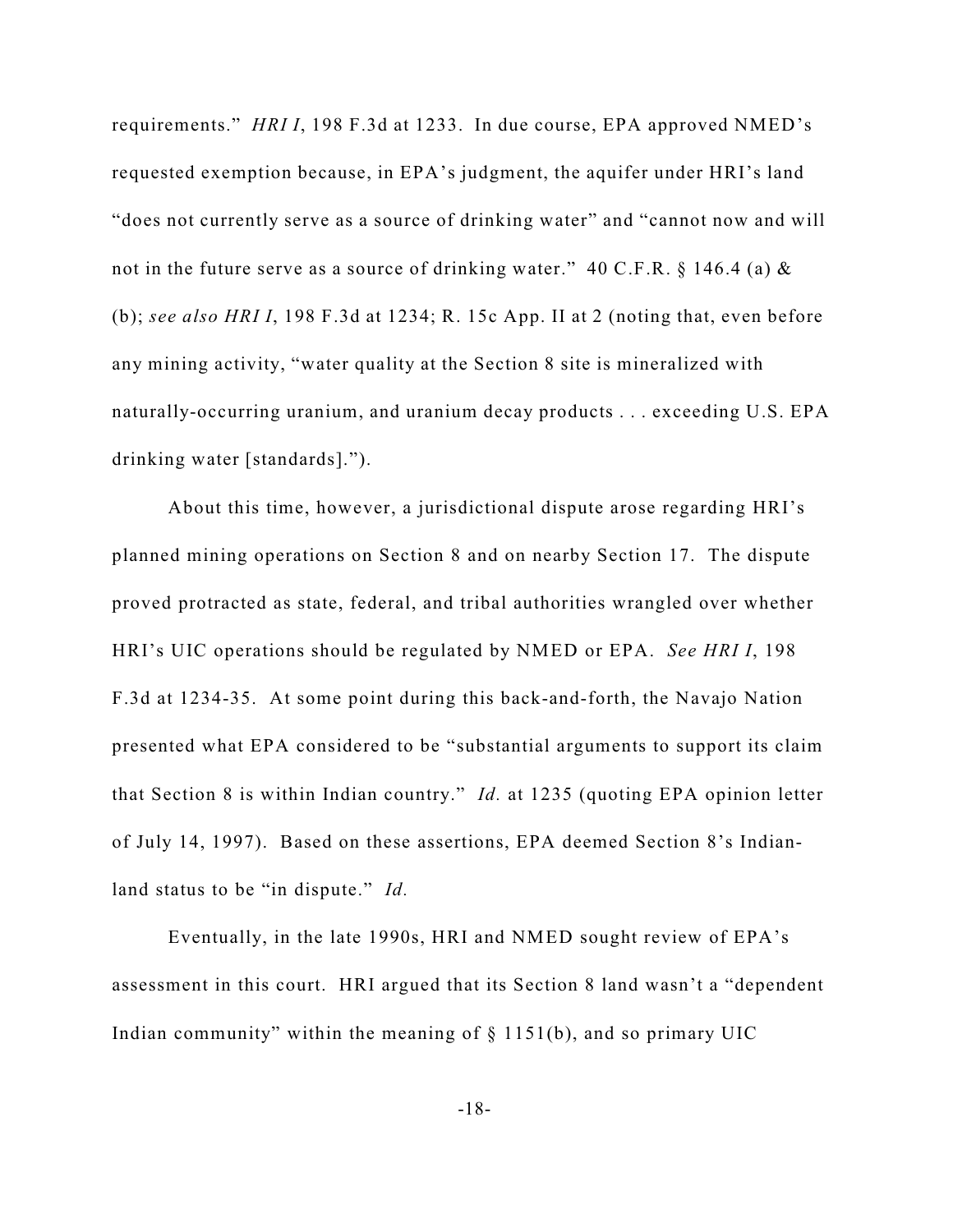permitting authority rested with NMED, not EPA or the Tribe.<sup>6</sup> For its part, EPA asked the court to remand the matter because it still hadn't reached a final decision on the question of Section 8's status as Indian country. *See HRI I*, 198 F.3d at 1236 n.6 (quoting EPA Brief). EPA explained its delay by pointing to the Supreme Court's then-recent decision in *Venetie*, which indicated that to qualify as Indian country under § 1151(b) "the land in question" must be set aside for Indians and federally superintended. *Venetie*, 522 U.S. at 531. In arriving at this holding, EPA noted, the Supreme Court expressly rejected a "more textured" balancing test adopted by the Ninth Circuit, a test the Ninth Circuit consciously modeled on preexisting Tenth Circuit jurisprudence. *See State of Alaska ex rel. Yukon Flats Sch. Dist. v. Native Vill. of Venetie Tribal Gov't*, 101 F.3d 1286, 1291-93 (9th Cir. 1996) (quoting *Pittsburg & Midway Coal Mining Co. v. Watchman*, 52 F.3d 1531, 1545 (10th Cir. 1995)). EPA defended its remand request by stressing that it hadn't yet had an adequate chance to "develop a record

 $6$  HRI also sought review of EPA's assertion of jurisdiction over its mining activities on Section 17. *See HRI I*, 198 F.3d at 1243-44. Unlike its Section 8 land, HRI owns only the mineral rights for Section 17, while the federal government holds the Section 17 land in trust for the Navajos. The panel in *HRI I* held that Section 17 was Indian country under § 1151(a) and thus HRI's mining of that land was subject to EPA's regulatory jurisdiction. *Id.* at 1249-54. HRI did not seek review of that issue with the *en banc* court or file a petition for certiorari with the Supreme Court. Consequently, all that remains in dispute is HRI's Section 8 land.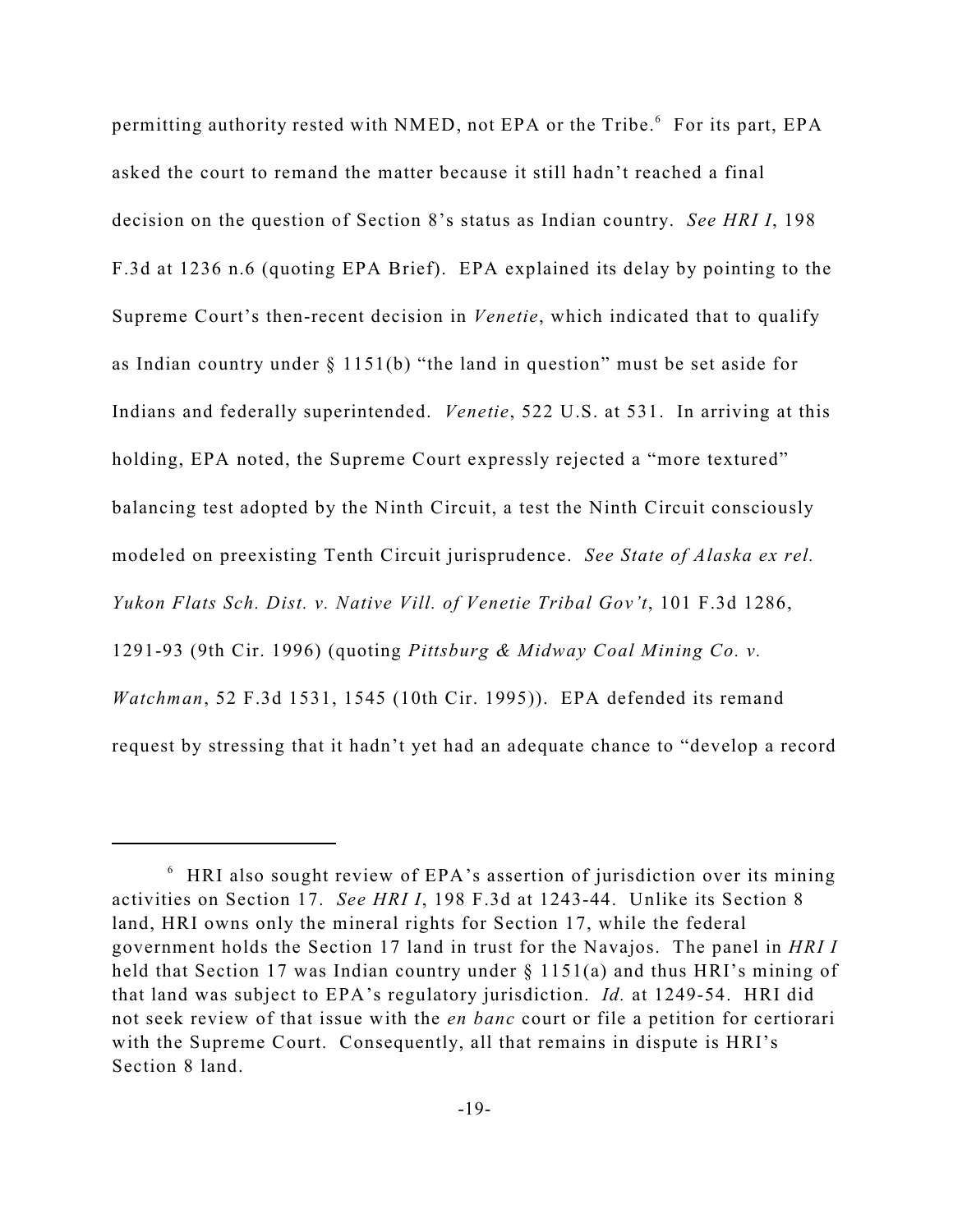below with the *Venetie* standard in mind." *HRI I*, 198 F.3d at 1236 n.6 (quoting EPA Brief at 47).

Shortly before *Venetie*, this court in 1995 developed a two-step, multivariable balancing test for identifying "dependent Indian communities" under § 1151(b), sometimes called the "*Watchman* test." At its "first step," the test required the identification of an "appropriate community of reference." *Watchman*, 52 F.3d at 1543-44. When identifying an appropriate "community of reference," we said, a court had to consider three factors: (1) "the geographical definition of the area proposed as a community," *United States v. Adair*, 111 F.3d 770, 774 (10th Cir. 1997); (2) "the status of the area in question as a community," *Watchman*, 52 F.3d at 1543; and (3) "the community of reference within the context of the surrounding area," *id.* at 1544. Within the second factor, the *Watchman* test called on us to inquire whether there is "an element of cohesiveness . . . that can be manifested either by economic pursuits in the area, common interests, or needs of the inhabitants as supplied by that locality," and consider whether the proposed community qualifies as "a mini-society consisting of personal residences and an infrastructure potentially including religious and cultural institutions, schools, emergency services, public utilities, groceries, shops, restaurants, and the other needs, necessities, and wants of modern life." *Id.* at 1544. And within the third factor, we considered which public entity or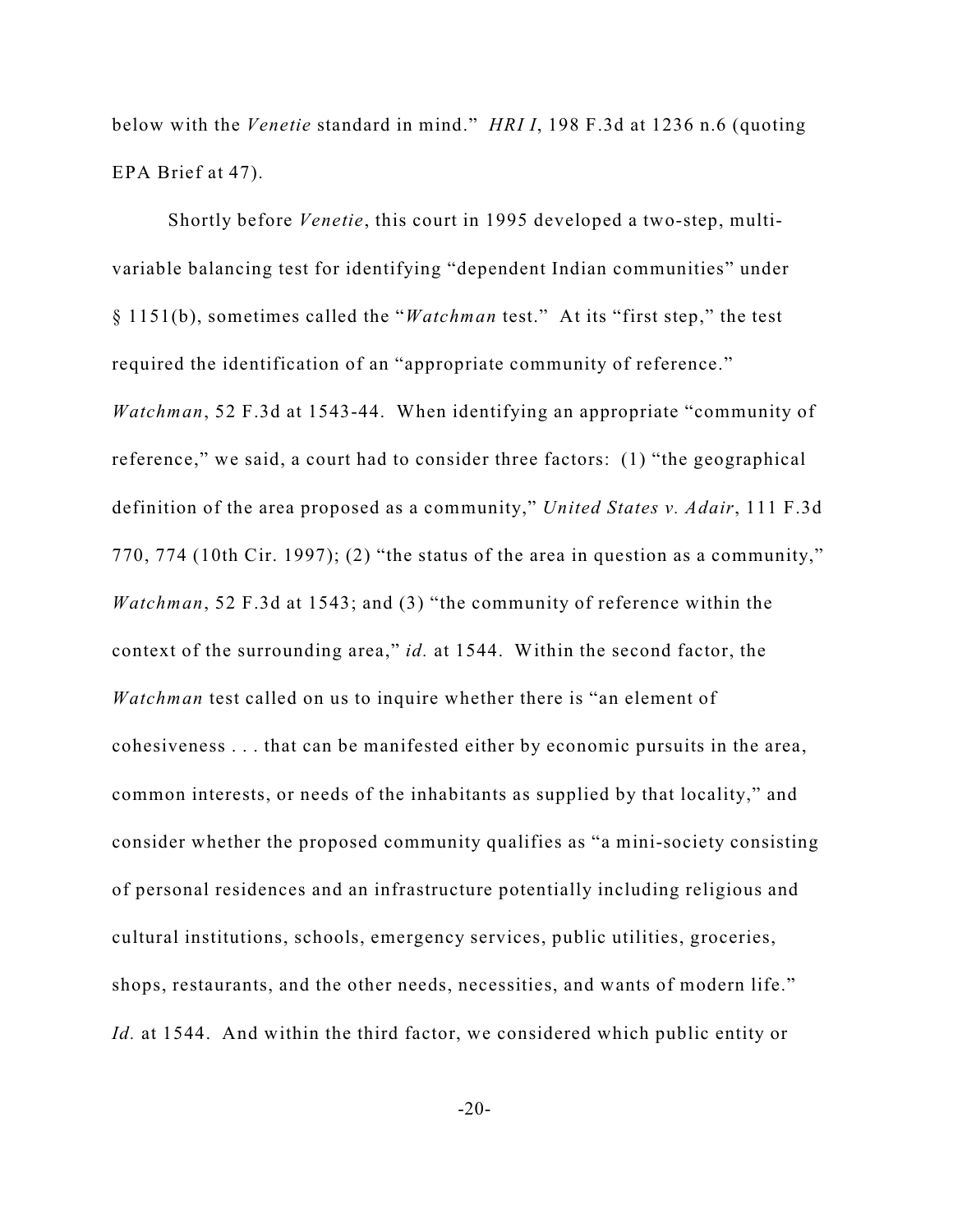entities "provide infrastructure, government, essential services, and employment" for the community. *Adair*, 111 F.3d at 775.

All of this, however, was just the beginning. Having identified a "community of reference," our test then sought, at the "second step," to determine whether that community qualified as a dependent Indian community. And this, we said, required the balancing of still more factors: "(1) whether the United States has retained title to the lands which it permits the Indians to occupy and authority to enact regulations and protective laws respecting this territory; (2) the nature of the area in question, the relationship of the inhabitants in the area to Indian tribes and to the federal government, and the established practice of government agencies toward the area; (3) whether there is an element of cohesiveness manifested either by economic pursuits in the area, common interests, or needs of the inhabitants as supplied by that locality; and (4) whether such lands have been set apart for the use, occupancy and protection of dependent Indian peoples." *Watchman*, 52 F.3d at 1545 (internal quotation marks and alterations omitted). Only the first and fourth of these elements, however, added entirely new concepts to the mix; the second and third elements overlapped in significant measure with elements of the antecedent "community of reference" analysis. Even so, *Watchman* instructed the use of these elements at both steps in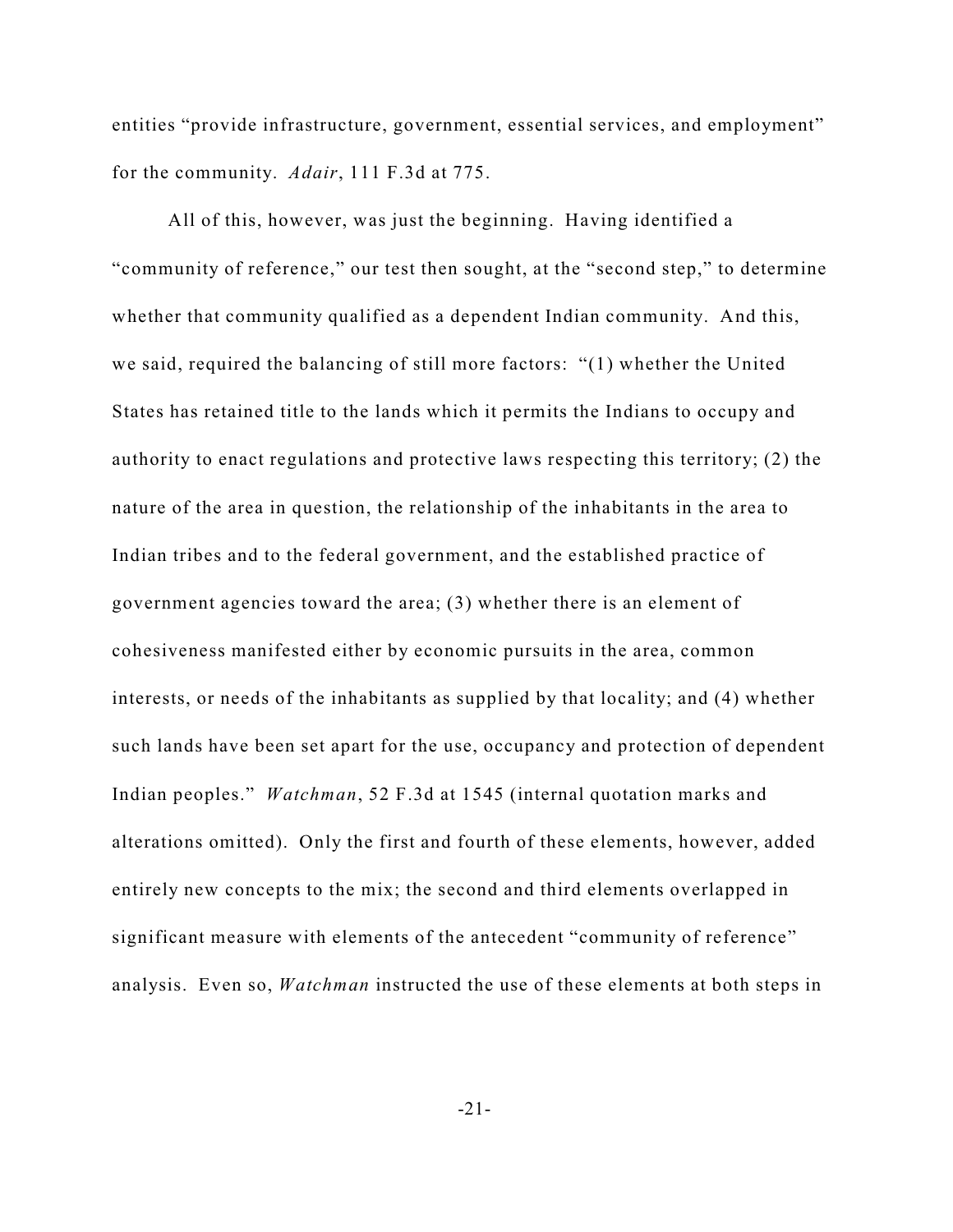the analysis and held that, if both steps were satisfied, all land inside the "community of reference" qualified as "Indian country." *See id.*

In *HRI I*, a panel of this court acknowledged that *Venetie* altered this legal landscape and that EPA had not yet had a chance to issue a final determination about the status of HRI's land in light of it. Accordingly, the panel held that EPA's analysis of HRI's Section 8 land wasn't yet ripe for review and remanded the matter to the Agency for a final determination of the legal status of HRI's land. *HRI I*, 198 F.3d at 1237, 1254. After reaching this holding, however, the panel proceeded "[i]n dicta," *State v. Frank*, 52 P.3d 404, 408 (N.M. 2002), to consider *Venetie*'s possible impact on this circuit's *Watchman* test. On the one hand, the panel acknowledged that "*Venetie* may require some modification" to our test. 198 F.3d at 1248; *see also id.* at 1254. But, on the other hand, the panel also suggested that "nothing in *Venetie* speaks to the propriety of the first element of that test — determination of the proper community of reference." *Id.* at 1248.

#### D

With that for guidance, EPA on remand proceeded to invite comments from interested parties. Ultimately, the Agency received comments from the State of New Mexico, McKinley County, various corporations, and more than one hundred Navajo allottees arguing that HRI's Section 8 land should not be considered part of a dependent Indian community. At the same time, the Agency received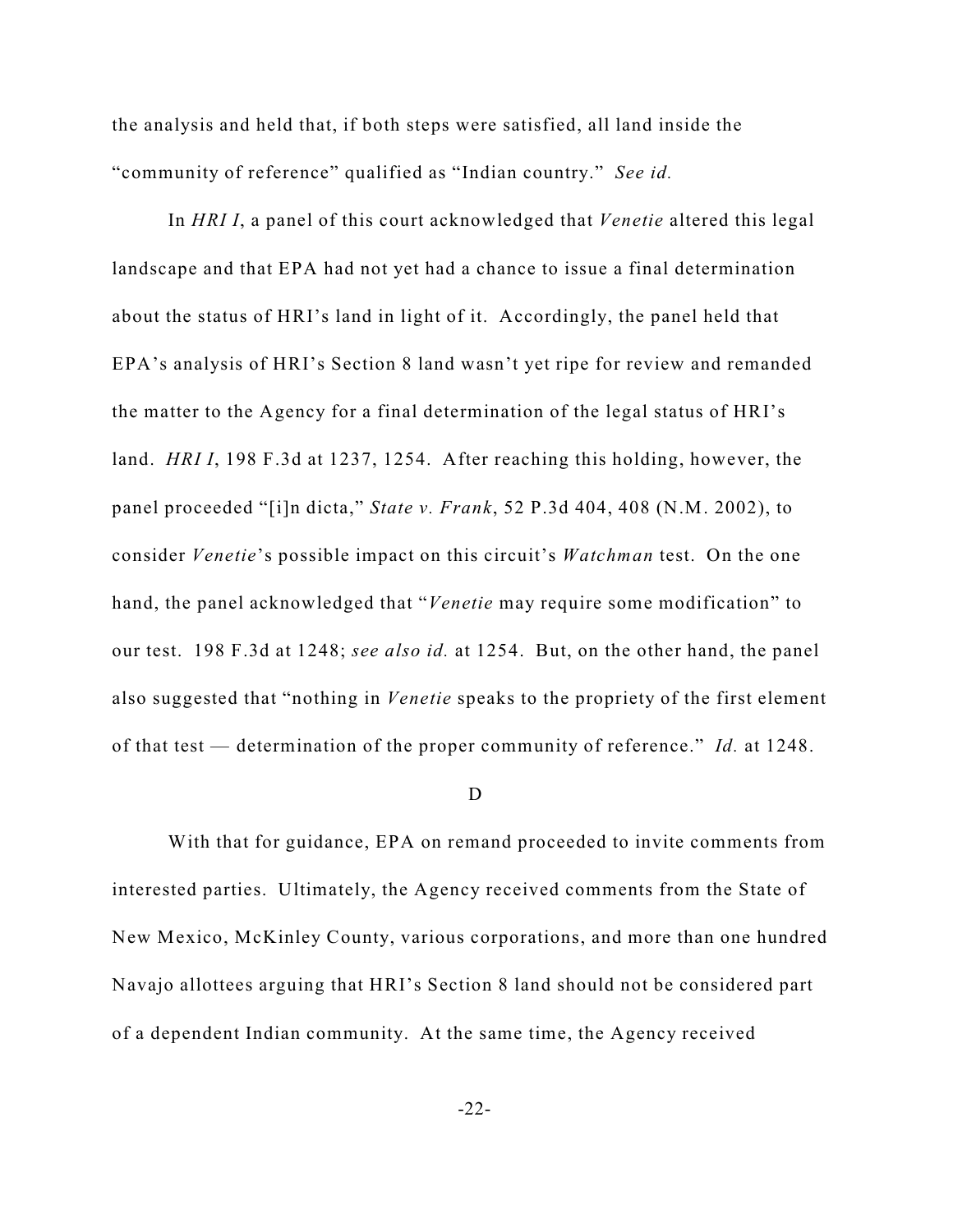comments from the Navajo Nation, the Navajo Church Rock Chapter, and many others arguing that the land should be considered Indian country. In addition to all this, EPA consulted the Interior Department's Solicitor's Office and the Navajo Nation.

At the end of its review, the Agency acknowledged that "[s]everal commenters have suggested that the community-of-reference analysis is no longer intact." *EPA Land Status Determination*, R. 44 at 4. Yet, seeming to take its cue from *HRI I*'s intimation that *Venetie* had not spoken "directly" to *Watchman*'s threshold community of reference test, EPA concluded that the test survived *Venetie* — at least in the Tenth Circuit, if not elsewhere. *Id.* At the same time, the Agency decided that *Venetie* modified *Watchman*'s second step, replacing its four-part test with a two-part test focused on how much of the "community of reference" is set aside for Indians and federally superintended. If some sufficiently high, though unspecified, percentage of the "community of reference" met these requirements, EPA would treat all land within the community of reference as Indian country under § 1151(b). *Id.* at 11-12.

Turning to apply its understanding of § 1151(b) to the facts of this case, EPA concluded that the Navajo Church Rock Chapter was "the appropriate community of reference" at *Watchman*'s first step because the Chapter functions as a "mini-society." *Id.* at 8-9. EPA did not, however, pause to consider whether

-23-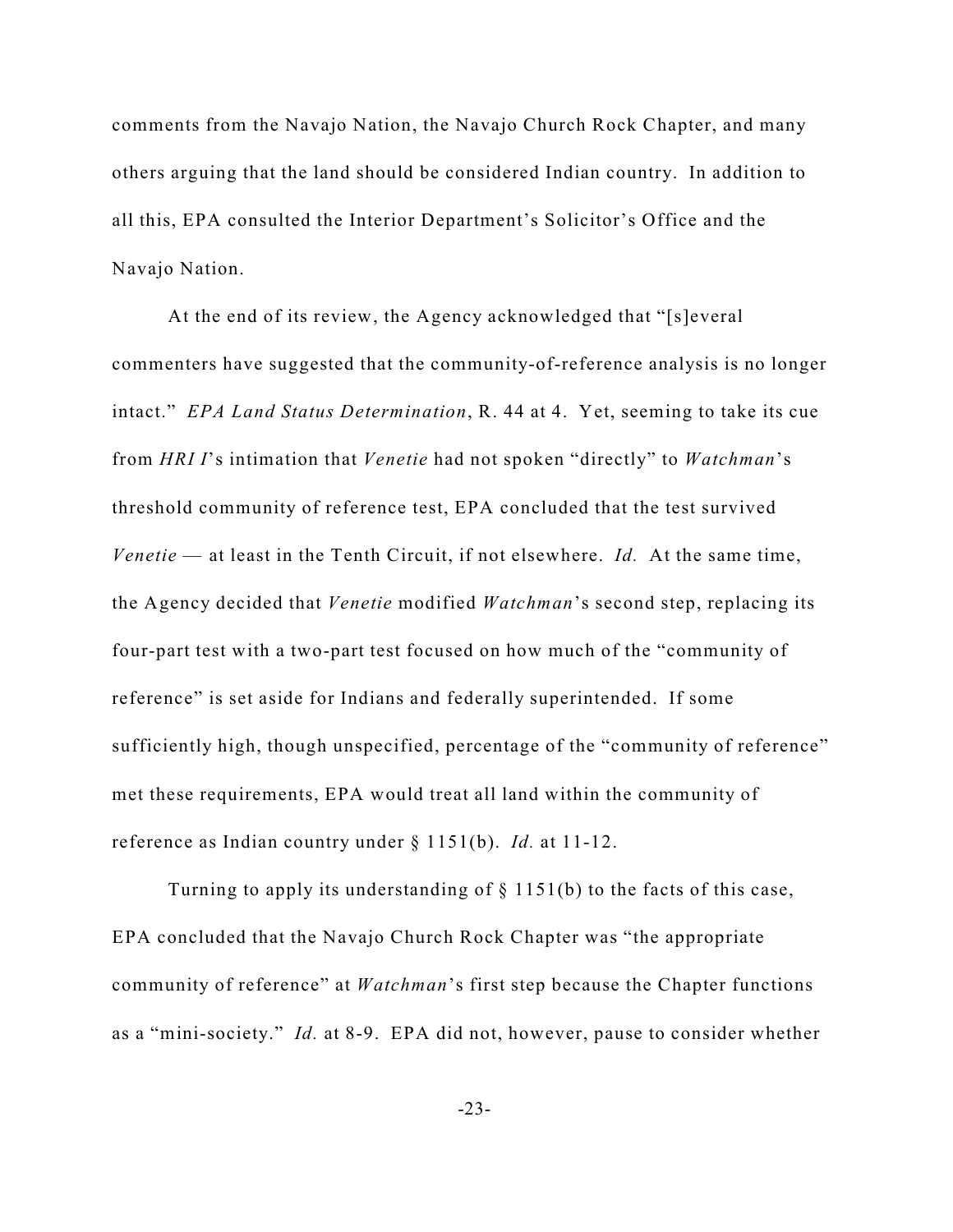the appropriate community of reference might be McKinley County, and it considered Gallup as a candidate only briefly in a footnote. *Id.* at 10 n.64. Neither did EPA consider whether Section 8 might be part of no community at all; rather, its analysis seemed to presuppose that every piece of land is part of *some* community of reference.

After having identified what it considered to be the appropriate community of reference, EPA then applied *Venetie*'s set-aside and federal superintendence requirements to that community. While HRI's Section 8 land itself was indisputably neither set aside for Indian use nor federally superintended, EPA reasoned that *all* of Church Rock Chapter is Indian country because a sufficiently high percentage of the land within its boundaries are set aside for Indian use and federally superintended. So it is that, by this series of steps, EPA determined that Section 8 "is within the dependent Indian community of the Church Rock Chapter and, thus, is Indian country." *Id.* at 13. And so it is that EPA required HRI to file a new UIC permit application with the federal government.

#### E

Again HRI petitioned this court for review. The company argued, much as it had in *HRI I*, that *Venetie* abrogated the *Watchman* test on which EPA relied in justifying and conducting its threshold "community of reference" inquiry. In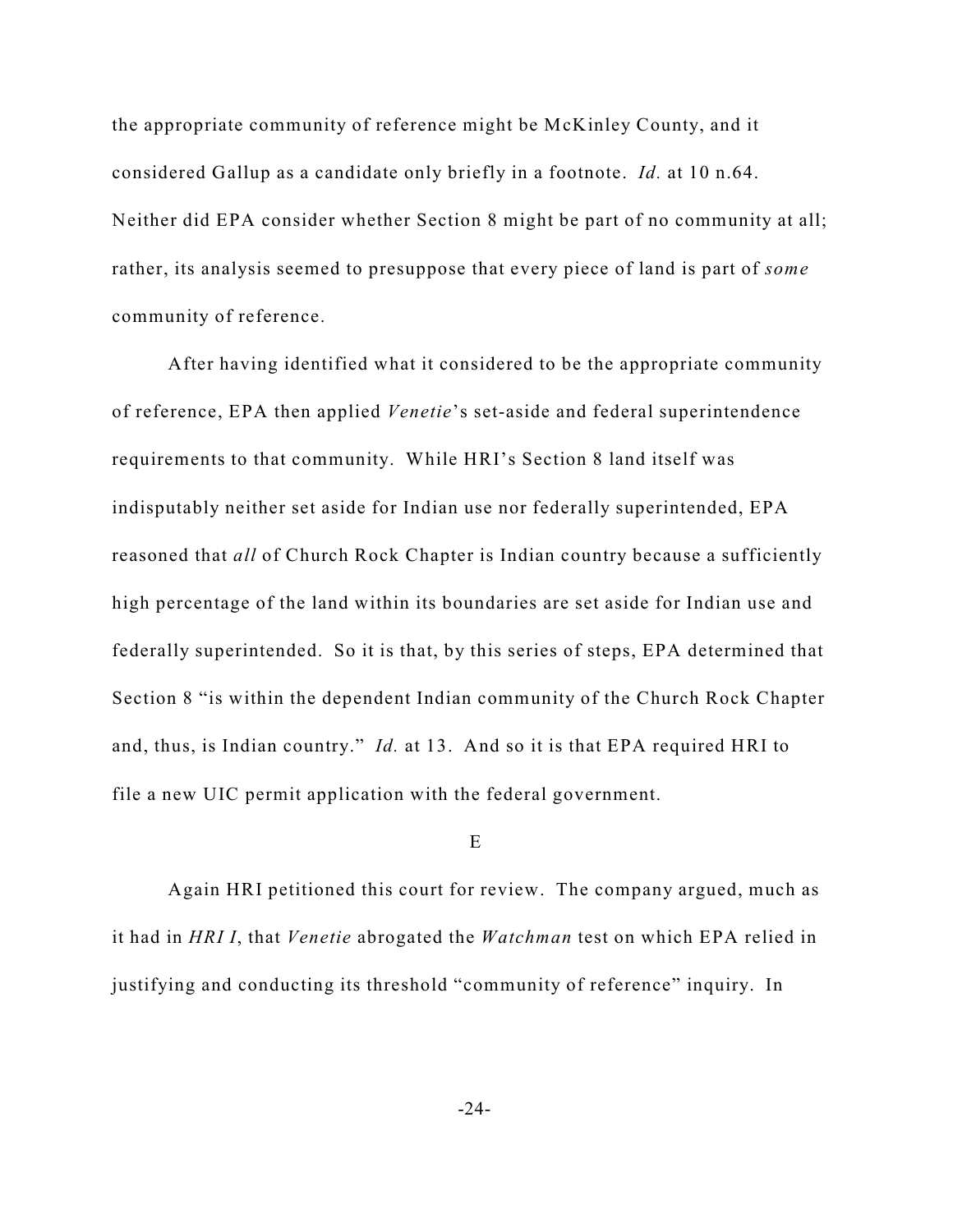HRI's view, *Venetie* said that § 1151(b) requires a court to ask *only* whether "the land in question" is set aside for Indian use and federally superintended, no more.

The panel, considering itself constrained by *HRI I*'s suggestion that *Watchman*'s community of reference test survived *Venetie*, rejected HRI's argument and upheld the agency's final land status determination. *HRI II*, 562 F.3d at 1261. Judge Frizzell, sitting by designation, dissented in part. He questioned whether Section 8 is fairly included within the Church Rock community of reference, given that it is uninhabited and isolated land that the Chapter has deemed "incapable of sustaining a community." *HRI II*, 562 F.3d at 1269 (Frizzell, J., concurring in part and dissenting in part). Judge Frizzell also questioned the community of reference test, noting that "[a]s long as a Chapter *as a whole* satisfies whatever percentage of federal set-aside and supervision a federal court deems necessary, tribal law may itself define the boundaries of Indian country outside" reservations. *Id.* at 1270-71. Through this application "of our community of reference test," Judge Frizzell emphasized, "we take an unprecedented step. Never before has non-Indian fee land outside the exterior boundaries of a reservation or Pueblo been held to be a dependent Indian community." *Id.* at 1270.

After the panel issued its decision, HRI petitioned for rehearing *en banc*, asking us to tackle the one issue the panel thought it could not — whether

-25-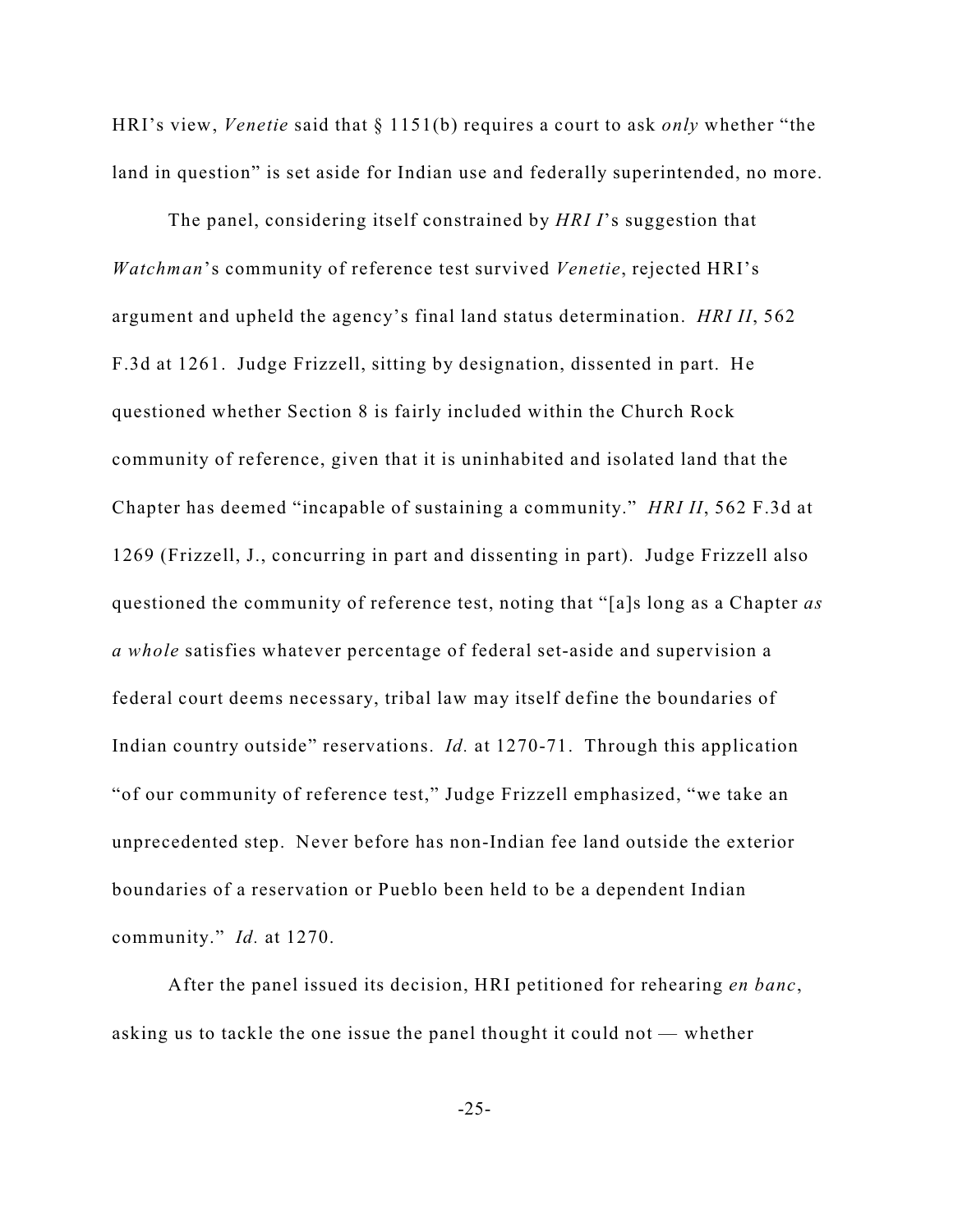*Watchman*'s community of reference test remains an appropriate part of § 1151(b) analysis after *Venetie*. In support of its petition, the company suggested *HRI I* had opened a split of authority within this circuit: while *HRI I* suggested that the community of reference survived *Venetie*, in *United States v. Roberts*, 185 F.3d 1125 (10th Cir. 1999), a previous panel of this court had analyzed a § 1151(b) claim without reference to *Watchman*'s community of reference analysis, asking only *Venetie*'s two questions. *See also Frank*, 52 P.3d at 408 (noting the same tension in this circuit's post-*Venetie* case law). Though reluctant to protract even further this already aged dispute, in light of the arguably inconsistent guidance offered by different panels of this court we granted HRI's petition for *en banc* review. 7

II

 $\sigma$  Pending before the court are several motions seeking leave to file amicus briefs. Because the movants possess an adequate interest and present arguments that are useful to this court, we grant the motions of the Pueblos of Santa Clara, Sandia, Isleta, and Zia and the United Nuclear Corporation. We deny the motion of the American Indian Law Professors for leave to file an amicus brief only because granting the motion would cause one or more members of this court to recuse themselves from the matter. See 16AA Charles Alan Wright et al., *Federal Practice and Procedure* § 3975, at 318-19 (4th ed. 2008) ("Some circuits will restrict amicus filings in order to avoid disqualifying a member . . . of the en banc court . . . ."). The states of Colorado, Kansas, New Mexico, Utah, and Wyoming also filed an amicus brief, which Federal Rule of Appellate Procedure 29(a) allows them to do without requesting the leave of this court.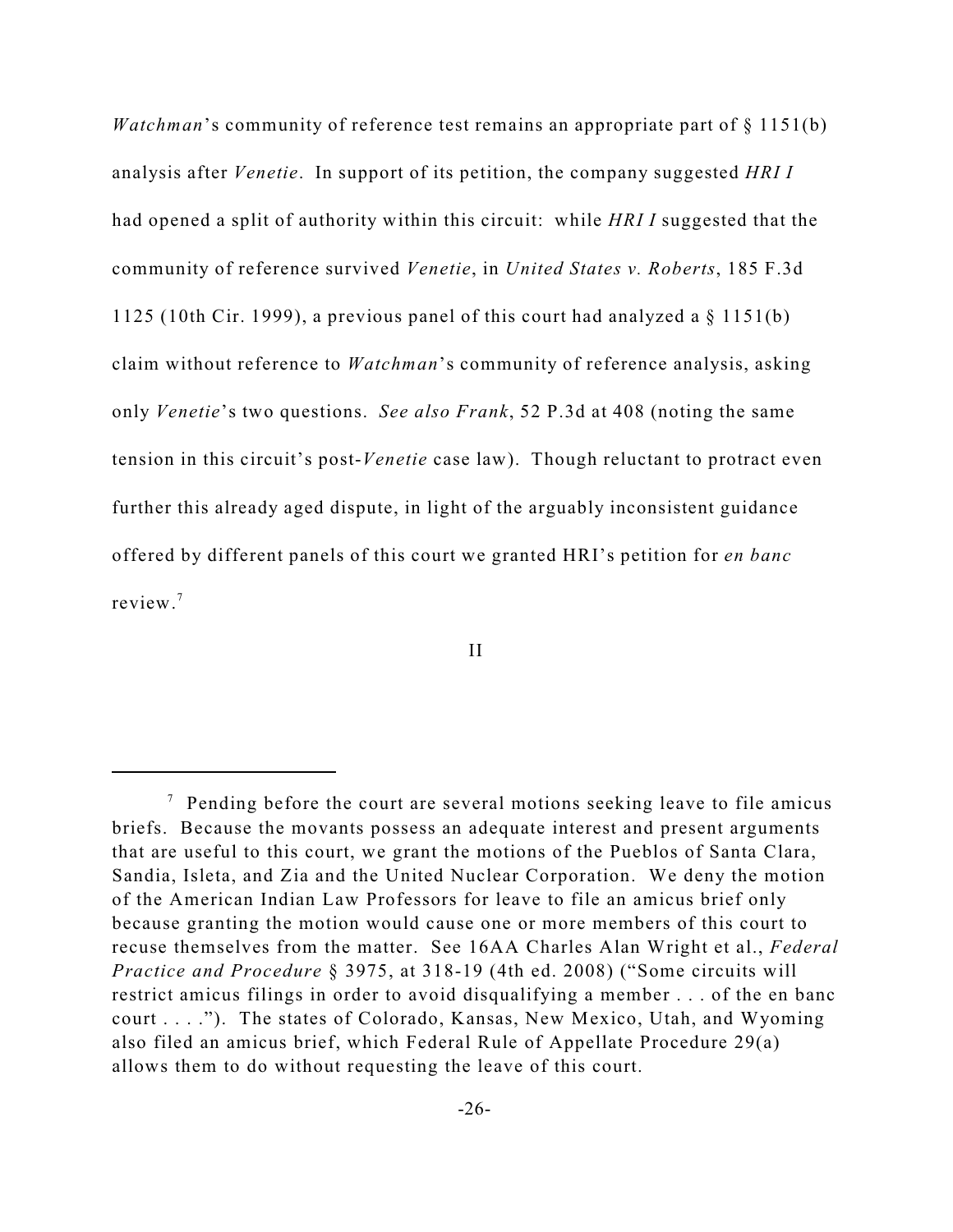Before we can address the merits of this dispute, we must first attend to antecedent questions about our subject matter jurisdiction (Section II.A) and standard of review (Section II.B).

A

Federal courts do not wield plenary jurisdiction over every slight or suit. Instead, our authority is restricted in ways small and large by constitutional and statutory design. Because of this, the task of ensuring ourselves of our own subject matter jurisdiction "is not a mere nicety of legal metaphysics," but essential to the rule of law in "a free society . . . . The courts, no less than the political branches of government, must respect the limits of their authority." *U.S. Catholic Conference v. Abortion Rights Mobilization, Inc.*, 487 U.S. 72, 77 (1988); *see also In re C & M Properties, L.L.C.*, 563 F.3d 1156, 1161 (10th Cir. 2009).

Before the panel, EPA challenged HRI's standing under Article III of the Constitution, arguing that its final land status determination imposed no constitutionally cognizable injury on HRI. After all, EPA said, that determination "merely implicates *which regulator* (NMED or EPA) will enforce UIC regulations," and does nothing to alter the substantive SDWA threshold HRI or anyone else must clear in order to obtain a UIC permit. *HRI II*, 562 F.3d at 1258 (emphasis in original). In support of its argument, EPA emphasized New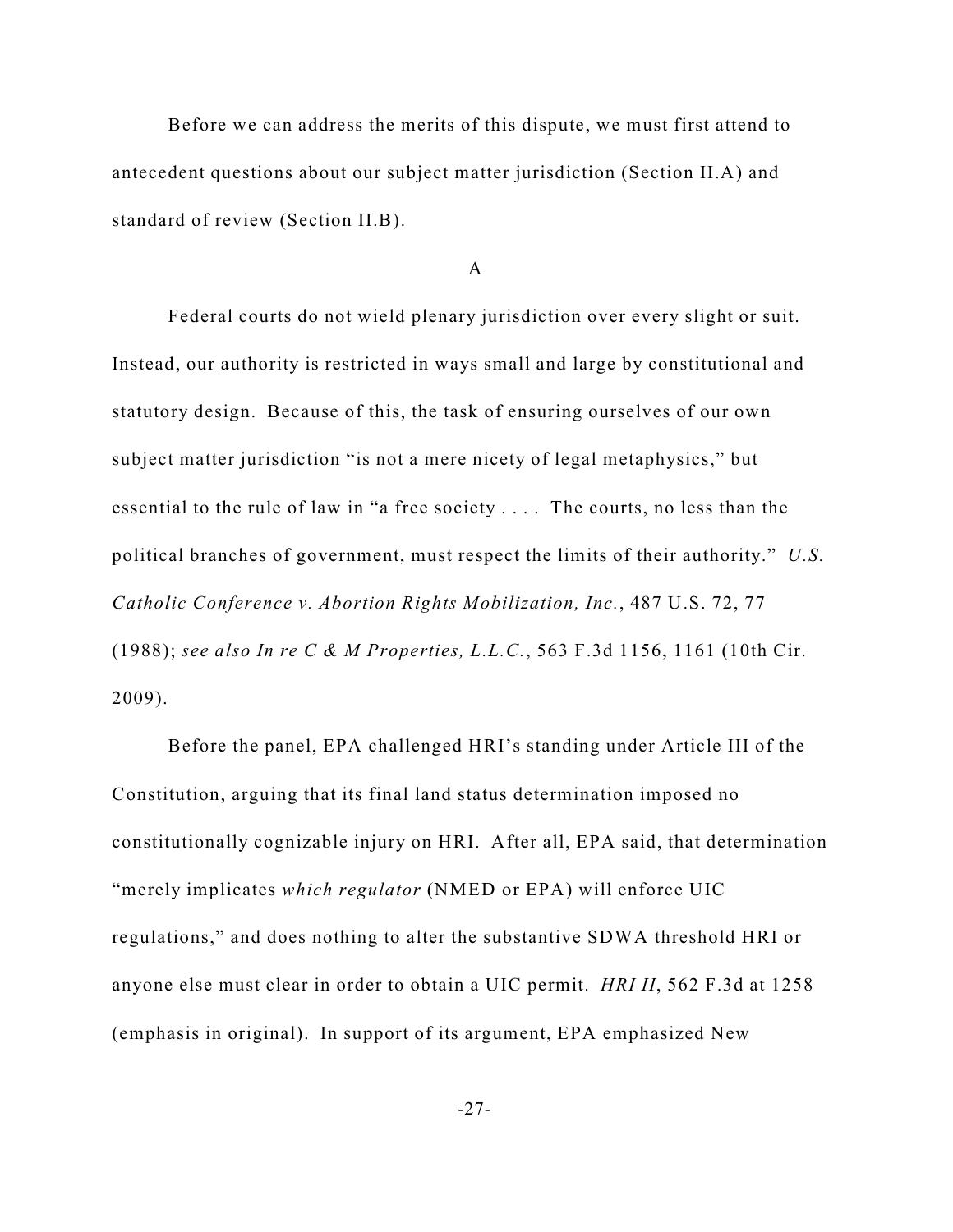Mexico's representation that its state UIC permitting process "is more stringent in some respects than the Federal program," and the absence of any evidence that EPA's process or permit would involve "more onerous terms than NMED['s]." EPA's Merits Brief at 19-20, *HRI II*, 562 F.3d 1249 (10th Cir. 2009) (No. 07- 9506).

Under Article III, federal courts have jurisdiction only to decide "Cases" and "Controversies." U.S. Const. art. III, § 2. One "essential and unchanging part of the case-or-controversy requirement" is the concept that the plaintiff must have "standing," which in turn requires the presence of "three elements." *Lujan v. Defenders of Wildlife*, 504 U.S. 555, 560 (1992). A party has standing to pursue a claim in federal court only if: (1) it "suffered an 'injury in fact' — an invasion of a legally protected interest which is (a) concrete and particularized, and (b) actual or imminent, not conjectural or hypothetical"; (2) that injury is "fairly traceable to the challenged action of the defendant" rather than some third party not before the court; and (3) that injury is likely to be "redressed by a favorable decision." *Id.* at 560-61 (internal quotation marks, alterations, and citations omitted).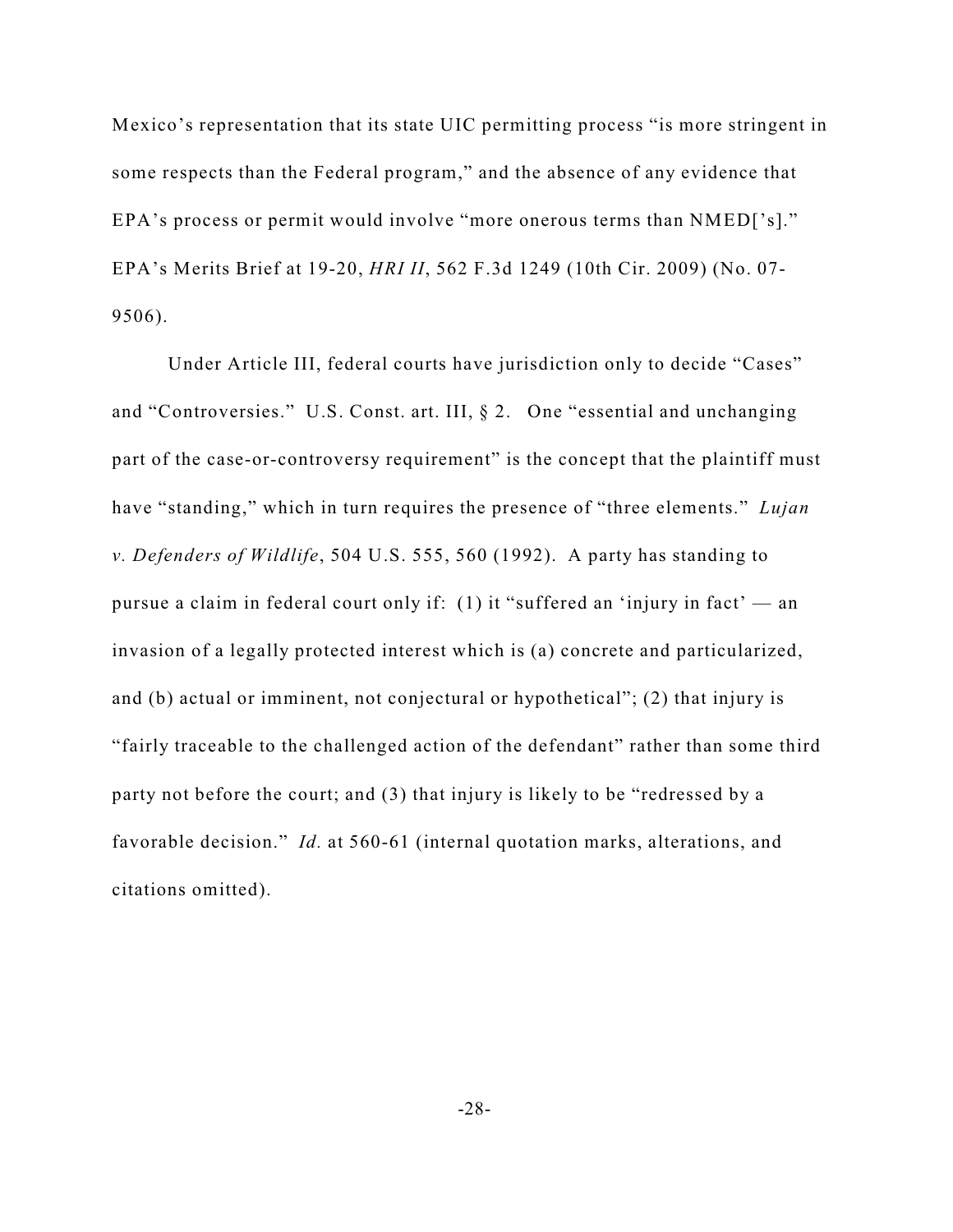Before us, EPA has disputed only the first element  $-$  injury in fact.<sup>8</sup> The Agency's challenge, however, cannot succeed. Even if, as EPA would apparently have us assume, its UIC permitting process is no stricter than New Mexico's, the panel opinion in this case correctly explained that "the outlay of funds necessary to secure" a second UIC permit from EPA, on top of the one HRI has already secured from NMED, amply qualifies as a concrete and particularized, actual and imminent injury. *HRI II*, 562 F.3d at 1259. As we have previously explained, "the out-of-pocket cost to a business of obeying a new rule of government[,]  $\ldots$ whether or not [there may be] pecuniary loss" associated with the new rule, suffices to establish an "injury in fact." *Nat'l Collegiate Athletic Ass'n v. Califano*, 622 F.2d 1382, 1386 (10th Cir. 1980). EPA's final land status determination requires HRI to undergo the UIC permit process for a second time — this time with the federal authorities — before it can mine its property. There is nothing hypothetical or conjectural about that, or about the fact that such a "redo" would impose on HRI *some* additional administrative costs. Maybe those costs wouldn't break HRI's bank, but that's hardly required to constitute a

 $8$  EPA hasn't challenged the remaining elements of constitutional standing for good reason. HRI's claimed injury — having to incur the expenses associated with a second UIC application — is directly traceable to EPA's final land status determination. And that injury is fully redressable by a favorable decision of this court vacating EPA's decision as incompatible with the law.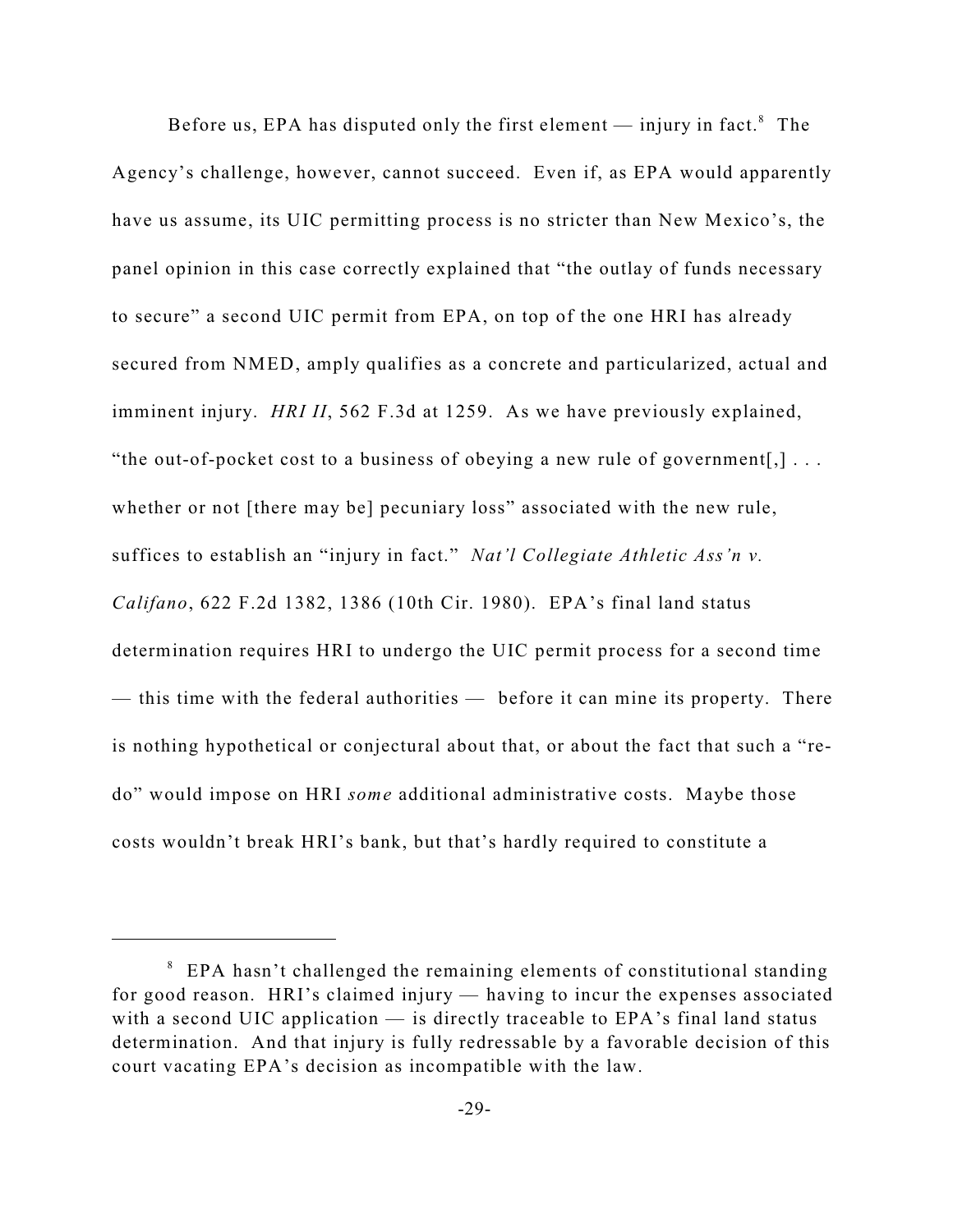constitutionally cognizable injury. *See id.* at 1389 ("Certainly the cost of obeying the regulations constitutes injury."). $9$ 

B

Assured of HRI's constitutional standing to bring this appeal, before reaching the merits it remains to ask whether and to what degree we are statutorily empowered to review EPA's decision.

The SDWA authorizes us to review "final actions" taken by EPA in its administration of the statute. 42 U.S.C.  $\S 300j-7(a)(2)$ . The parties before us agree that EPA's final land status determination qualifies as such a final action, and we can see no basis on which we might disagree. But though the SDWA grants us the power to review EPA's action in this case, it does not tell us what standard of review we should use in doing so. When the legislation at hand doesn't supply a standard of review for us to apply, the Administrative Procedure Act ("APA") provides the default, filling the gap and telling us, among other things, that we "shall . . . hold unlawful and set aside agency action, findings, and

<sup>&</sup>lt;sup>9</sup> HRI notes this court's previous suggestion that "[c]ompulsion by unwanted and unlawful government edict is injury *per se*." *Califano*, 622 F.2d 1389; *see also* 13A Charles Alan Wright et al., *Federal Practice and Procedure* § 3531.4, at 249 (3d ed. 2008) ("[I]njury sufficient to support standing may be found in subjection to unwanted procedures."). The panel did not reach or rest its standing holding on this ground, however, and neither must we, given that EPA's rulings will indisputably impose some out-of-pocket costs on HRI.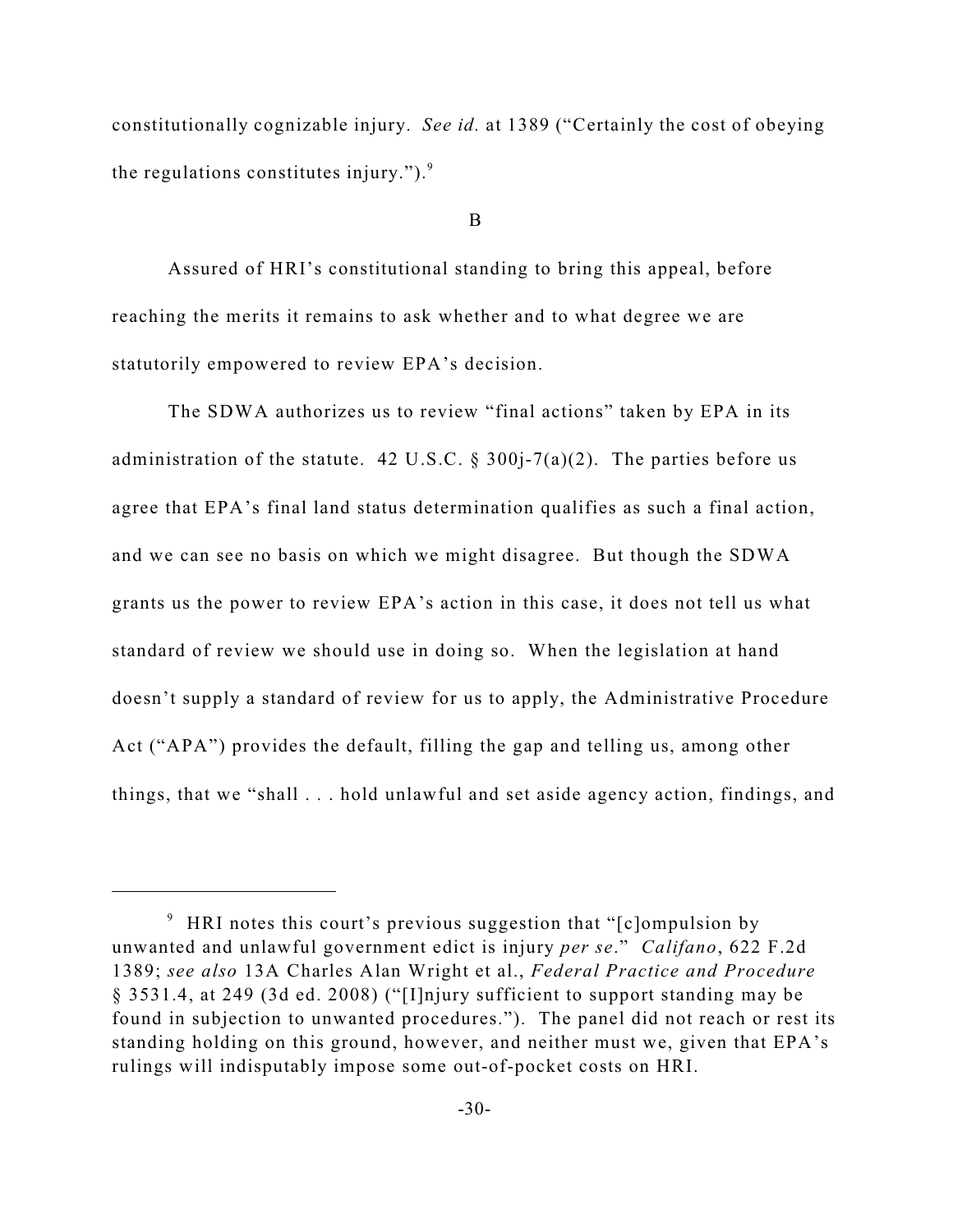conclusions, found to be arbitrary and capricious, an abuse of direction, or otherwise not in accordance with law."  $5 \text{ U.S.C.} \S 706(2)(\text{A}).$ 

It is this last phrase — "otherwise not in accordance with law" — most directly at issue here. *See FCC v. NextWave Pers. Commc'ns Inc.*, 537 U.S. 293, 300 (2003) ("The Administrative Procedure Act requires federal courts to set aside agency action that is 'not in accordance with law' — which means, of course, *any* law, and not merely those laws that the agency itself is charged with administering." (citation omitted)). EPA's final land status determination represents the Agency's interpretation of its earlier regulations affording NMED primary authority to regulate UIC wells in New Mexico "except on Indian lands," 40 C.F.R. §§ 147.1600-147.1601, and then defining "Indian lands" to mean "Indian country" as that term is used in 18 U.S.C. § 1151, *id.* § 144.3. It is by dint of these regulatory choices that, in the end, EPA faced the purely legal task of interpreting § 1151 in its final land status determination. And it is by dint of this that we must ask whether EPA's interpretation of  $\S$  1151 is or is not in accordance with the statute.

Of course, courts afford considerable deference to agencies interpreting ambiguities in statutes that Congress has delegated to their care, *see Chevron, U.S.A., Inc. v. Natural Res. Def. Council, Inc.*, 467 U.S. 837 (1984), including statutory ambiguities affecting the agency's jurisdiction, *see Commodity Futures*

-31-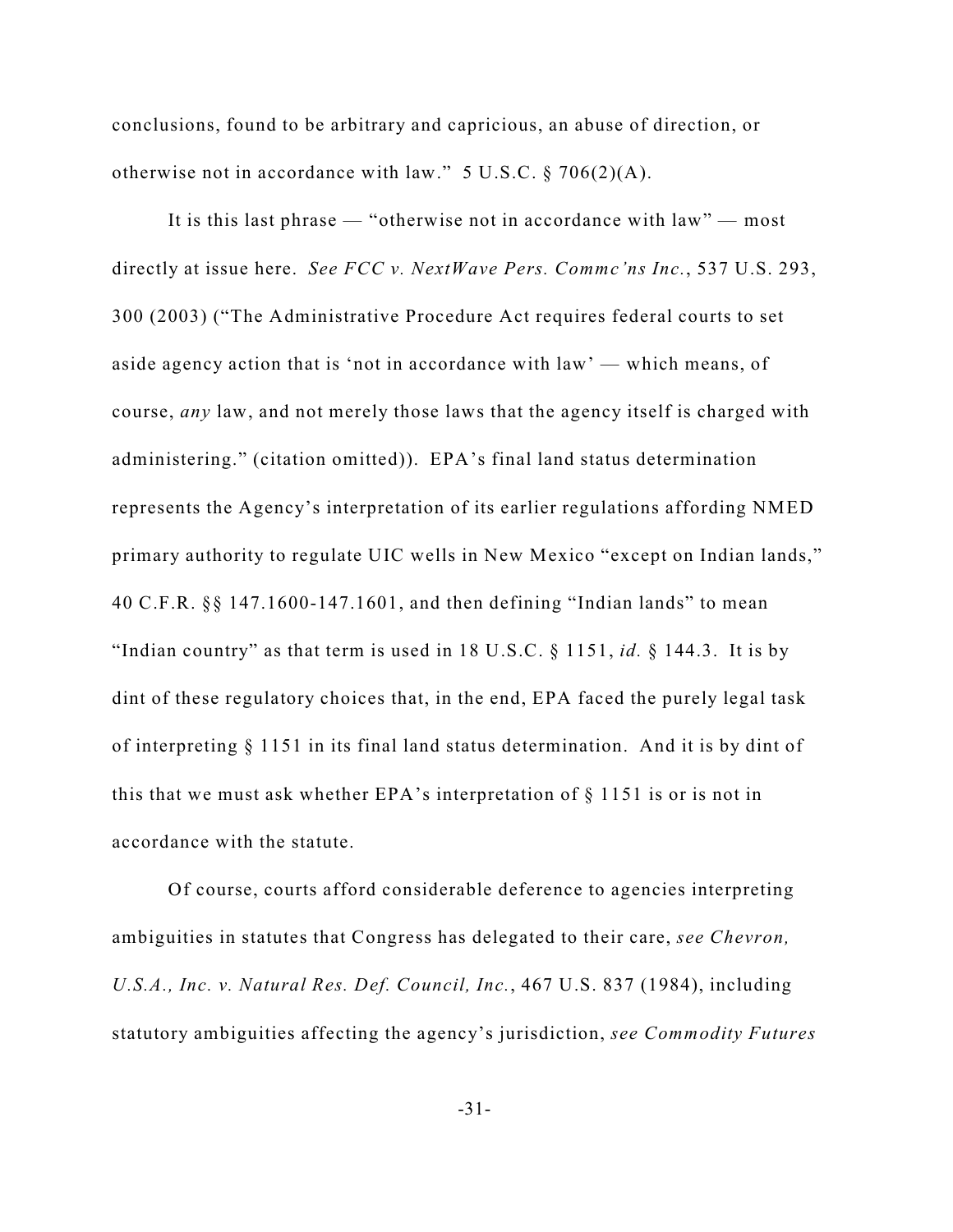*Trading Comm'n v. Schor*, 478 U.S. 833, 844 (1986); *see also Miss. Power & Light Co. v. Mississippi ex rel. Moore*, 487 U.S. 354, 381 (1988) (Scalia, J., concurring in the judgment); *Teamsters Local Union No. 523 v. NLRB*, 590 F.3d 849, 850-51 (10th Cir. 2009). Courts do not, however, afford the same deference to an agency's interpretation of a statute lying outside the compass of its particular expertise and special charge to administer. *See Metro. Stevedore Co. v. Rambo*, 521 U.S. 121, 137 n.9 (1997) (no deference given to agency interpretation of statute, in part, because the agency was not "charged with administering" it); *Adams Fruit Co. v. Barrett*, 494 U.S. 638, 649 (1990) ("A precondition to deference under *Chevron* is a congressional delegation of administrative authority."); *see also Crandon v. United States*, 494 U.S. 152, 174 (1990) (Scalia, J., concurring in the judgment) ("The law in question, a criminal statute, is not administered by any agency but by the courts.").

Section 1151 quite clearly does not fall within EPA's particular expertise or charge to administer. It is not a statute specially involving environmental regulation, but one all and only about the geographic parameters of federal and tribal criminal prosecutorial authority. Even so, we need not decide whether EPA's interpretation of the statute is entitled to deference because, throughout the proceedings before the panel and now the *en banc* court, EPA itself hasn't claimed any entitlement to deference. In these circumstances, when the agency

-32-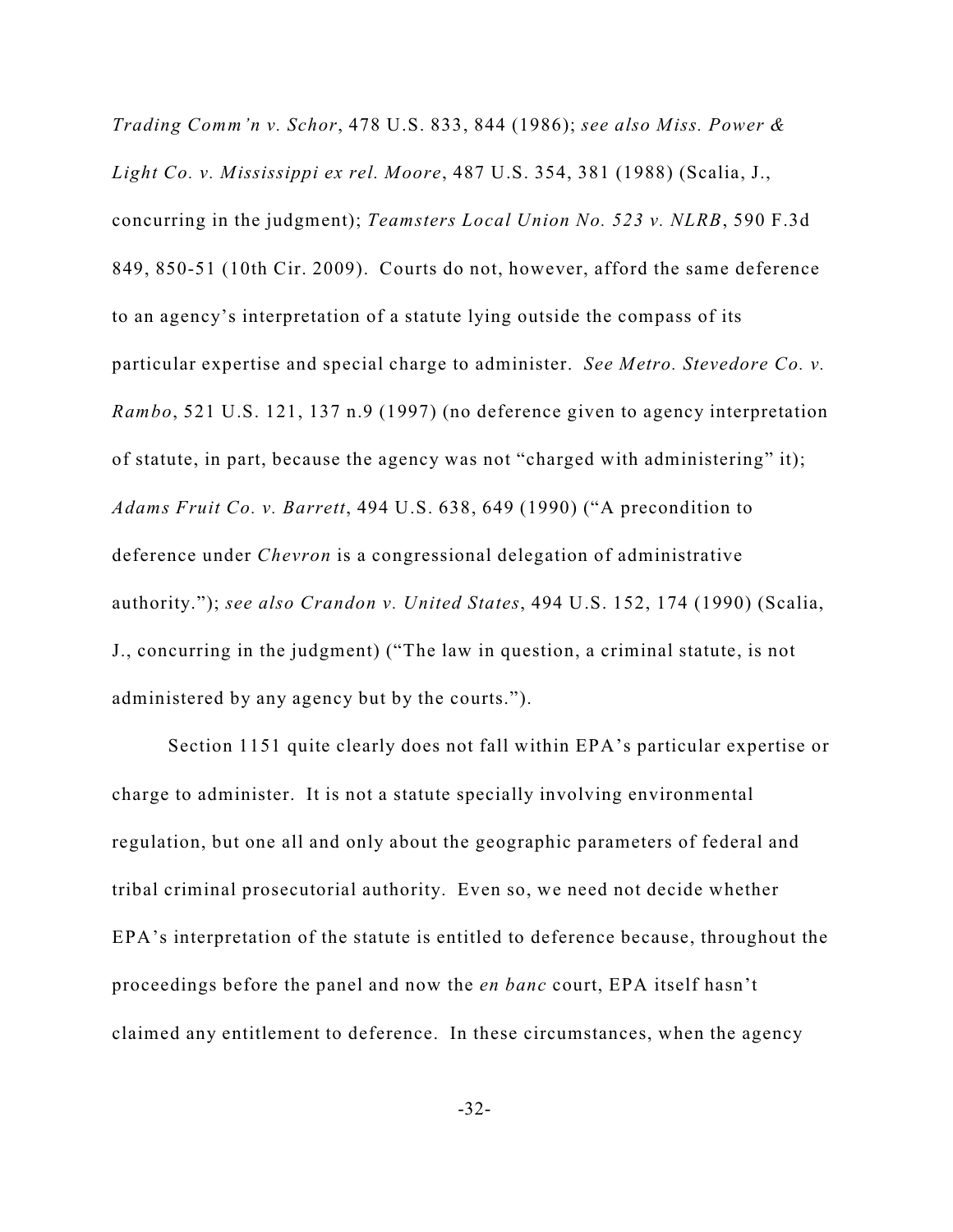doesn't ask for deference to its statutory interpretation, "we need not resolve the . . . issues regarding deference which would be lurking in other circumstances," *Estate of Cowart v. Nicklos Drilling Co.*, 505 U.S. 469, 477 (1992), and so may proceed to review EPA's interpretation of § 1151(b), as the Agency would have us and the panel did, *de novo*. 10

The principal dissent agrees that EPA is not entitled to *Chevron* deference, but argues that the Agency deserves *Skidmore* deference. Principal Dissent at 5 n.2. Of course, an agency's interpretation of a statute merits deference under *Skidmore* only in "proportion[] to its 'power to persuade.'" *United States v. Mead Corp.*, 533 U.S. 218, 235 (2001) (quoting *Skidmore v. Swift & Co.*, 323 U.S. 134, 140 (1944)); *see also id.* at 250 (Scalia, J., dissenting) (*Skidmore* deference is a "statement of the obvious: A judge should take into account the well-considered views of expert observers."). Whether or not *Skidmore* compels us to do so, we certainly seek in this opinion to take into account EPA's considered views. But we decline to decide the question whether we are *obliged* by *Skidmore* to afford even this modicum of deference, for a few reasons. First, EPA has not sought *Skidmore* deference, and when a party chooses not to pursue a legal theory potentially available to it, we generally take the view that it is "inappropriate" to pursue that theory in our opinions. *United States v. Int'l Bus. Mach. Corp.*, 517 U.S. 843, 855 (1996); *see also Estate of Cowart*, 505 U.S. at 476-77 (declining to pass on deference question because the agency requested no deference); *cf. Spector Motor Serv., Inc. v. Walsh*, 139 F.2d 809, 823 (2d Cir. 1943) (L. Hand, J., dissenting) ("[It is not] desirable for a lower court to embrace the exhilarating opportunity of anticipating a doctrine which may be in the womb of time, but whose birth is distant . . . ."), *vacated sub nom. Spector Motor Serv., Inc. v. McLaughlin*, 323 U.S. 101 (1944). Our caution in this respect flows from a (continued...)

 $10$  Though claiming no entitlement to deference for its legal interpretation of § 1151(b), EPA does seek deference for its factual findings in applying its interpretation of the statute to this case. *See* 5 U.S.C. § 706(2)(E) (establishing "substantial evidence" review); *Allentown Mack Sales & Serv., Inc. v. NLRB*, 522 U.S. 359, 366 (1998). As will be apparent in the analysis that follows, however, only purely legal questions, not factual ones, are in dispute before us.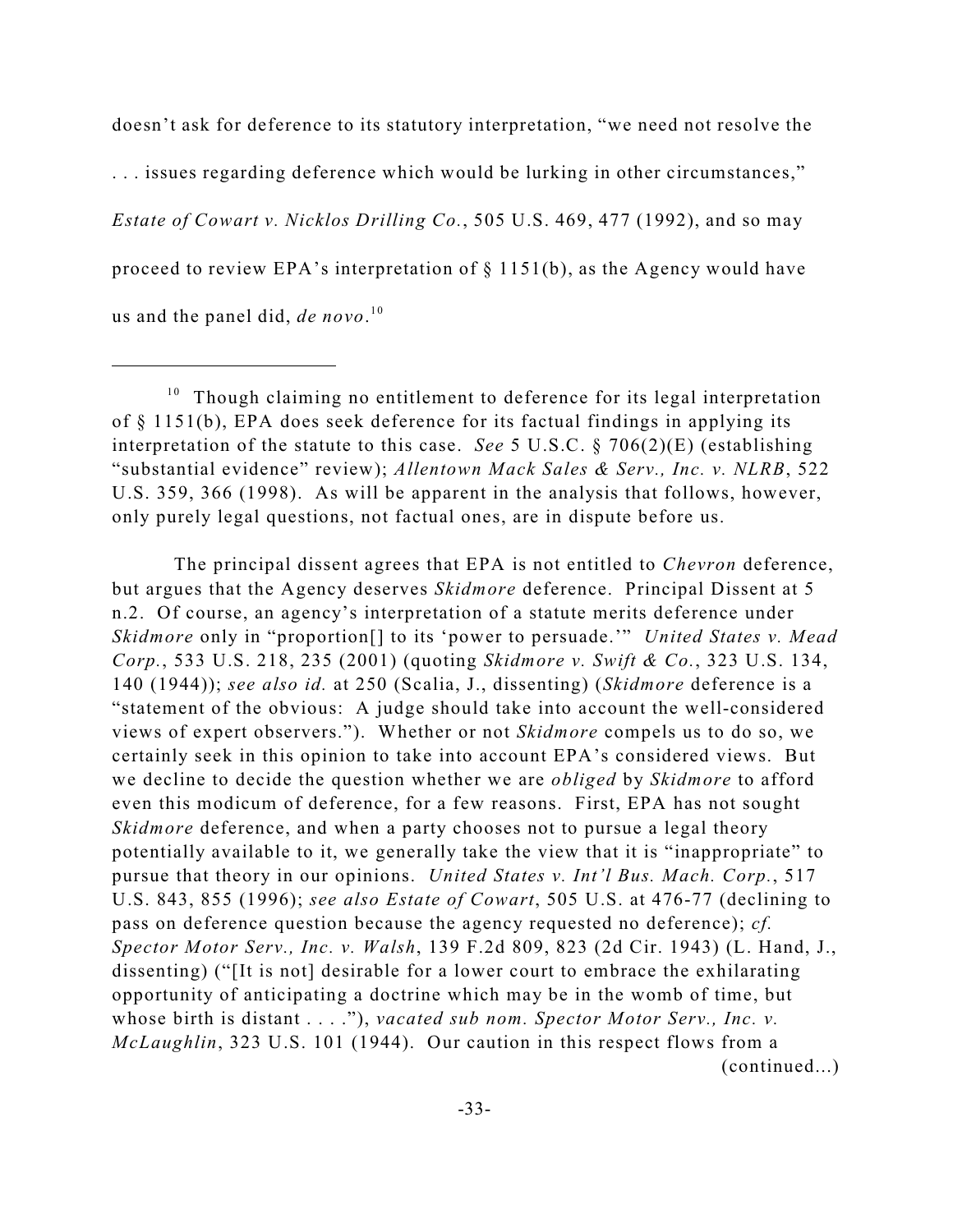With this much resolved, we finally reach the merits. The dispute here is a purely legal one: Does the *Watchman* community of reference test remain viable following the Supreme Court's decision in *Venetie*? EPA argues it does; HRI says it does not.

EPA reads § 1151(b)'s three operative words, "dependent Indian communities," to require a two-step, multi-factor balancing test. First, and following *Watchman*, EPA says we must identify an appropriate "community of reference" by weighing three factors in balance: (1) the geographic definition of the proposed community; (2) the status of the area in question as a community; and (3) the community in the context of the surrounding area. Within the second of those factors, and again following *Watchman*, EPA says we must inquire

 $10$ (...continued)

recognition of our dependence on the adversarial process to test the issues for our decision and from concern for the affected parties to whom we traditionally extend notice and an opportunity to be heard on issues that affect them. Second, *Skidmore* deference traditionally has been justified, at least in part, on an assumption that the agency in question has "specialized experience and broader investigations and information available to" it than do judges. *Mead*, 533 U.S. at 234 (internal quotation marks omitted). EPA has claimed, however, no comparative experience or expertise over us in rendering a legal interpretation of a criminal statute that Congress has never charged the Agency to administer and which we have long experience applying. Third, the principal dissent offers no indication what impact *Skidmore* deference makes to its analysis. If it makes no difference, then deciding the question is just an exercise in *dicta*. But if it *does* make a difference, then presumably the dissent would agree with us that, at least if viewed *de novo*, EPA's final land status determination *is* contrary to law.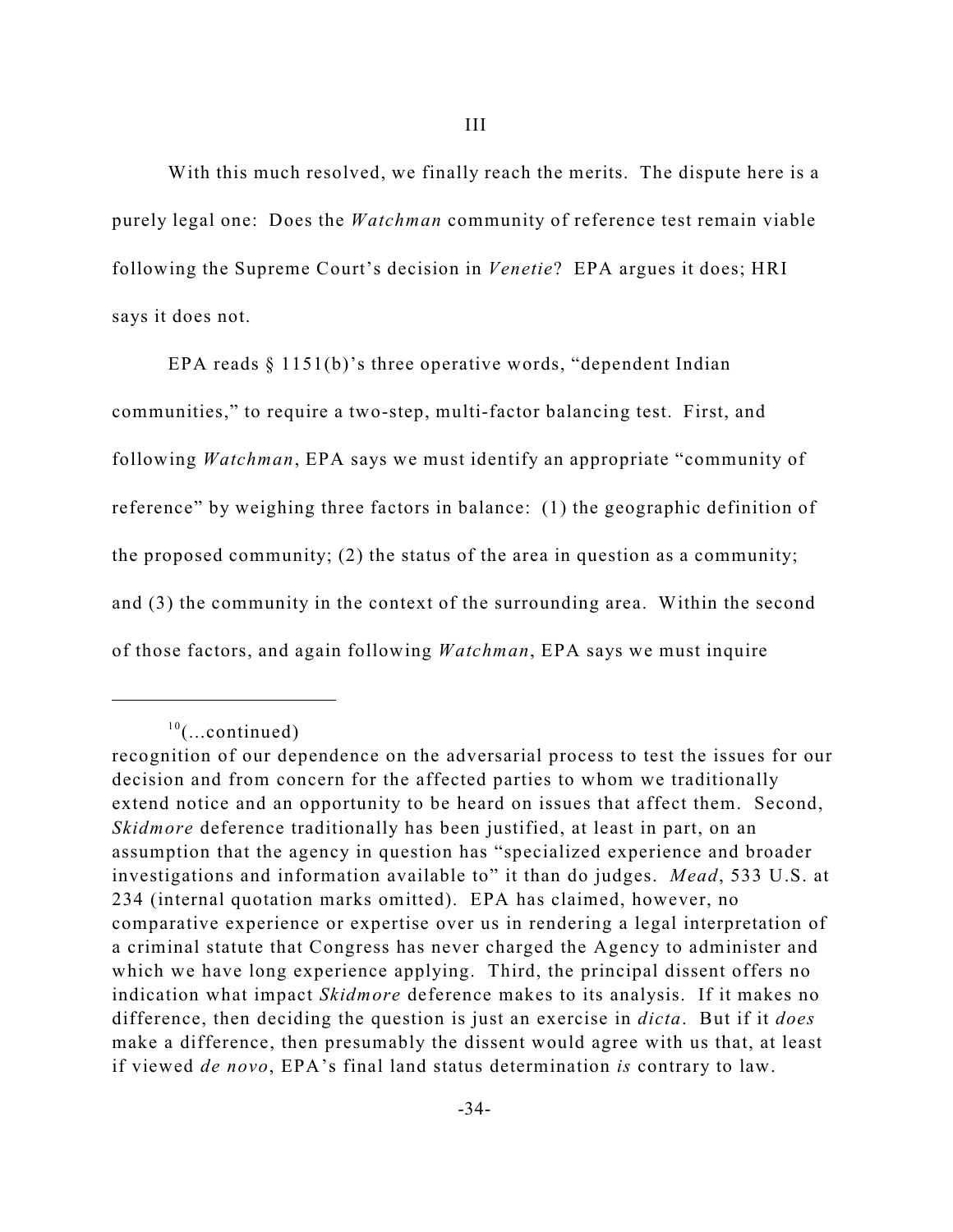whether there is "cohesiveness that can be manifested either by economic pursuits in the area, common interests, or needs of the inhabitants as supplied by that locality," and consider "whether the community is more than an economic pursuit, and whether it qualifies as a mini-society consisting of personal residences and an infrastructure potentially including religious and cultural institutions, schools, emergency services, public utilities, groceries, shops, restaurants, and the other needs, necessities, and wants of modern life." *Land Status Determination* at 5 (internal alterations and quotation marks omitted). And within the third factor, EPA says, we must also ask "which government or governments provide the infrastructure and essential services for the community." *Id.* at 6. In EPA's view, none of the analysis to this point is affected by *Venetie*.

Having balanced all these competing considerations to identify some "community of reference," EPA moves to the second *Watchman* step, which it does view as modified by *Venetie*. Before *Venetie*, the *Watchman* test sought to determine whether a community of reference qualified as a dependent Indian community by considering four factors: (1) whether and to what degree the United States has retained title to the lands in the community, (2) the nature of the area and the relationship of the inhabitants in the area to Indian tribes and to the federal government, (3) whether there is "an element of cohesiveness . . . manifested either by economic pursuits in the area, common interests, or needs of

-35-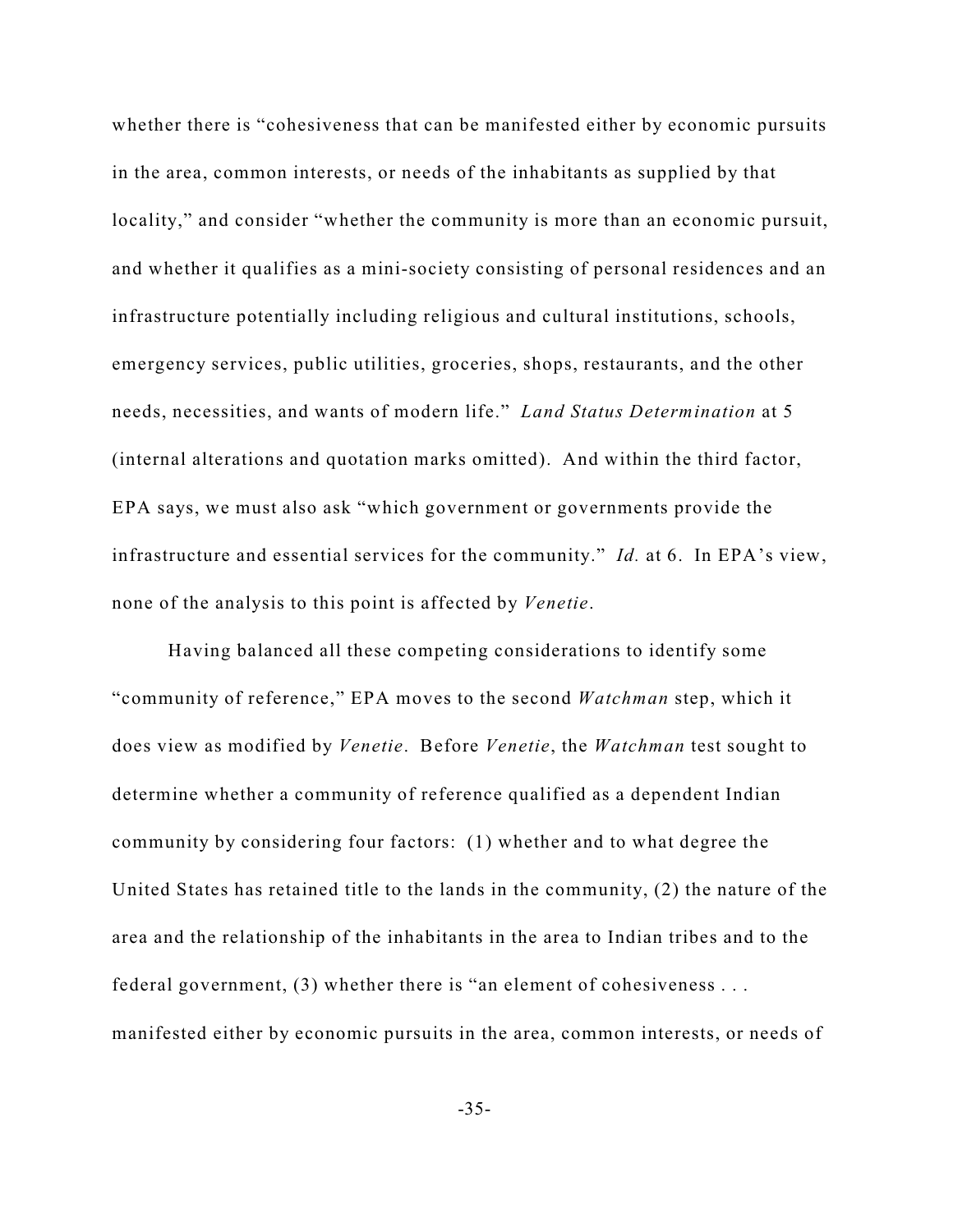the inhabitants as supplied by that locality"; and (4) "whether such lands have been set apart for the use, occupancy and protection of dependent Indian peoples." *Watchman*, 52 F.3d at 1545. EPA suggests that, after *Venetie*, the second and third of these factors are no longer operative, and that the first and fourth essentially track *Venetie*'s set-aside and federal superintendence requirements. Accordingly, EPA submits, if some sufficiently high (though unspecified) percentage of the community of reference is set aside for Indians and federally superintended, then all the land inside that community should be treated as Indian country regardless whether any particular tract is set aside and superintended. Weighing all the foregoing considerations, EPA argues that HRI's Section 8 land, though itself neither set aside nor superintended for Indians, is Indian country nonetheless because it lies within the Church Rock Chapter community of reference and, by the Agency's calculation, enough of *that* land is set aside and superintended for Indians.

For its part, HRI submits that *Venetie* leaves no room for EPA's reading of § 1151(b). After *Venetie*, HRI urges, the appropriate § 1151(b) test asks only two straightforward questions: (1) Has Congress explicitly set aside the land in question for Indian use? (2) Does the federal government superintend the land in question? Unless the answer to both questions is "yes," the land in question is not within a dependent Indian community. HRI stresses that *Venetie* expressly

-36-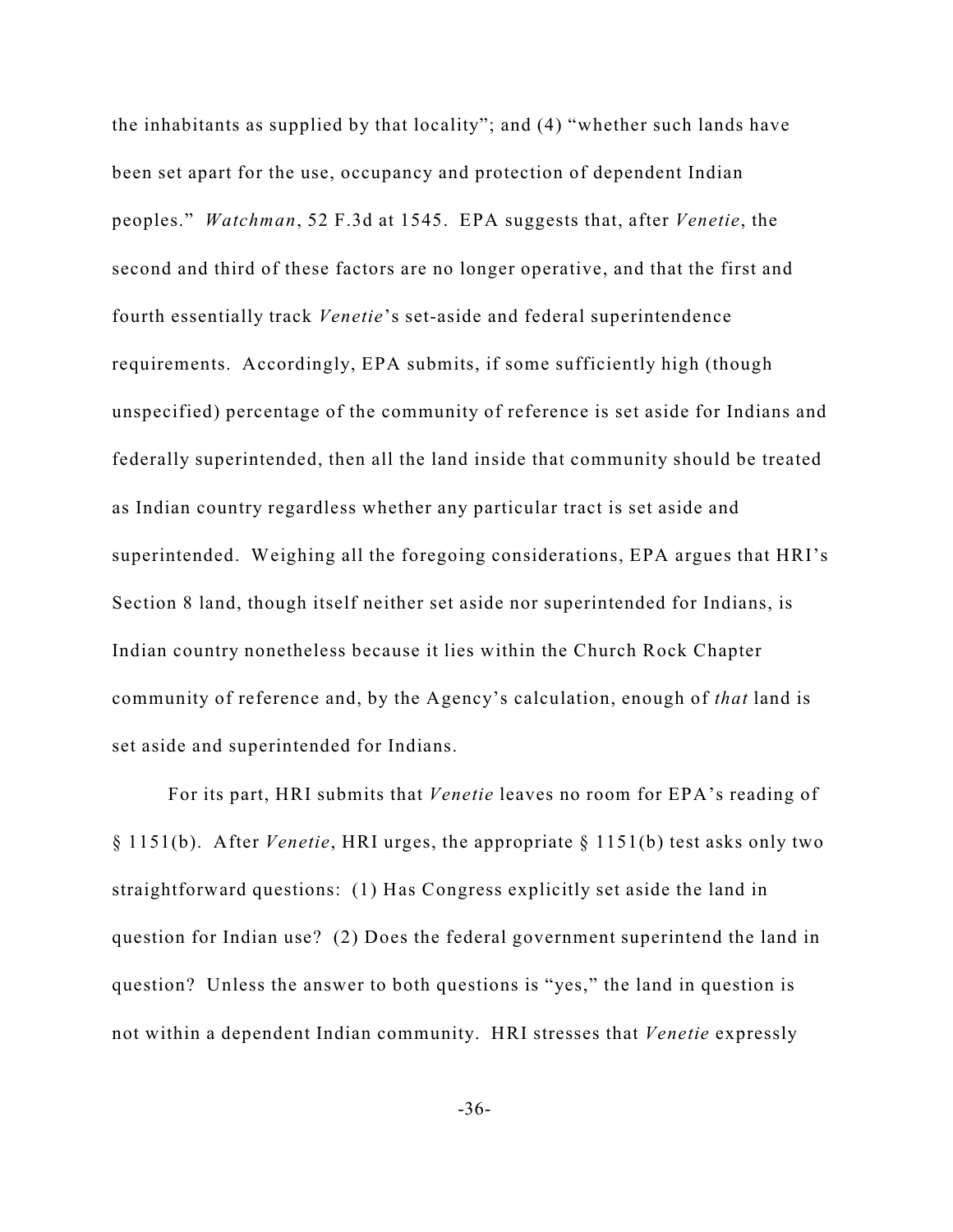rejected the Ninth Circuit's § 1151(b) test, a test that was consciously patterned on this court's pre-*Venetie* jurisprudence and employed the same factors found in the *Watchman* community of reference test. In addition, HRI submits that the fact-intensive and multi-factored community of reference balancing test leaves the scope of federal criminal jurisdiction impermissibly uncertain and unpredictable, contravening the Supreme Court's direction in *Venetie* and its repeated admonitions elsewhere that criminal statutes merit more concrete and precise constructions.

We are constrained to agree with HRI. We hold that *Watchman*'s community of reference test did not survive *Venetie* and that dependent Indian communities under § 1151(b) consist only of lands explicitly set aside for Indian use by Congress (or its designee) and federally superintended. We reach this result in light of *Venetie*'s exposition of the statute's plain meaning (Section III.A), the statute's history (Section III.B), and the statute's structure (Section III.C), and in doing so we bring the law of this circuit in line with the recent decisions of our sister circuits (Section III.D).

## A

In *Venetie*, the Supreme Court explained that "dependent Indian communities" under § 1151(b) embrace "a limited category of Indian lands that are neither reservations nor allotments" encompassed by  $\S 1151(a)$  and (c),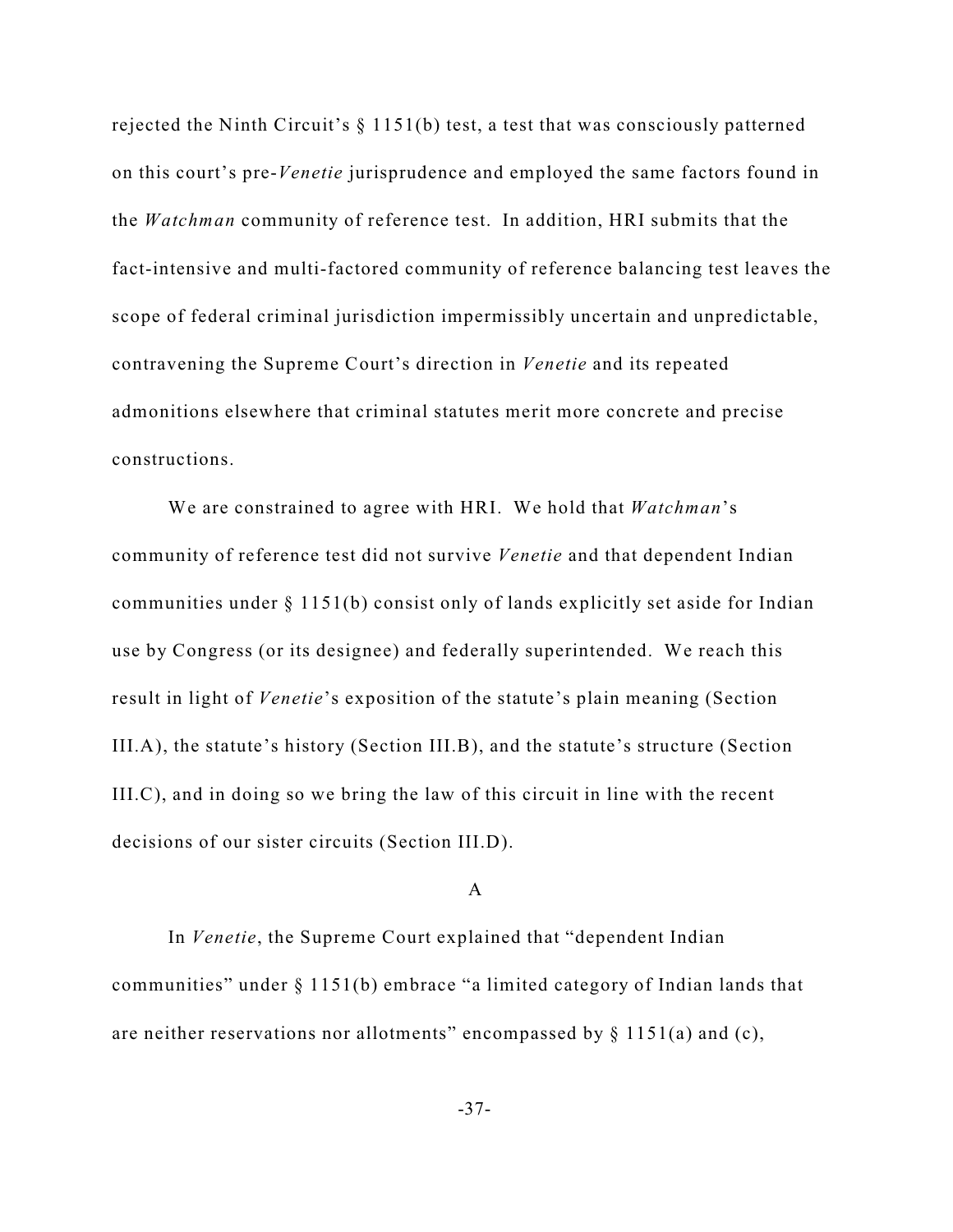respectively. 522 U.S. at 527. The Court then identified two necessary "requirements" for lands falling into § 1151(b)'s "dependent Indian communities" category, explaining that, much like reservations or allotments, "first, they must have been set aside by the Federal Government for the use of the Indians as Indian land; second, they must be under federal superintendence." *Id.*

What does it mean for the federal government to set aside land for Indian use and to superintend it? The Court noted that the set-aside requirement means that there must be "some explicit action by Congress (or the Executive, acting under delegated authority) . . . to create or to recognize" the "land in question" as part of a federally recognized and dependent Indian community. 522 U.S. at 531 n.6. Through an Act of Congress or some equally explicit executive action, then, the federal government must identify the land as "*set apart for the use of the Indians as such*." *Id.* at 529 (internal quotation marks omitted) (emphasis in original). So, for example, land simply conveyed by Congress to individual Indians or tribes that they are then "free to use . . . for non-Indian purposes" or sell as they wish does not qualify. *Id.* at 533. While groups of Indians may very well live on such lands in socially and politically discrete communities, they do not live in "Indian country" because the land in question has not been explicitly set aside by Congress for use as a "dependent Indian community." The superintendence requirement means that the federal government currently must be

-38-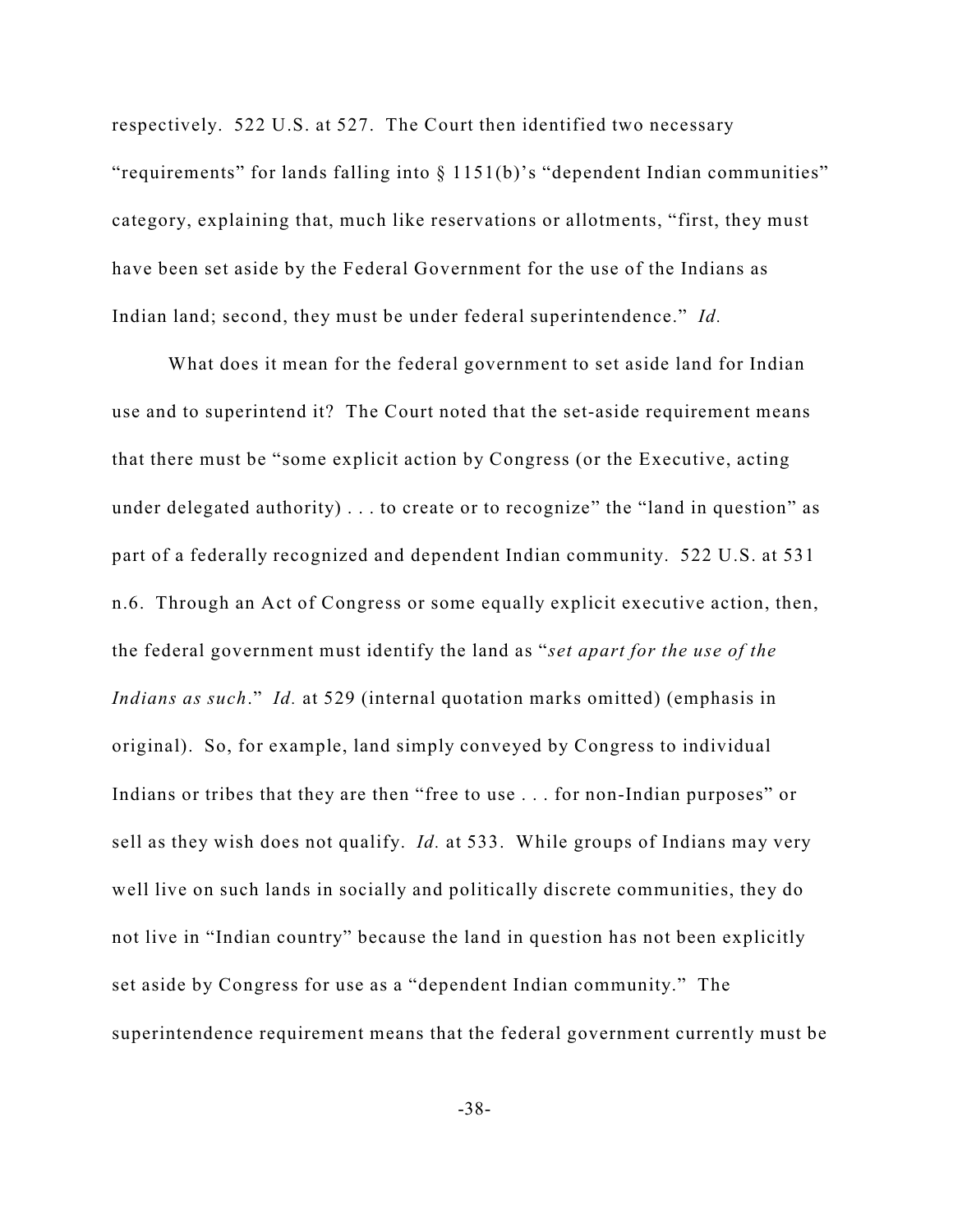"actively controll[ing] the lands in question, effectively acting as a guardian for the Indians." *Id.* This requirement, too, necessarily excludes lands that the government has conveyed without restriction to Indians or others because such lands do not implicate any sense of "guardian[ship]," "wardship[,] or trusteeship." *Id.* (internal quotation marks omitted).

The set-aside and superintendence requirements, the Court explained, derive from the statute's plain language — "dependent Indian communities." The set-aside requirement "ensures that the land in question is occupied by an 'Indian community.'" *Id.* at 531. That is, the boundaries of the Indian community are demarcated by and delimited to those lands that are explicitly set aside by legislation or executive action for Indian use. The federal superintendence requirement "guarantees that the Indian community is sufficiently 'dependent' on the Federal Government that the Federal Government and the Indians involved, rather than the States, are to exercise primary jurisdiction over the land in question." *Id.*

In our case, it is undisputed that HRI's Section 8 land hasn't been explicitly set aside by Congress (or the Executive) for Indian use since the brief period when it was appended to the Navajo Reservation nearly a century ago. *See supra* Section I.A. It is likewise undisputed that the land isn't under federal superintendence, and hasn't been since the government sold it in 1970. *See id.*

-39-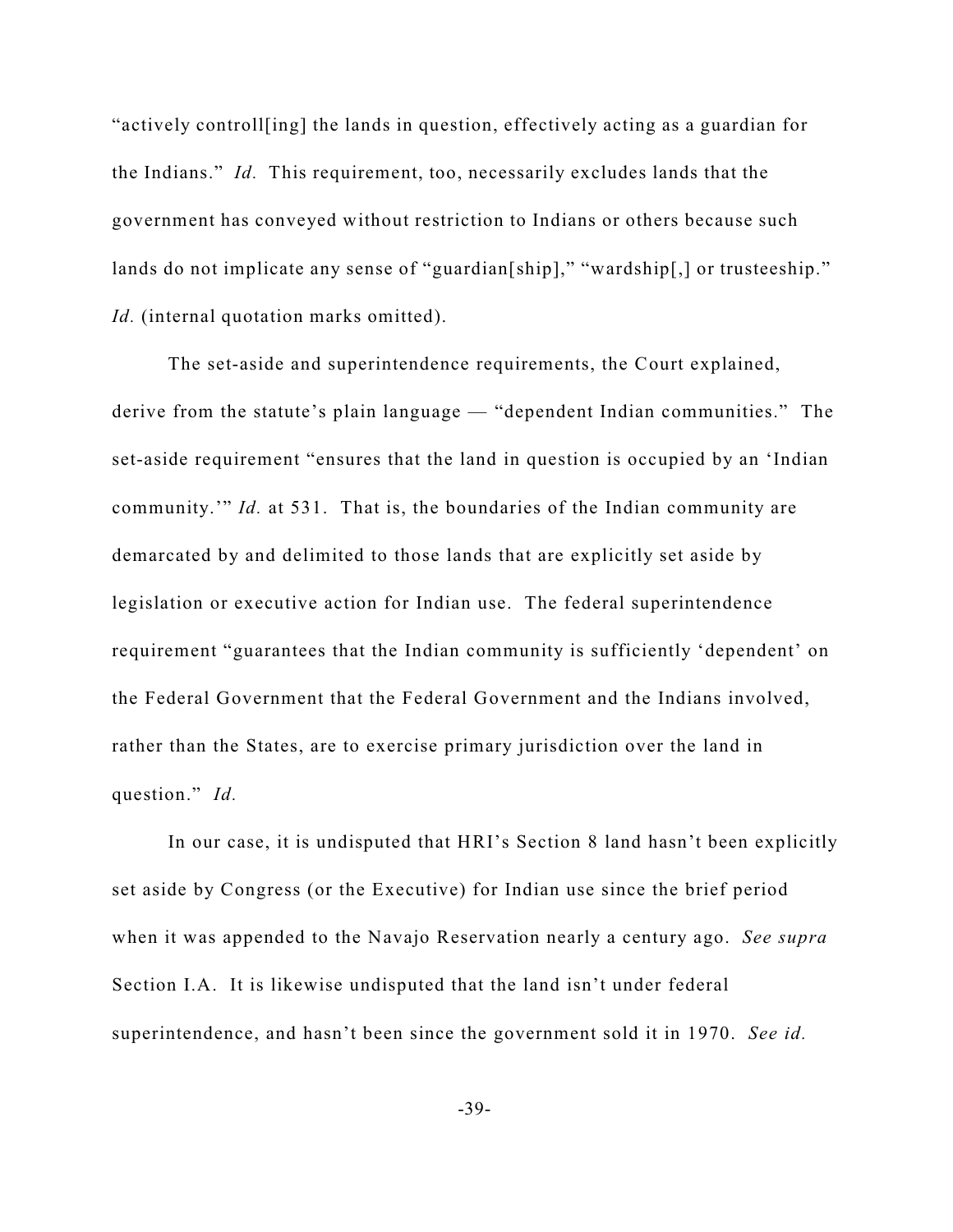McKinley County and the State of New Mexico provide all essential public services to HRI's Section 8 land, including roads, law enforcement, and emergency and school services. The Navajo Church Rock Chapter recognizes that private lands within its boundaries, like HRI's, are subject to state jurisdiction and control. And state authorities have long assessed tax on HRI's property. Under *Venetie*'s interpretation of § 1151(b), it would seem unavoidable that the land in question is not Indian country.

Of course, EPA seeks to avoid just this conclusion by expanding the focus from HRI's particular tract to a wider "community of reference." According to the Agency, only *after* ascertaining *some* appropriate community of reference, by balancing various social, political, and geographic factors, should one then turn to the questions prescribed by the Supreme Court in *Venetie*, asking whether some significant percentage of the community of reference is set aside for Indian use and federally superintended.

This misreads *Venetie*. The Supreme Court did not direct its set-aside and superintendence inquiries toward some abstract "community of reference." Instead, the Court told us (repeatedly) to ask whether the "land in question" is explicitly set aside for Indian use and federally superintended. *See, e.g.*, *Venetie*, 522 U.S. at 530, 531, 533. Before us, the only land in question in EPA's challenged final land status determination is HRI's segment of Section 8. And so

 $-40-$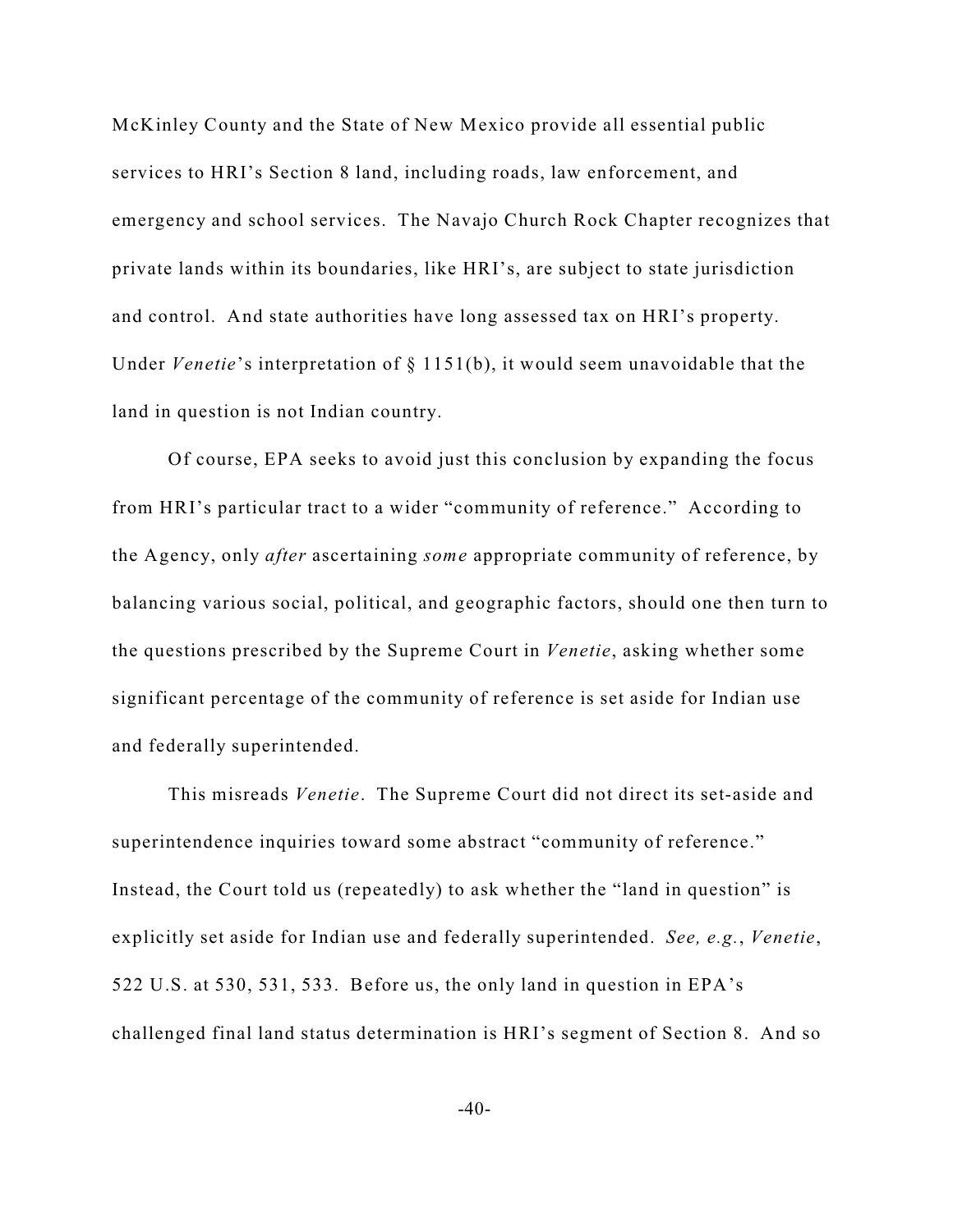it is only *that* land that is subject to, and the focus of, *Venetie*'s set-aside and superintendence requirements.

Tellingly, EPA adopted just this approach to § 1151(b) before *HRI I*, when it considered the Navajo Nation's request for SDWA authority over private lands in the checkerboard area. *See supra* Section I.B. EPA rejected the Navajo Nation's request, explaining that "[b]efore it could determine if a parcel of land is part of a dependent Indian community (and therefore is Indian country), the Agency would need more information about that particular parcel of land." R. 13b at 238. EPA itself, then, once focused its § 1151(b) analysis on the "particular parcel of land" in question. And it seemingly came to eschew this approach in favor of the community of reference test *only* after the panel in *HRI I* suggested in *dicta* that it should.<sup>11</sup>

Of course, EPA now tells us that focusing narrowly on the status of the "land in question" fails to give full vent to the statutory term "communities." The Agency stresses that § 1151(b) speaks of "dependent Indian *communities*," not parcels of land. And the Agency submits that, while *Venetie* defined the statutory

<sup>&</sup>lt;sup>11</sup> It is notable, too, that post-Venetie another arm of the government has taken the position, in a criminal matter before this court, that the proper focus is on the particular piece of land in question, explaining that "[f]ederal jurisdiction is absent over crimes which occur on land which has transferred from Indian ownership to non-Indian ownership." Brief of the United States at 7, *United States v. Arrieta*, 436 F.3d 1246 (10th Cir. 2006) (Nos. 04-2350, 05-2010).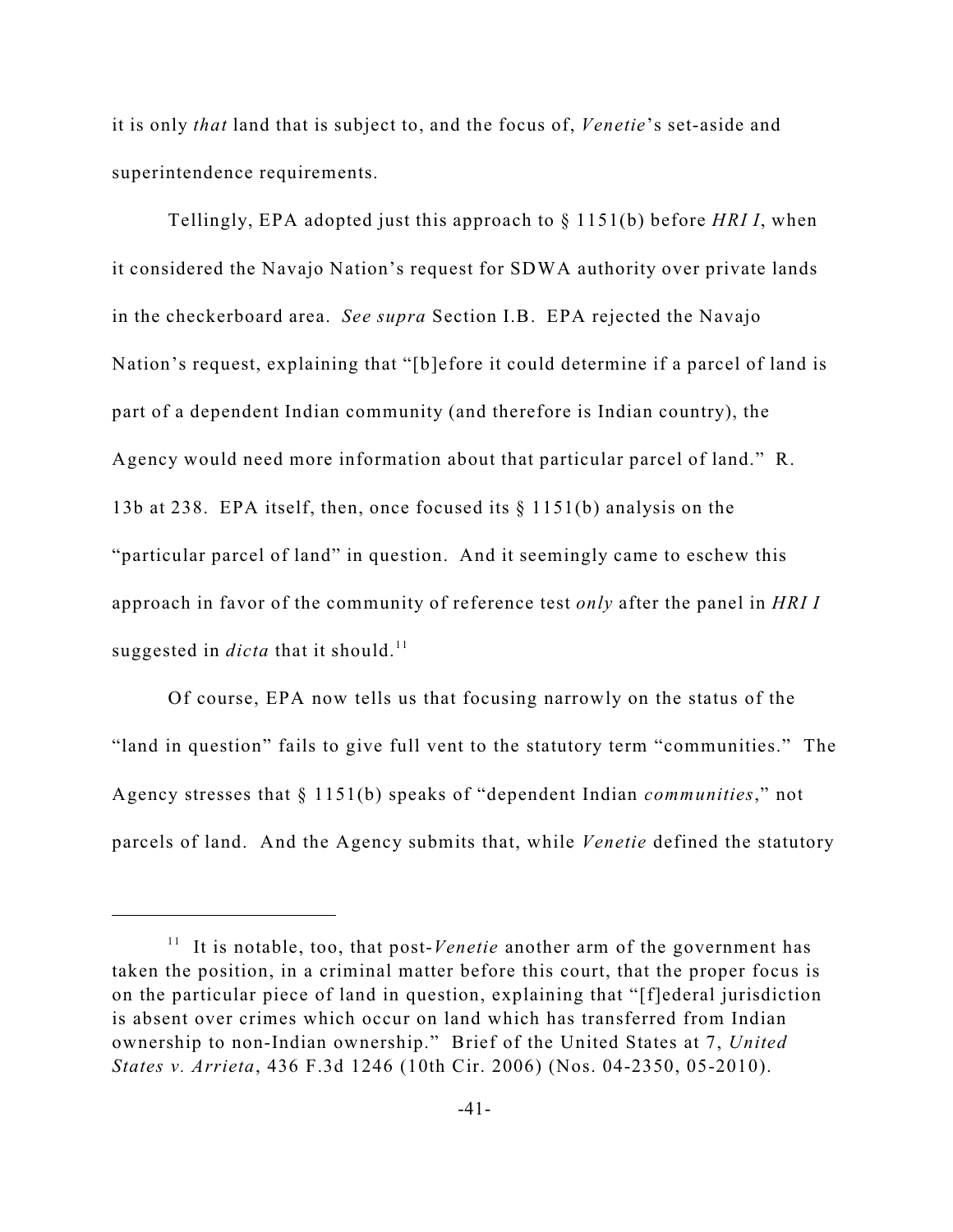terms "dependent" and "Indian," it did not consider "community," the final statutory term. The dissents offer this same critique. *See*, *e.g.*, Principal Dissent at 18; Separate Dissent at 2.

This, too, is in error. The *Venetie* Court *did* address the term "community," and did so in light of the statutory terms modifying it. The Court expressly held that "dependent Indian communities" are composed of those lands Congress (or the Executive, by delegation) has explicitly set aside and superintended for Indian use. As the Court clearly explained, "[t]he federal set-aside requirement ensures that the land in question is occupied by an '*Indian community*.'" *Venetie*, 522 U.S. at 531 (emphasis added). And the federal superintendence requirement, the Court emphasized, "guarantees that the *Indian community* is," in turn, "sufficiently 'dependent' on the Federal Government that" it should be subject primarily to federal, not state, jurisdiction. *Id.* (emphasis added).

In adopting the approach it did, moreover, the Court rejected the idea that the boundaries of a federally dependent Indian community should be determined by a sort of judicially administered census study of the nature of "the Indian tribe inhabiting" the area. *Id.* at 530 n.5. The right question, the Court held, is instead whether Congress has taken some action to designate and maintain the land in question for Indian use. It is Congress's action alone that demarcates the boundaries of a dependent Indian community. *Id.*; *see also United States v.*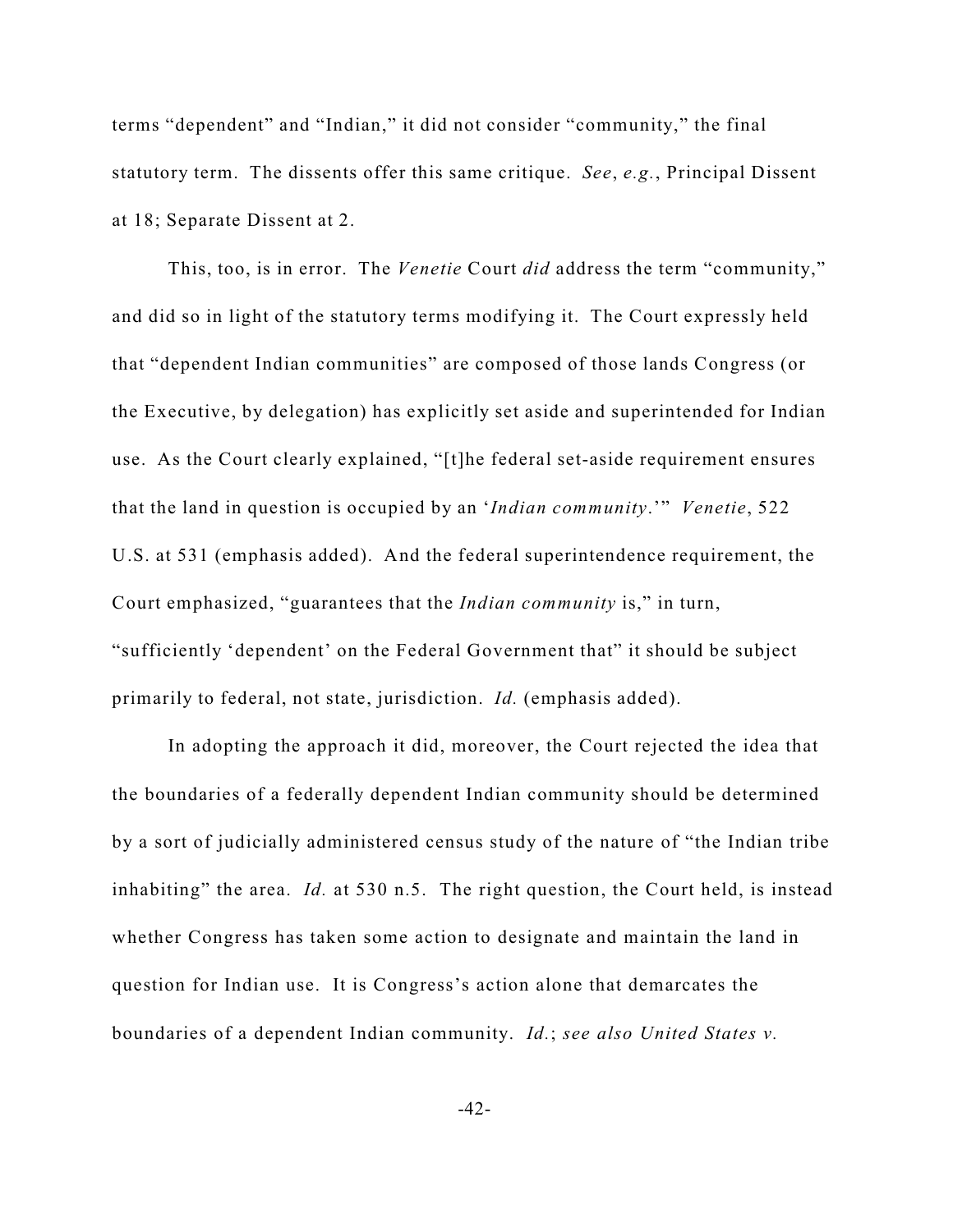*McGowan*, 302 U.S. 535, 538 (1938) ("Congress alone has the right to determine the manner in which this country's guardianship over the Indians shall be carried out."); *cf. Rosebud Sioux Tribe v. Kneip*, 430 U.S. 584, 586 (1977) ("In determining whether ... Reservation boundaries were subsequently diminished[,] . . . [t]he underlying premise is that congressional intent will control.").

In this way, the Court explained, the federal set-aside and superintendence requirements respect and give meaning to an important feature of our constitutional order — namely, "the fact that because Congress has plenary power over Indian affairs, *see* U.S. Const. art. I, § 8, cl. 3, some explicit action by Congress (or the Executive, acting under delegated authority) must be taken to create or to recognize Indian country." *Venetie*, 522 U.S. at 531 n.6. While social or political communities of Indians can exist anywhere in our country, and surely do in a great many places outside Indian country, federally "dependent Indian communities" exist only where and when Congress has said so.

Simply put, *Venetie* held that Congress — not the courts, not the states, not the Indian tribes — gets to say what land is Indian country subject to federal jurisdiction. It is long settled that Congress does so by declaring land to be part of a reservation, or by authorizing its distribution as Indian allotments. And so it is the case that Congress must take some equally "explicit action . . . to create or to recognize" dependent Indian communities. *Id.* When seeking to identify a

-43-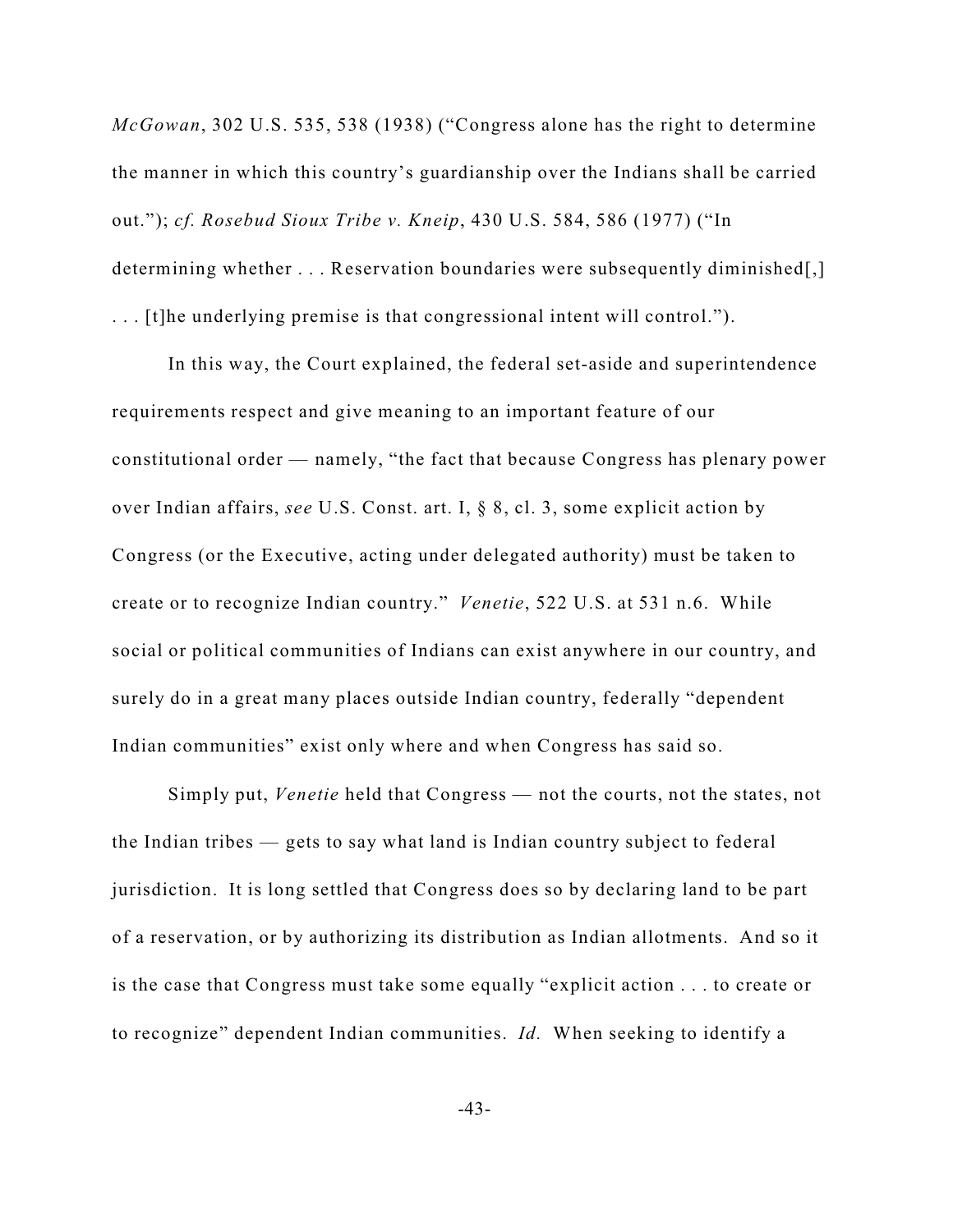§ 1151(b) "dependent Indian community," we must ask whether Congress has explicitly set aside the "land in question" for Indian use and put it under federal superintendence. If Congress hasn't declared the land set aside for the establishment of a federally dependent Indian community, we are powerless to do so ourselves. 12

Applying these principles in *Venetie*, the Supreme Court held that *none* of the 1.8 million acres of land granted by Congress in fee to the Neets'aii Gwich'in Indians in Alaska constituted a § 1151(b) "dependent Indian community." *Id.* at 523-24. It was undisputed that these lands were home to what EPA (and the dissents) would consider to be distinct Indian "communities of reference." After all, robust and well-defined Indian villages occupied the land. *See Venetie*, 101 F.3d at 1300. Despite such social, political, and geographic affinities, the Supreme Court held that a § 1151(b) "dependent Indian community" didn't exist

 $12$  The principal dissent errs when it suggests that under our reading of *Venetie* "title alone is determinative of whether a parcel of land is 'Indian country' under § 1151(b)." Principal Dissent at 11. The test we adopt at *Venetie*'s direction focuses on set-aside and superintendence, not title. While the results of the principal dissent's imagined title test would surely sometimes *coincide* with *Venetie*'s set-aside and superintendence test, the two are distinct. It is, after all, possible that Congress might set aside and guarantee federal superintendence for privately titled land, much as it holds certain privately titled lands within reservations to be Indian country. *See infra* Section III.B (discussing a 2005 law treating privately titled land within pueblos as Indian country). What the constitutional limits may be to Congress's authority to declare land titled to non-Indians to be part of Indian country is not before us. *See supra* note 5.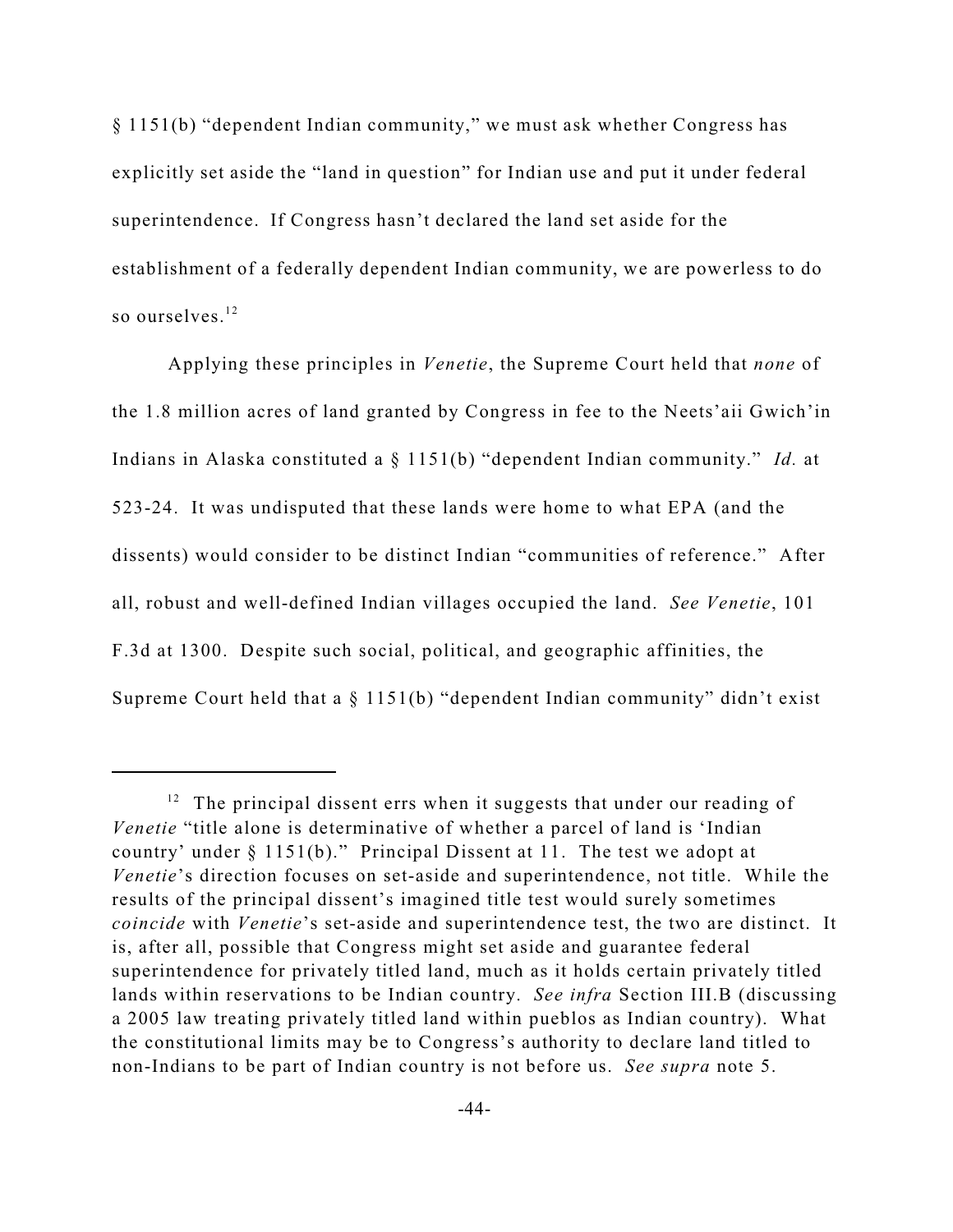on *any portion whatsoever* of the 1.8 million acres of tribal lands because *none* of that land was congressionally set aside or superintended for Indian use. And that was because, when it passed the Alaska Native Claims Settlement Act ("ANCSA"), Congress deliberately revoked all existing Indian reservations in Alaska "*set aside* by legislation or by Executive or Secretarial Order *for Native use*" and granted tribal corporations fee title to those lands. *Venetie*, 522 U.S. at 532 (quoting 43 U.S.C. § 1618(a)). In taking this step, Congress contemplated that the tribes could sell any or all of the lands to non-Indians, and could make use of them as they wished for any purpose, Indian or non-Indian, without federal approval. "In no clearer fashion," the Supreme Court explained, "could Congress have departed from its traditional practice of setting aside Indian lands." *Id.* Where there is no congressionally approved set-aside for Indian use, and no federal superintendence, the Court underscored, there can be no dependent Indian community for purposes of  $\S 1151(b)$ .<sup>13</sup>

<sup>&</sup>lt;sup>13</sup> The principal dissent emphasizes that *Venetie* considered the status of the Tribe's 1.8 million acres of ANCSA land, though the dispute originally arose when the Tribe claimed taxing authority over a small strip of land on which the State of Alaska planned to build a school. Apparently the principal dissent believes this suggests that the Court *implicitly* thought of all 1.8 million acres of ANCSA land as the appropriate "community of reference"; that is, the Court *really* used a community of reference analysis, it just forgot or failed to say so. *See* Principal Dissent at 18-19. Nothing of the kind took place. Before the Ninth Circuit, the Tribe categorically claimed "inherent authority to tax activities occurring" anywhere "within its [ANCSA] territory." *Venetie*, 101 F.3d at 1290. (continued...)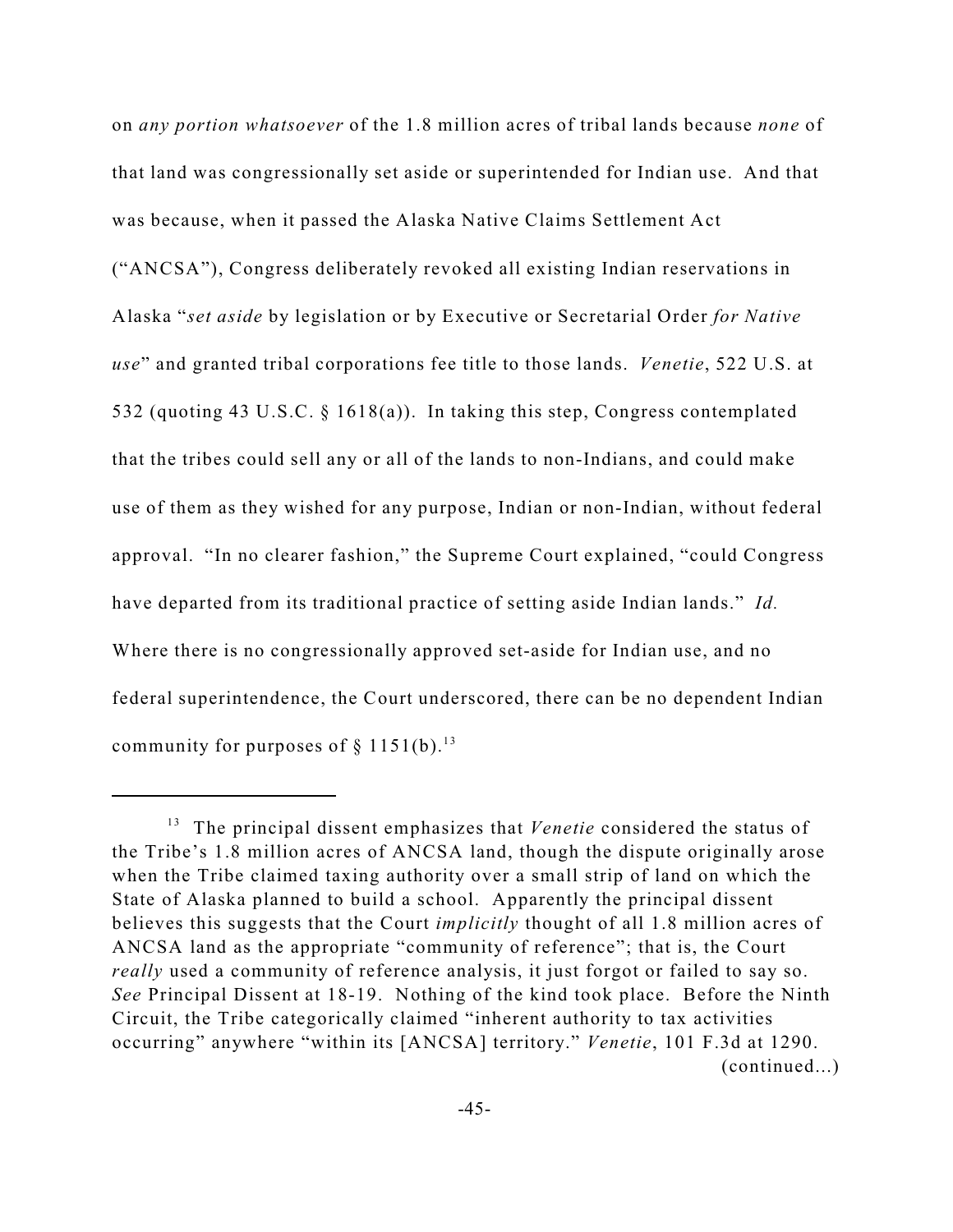The *Watchman* community of reference test is inconsistent with this direction. Instead of asking whether Congress (or the Executive, through delegated authority) has taken some explicit action to set aside the land in question and whether the federal government superintends that land, it first conducts a threshold inquiry involving multiple competing factors that have no basis in *Venetie* or the text or history of  $\S 1151(b).$ <sup>14</sup> Only after conducting this inquiry does the community of reference test turn to *Venetie*'s prescribed set-aside and superintendence questions. And even then the community of reference test asks only about the *degree* and *extent* to which some other, larger area is set aside

<sup>14</sup> Indeed, for EPA's understanding of  $\S$  1151(b) to be correct, the statute would have to read very differently than it does, perhaps something like this: "All land must be part of some community of reference that is sufficiently cohesive economically and socially to be a mini-society. If the land in question is part of a community of reference that contains a sufficiently high percentage of Indian people and lands set aside for Indians and federally superintended, it is Indian country." What the statute actually says, of course, is that Indian country includes *dependent Indian communities* — that is, land that has been federally set aside for use by an "Indian community" that remains "dependent" on the federal government through its superintendence. *See Venetie*, 522 U.S. at 530-31.

 $13$ (...continued)

The Ninth Circuit agreed, holding that the Tribe enjoyed such taxing authority throughout the ANCSA territory. By dint of that holding, all 1.8 million acres were in dispute when the case came before the Supreme Court. The Court did not explicitly, implicitly, or otherwise hold that the whole 1.8 million acres, or any portion of it, qualified as an appropriate community of reference. Instead, the Court did what it instructed other courts facing  $\S 1151(b)$  cases to do: it simply and straightforwardly analyzed whether the land in question in the litigation at hand — all 1.8 million acres of the Tribe's ANCSA land — was set aside or superintended. And it held that *none* of that land met those requirements.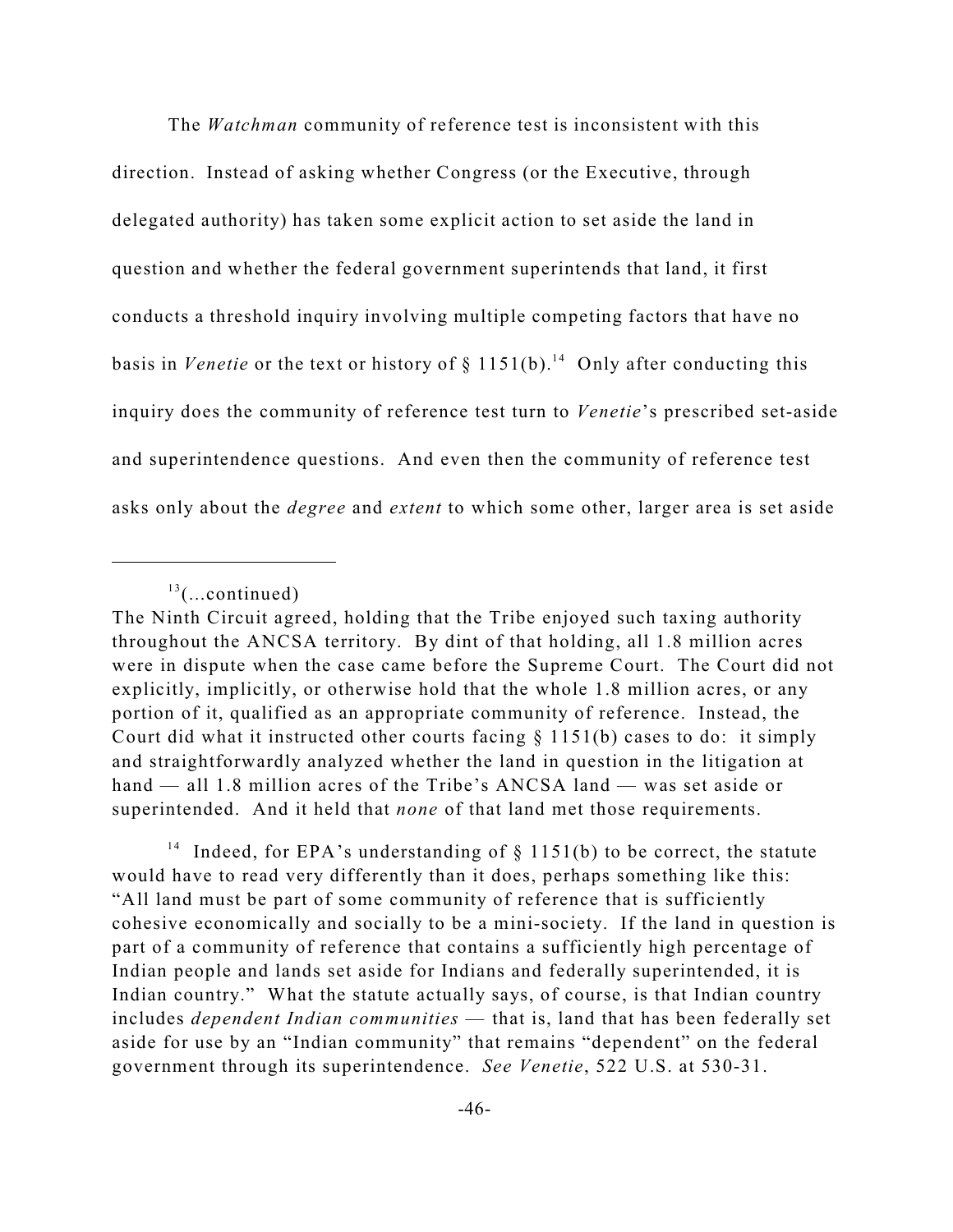and superintended. In this way, EPA's test effectively "reduc[es] the federal setaside and superintendence requirements to mere considerations" — something *Venetie* expressly warned us against. 522 U.S. at 531 n.7.

In this same way, the community of reference test also disregards and regularly overrides Congress's plenary authority in charting the extent of Indian country. Applying the test here, EPA held HRI's land to be Indian country even though Congress has not explicitly set aside the land for Indian use and the most recent federal action with respect to this land was an executive order in 1911 *removing* it from Indian country. *See supra* Section I.A. It seems to us that, just as in *Venetie*, there could be "no clearer fashion" in which the federal government could have extinguished the Indian country status of HRI's land. *Venetie*, 522 U.S. at 532.

By disregarding Congress's authority, the community of reference test contemplates the possibility that even land never set aside by Congress for Indians can *become* Indian country simply because of its *proximity* to other lands that are federally set aside and superintended. This is so despite the fact that neither EPA nor the principal dissent has pointed us to a single case in the history of the Supreme Court or this court reaching such a result. Consider what happens when a tribe unilaterally redefines its borders to take in just a bit more land (like, say, the state park at the center of the Church Rock Chapter, or strips of private

-47-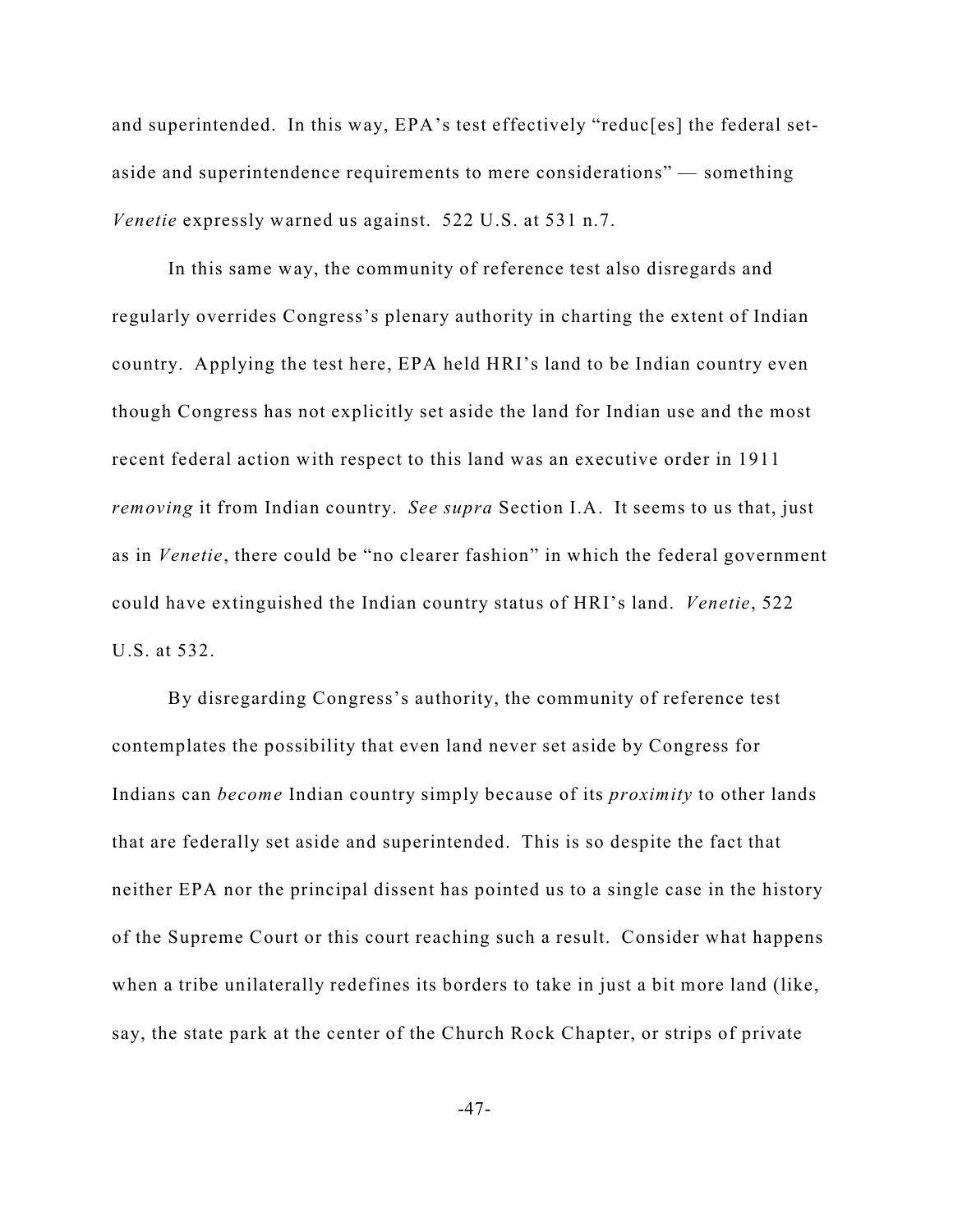land currently outside but along the edges of the Chapter). *See* Appendix. Assuming the social and political characteristics of this expanded community of reference remain more or less constant, land that once *wasn't* Indian country *becomes* Indian country by tribal preference or judicial decree rather than congressional action.

Neither does the community of reference test's disregard for Congress's authority work only to expand Indian communities. It can operate just as well the other way around — and would surely do so increasingly as time wears on and non-Indian communities encroach on Indian lands. What would happen, for example, if Gallup grows and dilutes adjacent Indian populations, so that the Chapter might no longer be said to constitute its own independent "mini-society," but only part of a greater Gallup "community of reference"? Presuming that this new greater Gallup community of reference wouldn't include a sufficient percentage of set-aside and superintended land, *no* land within its limits would constitute "Indian country" under § 1151(b). Under EPA's approach, land expressly set aside for Indian use and superintended by the federal government could and would lose its status as Indian country whenever social and political boundaries shift — and all this would happen even in the face of express and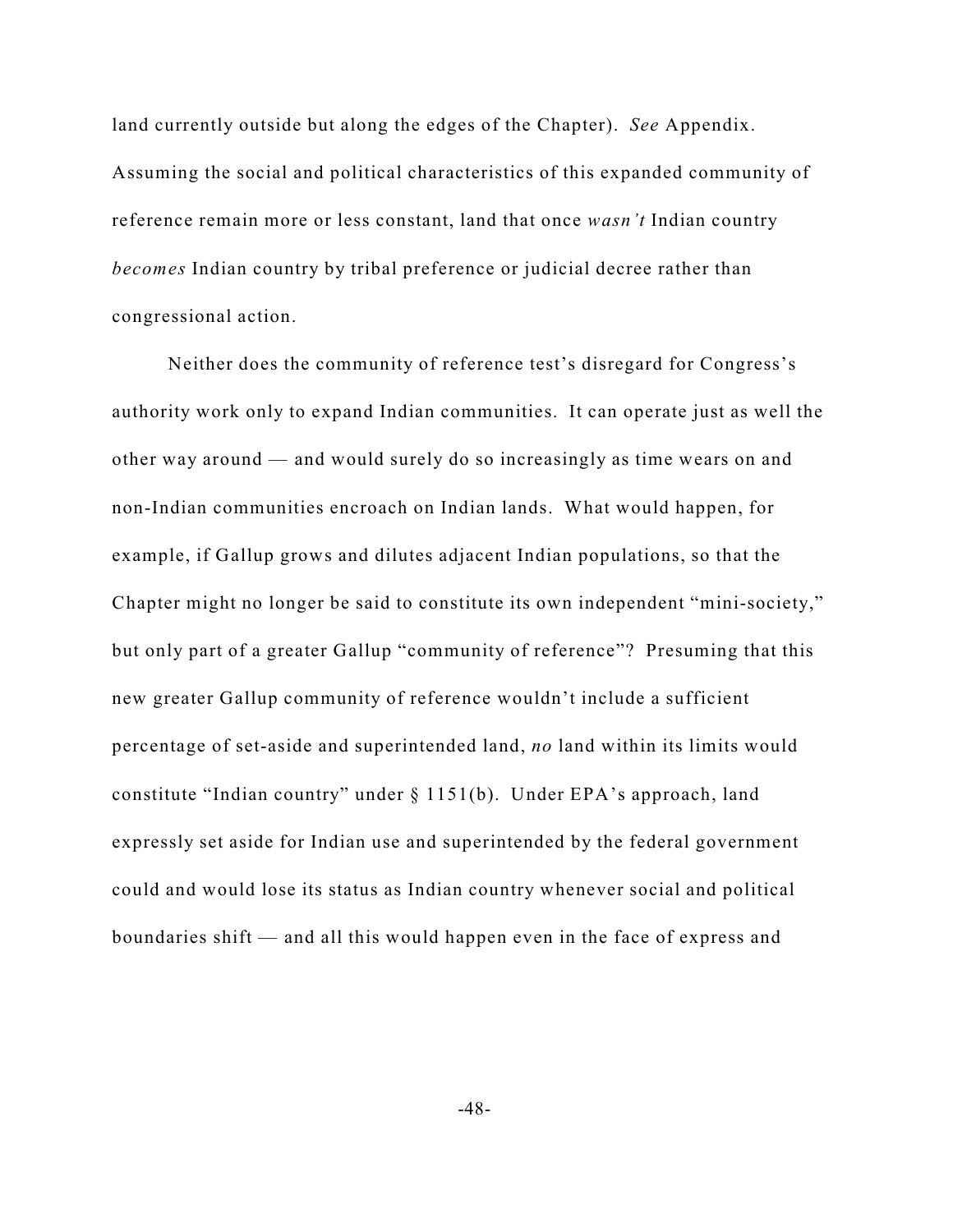contrary congressional direction.<sup>15</sup> Venetie ties the jurisdictional determination to the proper hitch: the will of Congress. The same cannot be said of the community of reference test.<sup>16</sup>

Any remaining question about the vitality of *Watchman*'s community of reference test is answered by the fact that it would require us to revive the same

<sup>16</sup> The dissents offer no response to this except to suggest that *Venetie* permits us to ask about the "degree" or "extent" of federally set aside and superintended land in the proximate area, relying on footnote 7 of the Court's opinion. Principal Dissent at 20 (quoting Cohen (2005) § 3.04[2][c][iii], at 194). But rather than support the dissent's view, the cited footnote does just the opposite. The footnote was expressly aimed at *rejecting* the Ninth Circuit's use of the factors that form the basis of the community of reference test, calling them "extremely far removed" from the statute's language, history, and mandate. *Venetie*, 522 U.S. at 531 n.7. The Court indicated that the Ninth Circuit's examination of the "degree" or "extent" of set-aside and superintended land in the general area were "more relevant" inquiries, but the Court did not endorse this aspect of the Ninth Circuit's approach either. *Id.* Instead, in formulating its own test the Court repeatedly held that dependent Indian communities constitute only those lands explicitly set aside by Congress for Indians and superintended by the government for their benefit. *See, e.g.*, *id.* at 527 (stating that the land "*must* have been set aside" and "*must* be under federal superintendence" (emphasis added)).

 $15$  This result, virtually inevitable under the community of reference test, sits uneasily with the Supreme Court's direction that the diminishment of reservations under § 1151(a), like additions to them, is Congress's prerogative alone. *See, e.g.*, *Solem v. Bartlett*, 465 U.S. 463, 470 (1984) ("The first and governing principle is that only Congress can divest a reservation of its land and diminish its boundaries."); *id.* at 471-72 (treating history of land after enactment of a statute allegedly effecting reservation diminishment as "relevant" only to "decipher Congress' intention," as an "additional clue as to what Congress expected would happen"); *Rosebud Sioux Tribe*, 430 U.S. at 588 n.4 ("The focus of our inquiry [in reservation diminishment cases] is congressional intent."); *Yazzie*, 909 F.2d at 1393 ("Congress must clearly evince the intent to reduce [reservation] boundaries.").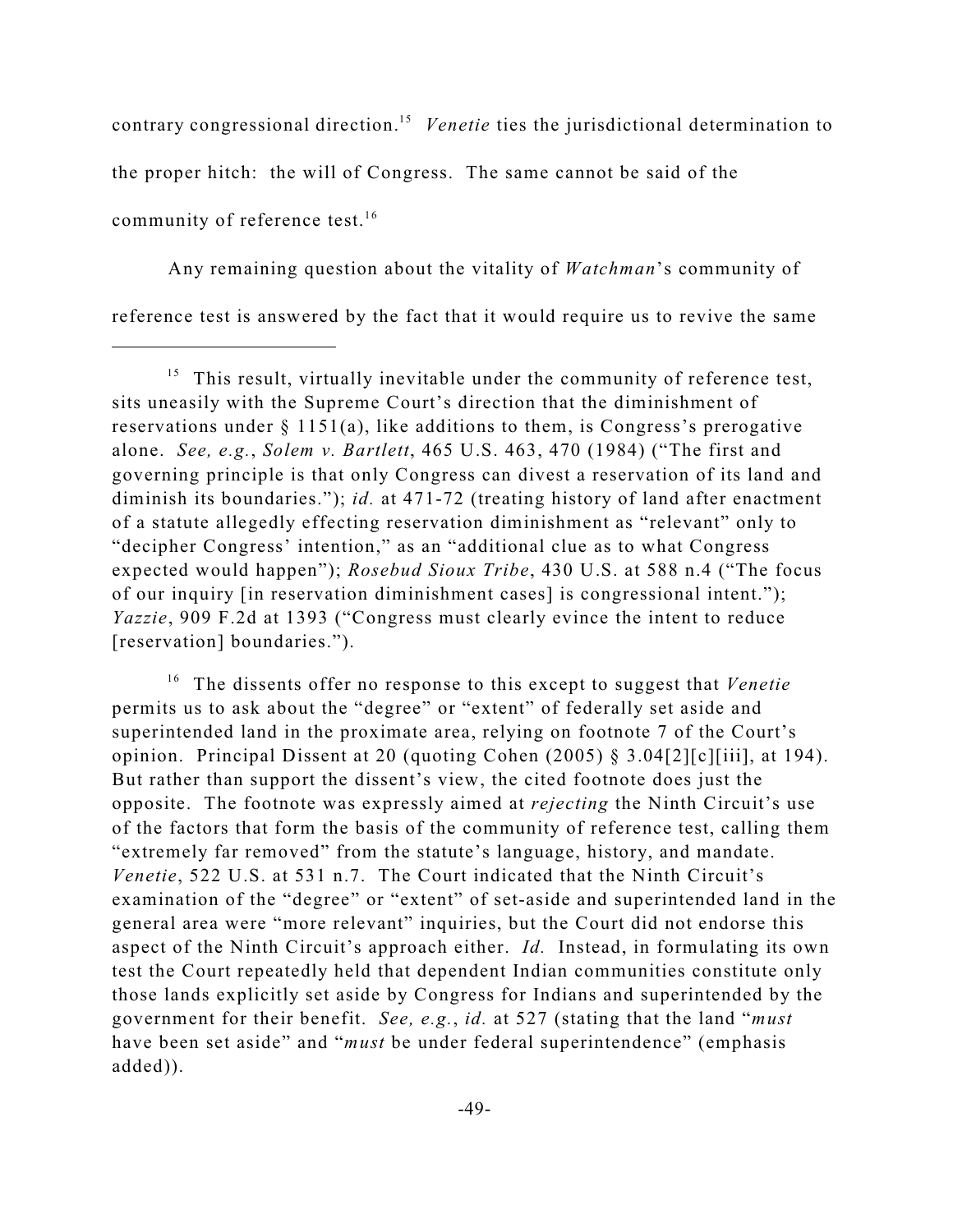factors the Supreme Court rejected in *Venetie*. Before the case reached the Supreme Court, the Ninth Circuit looked to this circuit's then-governing precedent for guidance in determining whether the land in question before it constituted Indian country under § 1151(b). In fact, the Ninth Circuit applied a six-factor test that it called "virtually identical" to the second step of our *Watchman* analysis. *Venetie*, 101 F.3d at 1294; *see id.* at 1291-92. The Supreme Court, of course, proceeded to reject this "textured" balancing test. *Venetie*, 522 U.S. at 531 n.7. In particular, the Court criticized reliance on three factors — "the nature of the area," "the relationship of the area inhabitants to Indian tribes and the federal government," and "the degree of cohesiveness of the area inhabitants" — as "extremely far removed from" the more concrete set-aside and superintendence requirements. *Id.*

As we have noted previously, many of the same factors appear in both steps of the *Watchman* analysis. *See supra* Section I.C. And the three specific factors the Supreme Court held impermissible in *Venetie* are among these reappearing factors. Put more pointedly, the factors *Venetie* expressly rejected are found not just in *Watchman*'s second step; they also form the backbone of *Watchman*'s first step: defining the community of reference. For example, considering the "status of the area in question," as EPA did in its community of reference analysis, *Land Status Determination* at 5, is no different from looking at the "nature of the area,"

-50-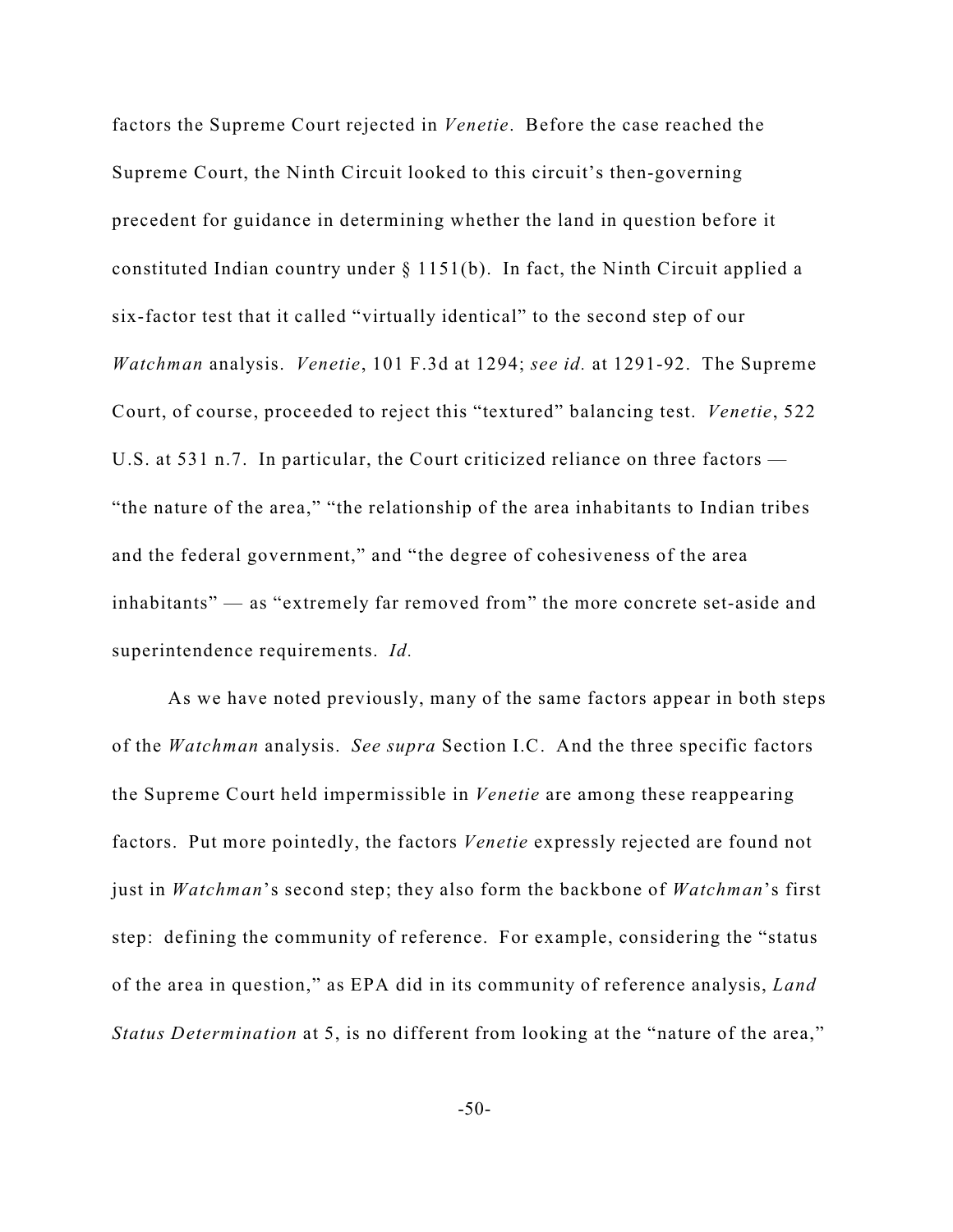a consideration the Supreme Court rejected in *Venetie*. 522 U.S. at 531 n.7. Searching for "the existence of an element of cohesiveness," as EPA did, *Land Status Determination* at 5, is indistinguishable from seeking to discern "the degree of cohesiveness of the area inhabitants," which the Supreme Court held impermissible. *Venetie*, 522 U.S. at 531 n.7. And focusing "on which government or governments provide the infrastructure and essential services for the community," as EPA would have us do, *Land Status Determination* at 6, necessarily requires consideration of "the relationship of the area inhabitants to Indian tribes and the federal government," again something *Venetie* ruled out-ofbounds. 522 U.S. at 531 n.7. In EPA's application of *Watchman*'s community of reference test, then, the three factors *Venetie* discredited reemerge, like a phoenix, from their own demise. And in some ways, the community of reference test favored by EPA is even more problematic than the Ninth Circuit's approach. At least in the Ninth Circuit's test the three factors rejected by the Supreme Court were balanced in fair competition against the set-aside and superintendence requirements. In EPA's application of *Watchman*'s community of reference test, the rejected factors actually receive a promotion to an outcome-determinative *threshold* inquiry. The Agency offers us no credible explanation how we might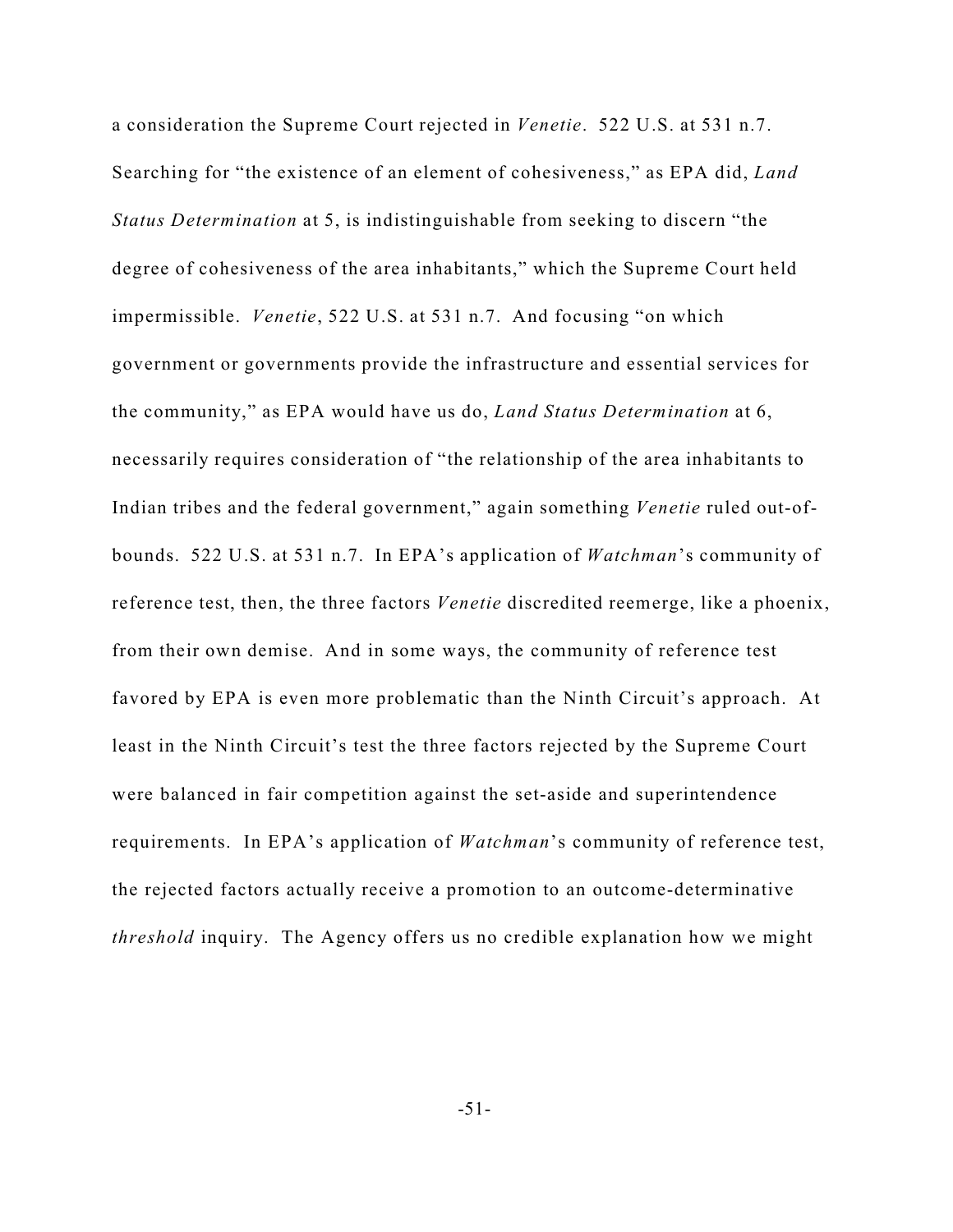lawfully revive, and then elevate, the very same factors the Supreme Court has expressly rejected. 17

## B

The *Venetie* Court didn't create its § 1151(b) test out of whole cloth, but consciously grounded its test in the language and history of the statute. On the latter score, the Court noted that subsection (b)'s use of the phrase "dependent Indian communities" was designed to codify language from the Supreme Court's decisions in *United States v. Sandoval*, 231 U.S. 28 (1913), and *United States v. McGowan*, 302 U.S. 535 (1938). *See Venetie*, 522 U.S. at 528-31; *see also* 18 U.S.C. § 1151 History; Ancillary Laws and Directive Notes ("Definition is based on latest construction of the term by the United States Supreme Court in *U.S. v. McGowan* following *U.S. v. Sandoval*." (citations omitted)). For that reason, *Venetie* examined and relied on these earlier decisions to give content and meaning to subsection (b), recognizing that when a legal concept like this "is

 $17$  Neither do the dissents. Instead, the principal dissent proposes a new community of reference test different from the one this court used in *Watchman* or EPA used in its final land status determination. The principal dissent would still apparently uphold EPA's determination, though, rather than remand the case for reconsideration under its newly formulated version of the community of reference test. And it would do so even though its proposed test arguably might require additional fact finding by the Agency. Perhaps this is because, while the details are slightly changed, the essence of the test is not. Like the *Watchman* test EPA employed, the principal dissent's modified test would still have us look generally (and impermissibly) to the "coherence" of the area and its inhabitants and their social and political affinities. *See* Principal Dissent at 26-30.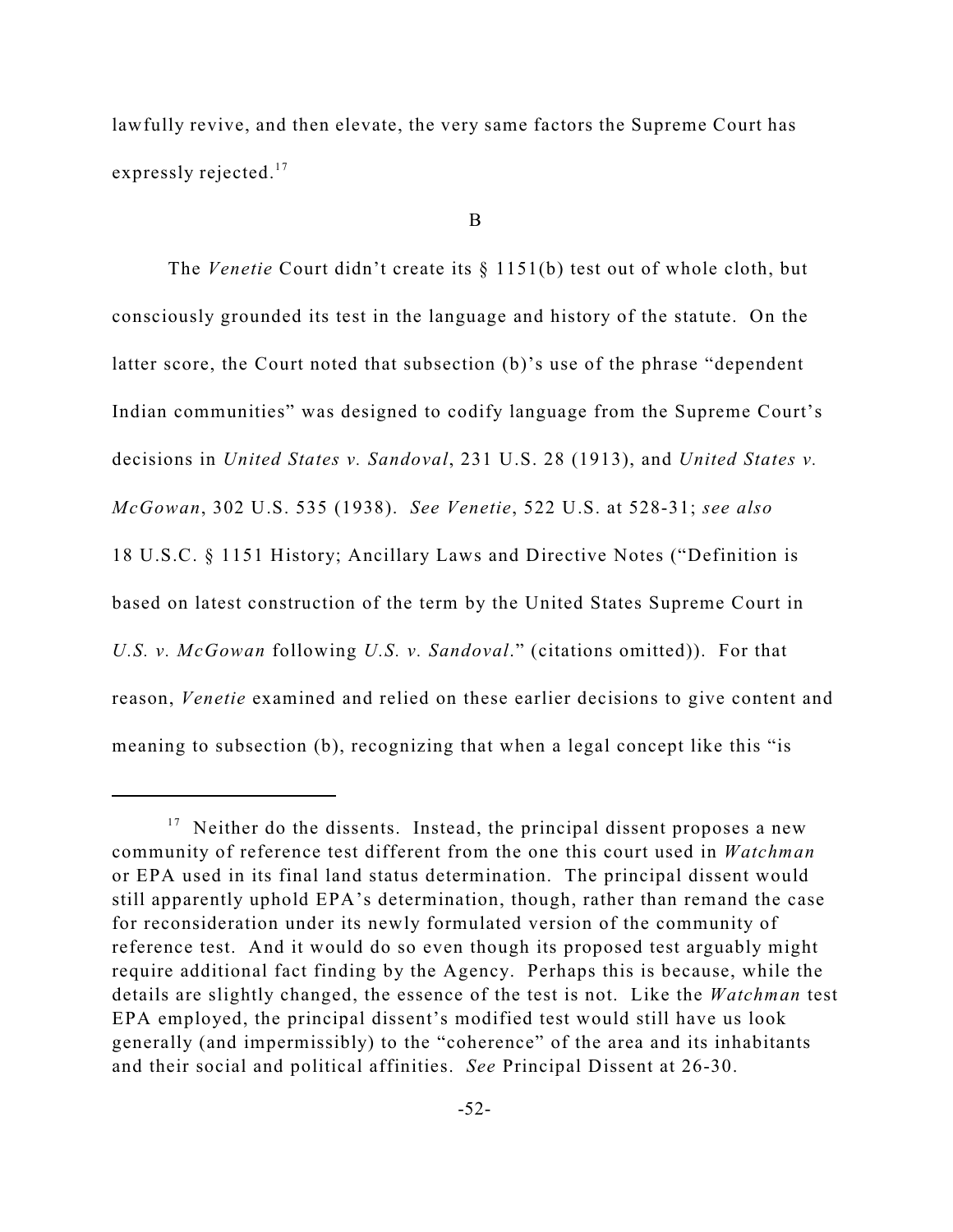obviously transplanted from another legal source, whether the common law or other legislation, it brings the old soil with it." Felix Frankfurter, *Some Reflections on the Reading of Statutes*, 47 Colum. L. Rev. 527, 537 (1947).

An examination of these precedents, the soil in which  $\S 1151(b)$  was germinated, confirms the implausibility of a community of reference test. *Sandoval* dealt with Congress's constitutional authority to include pueblos within "Indian country." The defendant in that case was prosecuted for bringing alcohol into the Santa Clara Pueblo. He was charged under a federal statute that "ma[de] it a punishable offense to introduce intoxicating liquor into the Indian country," and another statute specifically providing that all of the Santa Clara Pueblo constituted "Indian country." *Sandoval*, 231 U.S. at 36-37. Faced with these statutes, the Supreme Court was asked to decide whether Congress had the power to deem the pueblos part of Indian country. The Court answered in the affirmative, reasoning that the Indian Commerce Clause of the Constitution and "an unbroken current of judicial decisions have attributed to the United States . . . the power and the duty of exercising a fostering care and protection over all *dependent Indian communities* within its borders." *Id.* at 46 (emphasis added). While not a formal Indian reservation or allotment that might fall into today's § 1151(a) and (c) categories, the Court noted that *Congress* had "recognized the Pueblos' titles to their ancestral lands by statute," *executive orders* had "reserved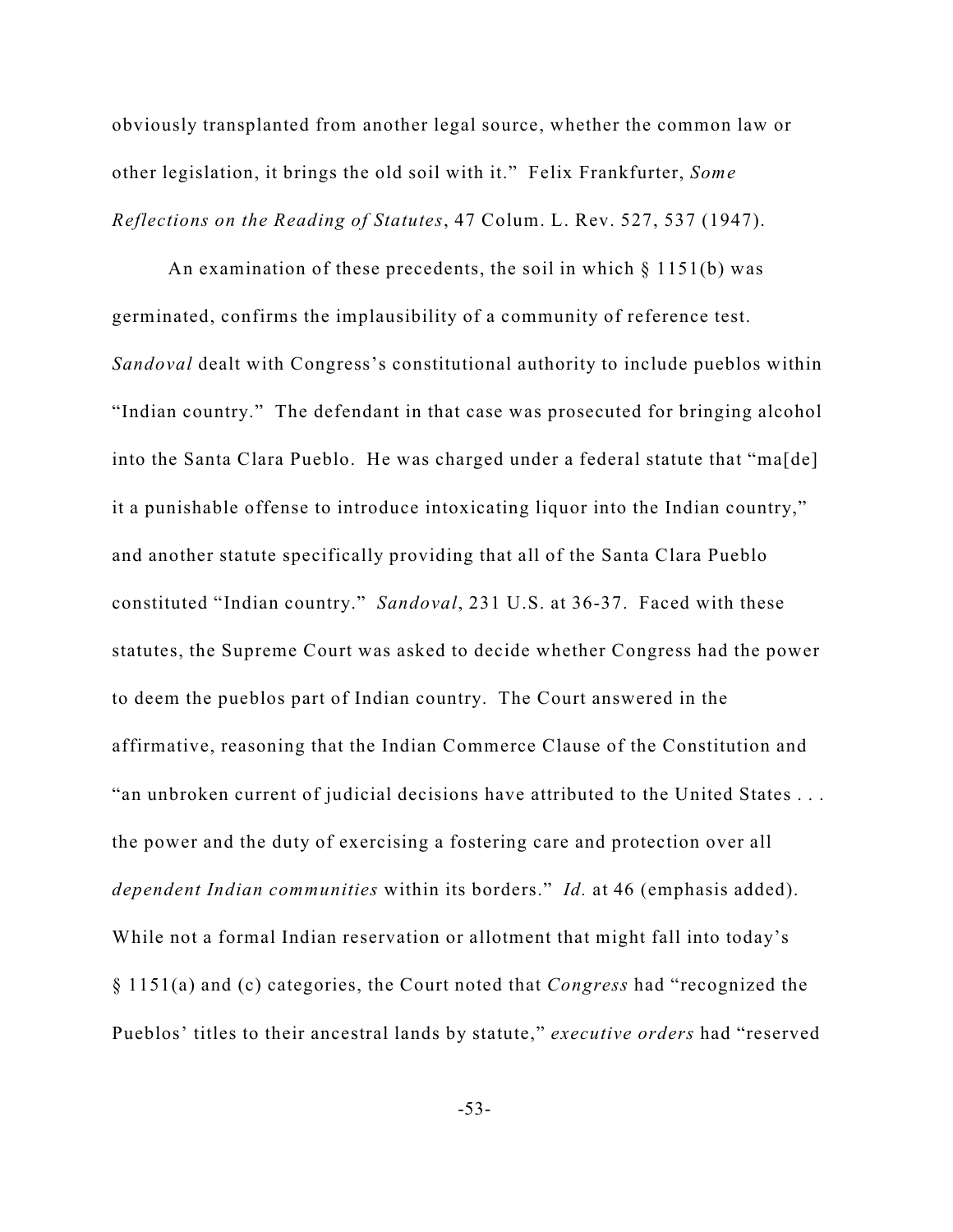additional lands 'for the [Pueblos'] use and occupancy,'" and "*Congress* had enacted legislation . . . 'in the exercise of the Government's guardianship over th[e] [Indian] tribes and their affairs' . . . including federal restrictions on the land's alienation." *Venetie*, 522 U.S. at 528 (quoting *Sandoval*, 231 U.S. at 39, 48) (emphasis added). In this way, the Court held, Congress had taken deliberate and independent actions to set aside the land in question and guarantee its federal superintendence, thereby rendering it a federally dependent Indian community.

*McGowan* is to the same effect. The case arose when the United States sought the forfeiture of two automobiles used to introduce alcohol into the Reno Indian Colony, which consisted of a single tract of land bought and owned by the federal government as a "permanent settlement" for "needy Indians scattered over the State of Nevada." *McGowan*, 302 U.S. at 537. The question presented to the Court was whether the Colony constituted "Indian country" under the same criminal statute at issue in *Sandoval*. The Court concluded that the Colony, while neither a reservation nor an allotment, constituted a "dependent Indian communit[y]," *id.* at 538, because all of its land had been "validly set apart for the use of the Indians" and remained "under the superintendence of the government," *id.* at 539. As *Venetie* explained, the *McGowan* Court stressed that "like Indian reservations generally, the colony had been 'validly set apart'" because the "Federal Government had created the colony by purchasing the land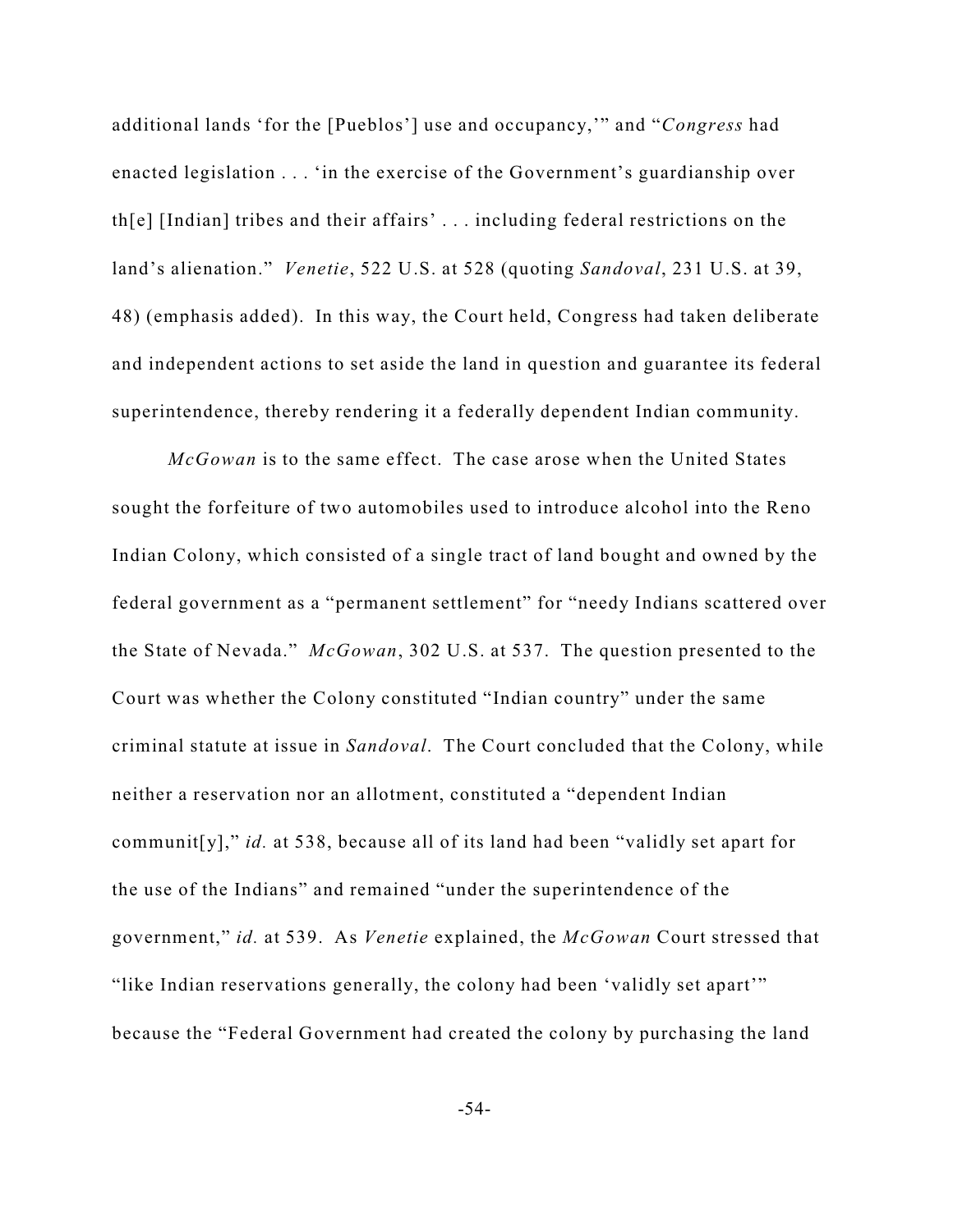with 'funds appropriated by Congress,'" and it was federally superintended because "the Federal Government held the colony's land in trust for the benefit of the Indians residing there." *Venetie*, 522 U.S. at 529 (quoting *McGowan*, 302 U.S. at 537, 539).<sup>18</sup>

Nothing in *Sandoval* or *McGowan* suggests that the metes and bounds of "dependent Indian communities" should be determined by a court's perceptions about local social, political, or geographic affinities. Rather, in both cases, the Supreme Court identified "dependent Indian communities" based on congressional intent, as expressed in independent statutory declarations. Both decisions emphasized that "the questions whether, to what extent, and for what time [Indians] shall be recognized and dealt with as dependent tribes requiring the guardianship and protection of the United States *are to be determined by Congress, and not by the courts*." *Sandoval*, 231 U.S. at 46 (emphasis added); *see also McGowan*, 302 U.S. at 538 & n.9 (citing *Sandoval*, 231 U.S. at 46). And

<sup>&</sup>lt;sup>18</sup> The fact that *Sandoval* and *McGowan* rested on an outdated sense of cultural superiority, viewing the Indian communities at issue as dependent and in need of paternalistic guidance by the federal government, may be further reason to tread carefully before haphazardly expanding the subsection (b) class of "dependent Indian community" lands without express congressional direction. *See, e.g.*, James E. Lobsenz, *"Dependent Indian Communities": A Search for a Twentieth Century Definition*, 24 Ariz. L. Rev. 1, 2 (1982) ("The 'quasi-sovereign' or 'dependent' status of the Indian tribe is inextricably linked to past concepts of the Indian as an uncivilized savage who was to be gradually elevated to the level of a civilized human being.").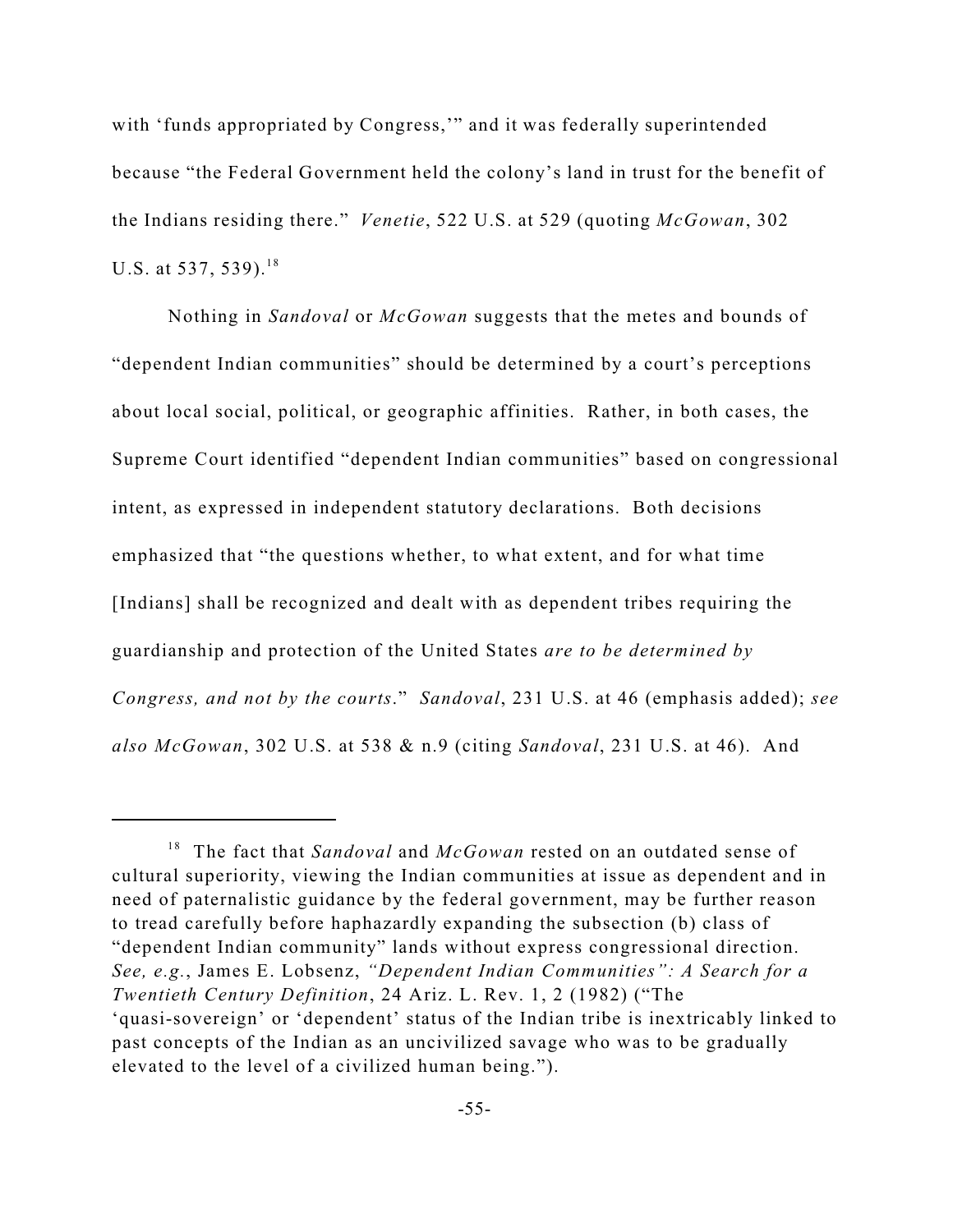both explained Congress must express its intent to make land a "dependent Indian community" by explicitly setting aside the land for Indian use and authorizing the federal government to superintend the land for that purpose. *Cf.* Felix S. Cohen's Handbook of Federal Indian Law, Ch. 1, § 3 at 7 (Robert L. Bennett & Frederick M. Hart eds., 1971) (reprinting original 1942 edition) (hereinafter "Cohen (1942)") (summarizing *Sandoval* as explaining "that the term Indian country as applied to the Pueblos means any lands occupied by 'distinctly Indian communities' recognized and treated by the Government as 'dependent communities' entitled to its protection").

*Venetie*, thus, is nothing new under the sun. It simply reaffirms what the Supreme Court has always held to be the case: the dependent Indian community inquiry centers on whether Congress (or the Executive, by delegation) has taken some explicit action to set aside the land in question for Indian use and whether the land remains federally superintended. As always, we do well to follow the Supreme Court's guidance — most especially when that guidance has received the blessing of Congress through codification. Yet, EPA (like the dissents) makes no attempt to grapple with any of § 1151(b)'s considerable history and would instead have us view it in a vacuum, extirpated from the soil in which it grew.

Though not dispositive to our analysis, it also merits noting that the historic meaning of the statute recently received further congressional confirmation.

-56-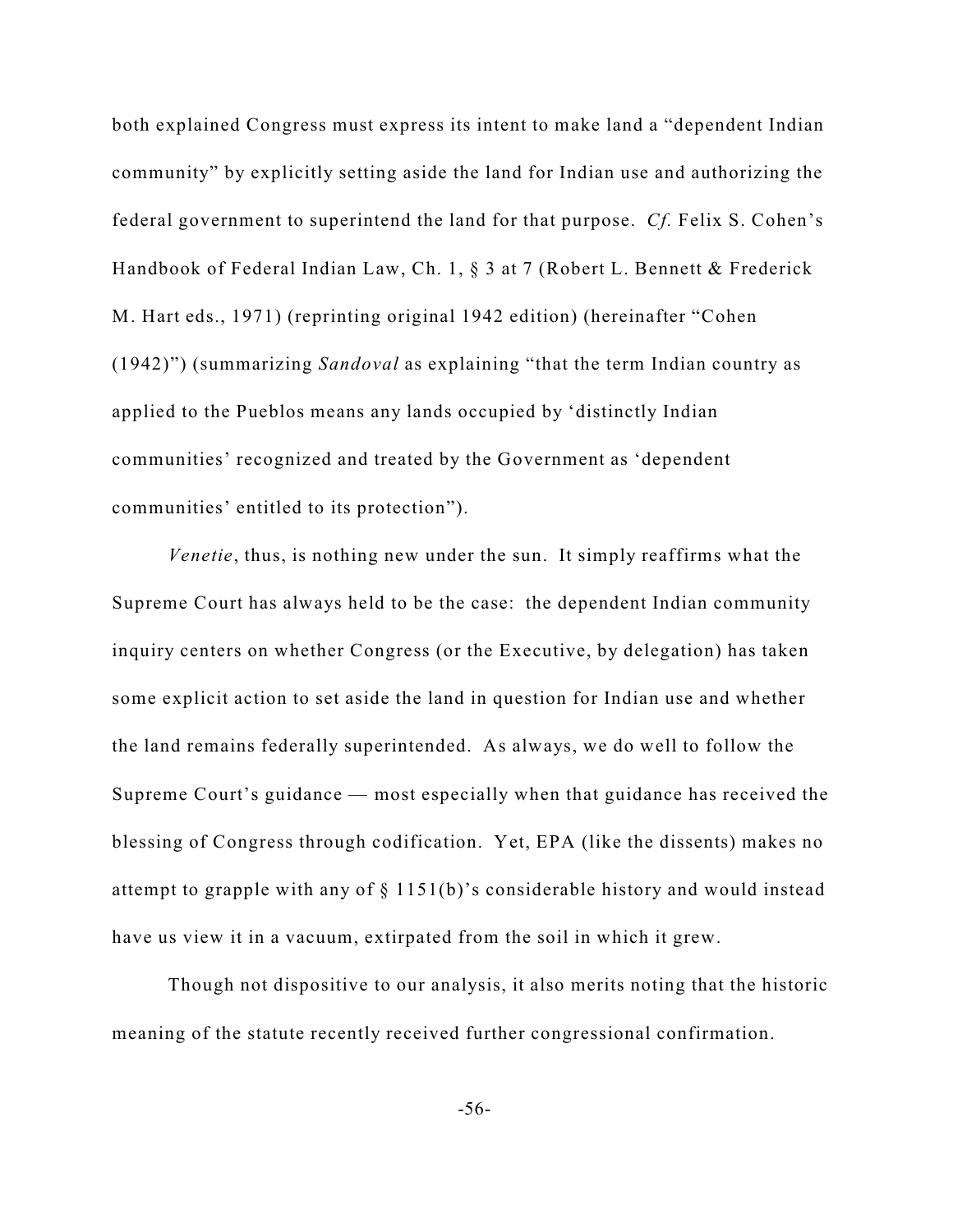Seeking to salve a dispute over the status of privately held lands within New Mexico pueblos, Congress passed the Indian Pueblo Land Act Amendments of 2005, Pub. L. No. 109-133, 119 Stat. 2573, *codified at* 25 U.S.C. § 331 Note. The law provides for federal and tribal criminal jurisdiction over offenses committed involving Indians "anywhere within the exterior boundaries of any grant from a prior sovereign, as confirmed by Congress or the Court of Private Land Claims[, an Article I court established by Congress,] to a Pueblo Indian tribe of New Mexico." *Id.* If the community of reference test is correct, this law is surplusage, a waste of everyone's time and effort in writing, passing, and signing. Under the community of reference test, if and when a pueblo qualifies as an "appropriate community" (and surely that would be most of the time), everything in it, including privately held lands, is automatically subject to federal or tribal jurisdiction under § 1151(b). No additional law was or is or will ever be needed. The fact that Congress thought otherwise is one more (not inconsiderable) piece of evidence against the community of reference test — as is Congress's continued focus on boundaries "confirmed by Congress" or its designee, rather than on boundaries set by litigation over the latest social statistics.

C

-57-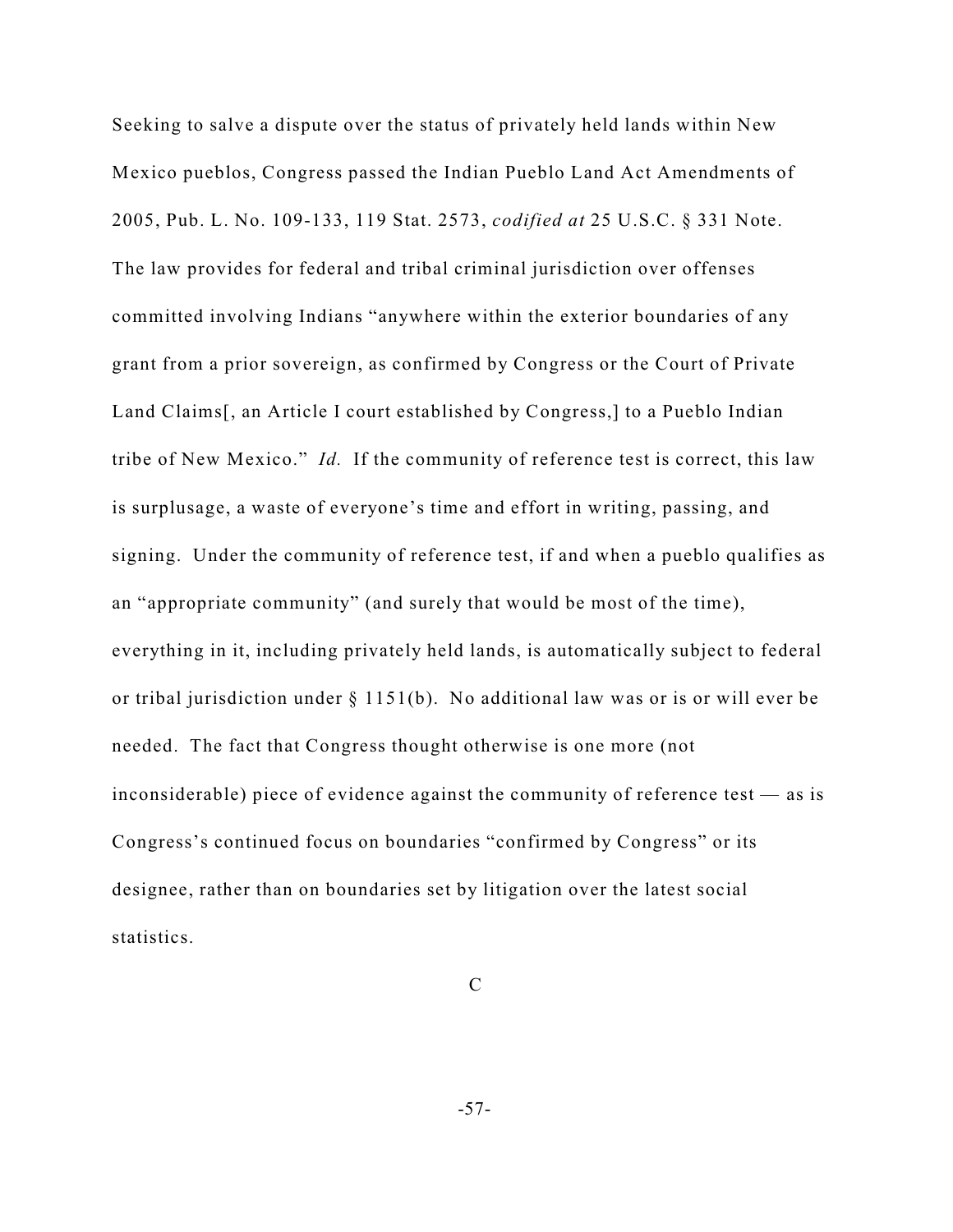The structure of § 1151 further confirms our understanding. The notion that some explicit, congressionally approved action is required to create "Indian country" is hardly foreign to the statute's design. Subsection (a) classifies reservations as Indian country, and reservations are traditionally created by and delineated according to boundaries Congress has set or sanctioned. Subsection (c) recognizes allotments as Indian country, and allotments, too, are a product of congressional action, either directly or through delegation. Subsection (b) serves as something of a catch-all provision, encompassing "a limited category of Indian lands that are neither reservations nor allotments" but that are still explicitly set aside for Indians by congressional mandate and superintended by the federal government. *Venetie*, 522 U.S. at 527. In all three of § 1151's subsections, then, the creation of Indian country hinges on some explicit action by Congress (or the Executive, acting under delegated authority). Without some textual indication to think otherwise, it would be anomalous to think that subsection (b) alone was designed to permit the judiciary to commission or decommission Indian country by means of an atextual, multi-factor balancing test.

EPA attempts to overcome this by arguing that  $\S 1151$  as a whole is imbued with an "anti-checkerboard" purpose. The Agency worries that looking to the congressionally approved status of each parcel of land will result in a patchwork, with some lands falling under federal jurisdiction while neighboring ones are

-58-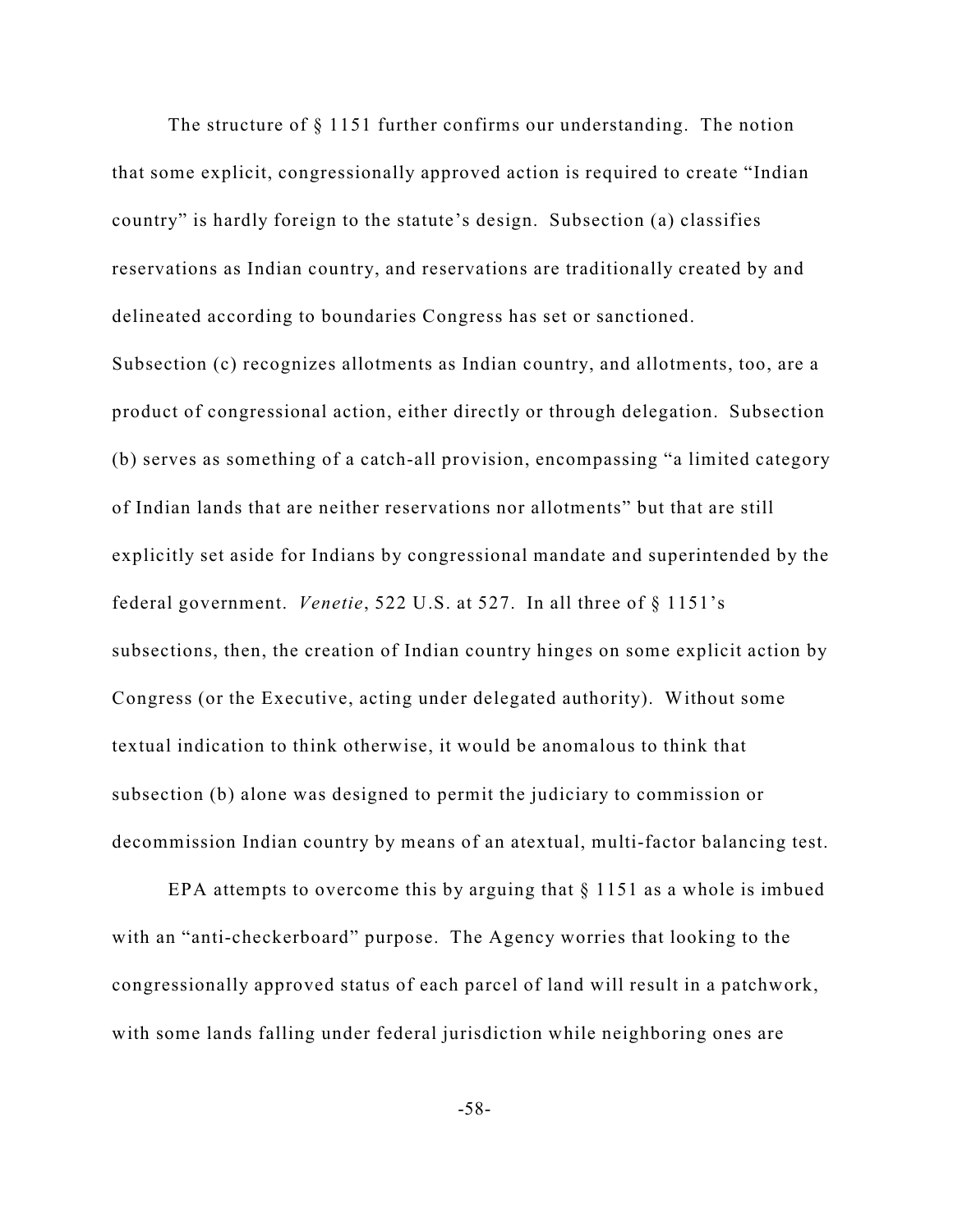subject to state jurisdiction. In support of this argument, EPA cites *Seymour v. Superintendent of Washington State Penitentiary*, 368 U.S. 351, 358 (1962), and the 2005 edition of Cohen's Handbook of Federal Indian Law. *See also* Principal Dissent at 10-11; Separate Dissent at 4. But this argument overstates the statutory case against checkerboarding. In *Seymour*, the Court simply observed the obvious: subsection (a), by its express terms, includes within the definition of Indian country *all* lands within the congressionally prescribed boundaries of a reservation, including private fee lands. The 2005 edition of Cohen's Handbook adds nothing new to the mix, citing only *Seymour*. Meanwhile, the 1982 edition of the Handbook on which the principal dissent relies expressly acknowledges that § 1151 "does not eliminate all forms of 'checkerboarding.'" *See* Felix S. Cohen's Handbook of Federal Indian Law, Ch. 1, § D3c, at 39 & n.105 (Rennard Strickland et al. eds. 1982) (hereinafter "Cohen (1982)").

By indicating in subsection (a) that all lands within reservations are Indian country, Congress undoubtedly did something to mitigate the potential for checkerboard jurisdiction, as EPA observes. But Congress did not pursue this goal single-mindedly throughout § 1151 at the expense of all other purposes. Indeed, as this court has previously explained, "Congress has authorized checkerboard jurisdiction under its definition of Indian country in 18 U.S.C. § 1151. Although subsection 1151(a) clarifies that checkerboard titles within an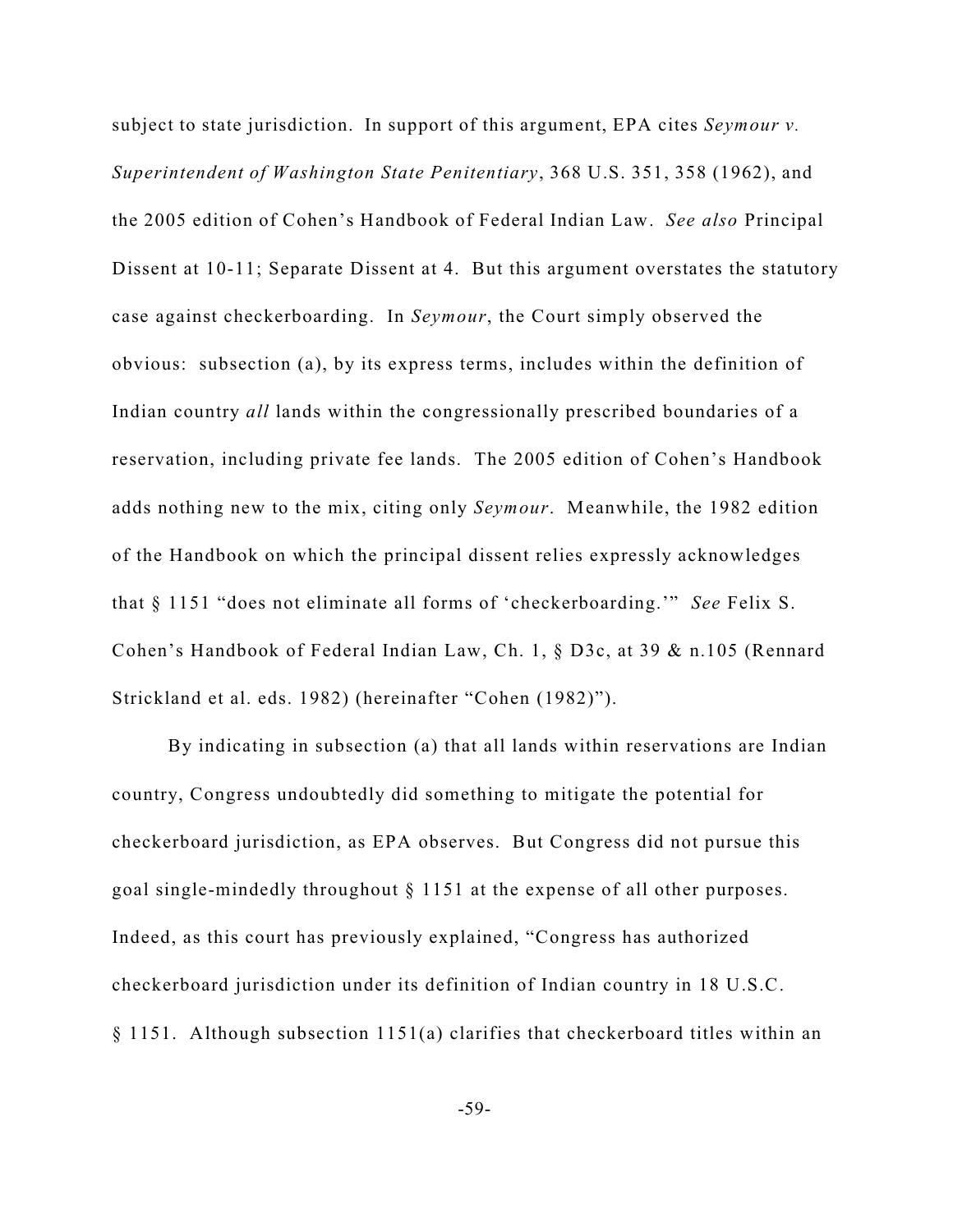existing reservation do not affect the status of an Indian reservation as reservation, subsections 1151(b) and (c) allow checkerboard jurisdiction outside reservation boundaries." *Yazzie*, 909 F.2d at 1421-22 (emphasis omitted). In this respect, then, § 1151 is just one more example of the fact that "[n]o legislation pursues its purposes at all costs" without consideration of competing goals and concerns. *Pension Benefit Guar. Corp. v. LTV Corp.*, 496 U.S. 633, 646 (1990) (quoting *Rodriguez v. United States*, 480 U.S. 522, 525-26 (1987) (per curiam)); *see also* John F. Manning, *Textualism and the Equity of the Statute*, 101 Colum. L. Rev. 1, 18 (2001) ("Because statutory details may reflect only what competing groups could agree upon, legislation cannot be expected to pursue its purposes to their logical ends; accordingly, departing from a precise statutory text may do no more than disturb a carefully wrought legislative compromise.").<sup>19</sup>

<sup>&</sup>lt;sup>19</sup> The dissents say we should "listen" to the Cohen Handbook's purported condemnation of checkerboarding. Separate Dissent at 4; *see also* Principal Dissent at 9-10, 20-21. Of course, we have and do listen to anyone who offers some valuable insight. But the various versions of the Handbook have hardly been as clear on this point as the dissents suggest. The 1982 edition acknowledged, as we did in *Yazzie*, that § 1151 "does not eliminate all forms of 'checkerboarding.'" Cohen (1982) Ch. 1, § D3c, at 39 n.105. The original edition of the Handbook — the only one authored by Professor Cohen's hand was precise in reading *Sandoval* and *McGowan*, the progenitors of the term "dependent Indian communities," as including within Indian country only lands "which have been validly set apart for the use and occupancy of Indians." Cohen (1942) Ch. 1, § 3, at 8. And the language from the 2005 edition on which the dissents rely appears in a single sentence, citing and discussing only a § 1151(a) case. Surely, a stray sentence in one edition of a treatise — a sentence that cites (continued...)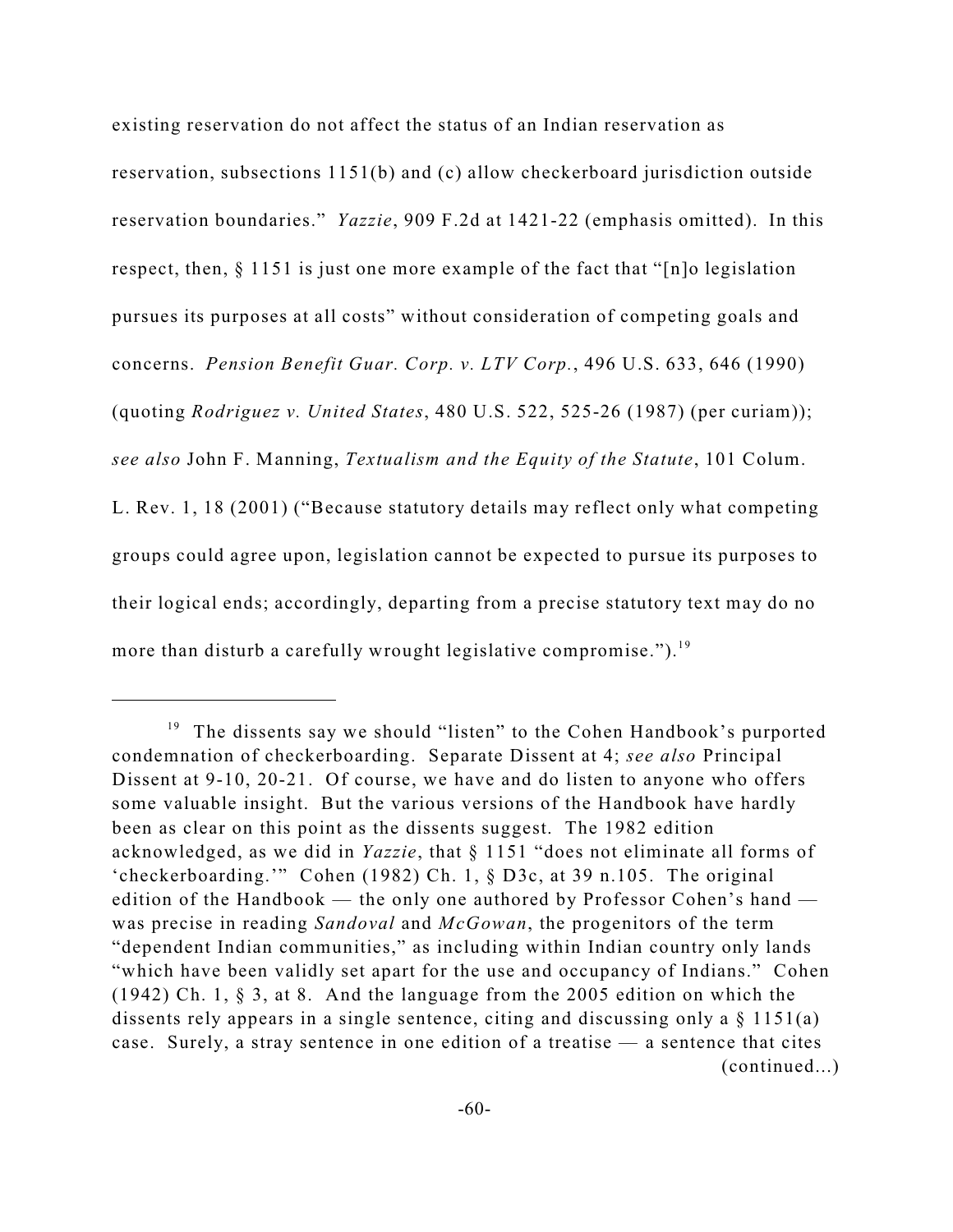In truth, Congress has authorized some degree of checkerboard jurisdiction in *all three* § 1151 categories of Indian country. As EPA stresses, subsection (a) evinces the strongest effort to minimize checkerboarding by declaring all lands within Indian reservations, including private fee lands, to be Indian country. But even this rule has its exceptions. So, for example, in the Indian liquor laws, Congress has *excluded* from Indian country any private "fee-patented lands in non-Indian communities," even if they are located within reservations. 18 U.S.C. §§ 1154(c), 1156; *see also United States v. Mazurie*, 419 U.S. 544 (1975). 20

no § 1151(b) case for support, that was authored many decades after the passage of the statute, and that is seemingly at odds with previous editions — cannot be the alpha and omega of this court's inquiry into statutory meaning.

<sup>20</sup> The dissents read *Mazurie* to suggest that the Supreme Court has adopted an approach similar to the community of reference test for evaluating cases under 18 U.S.C. § 1154(c)'s "non-Indian communities" exception. *See* Principal Dissent at 13-14; Separate Dissent at 2-3. But *Mazurie* deals with an entirely different statutory provision *removing* from "Indian country" certain lands within the boundaries of a reservation — land that Congress has otherwise directed should be treated as "Indian country" under  $\S$  1151(a). Although the terms "non-Indian communities" and "dependent Indian communities" both concern communities, they deal with markedly different types of communities. And so the analysis to determine the bounds for each unsurprisingly differs. As *Venetie* explains, § 1151(b) requires a showing that *Congress has designated the land as an Indian community* (set-aside) and that *the community is federally dependent* (federal superintendence), while § 1154(c) non-Indian communities plainly require neither of these characteristics. Thus, although *Mazurie* tells us something about how to identify *non-Indian* communities under § 1154(c), it tells us nothing about how to identify *dependent Indian* communities under § 1151(b). The Supreme Court itself noted just this point. *See Mazurie*, 419 U.S. at 553 n.10 ("We note that the  $\S 1154(c)$  exception is available for fee-patented lands which (continued...)

 $19$ (...continued)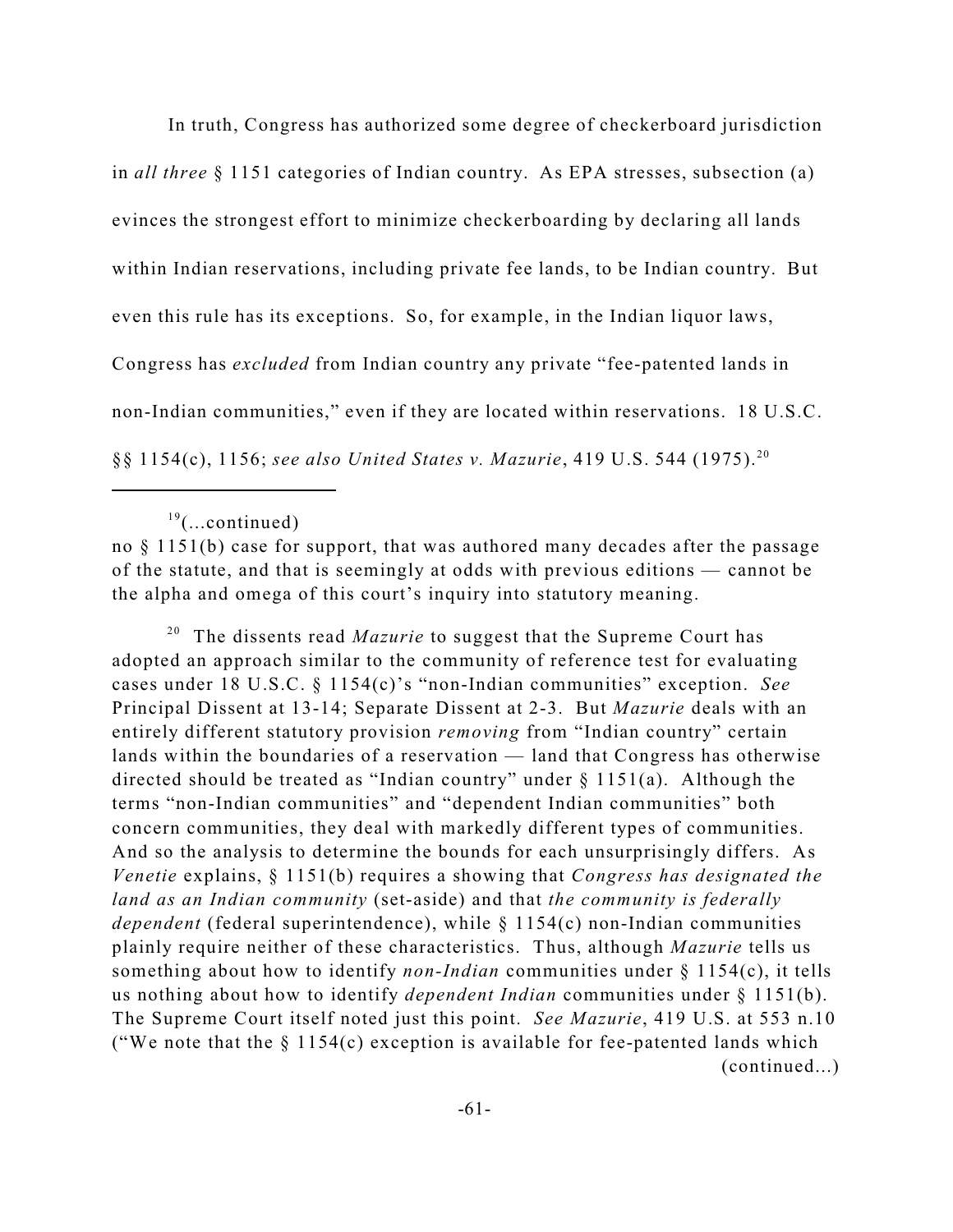Checkerboarding is also an unavoidable byproduct of subsection (c), as *Yazzie* and Cohen's Handbook note. *See Yazzie*, 909 F.2d at 1421-22; Cohen (1982) Ch. 1, § D3c, at 39 n.105 ("[A]n irregular arrangement of Indian country can exist through the inclusion of off-reservation allotments in its definition."). By definition, allotments outside reservations are stray plots, pieces of land, parcels. Set aside and superintended for Indians, they are Indian country even while neighboring territory is not. The "checkerboard region" of New Mexico bears witness to all this, with Indian allotments lying cheek by jowl with lands owned by private persons or the state or the federal government. *See* Appendix. To be sure, Congress sought to mitigate, to a degree, the checkerboarding created by the allotment system by extending federal jurisdiction over "all Indian allotments, the Indian titles to which have not been extinguished, *including rights-of-way running through the same*." 18 U.S.C. § 1151(c) (emphasis added). But this hardly eliminates the checkerboard jurisdiction that allotments inevitably create. Indeed, nothing we might do today will ameliorate the checkerboard nature of the area in which HRI's land lies. The allotment system of subsection

 $20$ (...continued)

*are* in *non-Indian* communities, rather than for those which *are not* in *Indian* communities. This fact renders irrelevant the inability of prosecution witnesses to specify precise boundaries of the Fort Washakie Indian community.").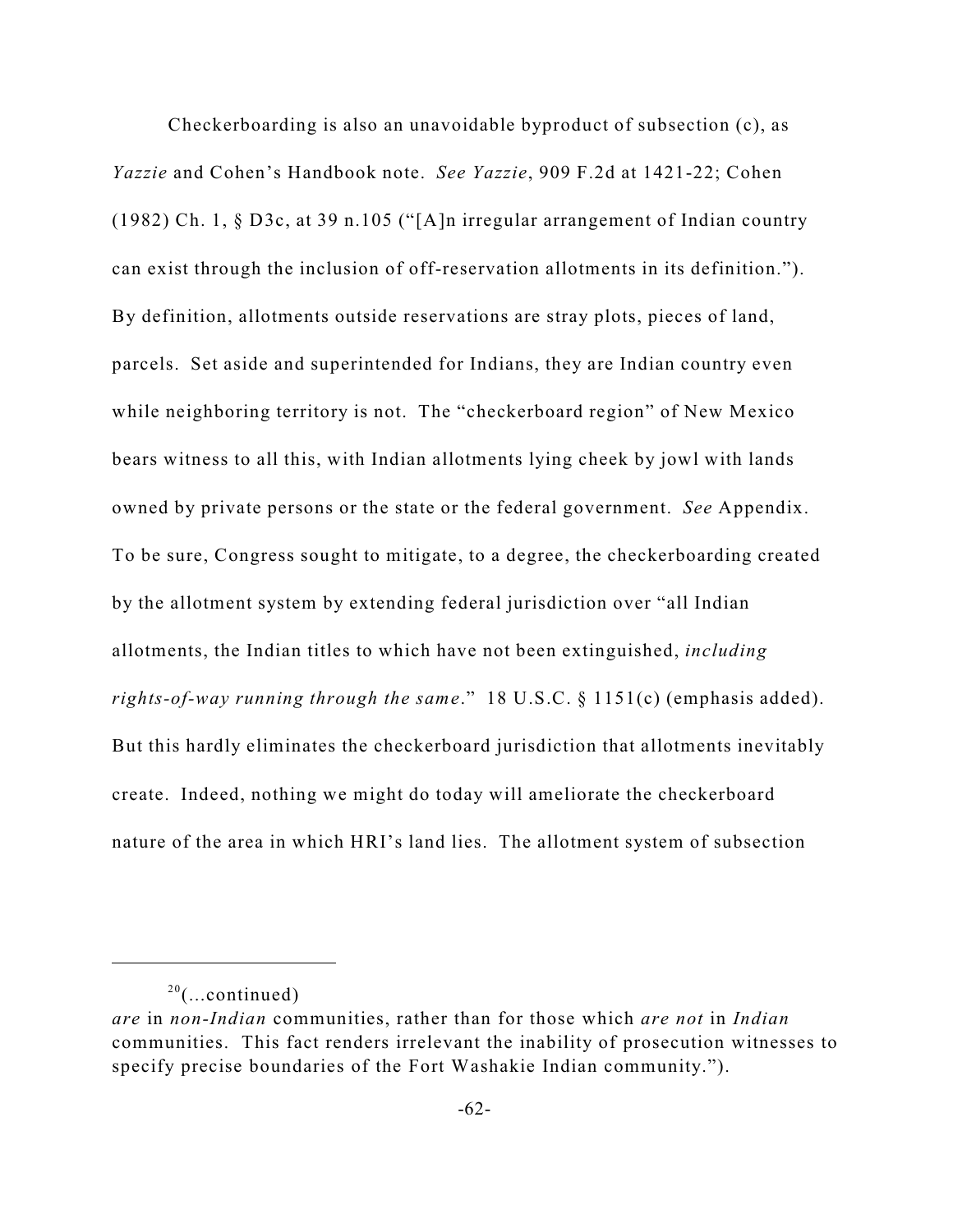(c) bears the lion's share of blame for the area's jurisdictional patchwork, and no interpretation of subsection (b) will change that unavoidable fact.

While *no* interpretation of § 1151(b) can eliminate the area's checkerboarded character, *Venetie*'s set-aside and superintendence requirements at least ensure that the boundaries of dependent Indian communities will be precisely and predictably defined. Under the community of reference approach favored by EPA, these boundaries would be defined in a more convoluted and less predictable manner. And even after a "community of reference" is defined, its boundaries would likely be irregular, jigsawed, and themselves often hard to discern, as the boundaries of many communities are.

One glance at a map of the Church Rock Chapter confirms as much. *See* Appendix. The Chapter includes within its boundaries a narrow jog across Interstate 40 and a small chunk of land south of the highway. And there it includes a long strip of private fee lands along the Chapter's southeastern boundary, yet (without explanation) not other immediately adjacent private fee lands. At the same time, in the center of the Chapter lies Red Rock State Park, which the Chapter excludes from its boundaries, creating a sort of doughnut hole (and raising the perplexing question: to what — noncontiguous — "community of reference" might the park belong?). If that weren't enough, and seemingly at odds with the exclusion of this particular piece of state-owned property, the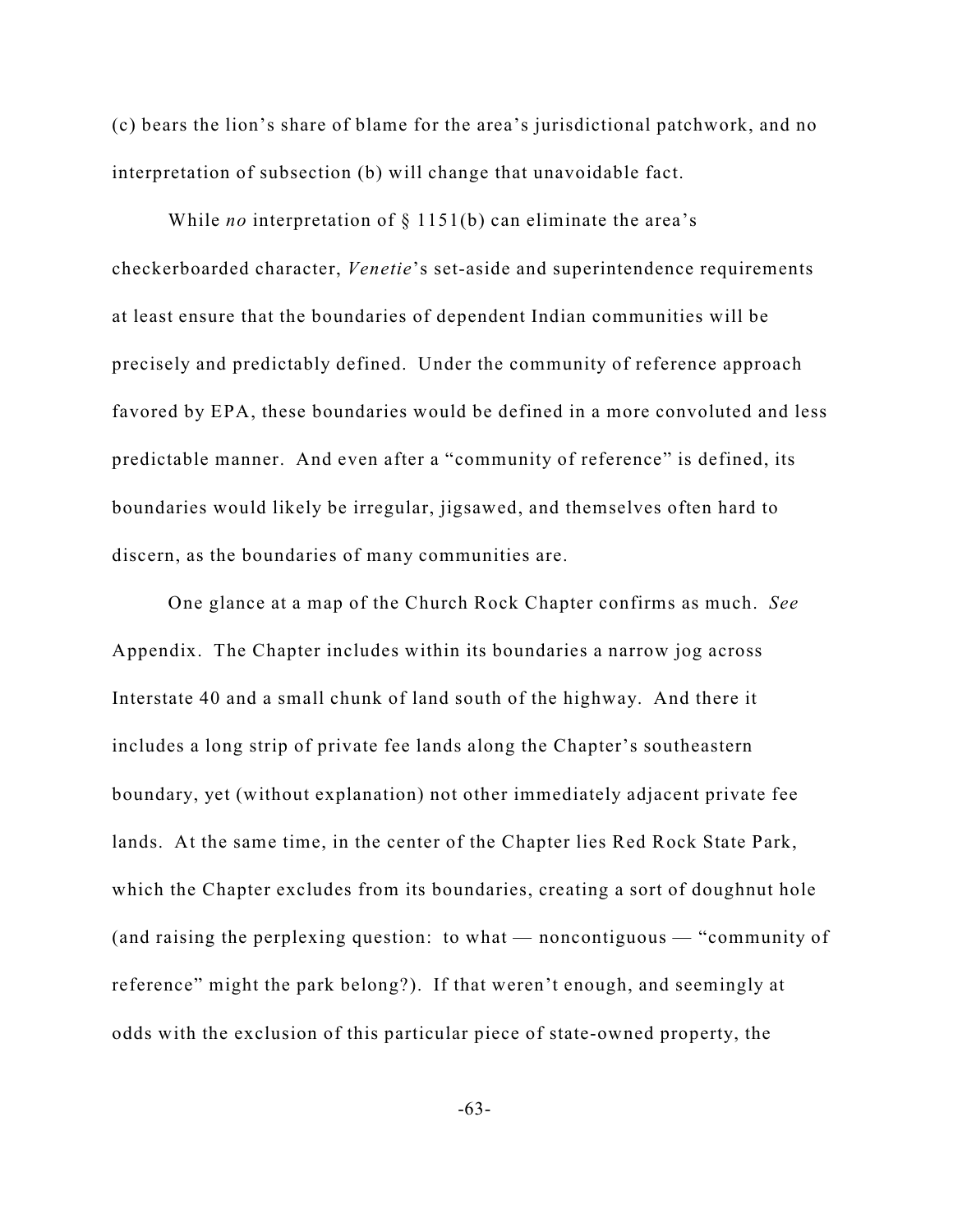Chapter purports (again without explanation) to include *other* state-owned lands within its boundaries. Far from curing a checkerboard problem, the upshot of the community of reference test is to invite an odd sort of parquetry all its own.<sup>21</sup>

Worse still, the community of reference test creates multiple, unpredictable, and shifting checkerboards — and does so in the context of a criminal statute, in tension with the "basic principle" of due process "that a criminal statute must give fair warning of the conduct that it makes a crime." *Bouie v. City of Columbia*, 378 U.S. 347, 350 (1964); *cf. Flores-Figueroa v. United States*, 129 S. Ct. 1886, 1895 (2009) (Scalia, J., concurring in part and concurring in the judgment) (calling expansions of criminal liability based on factors outside the statute's text "not unlike the practice of Caligula, who reportedly wrote his laws in a very small character, and hung them up upon high pillars, the more effectually to ensnare the people" (internal quotation marks omitted)).

The Supreme Court has repeatedly warned us against the "judicial expansion of narrow and precise statutory language" in the criminal context

 $21$  EPA and the principal dissent fail to explain how the Red Rock doughnut hole might permissibly be excluded from their community of reference, while "a vacant lot in the middle of a developed neighborhood" *must* be part of the surrounding community. Principal Dissent at 9-10. It seems the only possible explanation they might offer is that the Navajo Nation has chosen to exclude the Red Rock State Park from the Church Rock Chapter boundaries. And this highlights one way the community of reference can go wrong, by impermissibly delegating to a tribe Congress's authority to define "Indian country." *See Venetie*, 522 U.S. at 531 n.6.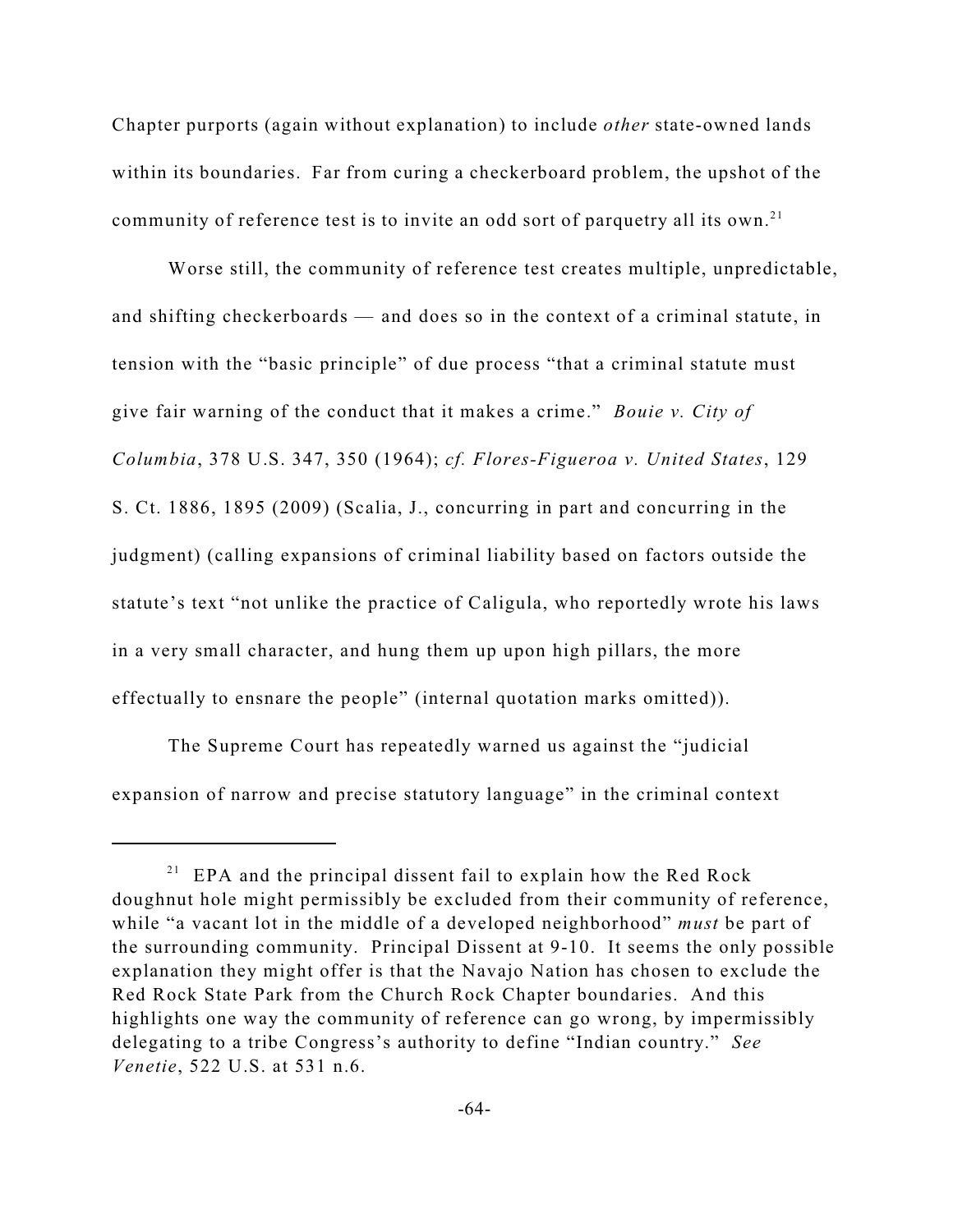because "a deprivation of the right of fair warning can result not only from vague statutory language but also from an unforeseeable and retroactive judicial expansion" of statutes. *Bouie*, 378 U.S. at 352.<sup>22</sup> This is a principle we cannot help but bear in mind even here, in a civil case. It remains, after all, a *criminal* statute we are expounding. And this is no mere "technical[ity]" or "hypothetical." Principal Dissent at 7; Separate Dissent at 4. Though EPA has chosen, for now at least, to link its SDWA permitting authority to the scope of a criminal statute, it may not have to live with this regulatory decision forever. Our interpretation of the statute, meanwhile, will apply to all criminal cases arising under  $\S$  1151(b) and cannot so easily be discarded.<sup>23</sup>

The Supreme Court recently reminded us, moreover, that *even in civil* 23 *cases* "administrative simplicity is a major virtue in a jurisdictional statute." *Hertz Corp. v. Friend*, 130 S. Ct. 1181, 1193 (2010); *see also id.* (explaining that "[s]imple jurisdictional rules . . . promote greater predictability[, which] is valuable to corporations making business and investment decisions"). This is because "[c]omplex jurisdictional tests complicate a case, eating up time and money as the parties litigate, not the merits of their claims, but which court is the right court to decide those claims." *Id.* As a result, such tests "produce appeals and reversals, encourage gamesmanship, and, again, diminish the likelihood that (continued...)

*See also Brendale v. Confederated Tribes & Bands of the Yakima Indian* 22 *Nation*, 492 U.S. 408, 425 n.8 (1989) (White, J., for the Court in part and dissenting in part) (rejecting a proposed jurisdictional approach because the "uncertainty that would result from the necessarily case-by-case determination of which regulatory body (or bodies) has zoning jurisdiction over such land" (citations omitted)); *Ute Indian Tribe of the Uintah & Ouray Reservation v. State of Utah*, 114 F.3d 1513, 1527 (10th Cir. 1997) ("[T]he task of allocating jurisdiction necessarily involves line-drawing, and in an area where there is a compelling need for uniformity, there must be a single bright line.").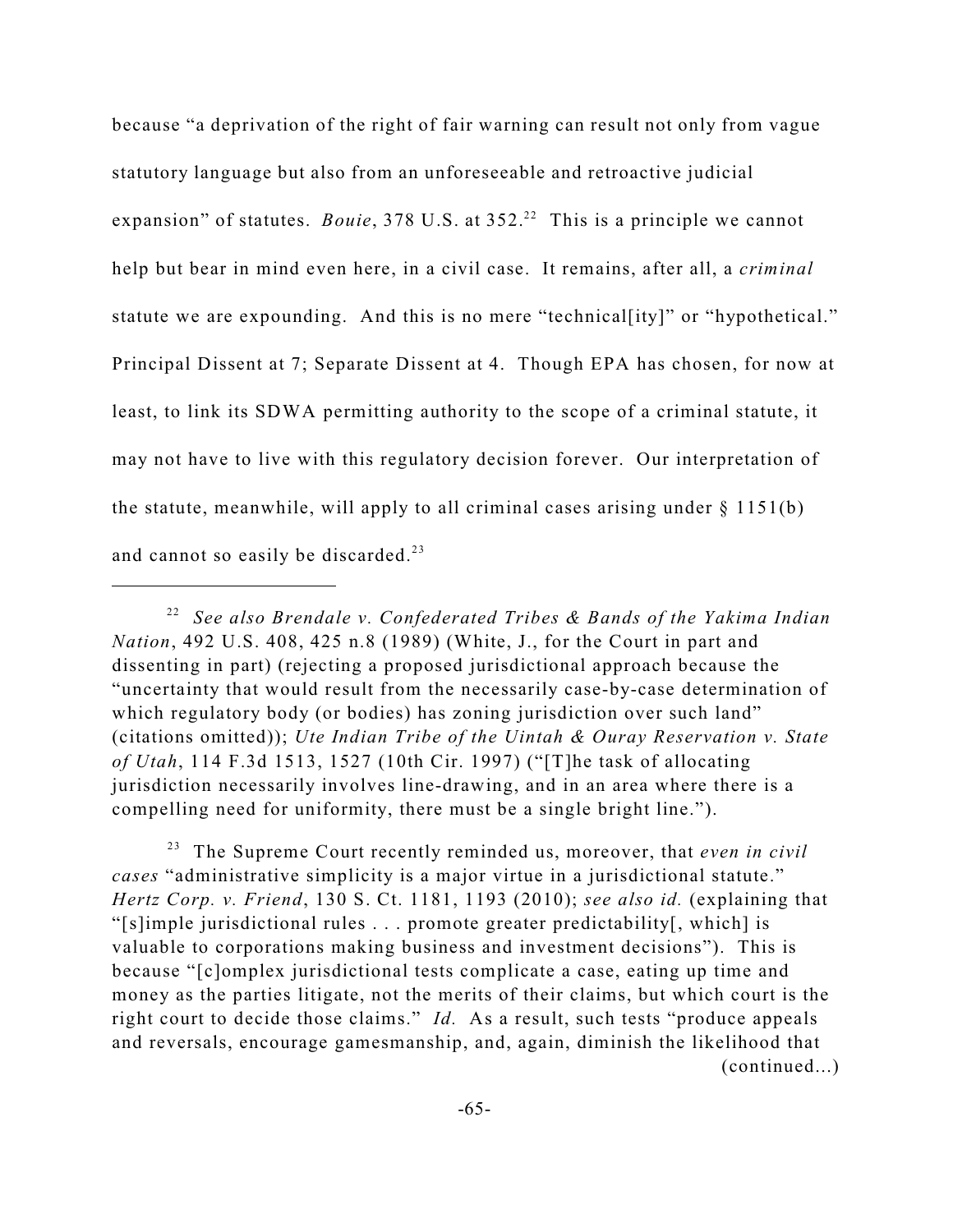*Venetie* supplies a test that is consistent with the statute's meaning, history, and structure; and asking whether a piece of land has been explicitly set aside for Indian use and is federally superintended is a reasonably precise and clear task. The community of reference test, by contrast, is anything but these things. Consider the couple who pops a bottle of champagne to celebrate their vacation on private land in New Mexico that is neither set aside nor superintended for Indians. Say it turns out that the land beneath their picnic blanket is within the political boundaries a Navajo Chapter has asserted for itself. Has the couple just committed a *federal* offense by introducing alcohol into a dependent Indian community? *See* 18 U.S.C. §§ 1154, 1156. Under EPA's approach, no one could be sure until a court has conducted a multi-factor community of reference test and tallied up the set-aside and superintendence percentages. Under that test, the legality of one's actions would thus become a *post hoc* guessing game. Which nearby community might the court pick as its community of reference? Is the community's population cohesive enough? Are there enough businesses in town to make it a true "mini-society"? What percentage of the land within the community's boundaries is federally set aside and superintended? Is that

 $23$ (...continued) results and settlements will reflect a claim's legal and factual merits." *Id.*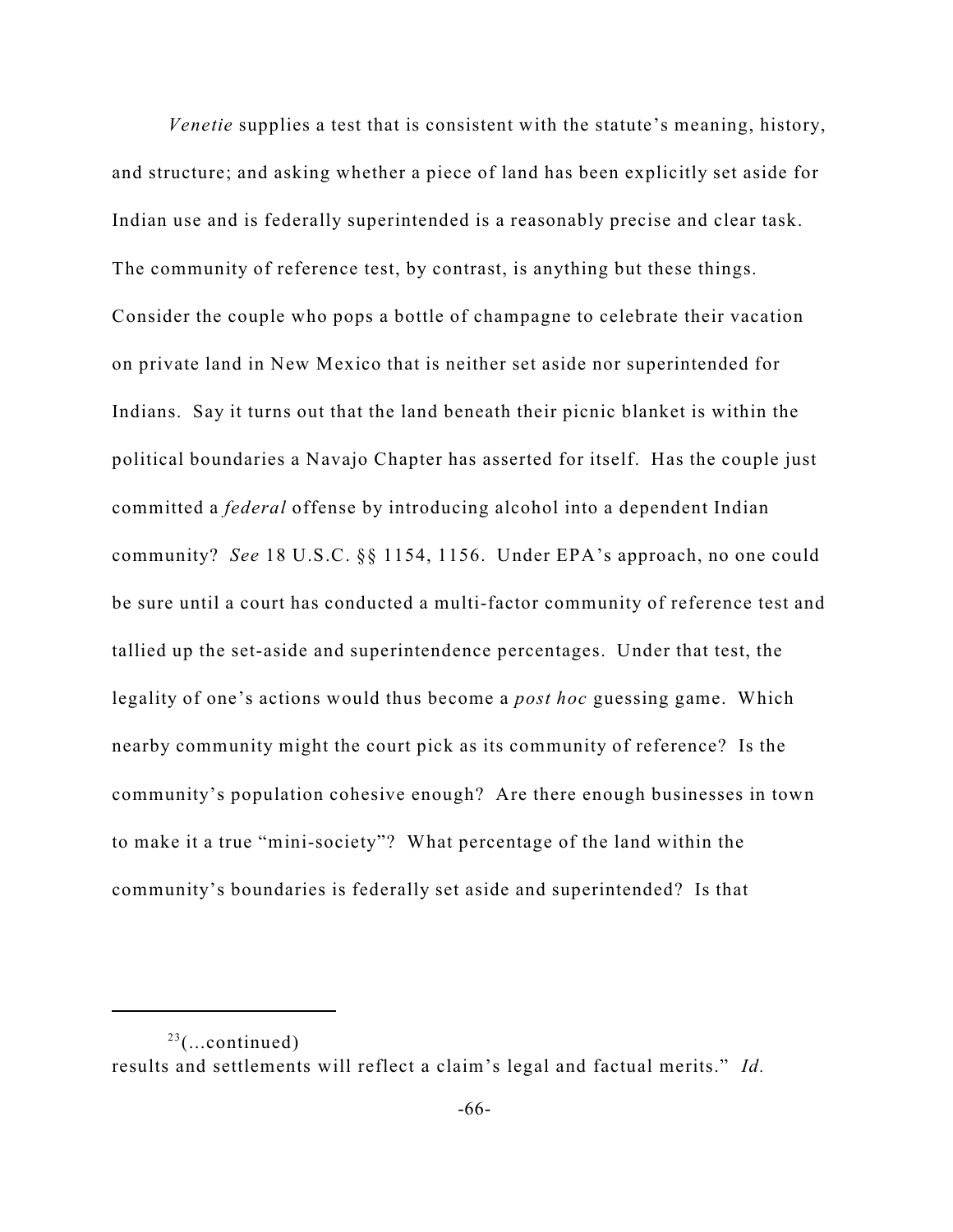percentage enough to make it a dependent Indian community? One wrong guess, and the pop of a champagne cork makes our couple federal offenders.

The case before us illustrates just how hard all that guessing can be. EPA determined that the appropriate community of reference in this case was the Church Rock Chapter, despite evidence that most of the Chapter's residents work in Gallup; most services and infrastructure are provided by the city, county, or state; the entire area around Section 8 is uninhabited and, in the Chapter's words, "not suitable for community . . . development"; and EPA itself has concluded that *no* community is ever likely to use the aquifer under HRI's land as a source of drinking water. On a record like this, it seems one might just as easily have determined that the "appropriate" community of reference was larger than the Chapter, perhaps embracing Gallup or all of McKinley County. Or, perhaps just as plausible, an area smaller than the Chapter, comprising only those outlying "rugged mountain ranges, canyons, and highlands" that the Chapter has indicated aren't suitable for development. *See HRI II*, 562 F.3d at 1269 (Frizzell, J., dissenting). Or perhaps one might have even concluded that HRI's land just isn't part of any community at all. The whole exercise takes on the feel of Goldilocks, searching for an "appropriate" community of reference that feels "just right."

And that's just the start of things. Having defined a community of reference, it still remains under the approach urged by EPA and the dissents to

-67-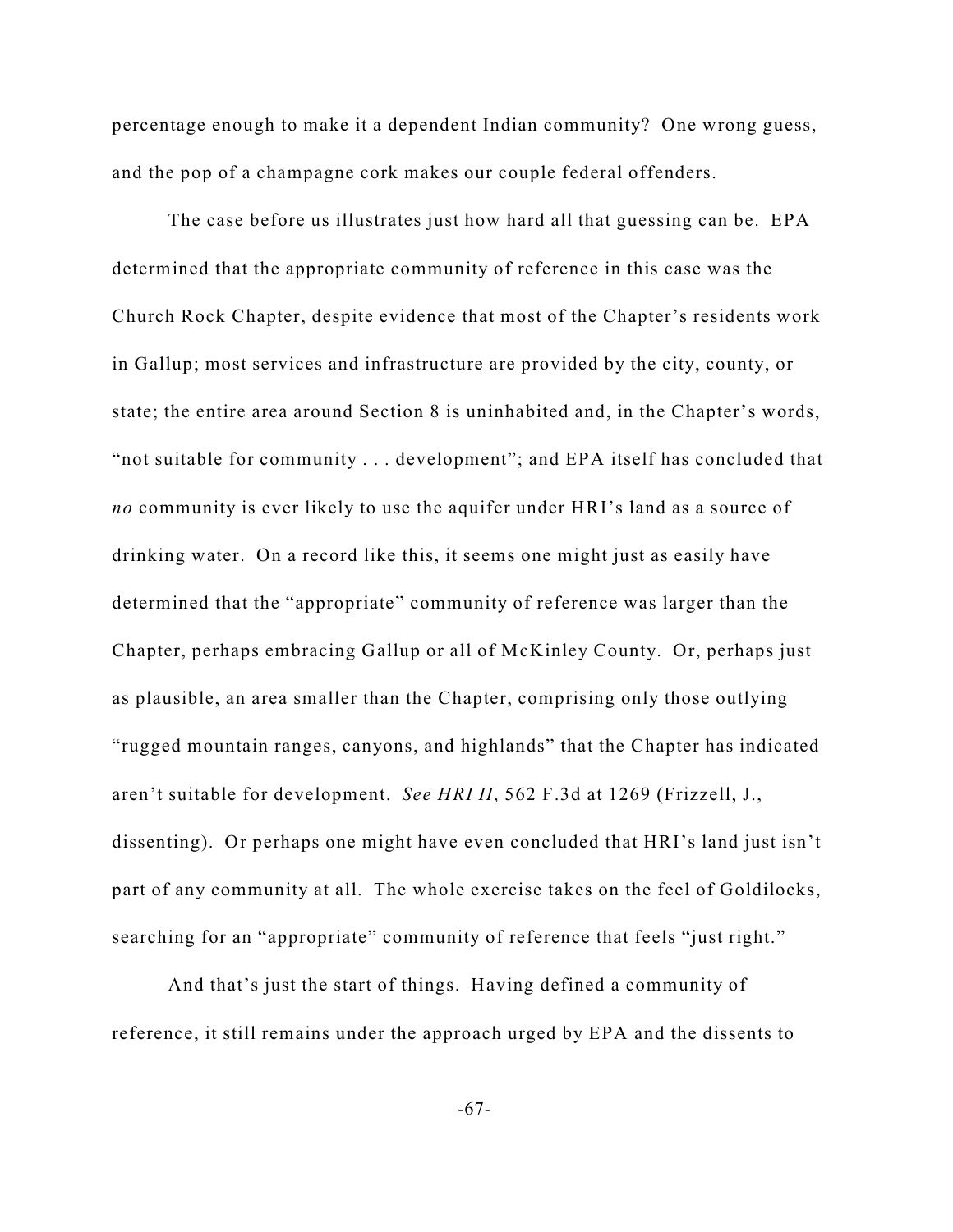ask whether a sufficient *degree* or *percentage* of the land in that community is set aside and federally superintended. But the requisite degree or percentage, of course, is specified nowhere in the text of the statute, our pre-*Venetie* precedent, EPA's land status determination, or the dissenting opinions. It must be, then, that this is a sort of I-know-it-when-I-see-it test. *Cf. Jacobellis v. Ohio*, 378 U.S. 184, 197 (1964) (Stewart, J. concurring). EPA and the principal dissent tell us that 78% set-aside and 92% federal superintendence is sufficient. *Land Status Determination* at 11-12; Principal Dissent at 32-33. But one can't help to wonder: Would 70% set-aside and 90% superintendence cut it? And what happens when those percentages fall a bit farther still? Or if the numbers are reversed? Such extra-statutory guesswork is hardly the stuff on which criminal determinations should turn.<sup>24</sup>

Neither would the scope of "appropriate communities of reference" remain stable under EPA's approach. With such nebulous criteria to employ, different courts would surely reach different conclusions about whether the *same* parcel of land falls within one community of reference or another — and thus reach competing holdings about which sovereign enjoys primary criminal law authority.

 $24$  EPA can't even be sure of the percentages on which it relies. As the principal dissent acknowledges, the Agency's figures "do not add up exactly to 100%." Principal Dissent at 2 n.1. We are told not to worry, though, because the various percentages in the record are "within 2.4 %" of each other, *id.*, and this margin of error is  $-$  we are left to presume  $-$  no big deal.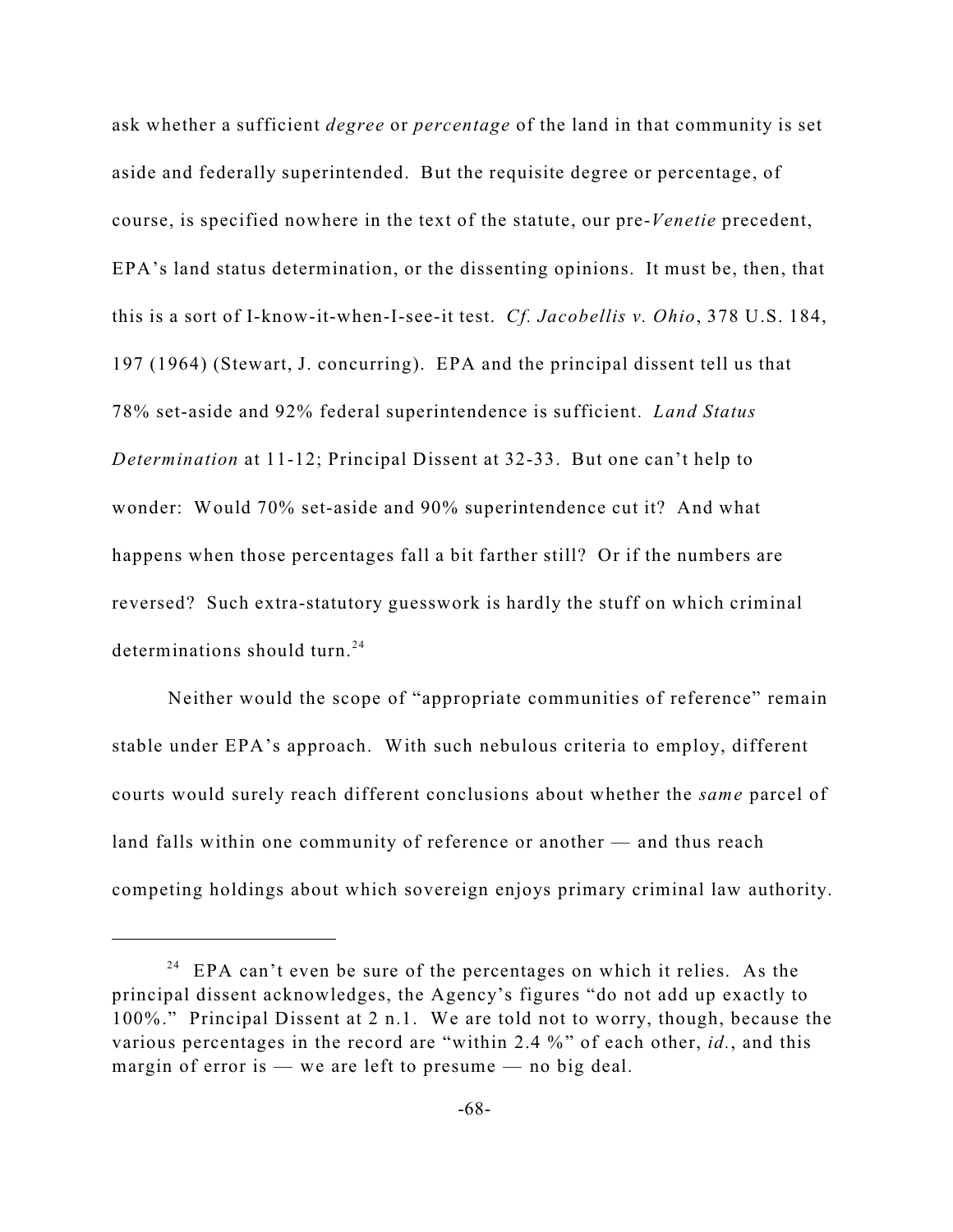Worse still, and as we have already noted, even the *same* court may take a different view about a community of reference's boundaries at different times shrinking or expanding those boundaries depending on social or political changes in the area. *See supra* Section III.A. So just because a piece of land was (or wasn't) Indian country at the time of the last judicial decision, that's no guarantee the result would be the same next time. No one could be sure.

The dissents' approach would complicate things further still by introducing the possibility of *special purpose* communities of reference. Given the "environmental context" in which this case arises, the principal dissent would have us consider presumed "common hydrolog[ical]" links between HRI's land and other parts of the Chapter. Principal Dissent at 14-15, 27. But one would think that, in non-environmental cases, courts would not be obliged to look at the hydrological "context" when trying to determine the appropriate community of reference. Who, after all, would fault the parties and court for failing to consider hydrological details in, say, a more conventional § 1151(b) case involving a conspiracy to commit various burglaries? Presumably, under the dissents' approach, a court would instead focus on whatever the relevant "context" of the case at hand may be. So, to take the burglary case, a court would presumably take account of the "burglary context" in which the case arises. If strong links are found to exist between the housing markets in Church Rock and Gallup, the court

-69-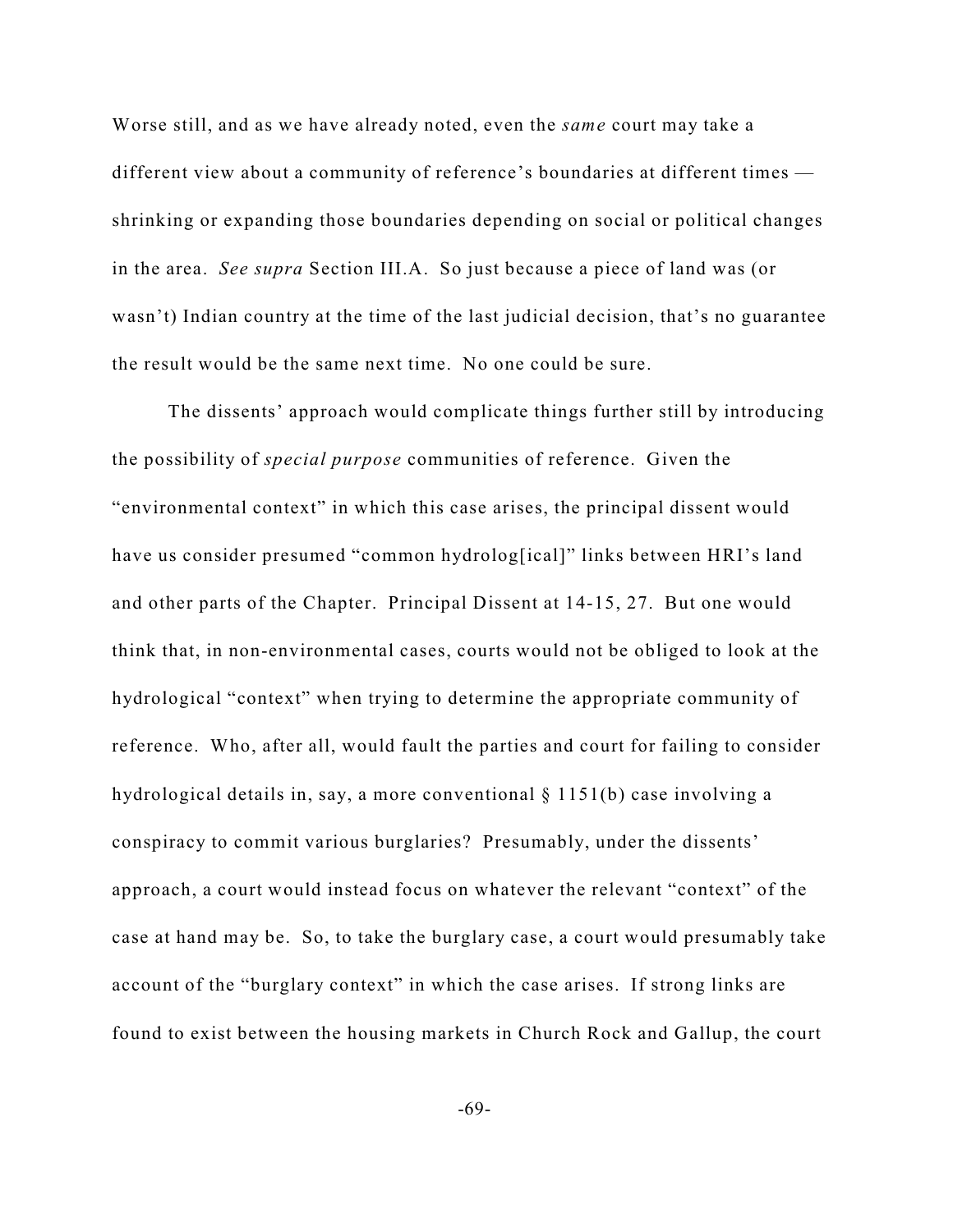might then conclude that the "appropriate" community of reference in that "context" encompasses both. The appropriate community of reference in an environmental case thus could be different than the appropriate community of reference in a burglary case, and both might be different than the right community of reference in still other kinds of cases. So it is that the same piece of land could be *both* Indian country and *not* Indian country even in the same court at the same time — depending, that is, on the "context" of the case.<sup>25</sup>

In this way, the community of reference test invites not just a checkerboard, but a virtually three-dimensional checkerboard, a sort of ever-shifting jurisdictional Rubik's cube, "jettisoning relative predictability for the open-ended rough-and-tumble of factors" that assures "complex argument[s] in [the] trial court and . . . virtually inevitable appeal[s]." *Jerome B. Grubart, Inc. v. Great Lakes Dredge & Dock Co.*, 513 U.S. 527, 547 (1995). And precisely because of

 $25$  The dissents' approach rests on the factual premise that Section 8 shares a common "hydrology [with] the entire Church Rock Chapter," such that "any pollution into the aquifers" under Section 8 "would likely affect much of the Chapter population." Principal Dissent at 27-28. EPA, however, disputes this premise, having concluded that any aquifer affected by HRI's operations on Section 8 "cannot now and will not in the future serve as a source of drinking water." *See supra* Section I.C. And the dissents cite no record authority to support their competing claim. While this court is no less sensitive than the dissents to the potential contamination of drinking water, we can claim no expertise on the hydrology of McKinley County and have no idea whether EPA's scientific assessment (unchallenged by the parties before us), or the dissents', is correct. We can be certain, however, that the plain language of § 1151(b) doesn't require us to become hydrological experts to apply the law.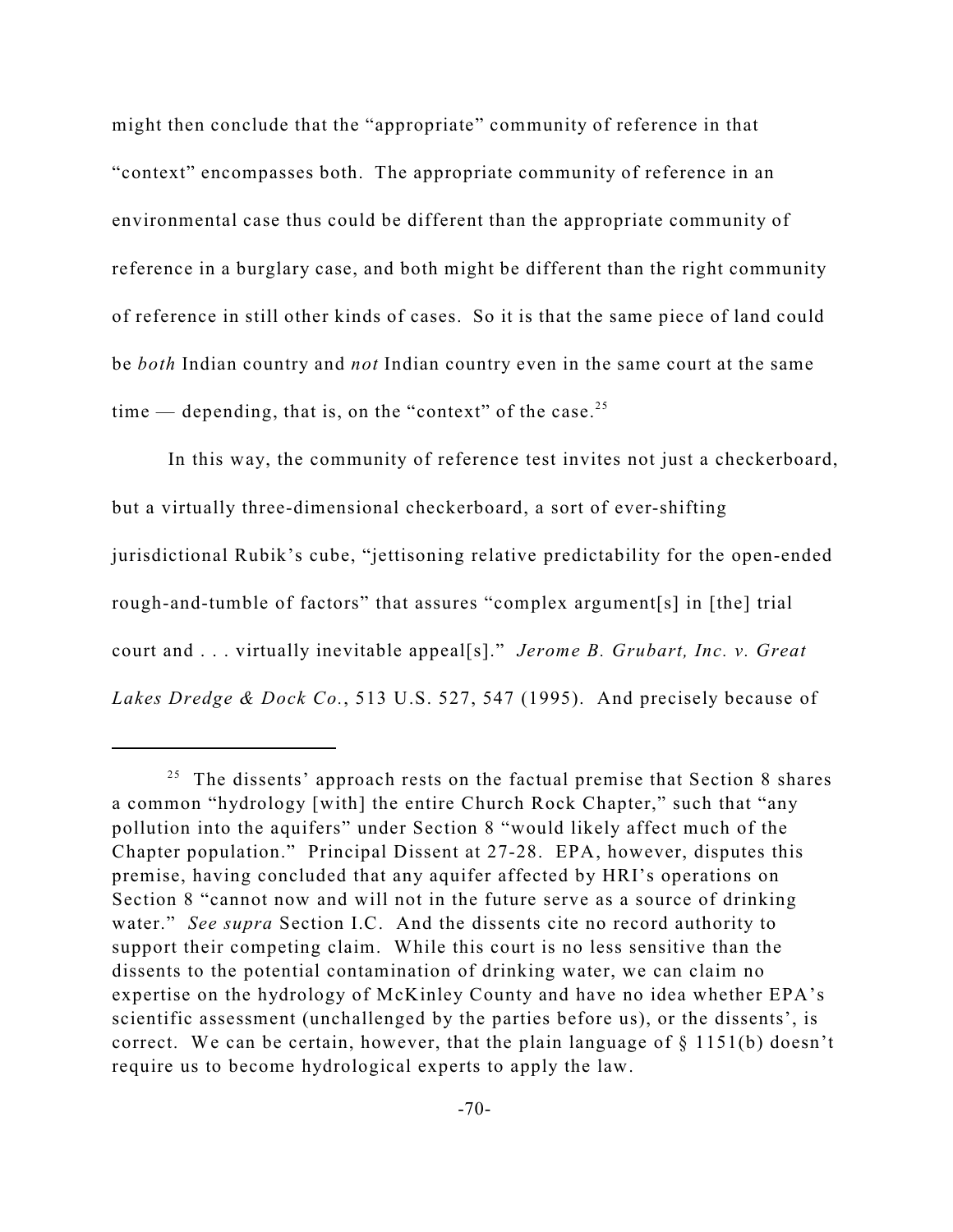the test's complexity, this dispute has dragged on, year after year, decade after decade, through regulatory proceedings, an appeal, a remand, and an appeal yet again. Since NMED granted HRI a UIC permit in 1989, the lawyers have fought, the parties have lobbied, and an agency and the courts have stewed over the mushy ingredients in the community of reference soup, all in an effort to get the recipe "just right." So it is that this dispute has nearly reached the age of majority waiting to be served the perfected answer.

Despite all this, the principal dissent levels the remarkable accusation that our decision today "introduc[es] confusion" into an area of law "settled for decades" and "overturn[s] decades of our precedent." Principal Dissent at 2; *see also id.* at 31. But not only is the atextual community of reference test the source of confusion in this area of law, it is hardly as old or as venerated as the dissents would have it. In fact, the community of reference test is *younger* than this dispute; it's been around for only fifteen of the sixty-two years since Congress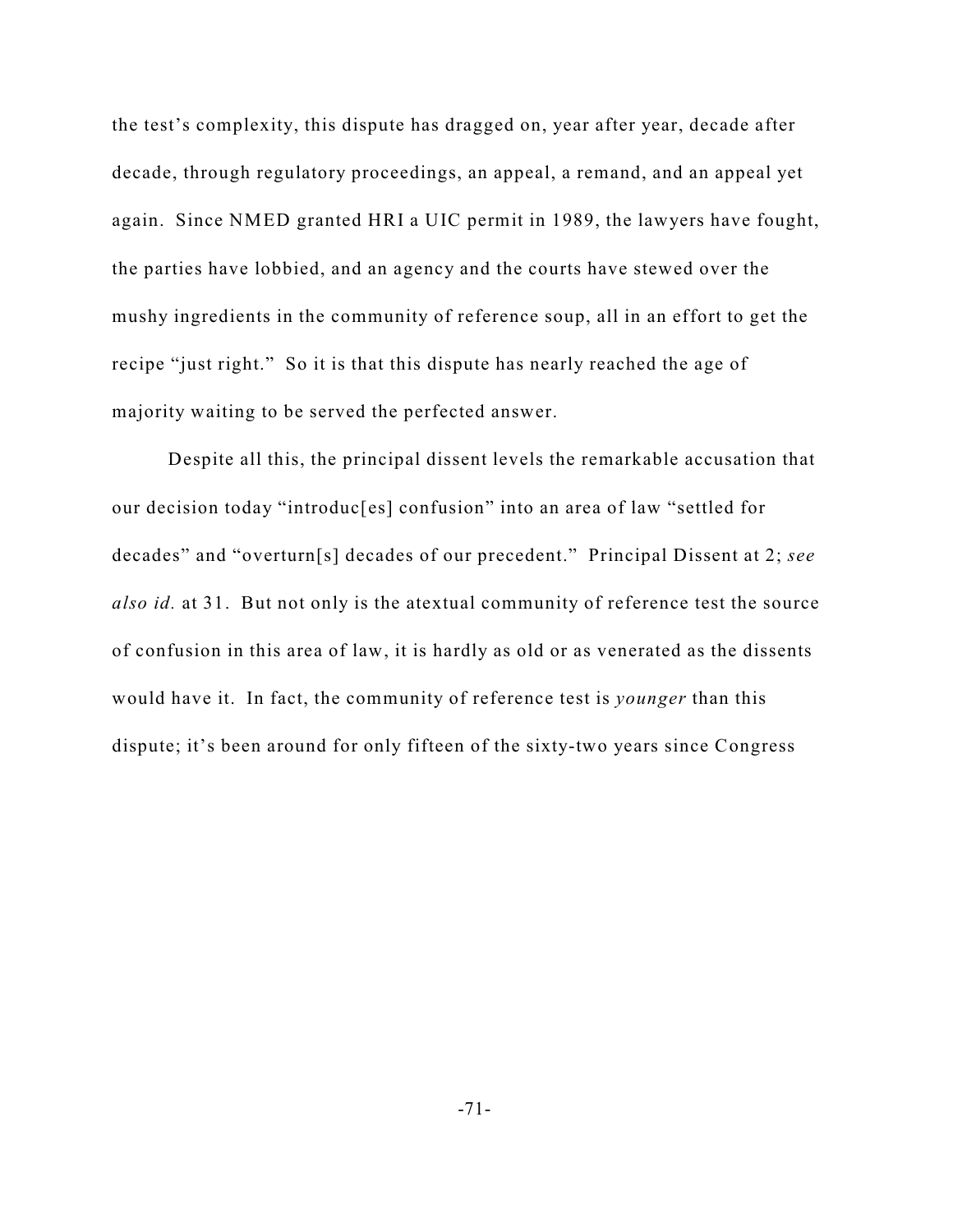enacted § 1151(b).<sup>26</sup> And in that time, the test has always been a work in progress, anything but "settled."

In the first place, the test has been applied only a few times since its genesis, and sporadically at that. After *Watchman* created the test in 1995, we applied it in a published opinion *only once* before *Venetie* came along in 1998. See Adair, 111 F.3d at 774-75.<sup>27</sup> When the Supreme Court speaks, it (of course) supercedes our prior case law. And in 1999, in the first § 1151(b) case following *Venetie*, we did *not* use the community of reference test, but straightforwardly applied *Venetie*'s two requirements. *See Roberts*, 185 F.3d at 1133. In a second post-*Venetie* case that followed several years later, we appeared to split the difference, saying "[w]e examine the entire Indian community," but conducting no community of reference analysis and holding only that "lands within the exterior boundaries of a Pueblo land grant, *to which the Pueblo hold title*, are Indian

The principal dissent pegs the test's age at twenty, citing the *Yazzie* 26 decision from 1990. But that's mistaken. *Yazzie* adopted a holding under § 1151(a), not § 1151(b), and thus said nothing about a community of reference test. The principal dissent's citation to *Yazzie* points to that decision's *appendix*, where this court merely reproduced (without endorsement) the district court opinion discussing § 1151(b) in a consolidated case. That's why, five years later in *Watchman*, this court called the community of reference question "a question of first impression." 52 F.3d at 1543.

<sup>&</sup>lt;sup>27</sup> In an unpublished decision also preceding *Venetie*, a panel of this court acknowledged the existence of the community of reference test but declined to apply it because it "was not addressed by the parties or the district court." *Eaves v. Champion*, 1997 WL 291186, at \*2 n.4 (10th Cir. 1997) (unpublished).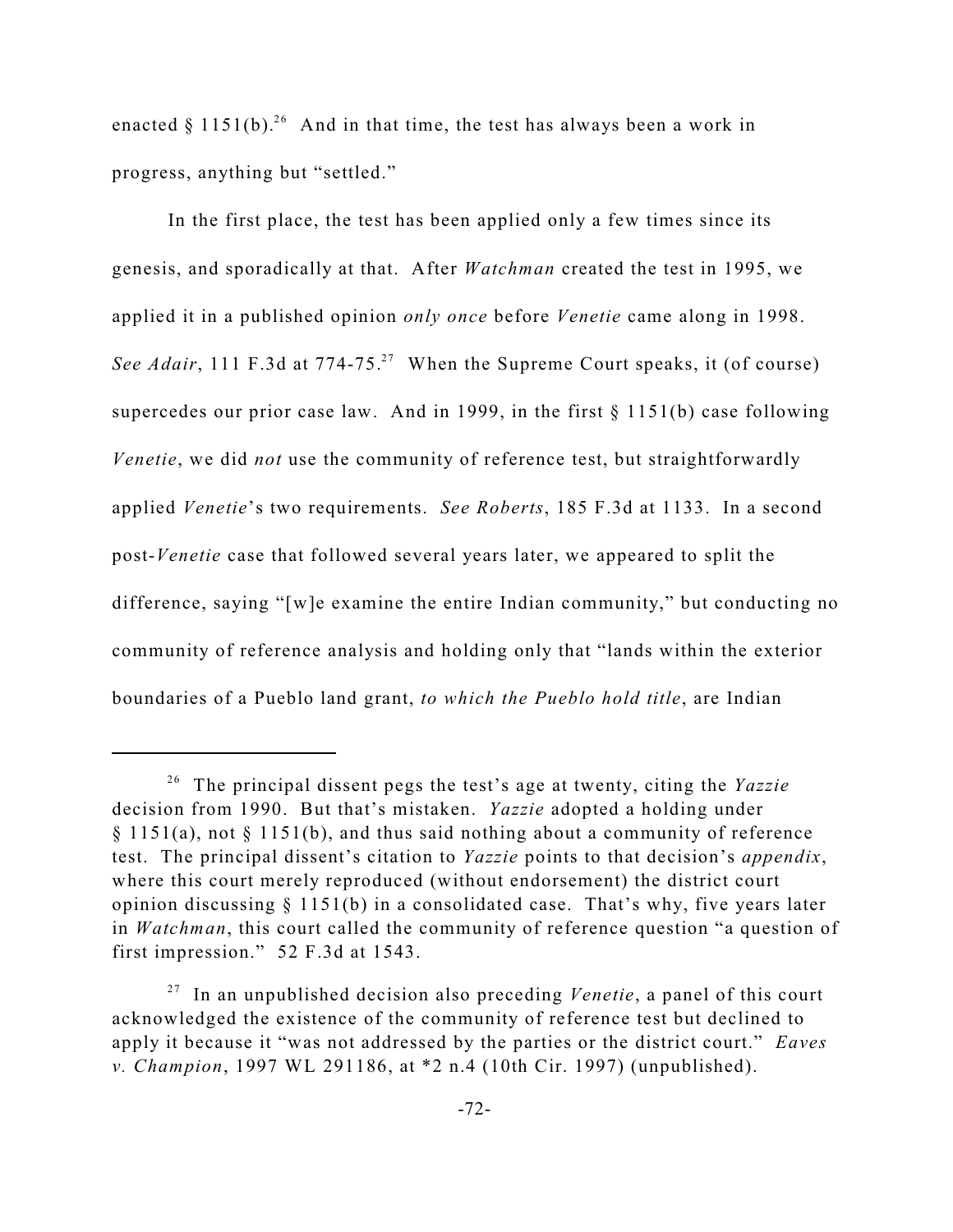country." *United States v. Arrieta*, 436 F.3d 1246, 1250-51 (10th Cir. 2006) (emphasis added). Thus, the *only* Tenth Circuit case clearly to employ the community of reference test after *Venetie* is *this* case, which created an intracircuit split with *Roberts*, a fact that led us to grant *en banc* review.

In the second place, in each of the (few) cases we've applied the test, we've changed it. Literally. When creating the test in *Watchman*, we identified "two organizing principles" — "the status of the area in question as a community" and "the context of the surrounding area." 52 F.3d at 1543-44. Two years later, in *Adair*, we added another factor concerned with "the geographical definition of the area proposed as a community." 111 F.3d at 774. And in this case the principal dissent would have us reconfigure the factors in its balancing test yet again. *See supra* note 17. In its view, the test should now ask "whether the land ... possesses a reasonable degree of coherence" and "whether the uses to which the land is put and the people inhabiting the land possess a reasonable degree of coherence." Principal Dissent at 26.

Truth be told, then, the confusion in this area of law has been sown by the community of reference test. Its lack of any basis in the statute's text, history, or structure, its multifarious and incommensurable competing factors, the unpredictable results it yields, and its constant judicial reworking — all of this has left the law and litigants confused. Rather than adding to the confusion, our

-73-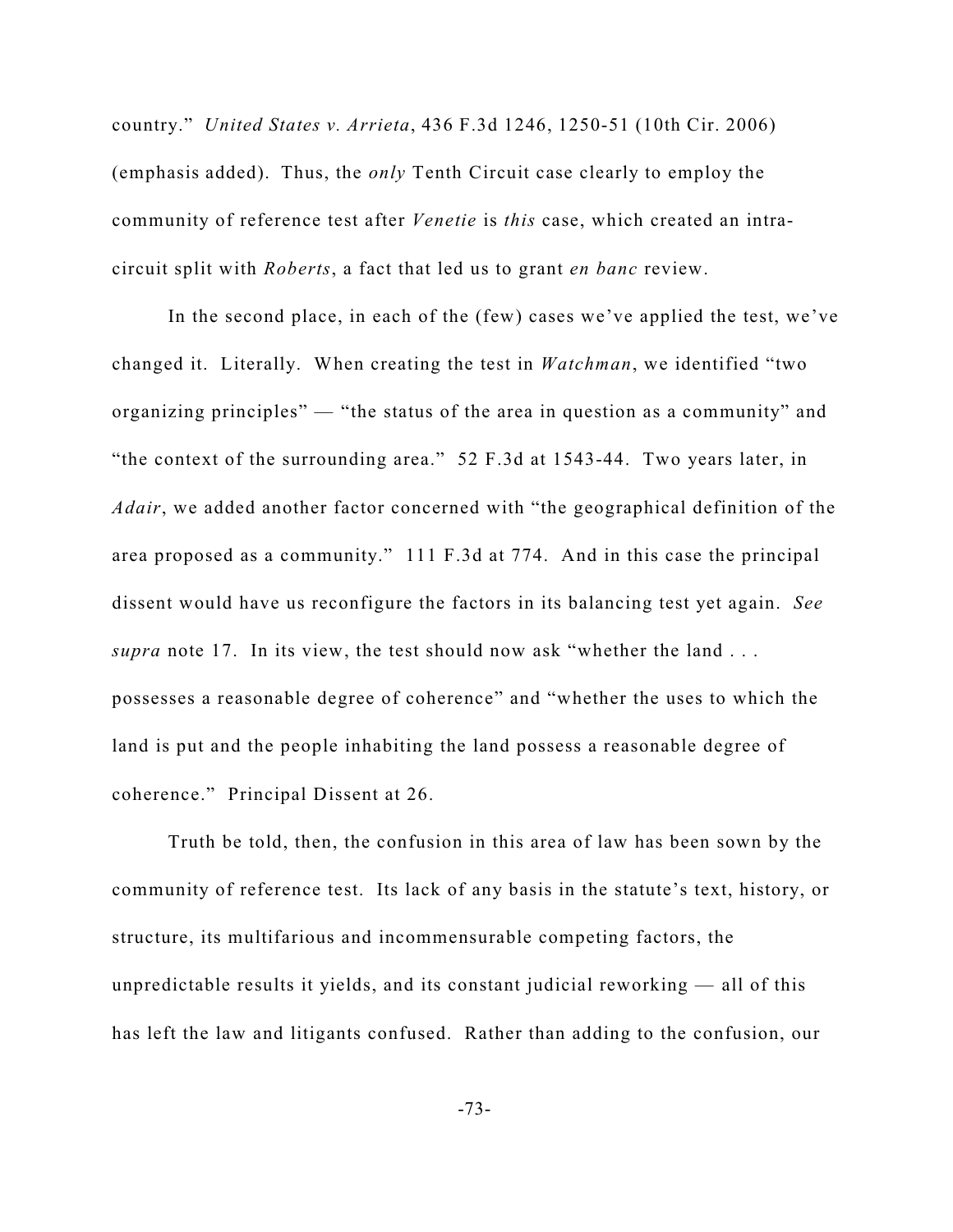decision today eschews yet more tinkering in favor of the simple and predictable test the Supreme Court has told us to use. $^{28}$ 

D

Though it does not control our outcome, it's worth noting that our decision today brings the law of this circuit into harmony with the law developed in our sister circuits after *Venetie*. In *Blunk v. Arizona Department of Transportation*, 177 F.3d 879 (9th Cir. 1999), the Ninth Circuit acknowledged that "*Venetie* control[led] [its] decision," and then concluded that the Navajo fee land in question before it was not Indian country under § 1151(b) because the land was

The separate dissent is likewise mistaken when it suggests that today's decision means that HRI's activities will no longer be "subject to federal environmental regulations." Separate Dissent at 1, 6. As we have explained, the SDWA, a federal statute, provides the regulatory framework for *all* UIC permits nationwide. EPA regulations govern when those permits may be issued. Thus, although EPA may have delegated to NMED authority to issue permits in New Mexico, NMED may issue its permits *only* in compliance with federal law (SDWA) and federal (EPA) regulations. Indeed, EPA suggested that no case or controversy exists before us precisely because of this. *See supra* Section II.A.

 $28$  The separate dissent's suggestion that our decision disregards the "effects of a mining operation that may greatly impact the surrounding lands," is likewise unwarranted. Separate Dissent at 5. No one questions that mining operations can pose "grave consequences." *Id.* It is this court's hope, no less than the hope of the dissents, that the appropriate agencies will do their assigned jobs in protecting the environment. *See, e.g.*, *Morris v. U.S. Nuclear Regulatory Comm'n*, 598 F.3d 677 (10th Cir. 2010) (upholding Nuclear Regulatory Commission licensing of HRI's uranium mining plans on Section 8). But we are judges, not environmental regulators. As such, "[o]ur charge," and all this court has sought or may properly seek to do, "is to give effect to the law Congress enacted." *Lewis v. City of Chicago*, 560 U.S. \_\_, Slip Op. at 11 (2010).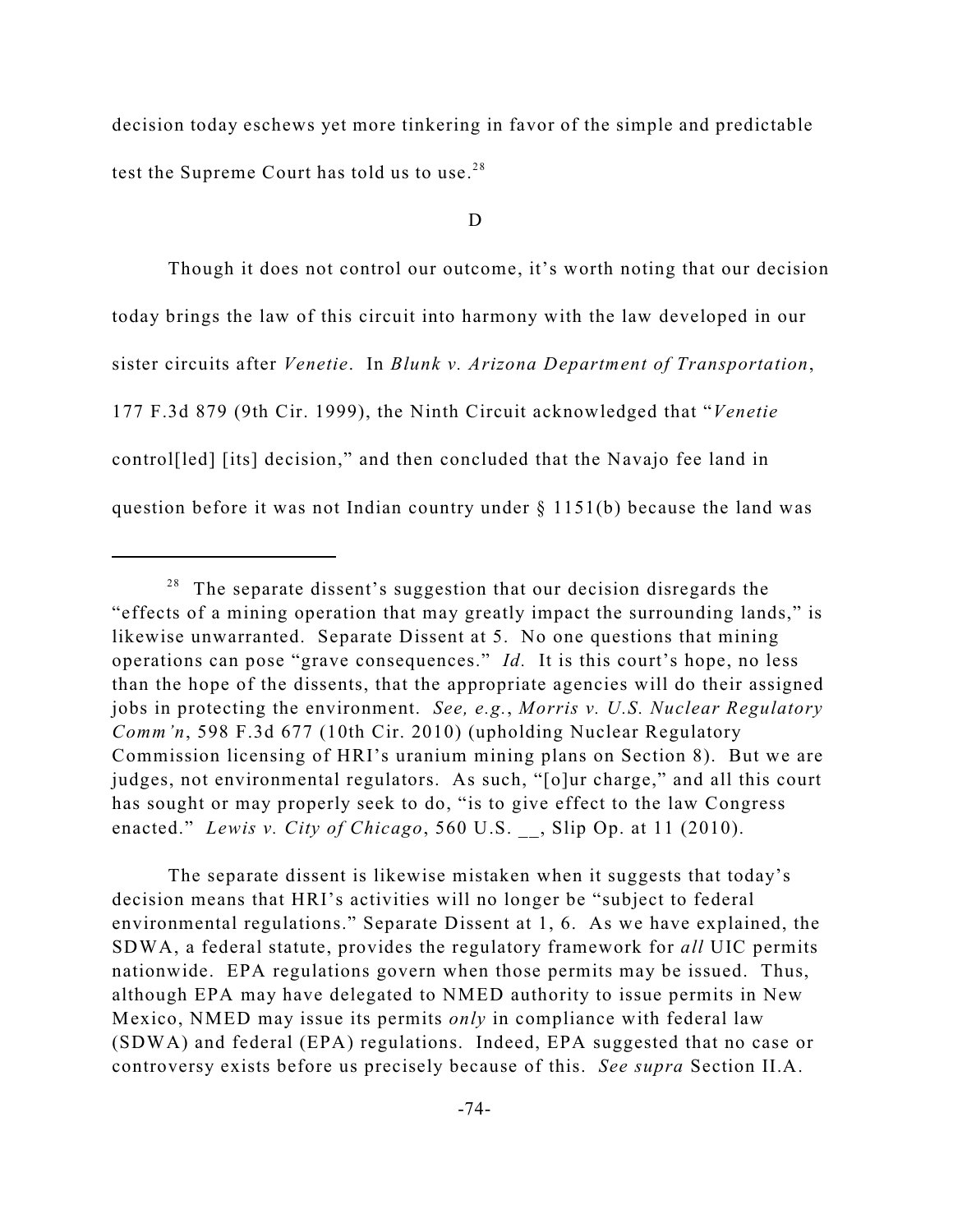neither set aside nor superintended by the federal government. *Id.* at 883-84. In reaching its conclusion, the Ninth Circuit rejected the notion, lying at the heart of EPA's position here, that the land in question might be considered Indian country "because of its proximity or importance to the Navajo Reservation." *Id.* at 884. The court conducted no community of reference analysis and considered no factors other than *Venetie*'s two requirements. *Id.* at 883-84.

In *Yankton Sioux Tribe v. Podhradsky*, 577 F.3d 951 (8th Cir. 2009), the Eighth Circuit conducted a similarly straightforward application of *Venetie*. Considering whether scattered trust lands qualified as Indian country under § 1151(b), the Eighth Circuit concluded that all of these lands "easily meet [*Venetie*'s] definition." *Id.* at 971. At no point did the court seek to place these various parcels within a larger community of reference, nor did it analyze the particular parcels at issue in light of any factors other than the two *Venetie* prescribes. *See id.* Had the Eighth Circuit applied the community of reference test urged by EPA, the result in *Yankton* might have been quite different perhaps the non-Indian lands interspersed among the scattered trust lands might have become "Indian country," or perhaps, if the non-Indian land had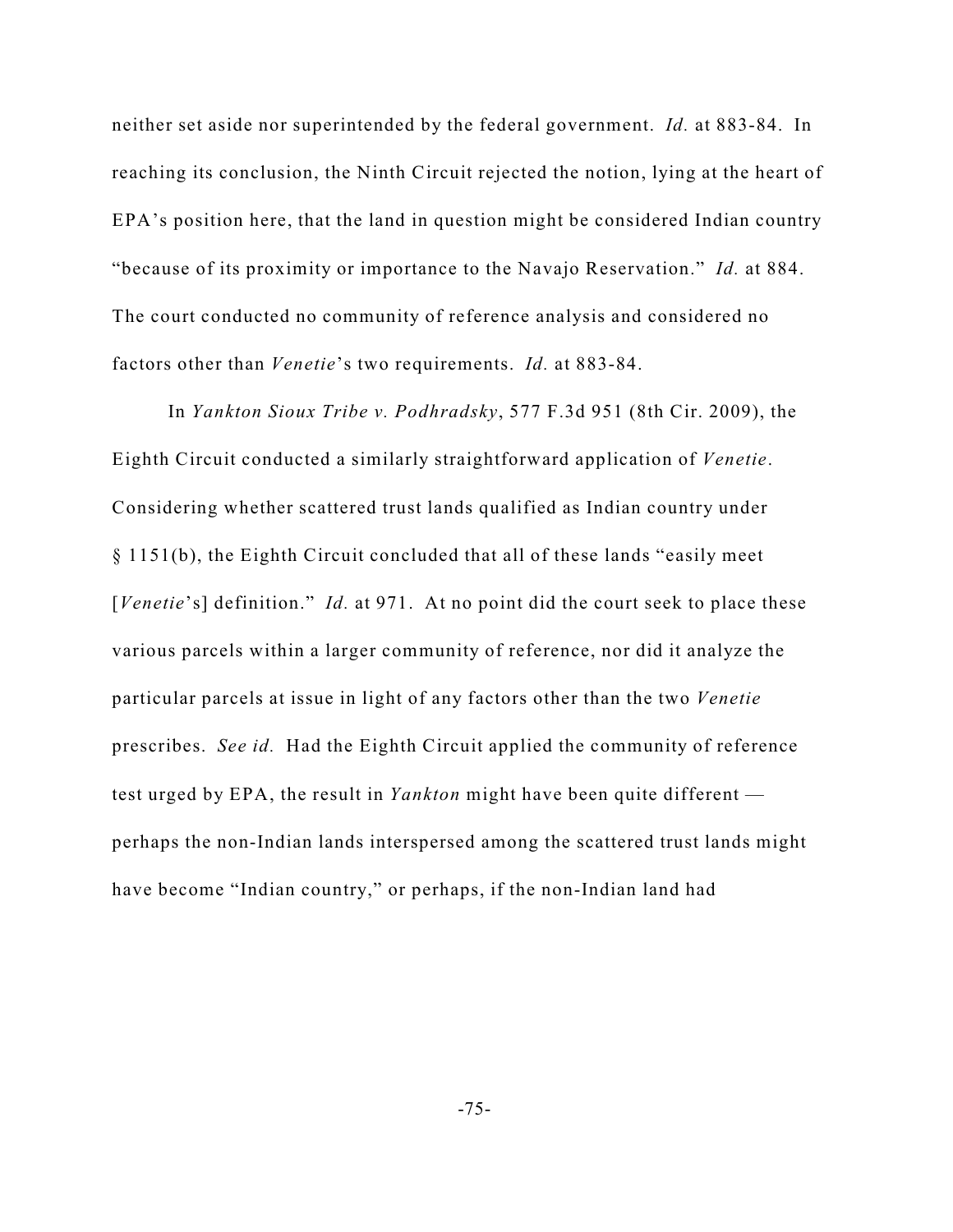predominated the community, the scattered trust lands might have ceased to be "Indian country" under  $\S 1151(b).^{29}$ 

A state court within our jurisdiction has also rejected this circuit's community of reference jurisprudence in favor of *Venetie*'s two-part analysis. In *State v. Frank*, 52 P.3d 404 (N.M. 2002), the Supreme Court of New Mexico held that the § 1151(b) inquiry must focus solely on the land in question, not on some broader community of reference. *Id.* at 409 ("In light of the clear guidelines in the *Venetie* opinion, we decline to incorporate a community of reference inquiry into our case law."). Indeed, the court acknowledged, as we have today, that "the six-factor test that was rejected by the Supreme Court in *Venetie* used essentially the same factors as those in" this court's community of reference test. *Id.*; *see also id.* ("The *Venetie* two-prong test redirects our attention . . . away from the

 $29$  For this reason, EPA and the principal dissent are wrong when they suggest that *Blunk* and *Yankton* shouldn't be read to reject the use of a threshold community of reference test because they didn't consider it. *See* Principal Dissent at 21-24. The fact is that each court put *every* parcel of land at issue through the *Venetie* two-part test and required that *each*, not some "percentage" or "degree," satisfy those requirements. In *Blunk*, none of the Navajo fee land met *Venetie*'s requirements, while in *Yankton*, all of the miscellaneous trust lands met the two requirements. If the community of reference test were an essential threshold inquiry, as EPA and the principal dissent argue, it's unclear how these courts could have conducted a proper § 1151(b) analysis without it.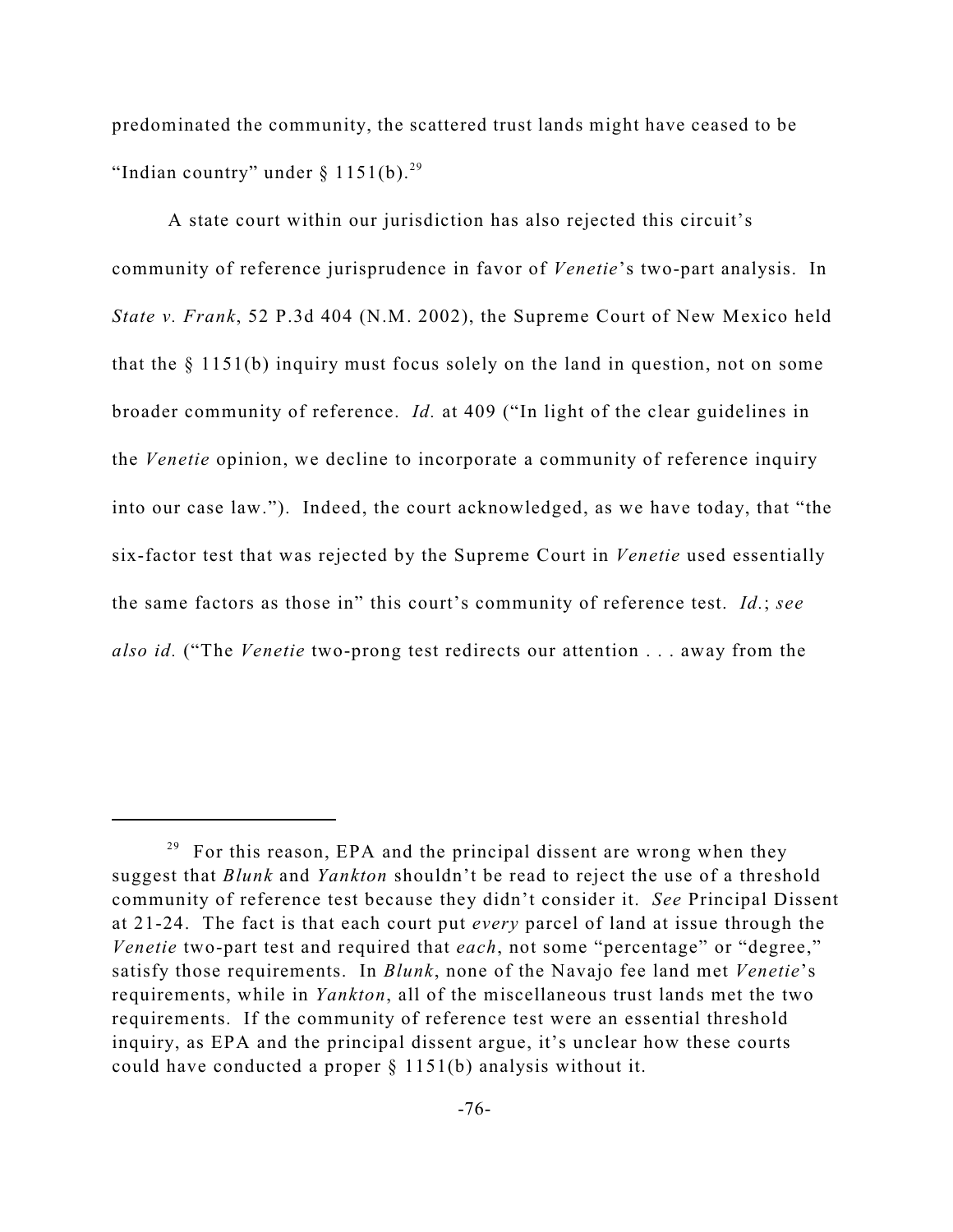more nebulous issue of community cohesiveness." (internal quotation marks omitted)).<sup>30</sup>

#### IV

Ultimately, *Venetie* compels us to abandon the community of reference test. Under the proper test we adopt today, only two questions are relevant in assessing

<sup>&</sup>lt;sup>30</sup> The New Mexico Supreme Court took a somewhat different approach when dealing with private land within pueblo boundaries. *See State v. Romero*, 142 P.3d 887, 895 (N.M. 2006). In *Romero*, the court held that private land within the original land grant of the Taos pueblo is Indian country and therefore beyond the state's criminal jurisdiction. The *Romero* court distinguished its case from *Frank* on the grounds that pueblos have long been recognized as Indian country. *See id.* at 892. Although the court appeared to treat the pueblo as a dependent Indian community under § 1151(b), much of its analysis focused on comparing pueblos to reservations under § 1151(a). *See, e.g.*, *id.* at 894 ("We determine that a pueblo satisfying § 1151(b) is sufficiently similar to a reservation in  $\S 1151(a)$  to merit identical treatment for the purposes of criminal jurisdiction."). Along these lines, the court declined to conduct a community of reference analysis, and instead analyzed the pueblo as it would a reservation. It is not entirely clear how to reconcile *Frank* and *Romero*, and to the extent that the two cases conflict, we agree with *Frank*. Land not explicitly set aside and superintended is not Indian country under  $\S 1151(b)$ . Neither is it clear whether or what remaining force *Romero* bears today, given that Congress has now spoken directly to the criminal jurisdictional status of privately titled lands within pueblo boundaries in New Mexico. *See* Indian Pueblo Land Act Amendments of 2005, Pub. L. No. 109-133, 119 Stat. 2573, *codified at* 25 U.S.C. § 331 Note; *see also supra* Section III.B. *Romero* was obliged to analyze the land in question under § 1151 alone rather than in light of Congress's new statute because the statute didn't apply retroactively to the case. *See Romero*, 142 P.3d at n.1; *see also* Robert L. Lucero, Jr., State v. Romero*: The Legacy of Pueblo Land Grants and the Contours of Jurisdiction in Indian Country*, 37 N.M. L. Rev. 671, n.6 (2007) (explaining the history and structure of the Act's jurisdictional grant). And considering that *Romero* explicitly declined to overrule *Frank*, there can be little question that *Frank* remains governing law in New Mexico. *See Romero*, 142 P.3d at 892.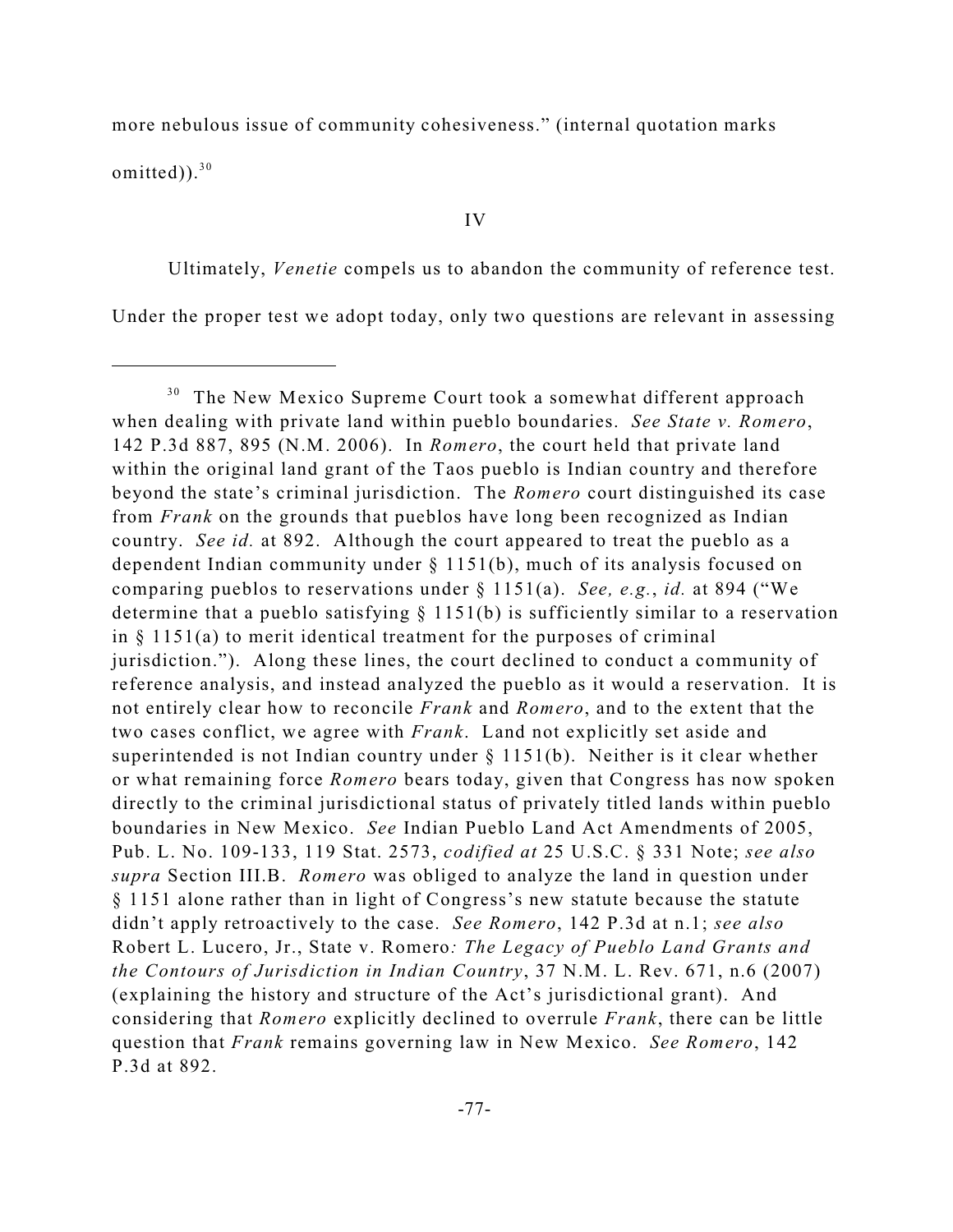claims of jurisdiction under  $\S 1151(b)$ : (1) Has Congress (or the Executive, acting pursuant to delegated authority) taken some action explicitly setting aside the land in question for Indian use? (2) Is the land in question superintended by the federal government? Because the parties agree that the land in question in EPA's final land status determination  $-$  HRI's segment of Section 8  $-$  is neither explicitly set aside for Indian use nor federally superintended, it follows that, as a matter of law, the land does not qualify as Indian country under  $\S 1151(b)$ . And from this it follows that EPA's final land status determination holding otherwise must be vacated as inconsistent with the statute. While the outcome may have been different under this circuit's *Watchman* test, *Venetie* is now the law and neither we nor EPA may ignore it.

It may be that *Venetie* complicates to some degree EPA's efforts to regulate activities affecting underground water sources, which of course don't follow neat land survey lines. But that is because the Agency has chosen, in an exercise of its considerable discretion under the SDWA, to limit its primary regulatory authority over *water* quality to those Indian *lands* encompassed by § 1151, a criminal jurisdictional statute. While § 1151 does its job of assigning prosecutorial authority over particular tracts of land tolerably well, it is perhaps unsurprising that it may prove less satisfactory when it comes to allocating regulatory authority

-78-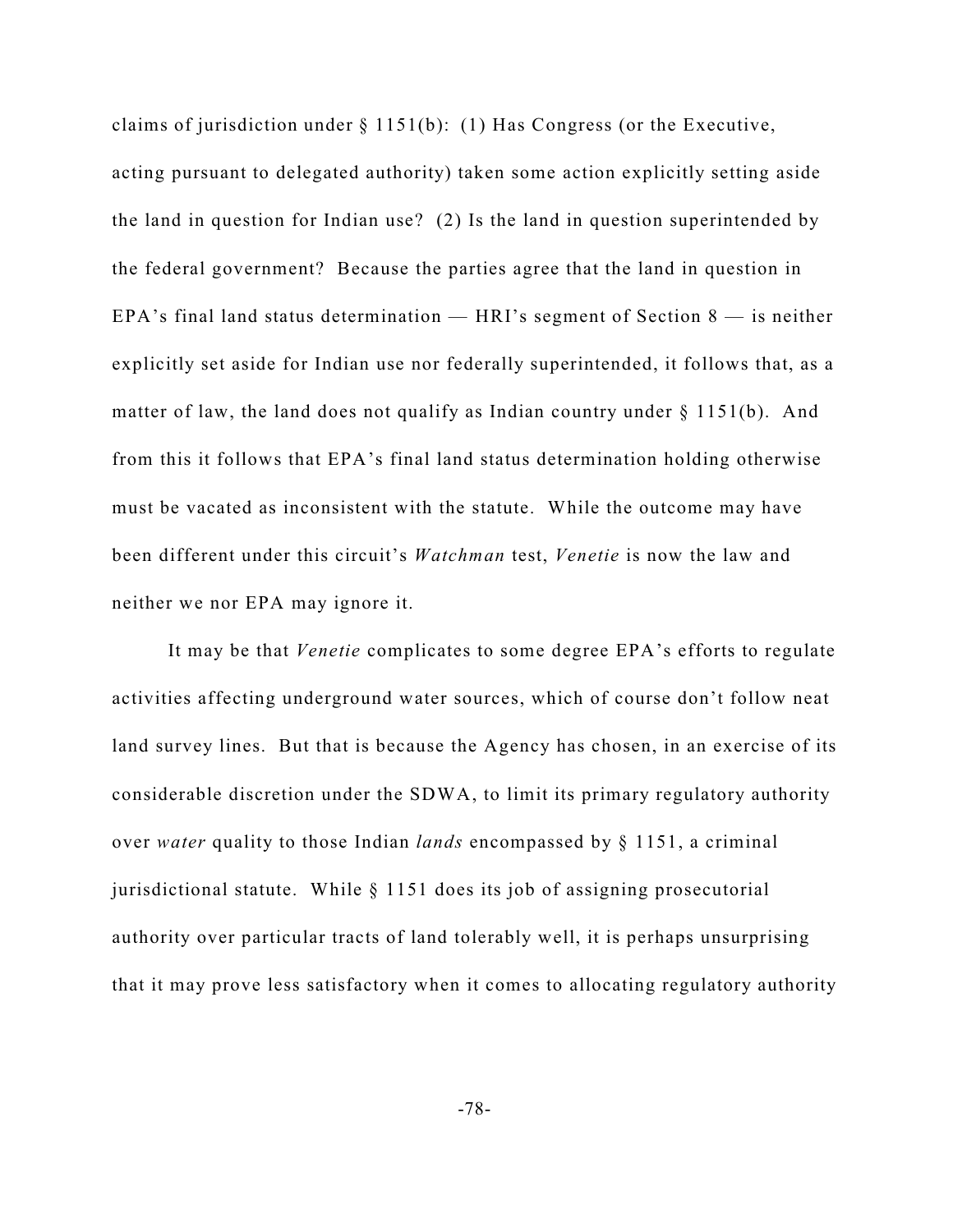over aquifers running beneath those lands. Crimes, after all, usually occur on land, not in aquifers.

Someday, EPA may seek to avoid these difficulties by unhitching its UIC permitting authority from § 1151. We do not purport to pass on the propriety or wisdom of such a move. For now, we concern ourselves only with EPA's current choice to confine its authority in New Mexico to what § 1151 deems Indian country. And on that score, we cannot help but conclude that EPA's final land status determination under review is inconsistent with the statute's terms as a matter of law and cannot stand.

The panel opinion is vacated, the petition for review is granted, and the EPA's final land determination is vacated.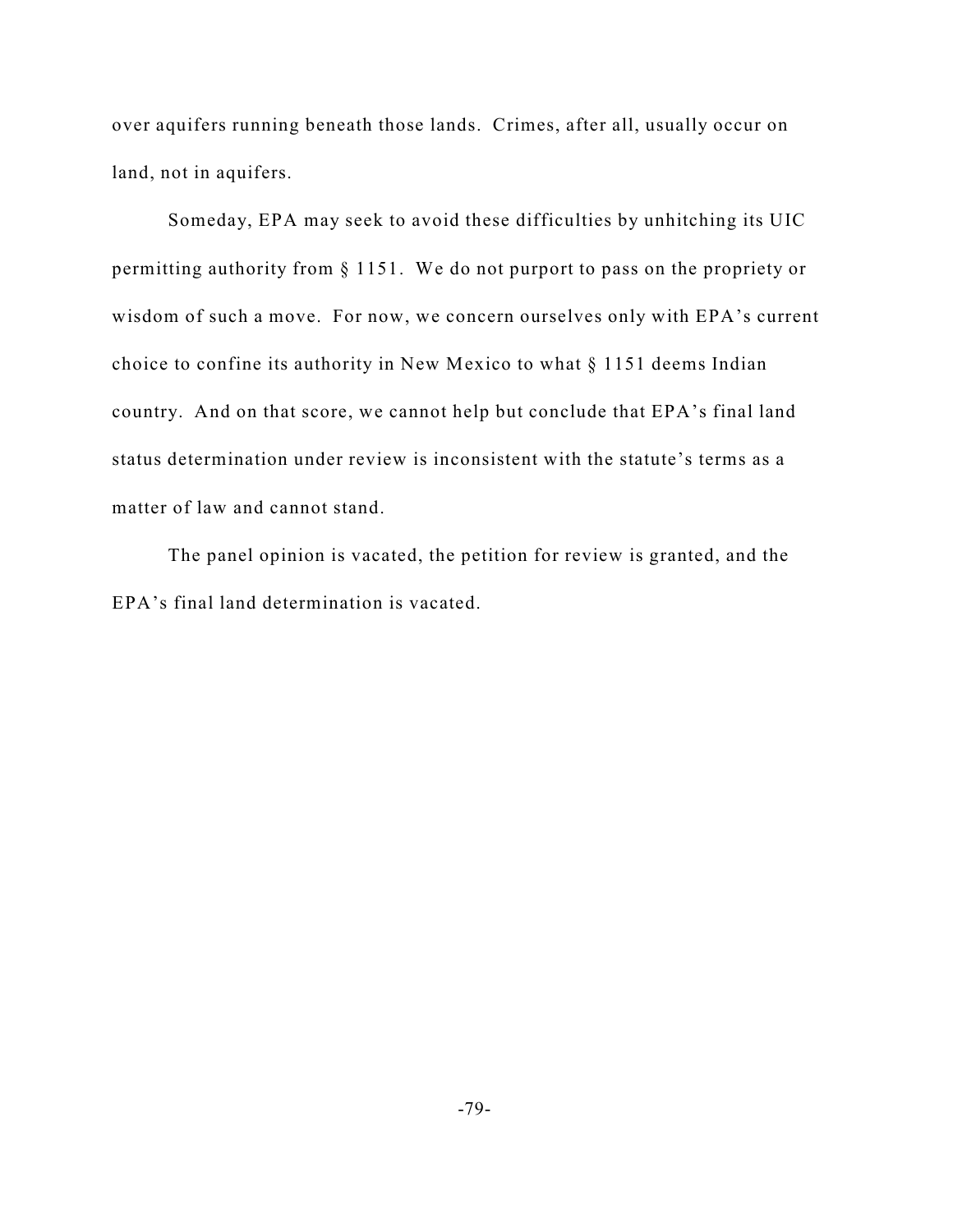# **APPENDIX**

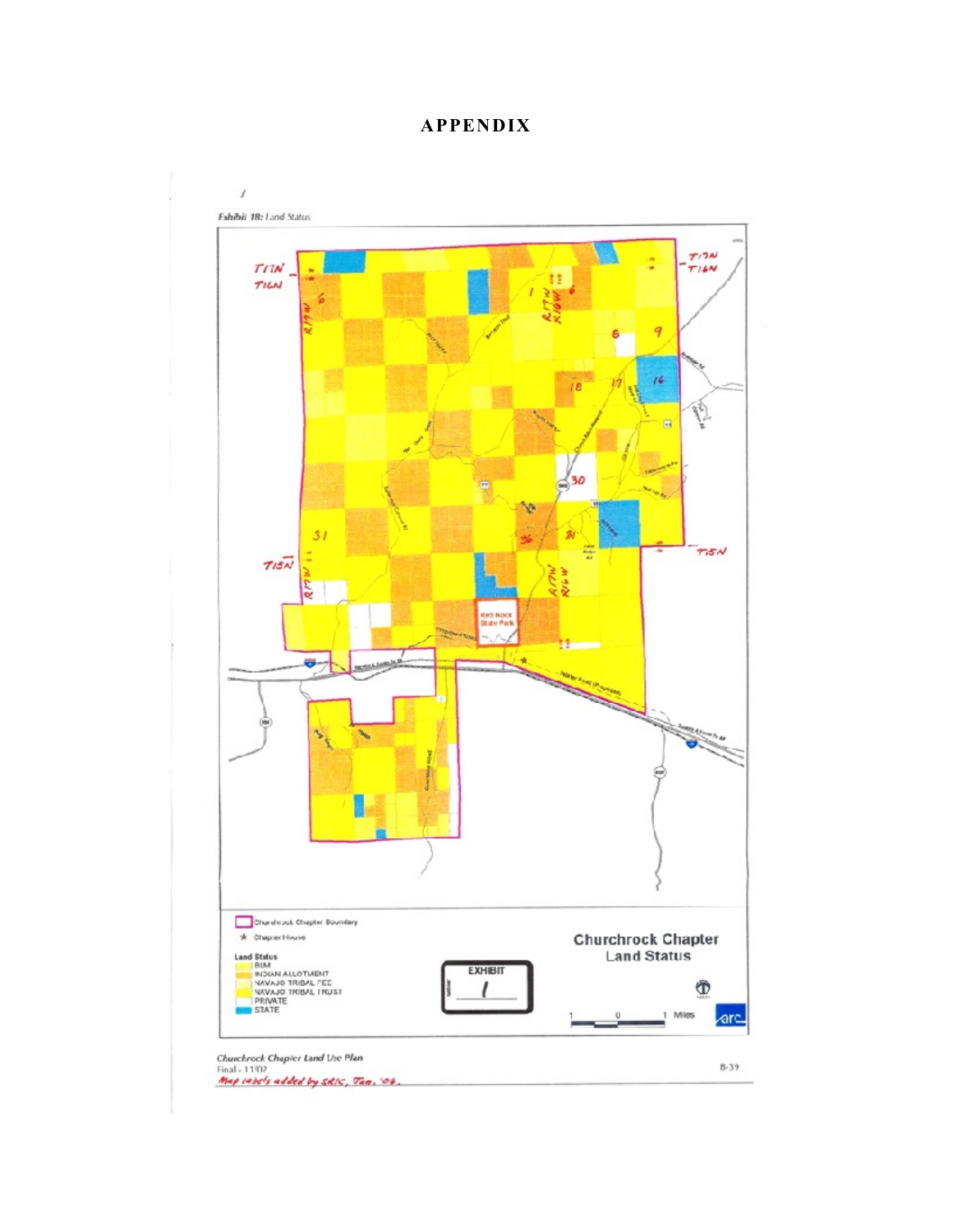**EBEL**, Circuit Judge, joined by **BRISCOE**, Chief Judge, **HENRY**, **LUCERO**, and **MURPHY**, Circuit Judges, dissenting.

In Alaska v. Native Village of Venetie Tribal Government, 522 U.S. 520 (1998), the Supreme Court rejected the Ninth Circuit's multi-factor test for determining whether a given area of land constitutes a dependent Indian community. Instead, the Court held that a two-part test should be applied to determine whether the "land in question" is a dependent Indian community: first, by considering whether the land was "set aside by the Federal Government for the use of the Indians as Indian land," and second, assessing whether the land is "under federal superintendence." Id. at 527.

While this test is straight-forward enough, the Supreme Court did not address a separate, antecedent question: to what area of land should this two-part test be applied? In other words, how do we determine the "land in question"? Over the last twenty years in this circuit, we have held that a "community-ofreference" test must be employed to determine the appropriate community, before determining whether that community is both "dependent" and "Indian." See, e.g., Hydro Res., Inc. v. EPA ("HRI II"), 562 F.3d 1249, 1261 (10th Cir. 2009); Hydro Res., Inc. v. EPA ("HRI I"), 198 F.3d 1224, 1248 (10th Cir. 2000); United States v. Adair, 111 F.3d 770, 774 (10th Cir. 1997); Pittsburg & Midway Coal Mining Co. v. Watchman, 52 F.3d 1531, 1543 (10th Cir. 1995), abrogated in part by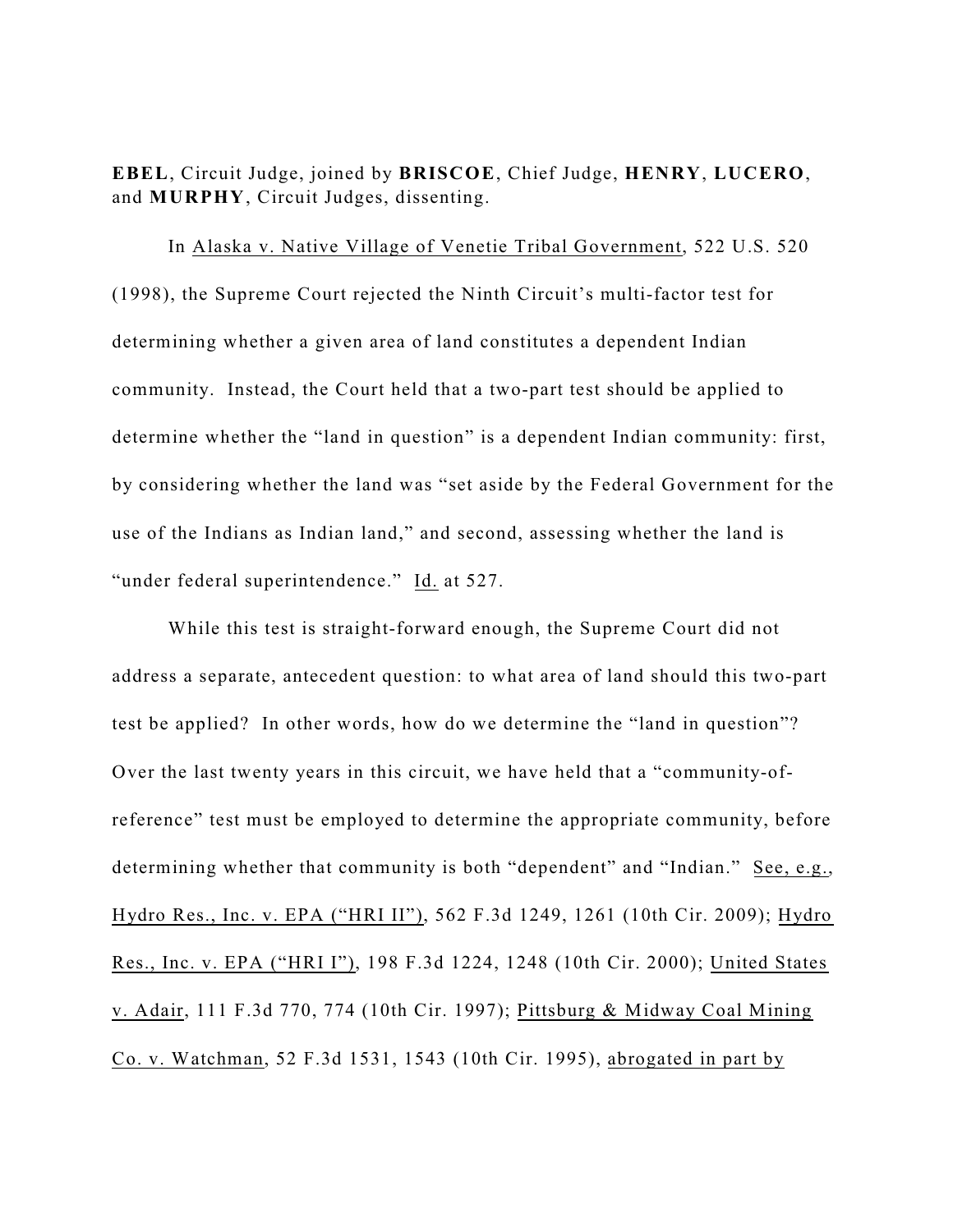Venetie, 522 U.S. 520; Pittsburg & Midway Coal Mining Co. v. Yazzie, 909 F.2d 1387, 1431 (10th Cir. 1990).

Today**,** the majority holds that, even though the Court in Venetie did not so much as consider the appropriate way to determine the relevant community—and, to the extent it did consider the question, it looked at the broader community rather than a narrow tract of land—Venetie nevertheless abrogated our community-of-reference test. By overturning decades of our precedent, the majority introduces confusion into an area of law that had been largely settled, and does so based on a case that did not even consider the issue. I respectfully dissent.

### **I. Background**

The Church Rock Chapter of the Navajo Nation was formally certified as a local governmental unit by the Navajo Nation Council in 1955, although residents built a Chapter House for local governance purposes in 1946. The Chapter, which is located just east of the town of Gallup, New Mexico, consists of over 57,000 acres. The federal government holds approximately 52% of this land in trust for the Navajo nation, and holds an additional 26% in trust in the form of allotments to individual Indians. The Bureau of Land Management ("BLM") owns an additional 10% of the land, which is subject to grazing leases granted to Navajos.

-2-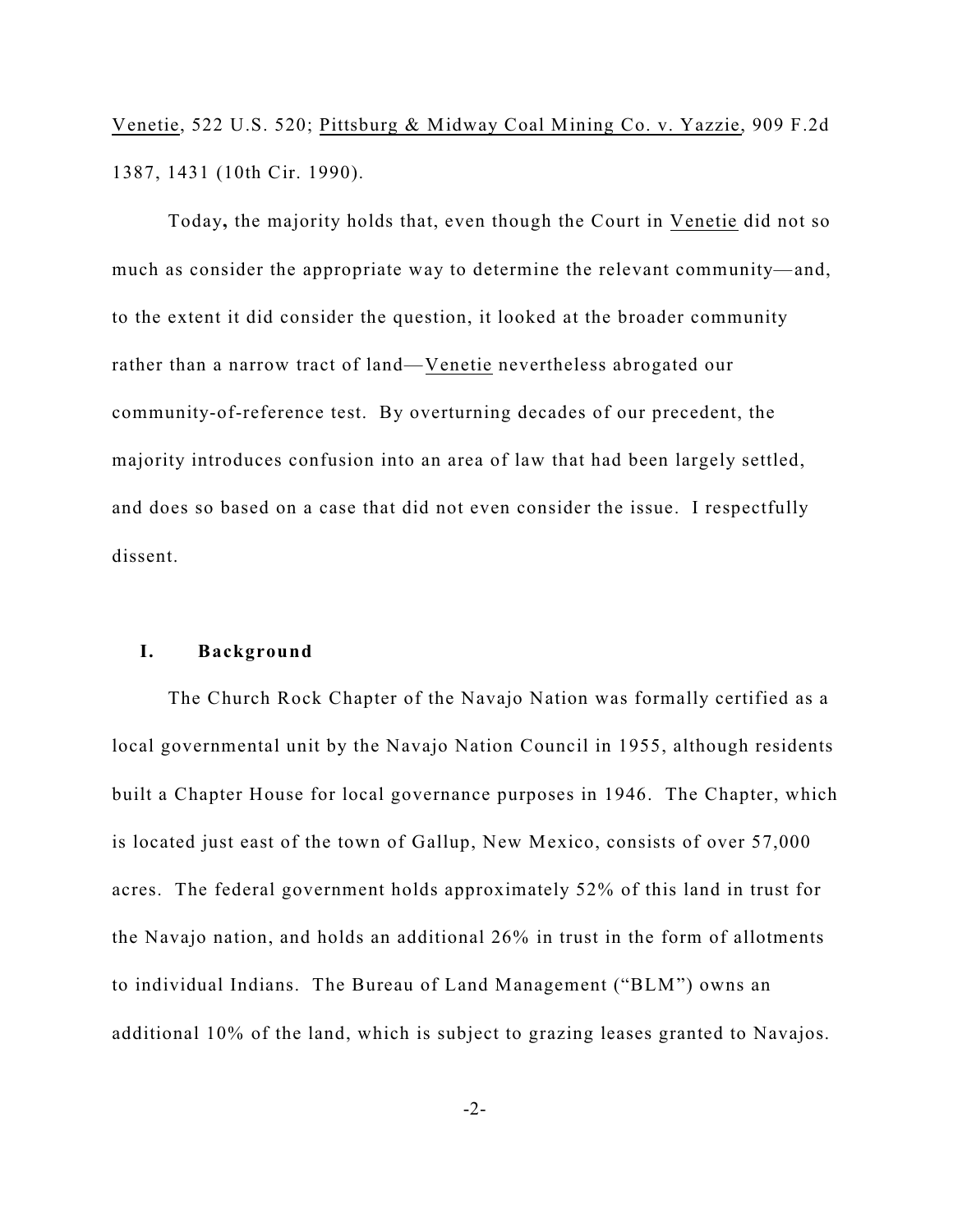In addition, the state of New Mexico owns about 4% the remaining land, and private interests own approximately 6%. 1

In 1970, United Nuclear Corporation ("UNC") purchased 160 acres of land in the Church Rock Chapter, in the southeast corner of Section 8, Township 16N, Range 16W ("Section 8"), from the United States. HRI II, 562 F.3d at 1254. Hydro Resources, Inc. ("HRI"), a non-Indian mining corporation, later purchased the land, as well as UNC's patents for uranium-mining claims on that land, with the intent to operate a mine. Id. HRI thus owns this land in fee simple. The remaining three-fourths of Section 8 are owned by the United States in fee simple. Section 8 is surrounded on two sides by land owned by the United States in fee, and on two sides by land owned by the United States and held in trust for the Navajo.

No one lives on the Section 8 land, though the three-fourths of Section 8 not owned by HRI are subject to grazing permits issued by the United States Bureau of Indian Affairs ("BIA"). Located approximately six miles northeast of the Chapter House, the infrastructure on HRI's Section 8 land is primarily provided by the State of New Mexico and McKinley County. The state maintains

 $1$  These figures do not add up exactly to  $100\%$ , and the record reflects some confusion as to the precise acreages of land owned by these different entities. Nonetheless, the various estimates provided in the record are all relatively close to one another, within 2.4%. I have cited the estimates used by EPA in its Determination, and neither party challenges the substantive accuracy of these numbers.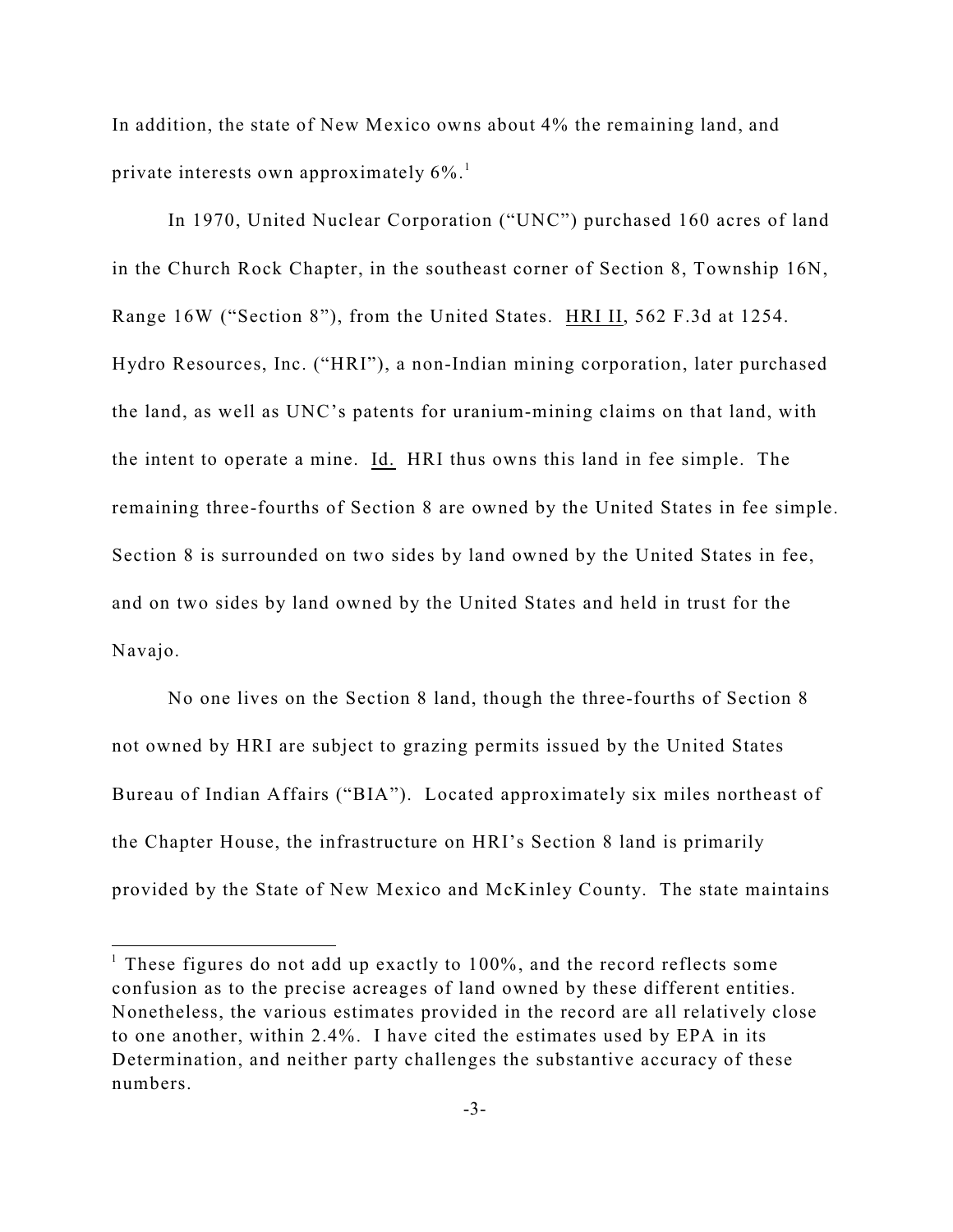the only access road to Section 8, State Highway 566, and HRI pays annual property taxes on the land to McKinley County. If HRI ever begins operating a mine on the property, the Public Service Company of New Mexico will provide it electricity, and the New Mexico State Water Engineer has already approved HRI's request for water rights.

In addition to the land in the Chapter being overwhelmingly owned by or for Navajos, the demography of the Chapter also shows an overwhelming Navajo presence. According to the 2000 census, approximately 98% of the Chapter's 2,802 residents are Navajo, and most of the rest are married to a Navajo. The residents primarily speak Navajo. Many residents of the Chapter raise livestock on Chapter lands—sometimes supplementing their income by producing traditional wares such as jewelry, stone and wood carvings, and by sewing and weaving—although some work in the nearby town of Gallup, which is located outside the boundaries of the Chapter.

The Chapter House, approximately three miles east of Gallup, acts as the social and political center for the Church Rock Chapter. Eighty-eight percent of Church Rock residents go to the Chapter House at least once a month. The Chapter House includes a Head Start center, elementary school, churches, and other buildings that provide for many of the residents' educational, spiritual, and health needs. The Navajo Nation "provides housing, electricity, drinking water, wastewater treatment, sewer services, and utilities," as well as police protection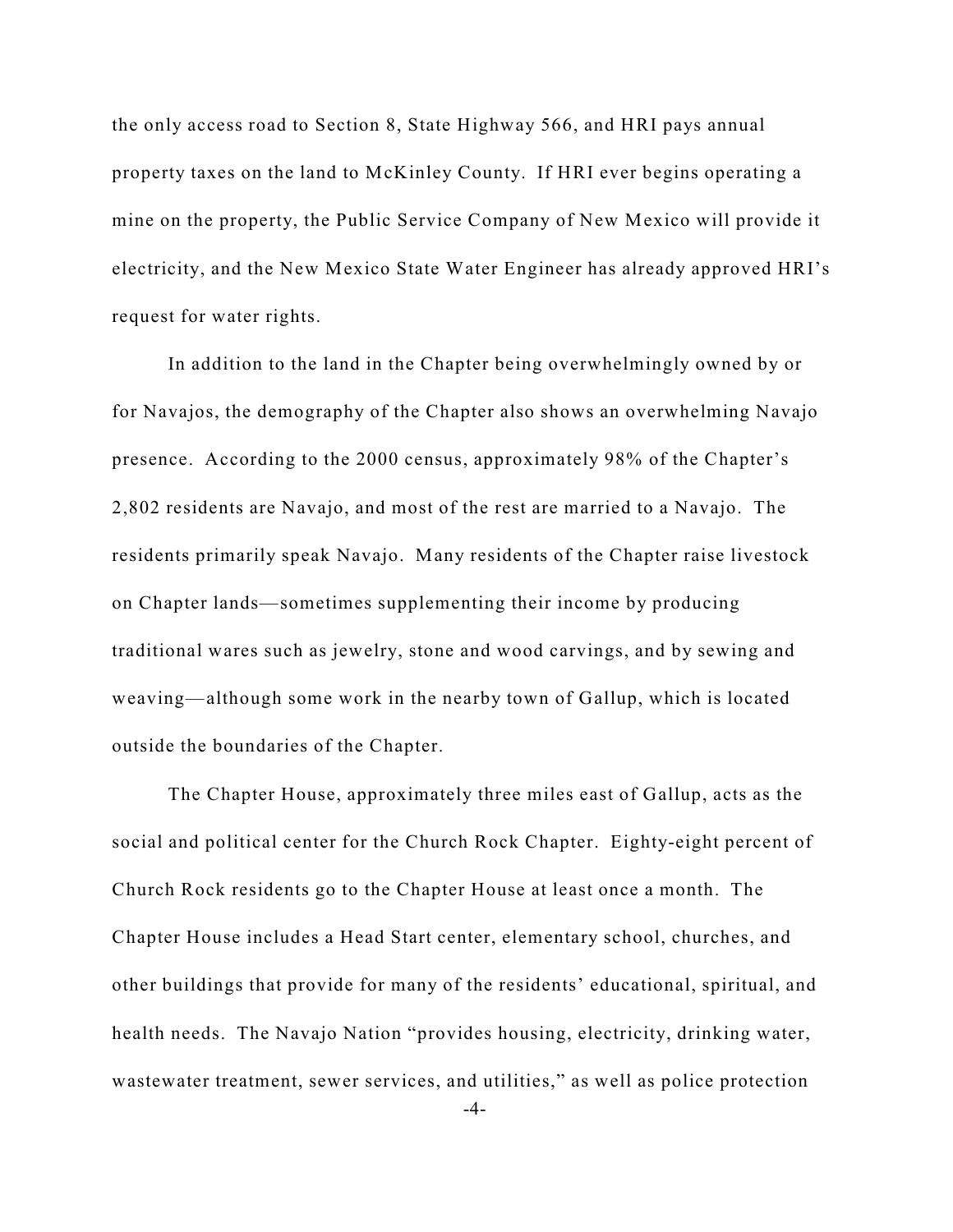to residents of the Chapter, and the Chapter itself provides "scholarships, home repair and purchase assistance, and meals for seniors." (R. doc. 44 at 21.) The federal government also provides some services in the Chapter, including road maintenance, grazing management and permitting, social and health services, and conservation services. While the state of New Mexico and the county maintain the main roads, most schools, and provide fire and EMS services, the Superintendent of the Eastern Navajo Agency of the BIA confirmed that the BIA considers the Church Rock Chapter to be a "distinct communit[y] of Navajo Indians who depend primarily on federal and tribal governmental services and protection." (R. doc. 13b at 132.)

### **II. Discussion**

As discussed more fully in the majority opinion, HRI now seeks a determination that EPA incorrectly decided that HRI's Section 8 land is part of a dependent Indian community and thus subject to EPA's jurisdiction for Safe Drinking Water Act ("SDWA") purposes rather than the jurisdiction of the New Mexico Environmental Department ("NMED"). HRI argues that EPA improperly considered the entire Church Rock Chapter in concluding that Section 8 was within a dependent Indian community, and that HRI's Section 8 land, by itself, does not constitute a dependent Indian community for purposes of § 1151(b). EPA and the Navajo Nation maintain that EPA correctly determined that HRI's

-5-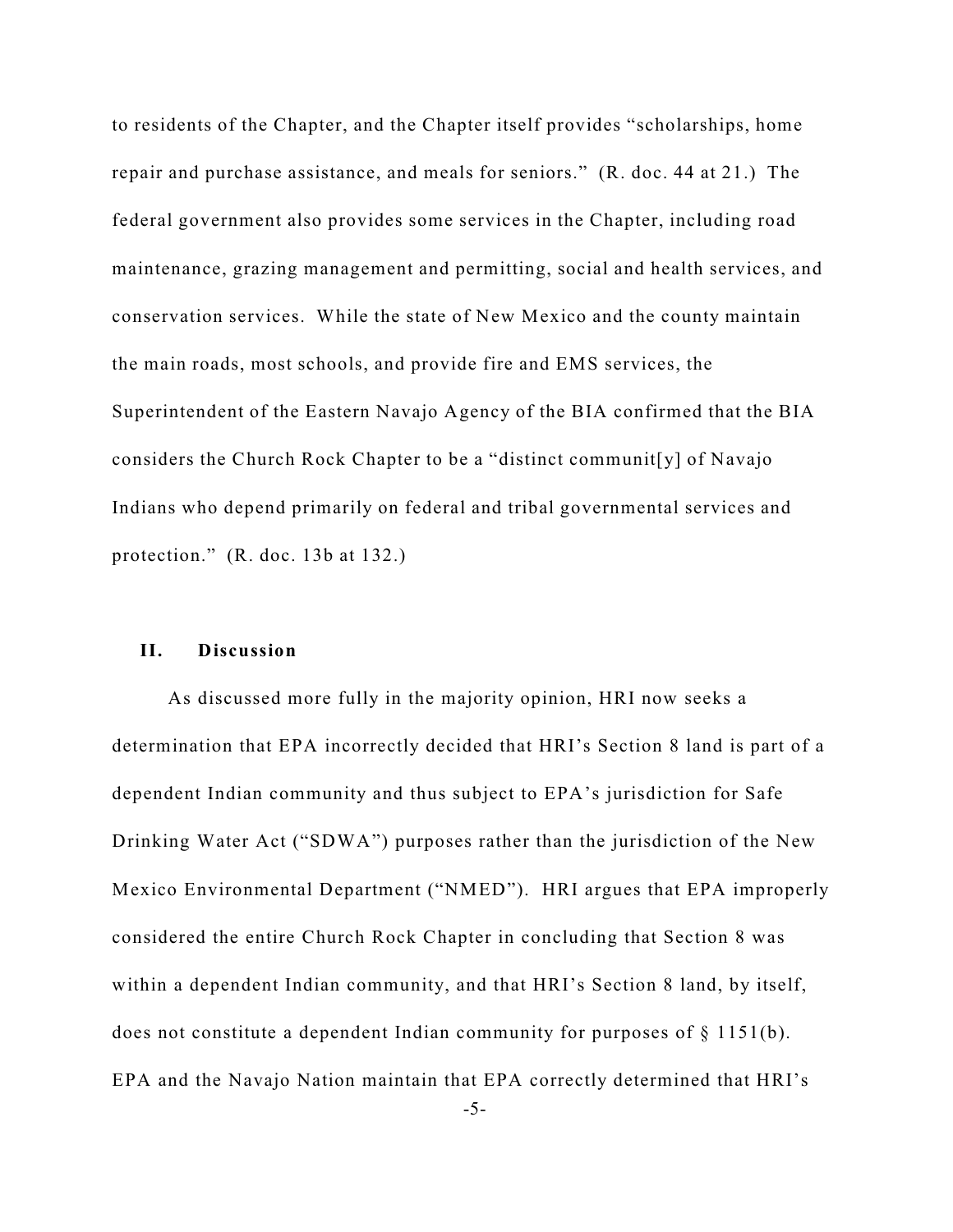Section 8 land is within a dependent Indian community and thus is Indian country under § 1151(b). 2

### **A. The meaning of the word "communities" in 18 U.S.C. § 1151(b)**

The question presented by this appeal requires the court to determine the meaning of the phrase "dependent Indian communit[y]" as used in 18 U.S.C.  $\S$ 1151(b). "As with any question of statutory interpretation, our analysis begins with the plain language of the statute." Jimenez v. Quarterman, --- U.S. ---, 129 S. Ct. 681, 685 (2009); see also Coffey v. Freeport McMoran Copper & Gold, 581 F.3d 1240, 1245 (10th Cir. 2009). Title 18, United States Code, Section 1151

 $2$  I agree with the majority that EPA's Determination is not entitled to deference under Chevron, U.S.A., Inc. v. Nat'l Res. Def. Council Inc., 467 U.S. 837 (1984). I would, however, afford the Determination deference under Skidmore v. Swift & Co., 323 U.S. 134 (1944). Skidmore deference is a lesser form of deference in which "the weight to be given the agency's practice in particular circumstances depends upon 'the thoroughness evident in its consideration, the validity of its reasoning, its consistency with earlier and later pronouncements, and all those factors which give it power to persuade.'" McGraw v. Barnhart, 450 F.3d 493, 501 (10th Cir. 2006) (quoting Skidmore, 323 U.S. at 140). Based on these factors, I would defer to EPA's Determination to a degree "proportional to its 'power to persuade.'" United States v. Mead Corp., 533 U.S. 218, 235 (2001) (quoting Skidmore, 323 U.S. at 140).

The majority states that it is "inappropriate" to consider whether the EPA's Determination warrants Skidmore deference because EPA has not asked for such deference. However, "[a] party's concession on the standard of review does not bind the court, as 'such a determination remains for the court to make for itself.'" United States v. Bain, 586 F.3d 634, 639 n.4 (8th Cir. 2009) (quoting K & T Enter., Inc. v. Zurich Ins. Co., 97 F.3d 171, 175 (6th Cir. 1996)); see also Worth v. Tyler, 276 F.3d 249, 262 n.4 (7th Cir. 2001); Izzarelli v. Rexene Prods. Co., 24 F.3d 1506, 1519 n.24 (5th Cir. 1994); cf. Gardner v. Galetka, 568 F.3d 862, 879 (10th Cir. 2009) (concluding that AEDPA's standard of review cannot be waived).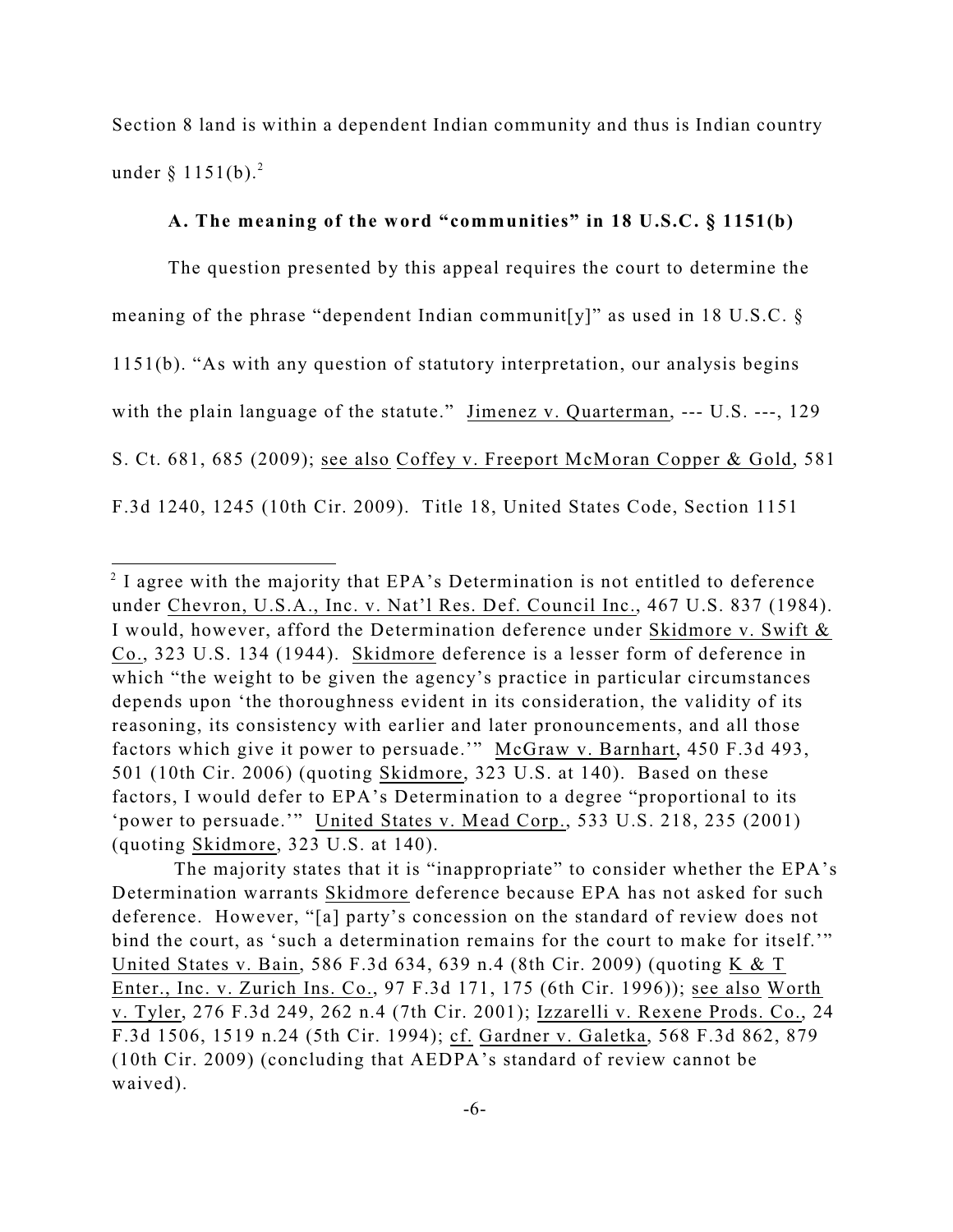provides:

the term "Indian country," as used in this chapter, means (a) all land within the limits of any Indian reservation under the jurisdiction of the United States Government, notwithstanding the issuance of any patent, and, including rights-of-way running through the reservation, (b) all dependent Indian communities within the borders of the United States whether within the original or subsequently acquired territory thereof, and whether within or without the limits of a state, and (c) all Indian allotments, the Indian titles to which have not been extinguished, including rights-of-way running through the same.

18 U.S.C. § 1151 (emphasis added). While technically a criminal statute, § 1151 applies in civil contexts as well. See Venetie, 522 U.S. at 527 (citing DeCoteau v. Dist. County Court for Tenth Judicial Dist., 420 U.S. 425, 427 n.2 (1975)); see also Enlow v. Moore, 134 F.3d 993, 995 n.2 (10th Cir. 1998) ("18 U.S.C. § 1151 . . . defines 'Indian country' for civil as well as criminal jurisdiction.").

It is a well-settled principle of statutory construction that "we are to give meaning to every word of a statute where possible." Smith v. Midland Brake, Inc., 180 F.3d 1154, 1165 (10th Cir. 1999) (en banc) (citing Ratzlaf v. United States, 510 U.S. 135, 140 (1994)). Therefore, I begin from the uncontroversial premise that "dependent Indian communities" in subpart (b) must have some meaning that is independent from the meanings of "Indian country" provided in subparts (a) and (c) of the statute. Subpart (a) includes as "Indian country" "all land within the limits of any Indian reservation under the jurisdiction of the United States Government." 18 U.S.C. § 1151(a). Subpart (c) applies "Indian country" to "Indian allotments," which refers to "land owned by individual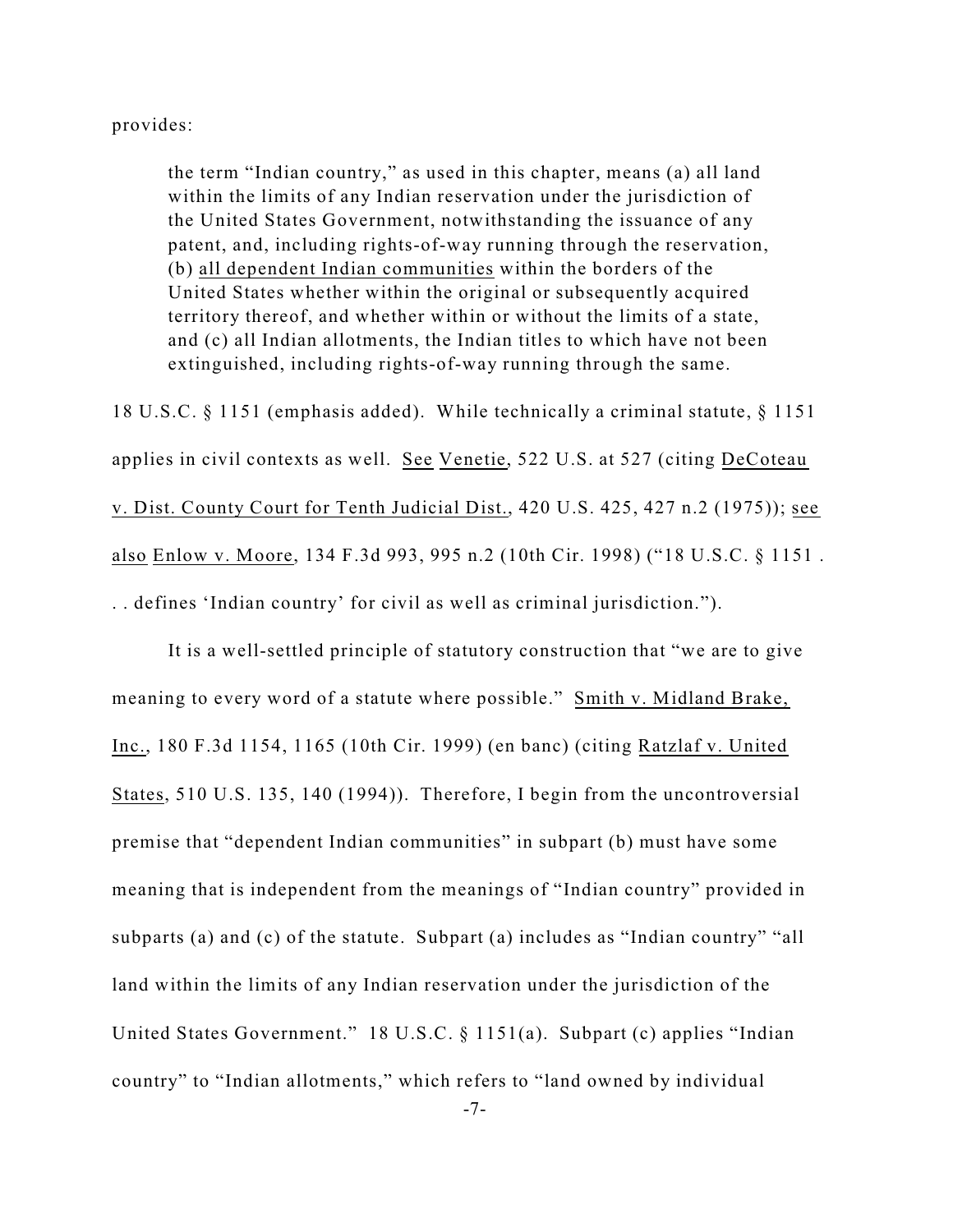Indians and either held in trust by the United States or subject to a statutory restriction on alienation." Felix S. Cohen, Handbook of Federal Indian Law § 3.04[2][c][iv], at 195 (2005 ed.) (hereinafter "Cohen"); see also United States v. Ramsey 271 U.S. 467, 470 (1926). Thus, a "dependent Indian community" must refer to something other than reservation lands and allotted lands. Venetie, 522 U.S. at 527 (concluding that the phrase "dependent Indian communities . . . refers to a limited category of Indian lands that are neither reservations nor allotments"); see also Okla. Tax Comm'n v. Sac & Fox Nation, 508 U.S. 114, 123 (1993) ("Congress has defined Indian country broadly to include formal and informal reservations, dependent Indian communities, and Indian allotments . . . .").

The use of the word "community" in the statute implies the existence of some setting within which the property in question is to be evaluated. Other areas of the law that draw upon the notion of a community show that community means context. For example, the obscenity standard developed by the Supreme Court in the First Amendment arena requires the trier of fact to apply "contemporary community standards," a contextual inquiry that may produce different outcomes depending upon the community in which the test is applied. Miller v. California, 413 U.S. 15, 32 (1973) ("It is neither realistic nor constitutionally sound to read the First Amendment as requiring that the people of Maine or Mississippi accept public depiction of conduct found tolerable in Las Vegas, or New York City."). Similarly, when considering whether a governmental action violates the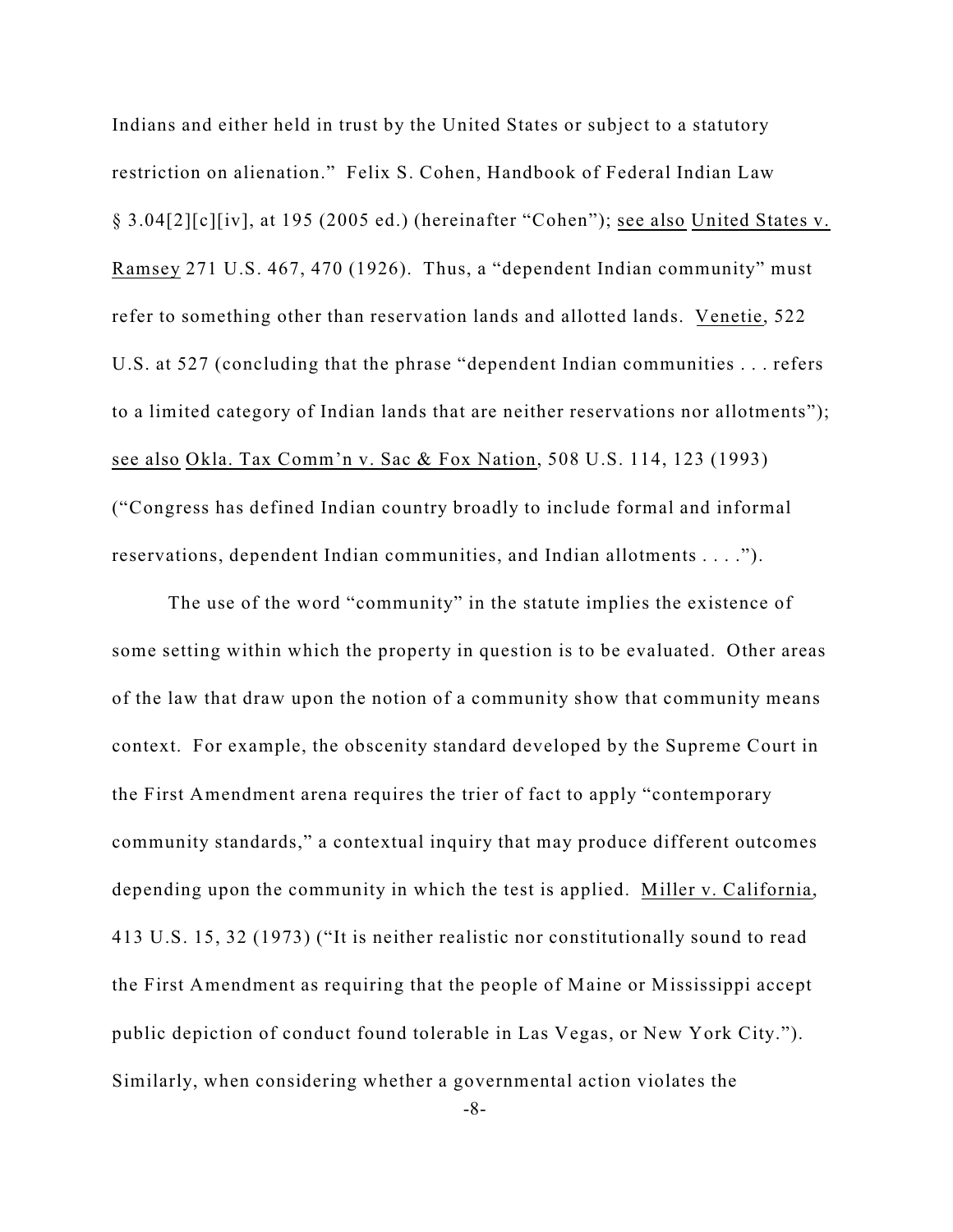Establishment Clause of the First Amendment, courts consider whether a reasonable observer, "aware of the history and context of the community and forum in which the religious display appears," would consider the action as endorsing religion. McCreary County, Ky. v. ACLU, 545 U.S. 844, 866 (2005) (quoting Capitol Square Review & Advisory Bd. v. Pinette, 515 U.S. 753, 780 (1995) (O'Connor, J., concurring in part and concurring in judgment)). Zoning regulations are also intended to "facilitate the orderly development of communities by confining particular uses to defined areas," so city planners must look at the context of the area in deciding what sorts of uses to allow in the community. 83 Am. Jur. 2d Zoning & Planning § 2 (2009). Throughout the law, then, the term "community" is used to place the object of judicial scrutiny in an appropriate context.

The structure of § 1151 further demonstrates that community requires a contextual analysis rather than the parcel-by-parcel analysis favored by HRI. Subsections (a) and (c) of § 1151 both refer to land: § 1151(a) references "all land within the limits of any Indian reservation," and  $\S 1151(c)$  applies to "all Indian allotments," which are by definition specific tracts of land. See Cohen § 3.04[2][c][iv], at 195. Subsection (b), by contrast, does not refer directly to land, but instead uses the broader concept of "community." The ordinary use of the term "community" makes it clear that the term necessitates a broader approach. Someone looking at a vacant lot in the middle of a developed -9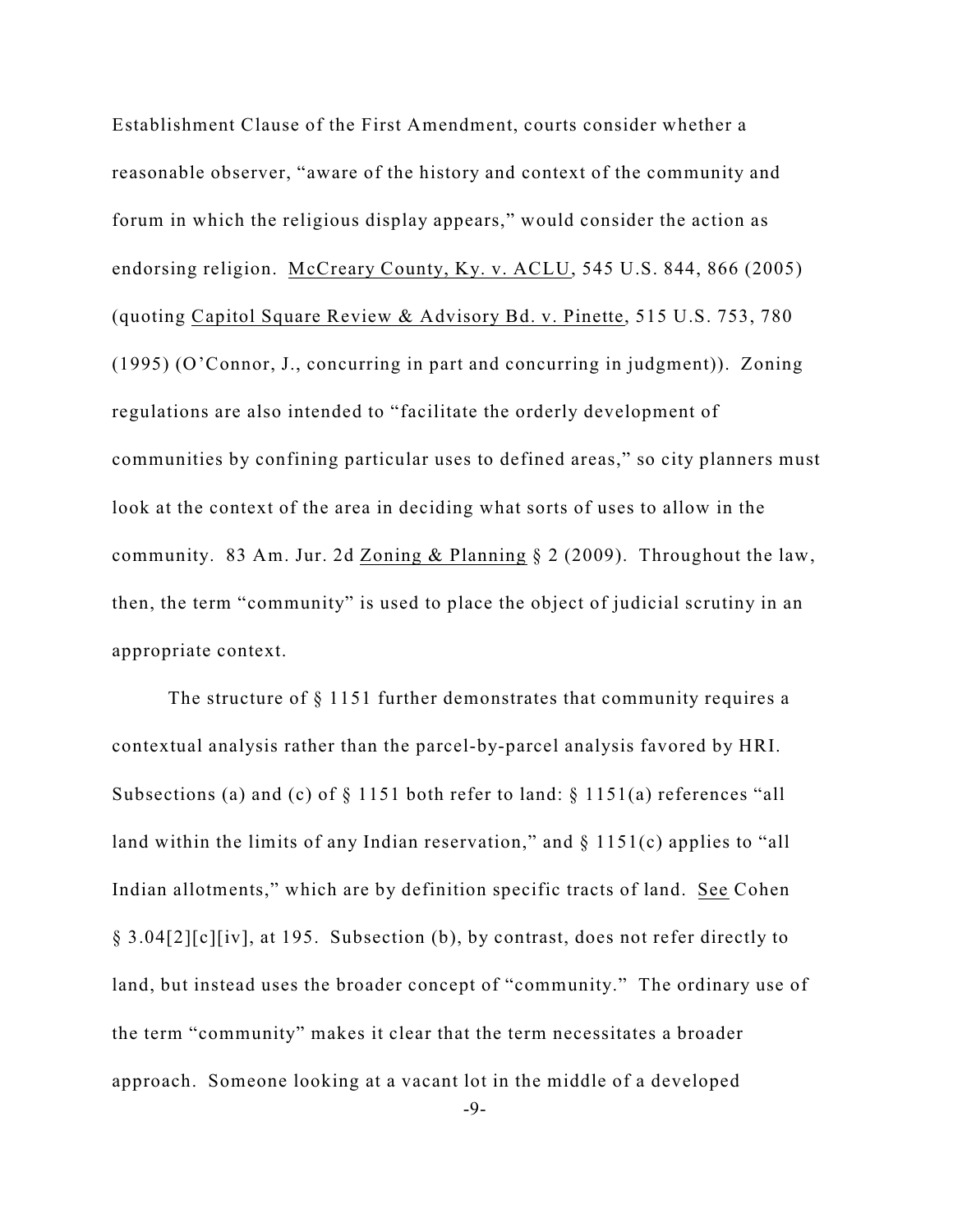neighborhood would not say that the vacant lot is not part of the community that surrounds the lot on all sides. Similarly, a parcel of 160 acres completely surrounded by a community of 57,000 acres should not fail to be part of that community simply because of the ownership status of that parcel.

The purpose of § 1151 provides additional guidance for the proper interpretation of the term "community" in § 1151(b). "[A] central purpose of the 1948 codification was to avoid checkerboard jurisdiction." Cohen § 3.04[2][c][iii], at 194 n.429 (citing Seymour v. Superintendent of Wash. State Penitentiary, 368 U.S. 351, 358 (1962)). Section 1151 was originally passed as a criminal statute, and, in passing the statute, Congress sought to foreclose a situation in which "law enforcement officers operating in [a checkerboard] area [would] find it necessary to search tract books in order to determine whether criminal jurisdiction over each particular offense . . . is in the State or Federal Government." Seymour, 368 U.S. at 358. While the Supreme Court in Seymour was referring to  $\S 1151(a)$ , which explicitly provides that Indian country applies to reservations "notwithstanding the issuance of any patent, and, including rightsof-way running through the reservation," I think the Court meant what it said when it stated that "[s]uch an impractical pattern of checkerboard jurisdiction was avoided by the plain language of § 1151." Id.

Felix Cohen agreed that it is "the full statute [that] was intended to reduce earlier difficulties which had arisen from the 'checkerboarding' of land ownership -10-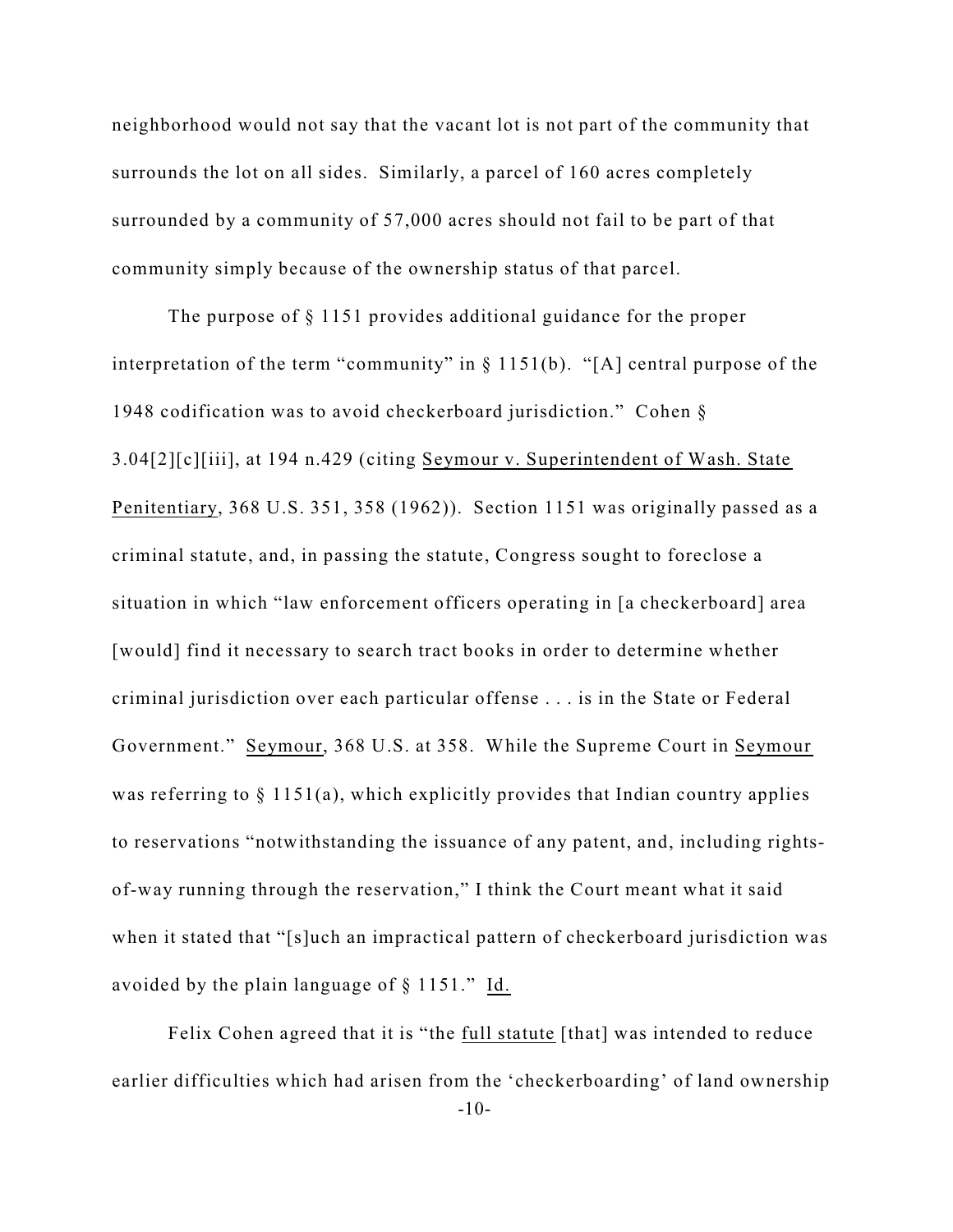and rights-of-way. Thus, patented parcels of land and rights-of-way within dependent Indian communities should also be within Indian country." Felix S. Cohen, Handbook of Federal Indian Law, Ch. 1 § D3c, at 39 (1982 ed.) (hereinafter "Cohen (1982)") (emphasis added). Accordingly, the purpose of Congress's codification of § 1151—to smooth out much of the checkerboard jurisdiction that complicated enforcement of criminal law—shows that a "community" approach, rather than an isolated parcel-by-parcel approach, should be used to determine whether land is Indian country under § 1151(b).

The majority's conclusion that title alone is determinative of whether a parcel of land is "Indian country" under § 1151(b) would completely eviscerate this congressional purpose.<sup>3</sup> The problem of checkerboard jurisdiction is caused by an interspersing of Indian-owned and non-Indian-owned lands in a relatively

<sup>&</sup>lt;sup>3</sup> The majority claims that its inquiry is solely into whether the specific parcel of land at issue is both set aside for Indian use and federally superintended, and thus does not focus on title at all. Maj. op. at 42 n.12. However, it is difficult to imagine a situation in which a piece of property owned in fee by a private individual, examined in isolation from the community in which the parcel of land is located, could meet these two criteria. In fact, HRI conceded at oral argument that, under its reading of  $\S 1151(b)$ , the inquiry is solely into who owns the land in fee. (Oral Argument Recording at 15:55 to 16:10.) In support of its dubious claim that title is not determinative under its  $\S$  1151(b) test, the majority cites to a note accompanying 25 U.S.C. § 331, which explicitly extends federal and tribal criminal jurisdiction to certain acts committed "anywhere within the external boundaries of a pueblo." But this citation to a note accompanying 25 U.S.C. § 331 is simply irrelevant to determining the proper construction of a phrase in 18 U.S.C. § 1151(b). However the majority chooses to frame it, a determination that land is privately held in fee will necessarily foreclose the possibility that the land is part of a dependent Indian community.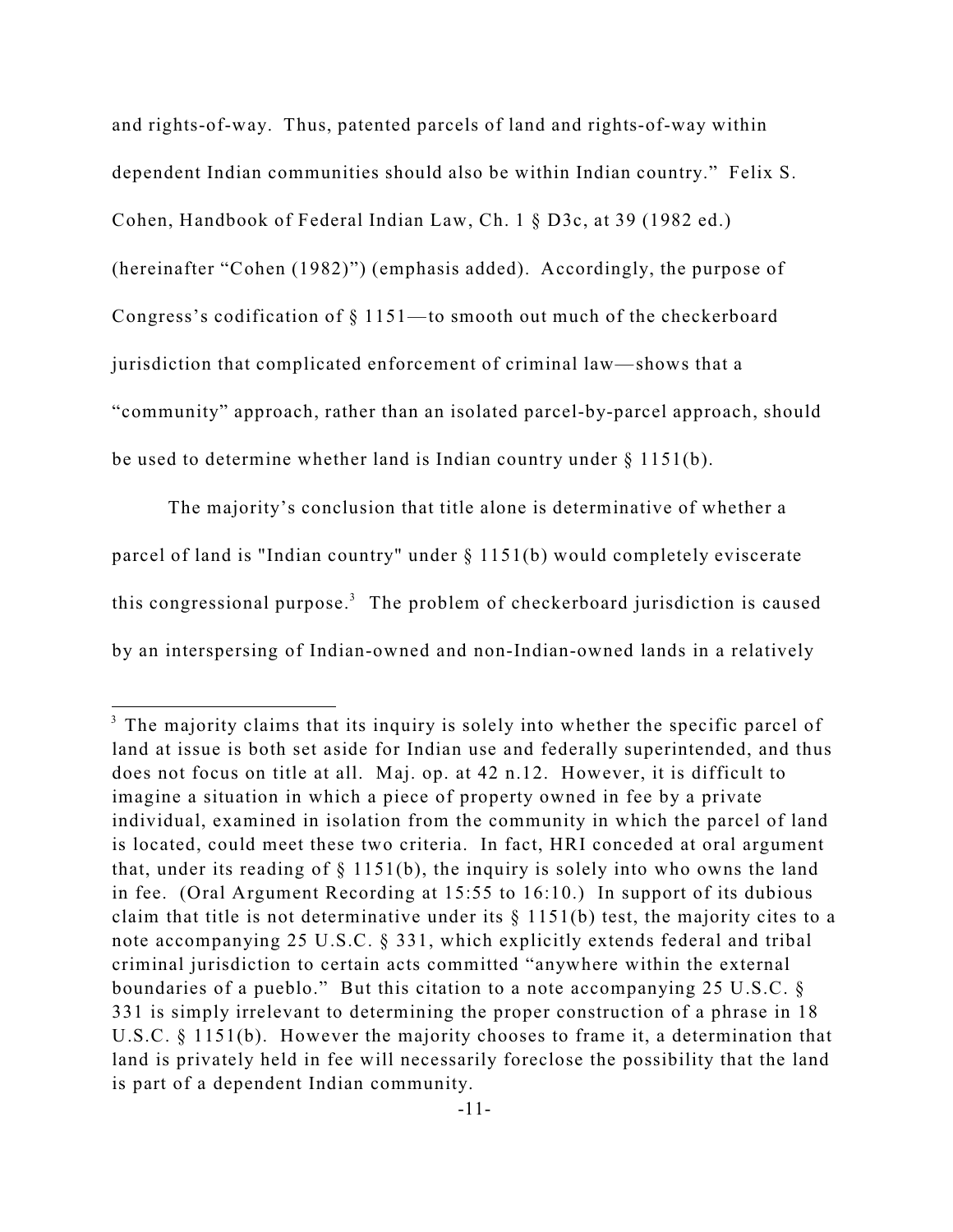small geographic area. Because the checkerboard problem is caused by title, Congress would not have sought to remedy the problem by relying exclusively on title to determine whether land is Indian country. Furthermore, if Congress had intended title to be determinative, it easily could have said so in § 1151. Instead, two of the three subsections of the statute  $(\S 1151(a)$  and (c)) clearly indicate that title is not determinative, and the third subsection (§ 1151(b)) uses a word, "communities," that, as discussed above, is inconsistent with a focus solely on title. In fact, the only time Congress alludes to title at all in the statute is to state that title is not determinative of land's Indian country status. See 18 U.S.C. § 1151(a) (defining Indian country to include "all land within the limits of any Indian reservation . . . notwithstanding the issuance of any patent, and, including rights-of-way running through the reservation"); id.  $\S$  1151(c) (including rightsof-way running through Indian allotments as Indian country). While the Supreme Court has held that privately-owned land can constitute Indian country under § 1151, see Solem v. Bartlett, 465 U.S. 463, 468 (1984) (applying § 1151(a) to hold that "Indian country . . . include<sup>[s]</sup> lands held in fee by non-Indians"), today, this court becomes the first federal appellate court to hold that land is not Indian country solely because of who owns title. The language of the statute simply does not compel such a drastic result.

This interpretation of the word "communities" in  $\S 1151(b)$  is consistent with the meaning the Supreme Court gave to that word in a related Indian statute. -12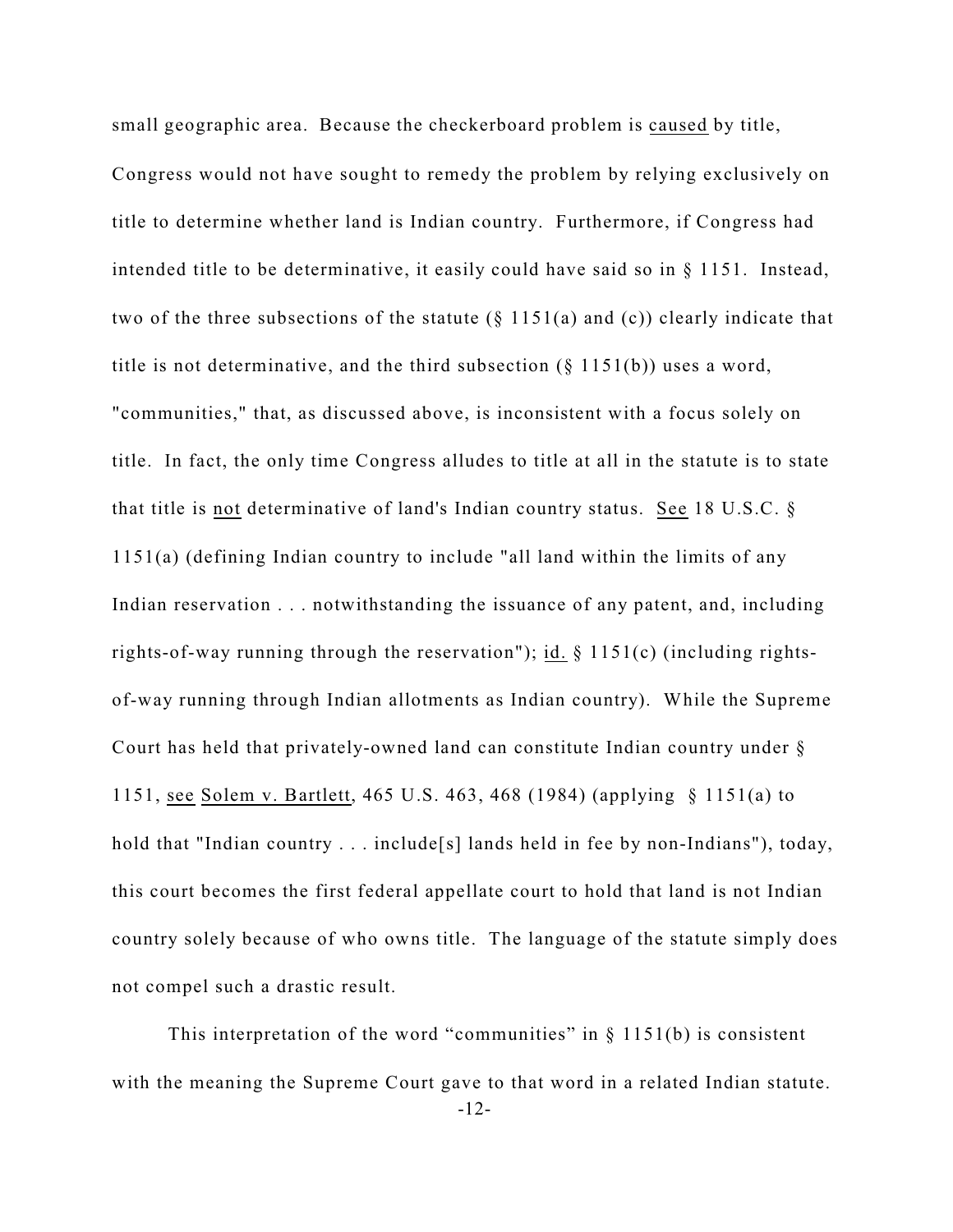Section 1154, which prohibits the introduction of spirituous beverages into Indian country, starts with the same definition of "Indian country" found in 18 U.S.C. § 1151, but then specifically restricts that term, for the purposes of § 1154, by excluding "fee-patented lands in non-Indian communities or rights-of-way through Indian reservations" from Indian country status. 18 U.S.C. § 1154(c) (emphasis added). $4$  The obvious inference to be drawn from this exclusion is that the status of a particular parcel of land as "fee-patented" is not determinative of its status as "Indian country" under § 1151, or else there would have been no need to specifically exclude such lands from the "Indian country" definition in § 1154.

In interpreting § 1154, the Supreme Court also confirmed this interpretation of the word "communities." In United States v. Mazurie, the defendants were charged under 18 U.S.C. § 1154 with introducing spirituous beverages into Indian country. 419 U.S. 544, 545 (1975).<sup>5</sup> The defendants in Mazurie operated a bar within the boundaries of the Wind River Reservation in central Wyoming, but "substantial tracts of non-Indian-held land are scattered within the reservation's boundaries," and the bar itself was located on privately-owned fee land within the reservation. Id. at 546-47. The Court agreed that the unincorporated town and

<sup>&</sup>lt;sup>4</sup> Section 1156, prohibiting the unlawful possession of intoxicating liquors in Indian country, also contains this definition of "Indian country." 18 U.S.C. § 1156.

<sup>&</sup>lt;sup>5</sup> In Venetie, the Supreme Court did not criticize, or even refer to, Mazurie, and so the approach adopted by the Court in Mazurie remains valid.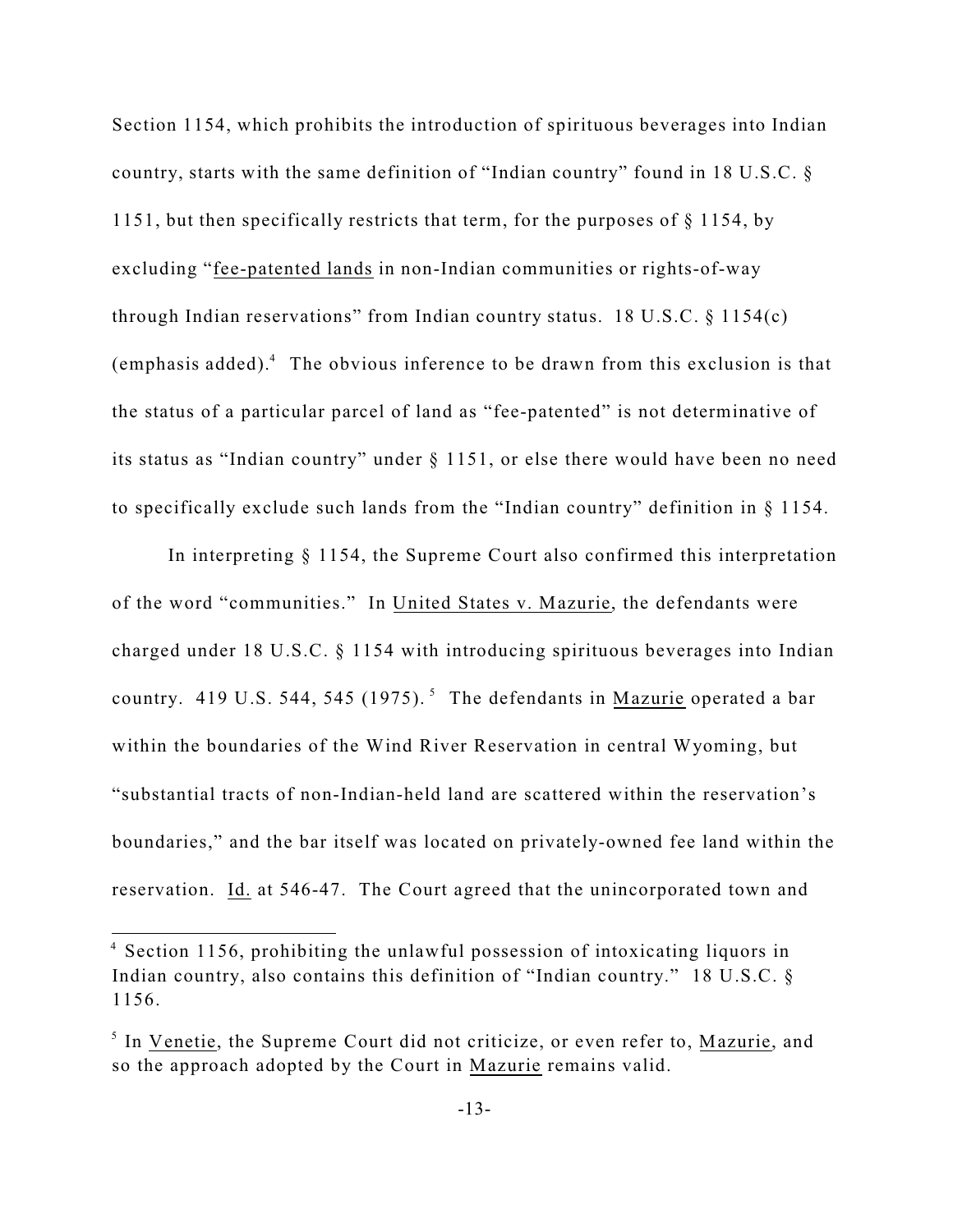surrounding areas were an "Indian community" within the meaning of 18 U.S.C. § 1154(c), based principally on the fact that over 80% of the families in the area were Indian, and 223 out of the 243 students enrolled in the nearby school were Indian. Id. at 550-52. The Court thus gave meaning to the word "communities" in the statute by looking at the surrounding area of land in which the bar was located, rather than simply looking at the plot of land itself. This further demonstrates that the word "communities," as used in the Indian statutes, requires an approach that places the specific parcel of land at issue in the context of the surrounding area. 6

Finally, it should be remembered that this case arises specifically in an

 $6$  Sections 1151, 1154, and 1156 were all enacted together in 1948 as part of the Indian Major Crimes Act, and the "non-Indian communities" language was added to sections 1154 and 1156 the following year. Indian Major Crimes Act, ch. 645, 62 Stat. 757-59 (1948); Act of May 24, 1949, ch. 139, 63 Stat. 94. This statutory history supports interpreting these statutes together. See Watchman, 52 F.3d at 1544 n.13 ("The courts have looked to non-Indian community cases and dependent Indian community cases when addressing either issue.").

As mentioned above, the majority cites to a statute enacted in 2005 that unambiguously provides for federal and tribal criminal jurisdiction in certain instances within the exterior boundaries of a pueblo as proof that § 1151(b) did not already extend jurisdiction to such lands. Maj. op. at 54 (citing 25 U.S.C. § 331 Note). To the extent a statute passed in 2005 has any significance to this court's interpretation of a statute passed in 1948, however, it shows only that Congress wanted to unambiguously extend federal and tribal jurisdiction within pueblos rather than rely on the contested interpretation of § 1151(b). Accordingly, I consider the code provisions passed contemporaneously with § 1151 and that courts have consistently interpreted as interrelated with § 1151, see Watchman 52 F.3d at 1544 n.13, to be more instructive to the meaning of § 1151 than a bill passed five years ago and codified in a different title of the United States Code.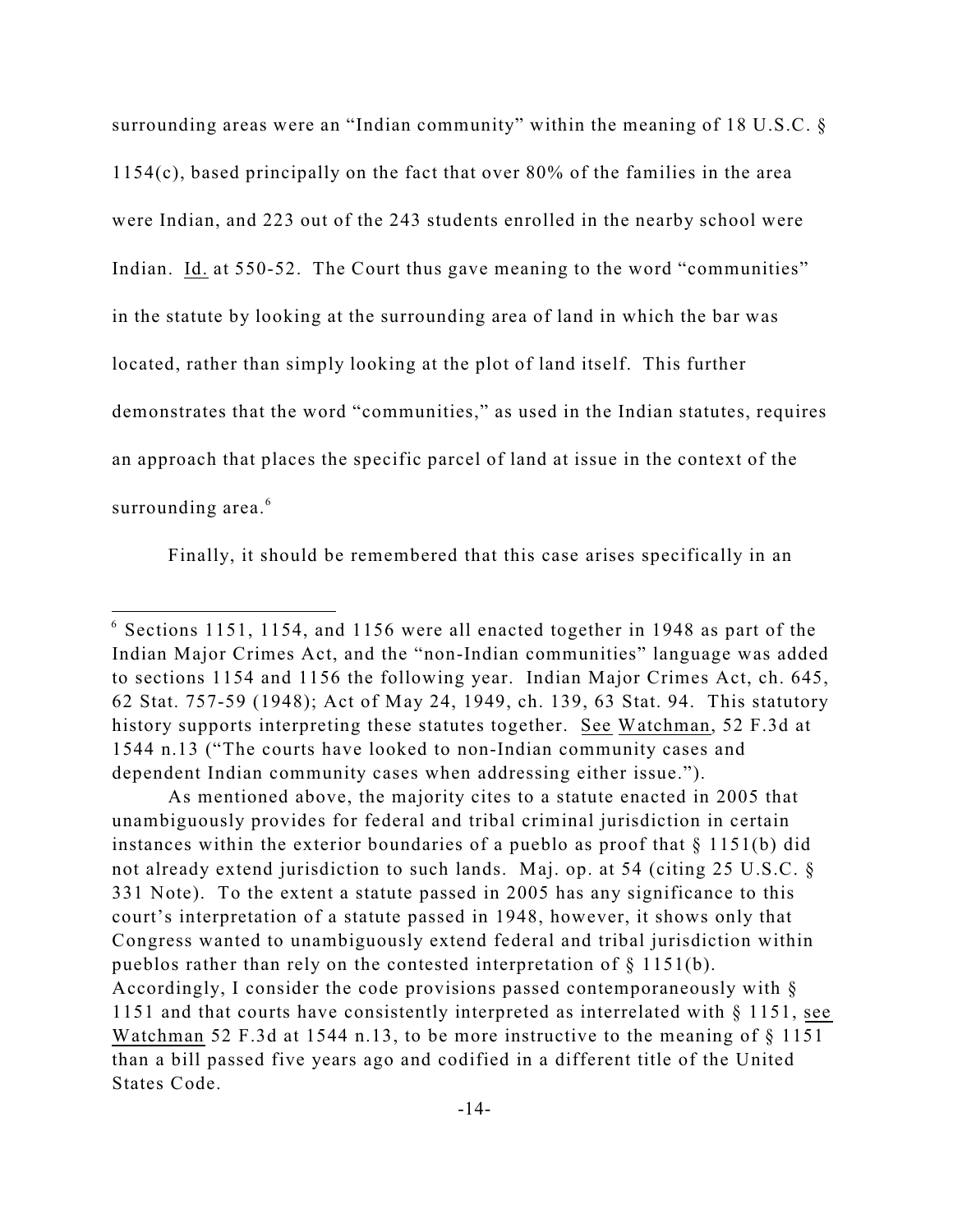environmental context. This case is before the court as a review of a determination made by the EPA pursuant to the SDWA that the portion of Section 8 at issue is a dependant Indian community and that "EPA is therefore the appropriate agency to consider underground injection control permit applications under the [SDWA] for that land." (R. doc. 44 at 1.) In the natural resources context, the notion of community assumes heightened importance. Aquifers generally are not found underneath just one specific isolated parcel of land, but rather extend under surrounding lands as well, and indeed the aquifer underneath HRI's Section 8 land runs underneath much of the Chapter. The externalities produced by a mining operation—including pollution, traffic, and the aesthetic harms created by having a large mining operation nearby—also affect the surrounding community. Indeed, the SDWA recognizes that water is a communal good that is affected by those around it and focuses much of its protection on "community water system[s]." 42 U.S.C. § 300f(15). Given the potential for diffuse harm posed by a mining operation, then, encouraging the checkerboard jurisdiction that Congress sought to avoid in enacting § 1151 makes even less sense in the SDWA context than it does in the criminal context in which the statute was originally enacted.

For these reasons, the word "communities" in  $\S 1151(b)$  requires consideration of the land in context, and not in isolation on a parcel-by-parcel basis. See Cohen § 3.04[2][c][iii], at 194 (stating that a parcel-by-parcel -15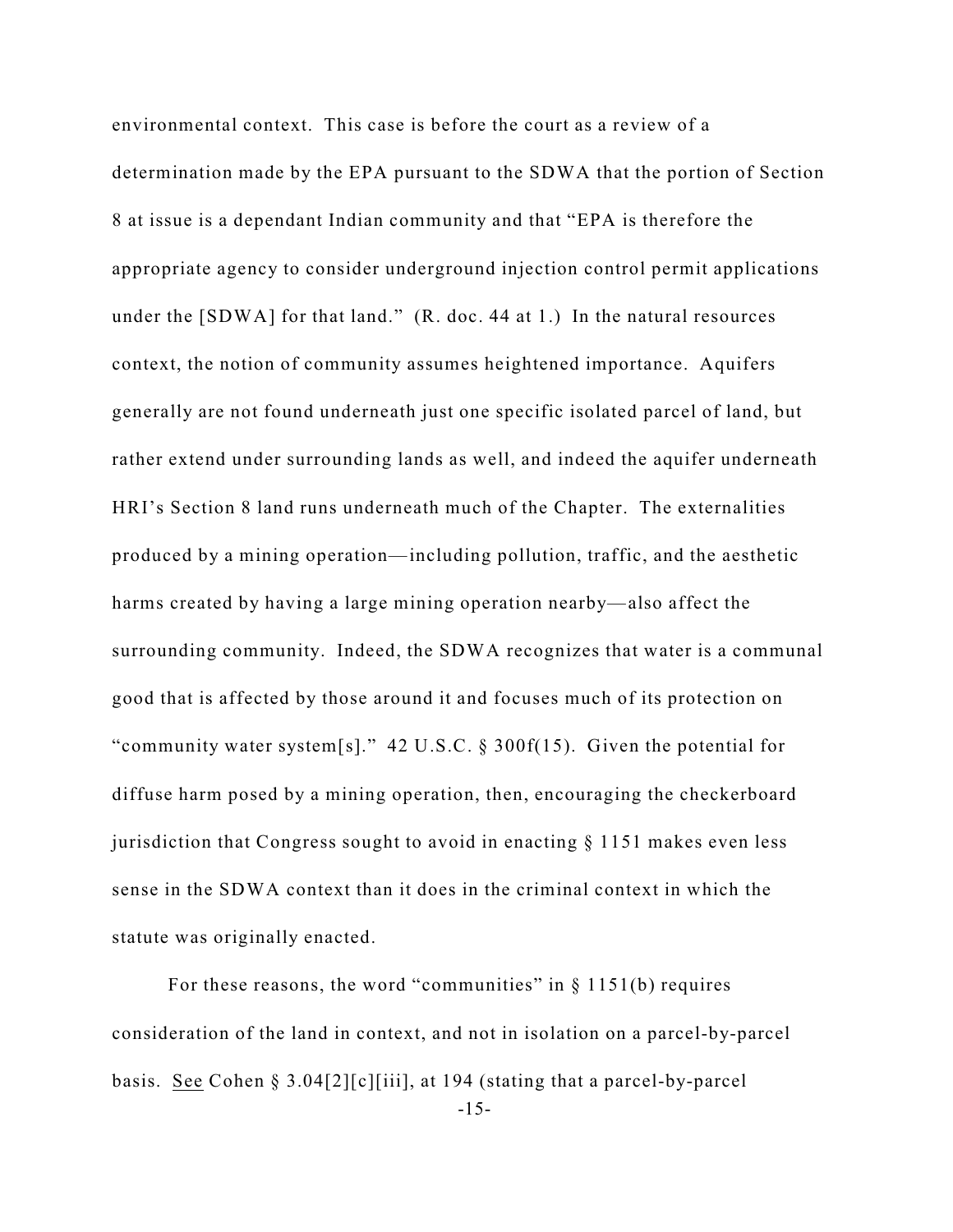approach "reads the word 'communities' out of the statute and increases the possibility of checkerboard jurisdiction").

### **B. Venetie**

The majority concludes that the Supreme Court's decision in Venetie forecloses a community-of-reference analysis. I disagree.

A brief discussion of the factual background of Venetie elucidates what the Court did and did not decide in that case. In Venetie, the Native Village of Venetie Tribal Government sought to tax a private contractor and the State of Alaska, who were joint venturers in the construction of a public school on a specific parcel of land in the village of Venetie. 522 U.S. at 523. Venetie and another neighboring village had been part of a reservation established in 1943 for the Neets'aii Gwich'in Indians. Id. at 523. In 1971, however, Congress enacted the Alaska Native Claims Settlement Act (ANCSA), which "revoked the various reserves set aside . . . for Native use" and extinguished all native claims to Alaska land.<sup>7</sup> Id. at 524 (citing 43 U.S.C.  $\S$  $\S$  1603, 1618(a)) (quotations omitted). As compensation, Congress authorized the transfer of \$962.5 million and 44 million acres of Alaska land to state-chartered private business corporations. Id. Under

There was one exception to the revocation of the reserves, see 43 U.S.C.  $\S$ 1618(a), but that exception was not relevant to the issue in Venetie.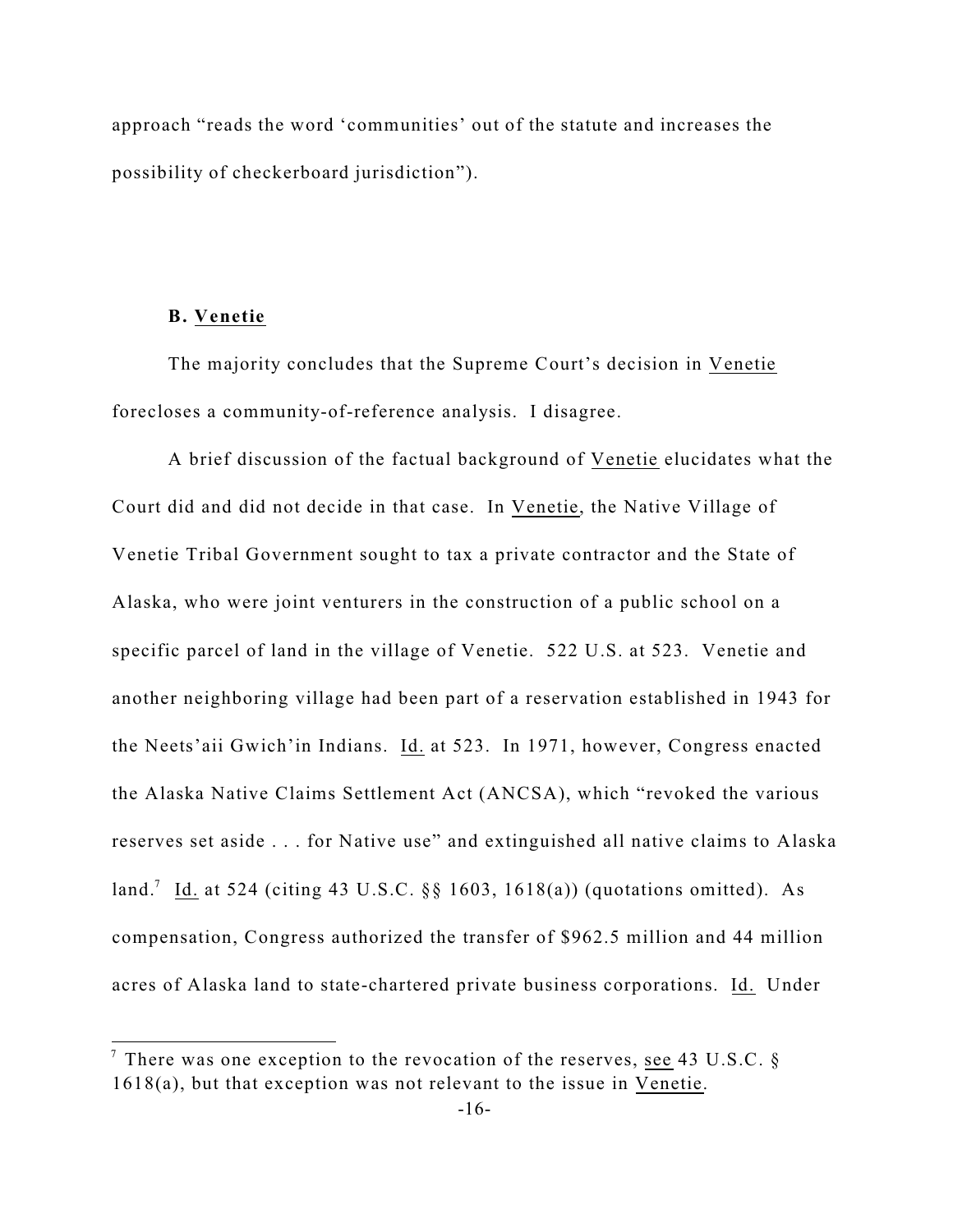the ANCSA, the shareholders of these corporations had to be Alaska Natives. Id. The land issued to these corporations was transferred in fee simple, with no restrictions on subsequent transfers of the land. Id. Two such corporations were formed for the Neets'aii Gwich'in, and the federal government, pursuant to the ANCSA, conveyed fee simple title to the land previously constituting the Venetie Reservation to those corporations as tenants in common. Id.

The Court of Appeals for the Ninth Circuit applied a six-factor balancing test to determine whether the former-reservation lands constituted a dependent Indian community, and thus was subject to taxation by the tribe for work performed in the community by non-Indian members. State of Alaska ex rel. Yukon Flats Sch. Dist. v. Native Village of Venetie Tribal Gov't, 101 F.3d 1286, 1294 (9th Cir. 1996). After applying this test, the Ninth Circuit concluded that the lands were both set aside and superintended by the federal government, and that the land was therefore Indian country under 18 U.S.C. § 1151(b). Id. at 1302.

The Supreme Court reversed. Rejecting the multi-factor balancing test employed by the Ninth Circuit to determine whether the land was set aside and superintended as a dependent Indian community, the Court held that § 1151(b) "refers to a limited category of Indian lands that are neither reservations nor allotments, and that satisfy two requirements—first, they must have been set aside by the Federal Government for the use of the Indians as Indian land; second, they must be under federal superintendence." Venetie, 522 U.S. at 527.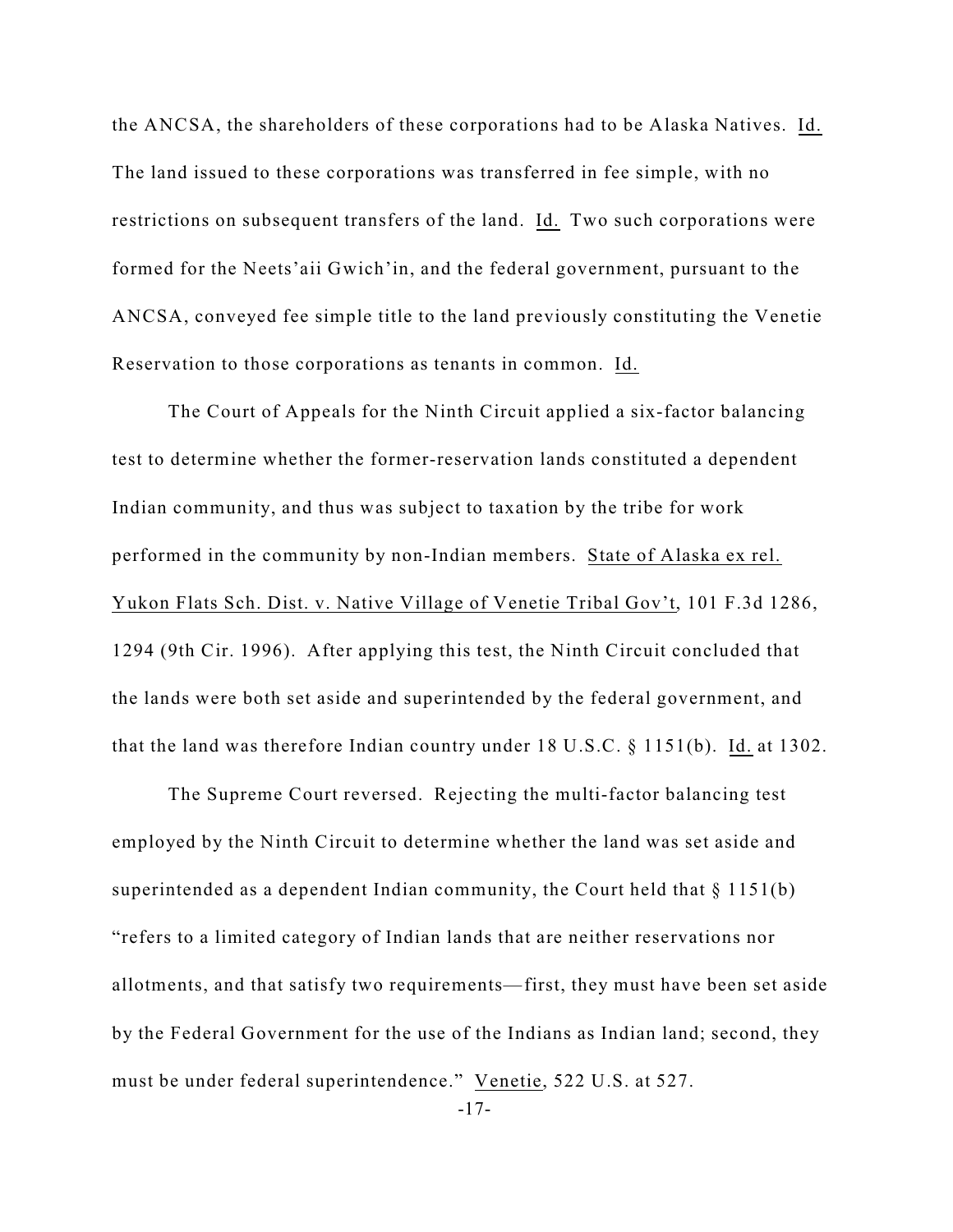Applying this test, the Court concluded that neither requirement was met. As to the set-aside requirement, the ANCSA explicitly "revoked all existing reservations in Alaska 'set aside by legislation or by Executive or Secretarial Order for Native use,'" and so the land was not currently set aside for Native use. Id. at 532 (quoting 43 U.S.C. § 1618(a)). The land also did not meet the federal superintendence requirement, as the ANCSA was intended to forestall a "lengthy wardship or trusteeship," 43 U.S.C. § 1601(b), and thus ended any superintendence of the lands. Venetie, 522 U.S. at 533. Accordingly, the Tribe's lands did not constitute a dependent Indian community, and hence did not constitute Indian country, within the meaning of 18 U.S.C. § 1151(b).

Section 1151(b) uses three criteria to define Indian country: (1) it must be dependent; (2) it must be Indian; and (3) it must be a community. Venetie provides the criteria for determining whether an area of land satisfies (1) and (2): (1) the land is "dependent" if it is under federal superintendence, and (2) the land is "Indian" if it has "been set aside by the Federal Government for the use of the Indians as Indian land." Venetie, 522 U.S. at 527. Yet the Venetie Court did not address the third criteria: determining whether the land in question is a community. The set-aside and superintendence requirements address only the dependent and Indian character of the "land in question."

The "community" requirement determines what area of land constitutes "the land in question." That question was not addressed specifically in Venetie other -18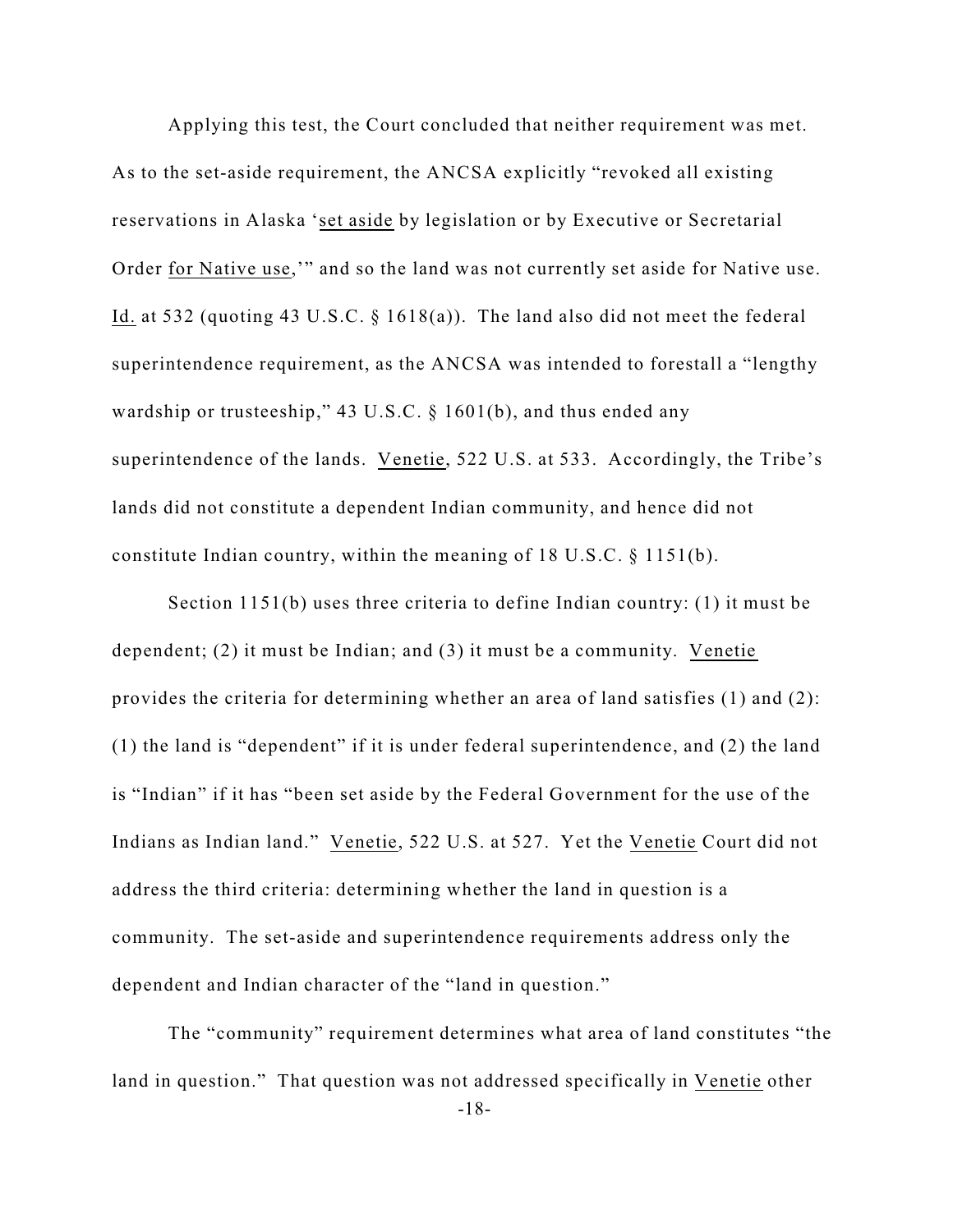than to accept, without discussion, that it was the entire land formerly constituting the Neets'aii Gwich'in reservation before it was extinguished. In the present case, the majority views HRI's quarter of Section 8 as the "land in question." One would therefore expect, if it were following the majority's analysis, that the Venetie Court would have narrowly considered whether just the land on which the school was to be built was a dependent Indian community. But the Court decidedly did not do so. Instead, the Court in Venetie looked at all of the land that previously composed the Venetie Reservation—not just the site of the proposed school—to determine whether that land constituted a dependent Indian community. Venetie, 522 U.S. at 523 ("In this case, we must decide whether approximately 1.8 million acres of land in northern Alaska, owned in fee simple by the Native Village of Venetie Tribal Government pursuant to the [ANCSA], is 'Indian country.'") (emphasis added); see also id. at 532 ("The Tribe's ANCSA lands do not satisfy either of these requirements."). Therefore, based solely on the words "land in question," which are employed to refer to a broad area of land encompassing the narrow strip of land directly in dispute in Venetie, the majority overturns a long history of Tenth Circuit authority that requires a separate determination of the appropriate community.

I agree with the majority that Venetie abrogated the multi-factor test for determining whether a given community is a dependent Indian community. See HRI II, 562 F.3d at 1262 ("Venetie . . . altered the second step of the Watchman -19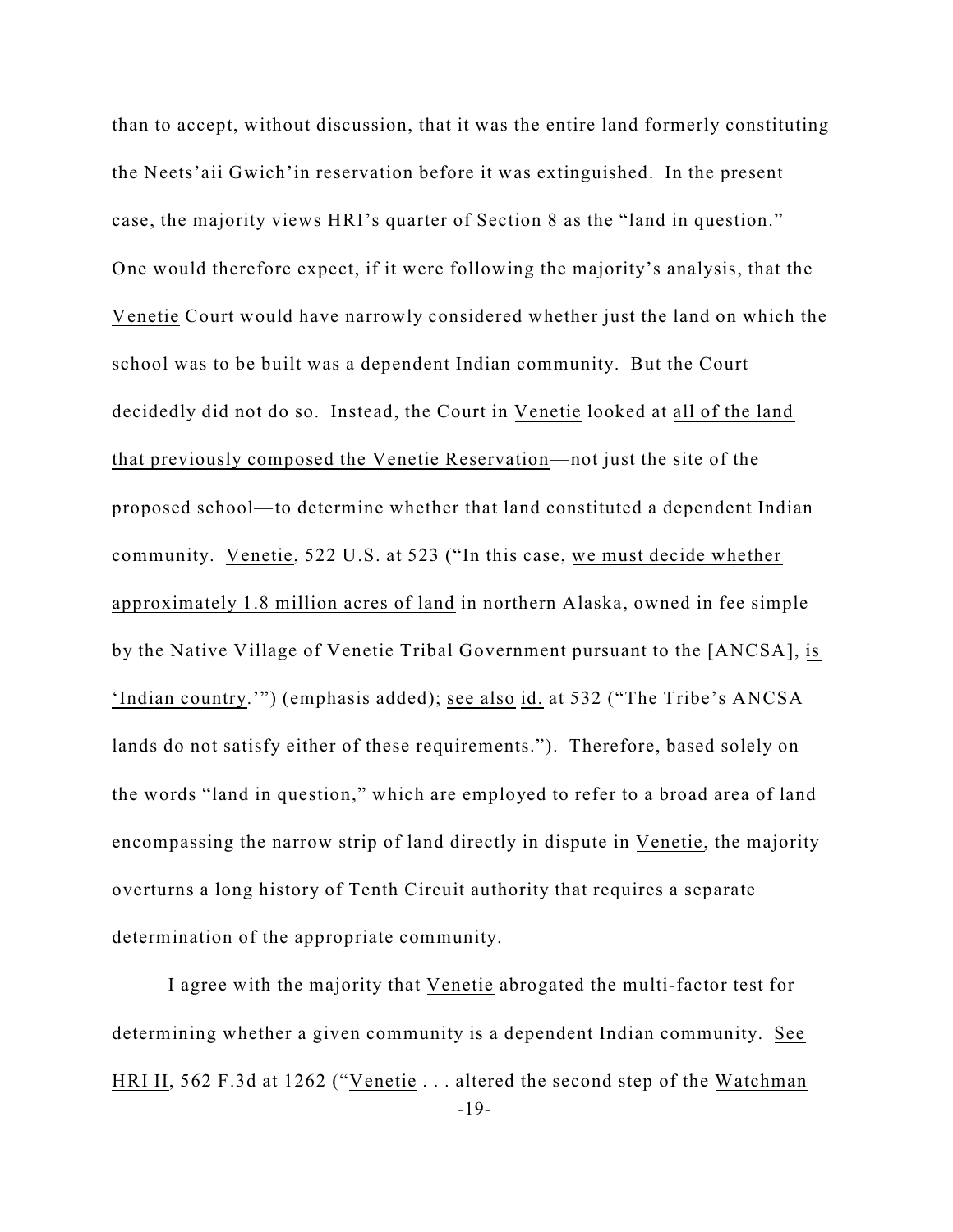inquiry." (citing HRI I, 198 F.3d at 1248)). However, Venetie simply did not discuss the first step of the Watchman analysis, namely, how the appropriate community is to be defined. At best, Venetie endorsed the application of its twopart requirement of set-aside and superintendence to a broader community of reference than just the isolated parcel where the dispute is situated. At worst, Venetie simply does not address the issue of whether a community of reference should first be determined. However, the one thing that cannot be concluded from Venetie is that it abrogated the Tenth Circuit's long-standing community-ofreference test to determine the relevant community to which the set-aside and superintendence factors are then applied in order to determine whether the community is a dependent Indian community.

# **C. Other interpretations of Venetie**

Today's decision brings this circuit into conflict with the leading treatise in the field. According to Professor Cohen's treatise, the interpretation of § 1151(b) that focuses solely on the narrow parcel under inquiry "reads the word 'communities' out of the statute and increases the possibility of checkerboard jurisdiction." Cohen 3.04[2][c][iii], at 194. Furthermore,

[t]he Court's decision in Venetie explicitly approved factors that appear to allow consideration of an entire community, so that fee lands might be considered part of a dependent Indian community: "[T]he degree of federal ownership of and control over the area, and the extent to which the area was set aside for the use, occupancy, and protection of dependent Indian peoples."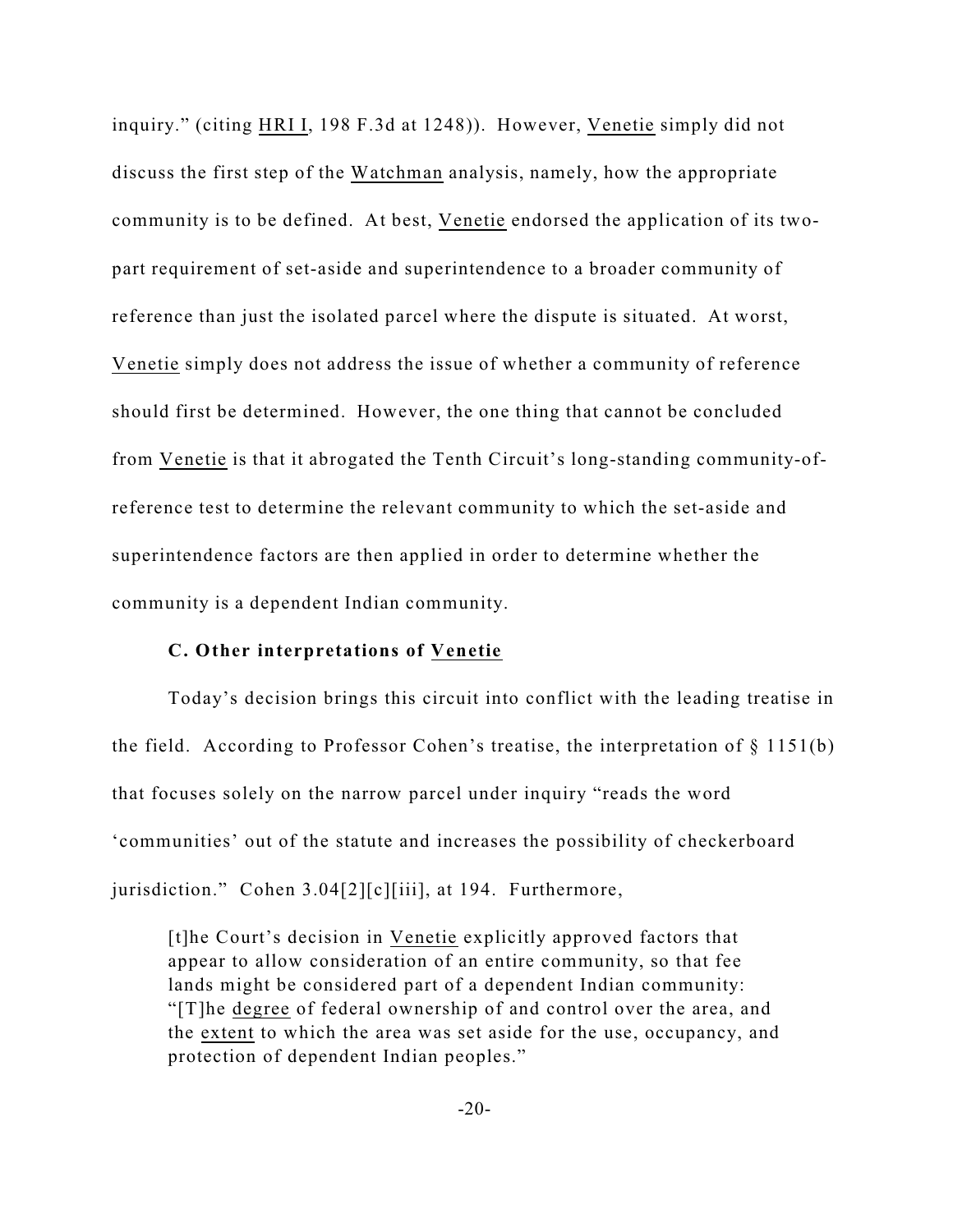Id. (quoting Venetie, 522 U.S. at 531 n.7) (emphasis added). Cohen thus adopts the more natural reading of "dependent Indian communities" and concludes, as would I, that "patented parcels of land and rights-of-way may also be within Indian country if they are within a dependent Indian community." Id. at 195.

The majority cites two cases from our sister circuits that it claims support its position. Upon closer review, however, these opinions do not address the community-of-reference question with which we are presented here. First, in Blunk v. Arizona Department of Transportation, 177 F.3d 879 (9th Cir. 1999), the Navajo Nation purchased land (the "Navajo Fee Land"), ten miles from the Navajo reservation, from a private owner, and leased a portion of that land to a non-Indian who erected billboards on the land. Id. at 880. When the state required the lessee to obtain a permit for his billboards, the lessee filed suit in federal court seeking a declaratory judgment that state regulation of the billboards was preempted by federal law and Navajo sovereignty. Id. at 881. In considering whether the Navajo Fee Land was "Indian country" so that preemption may preclude the state's regulation of the land, the Ninth Circuit concluded that "Venetie controls our decision." Id. at 883. "The Navajo Fee Land is neither within the Navajo reservation nor is it an Indian allotment. The Navajo Fee Land is not a dependent Indian community because the land was purchased in fee by the Navajo Nation rather than set aside by the Federal Government." Id. at 883-84. Additionally, the federal government did not "exercise any . . . level of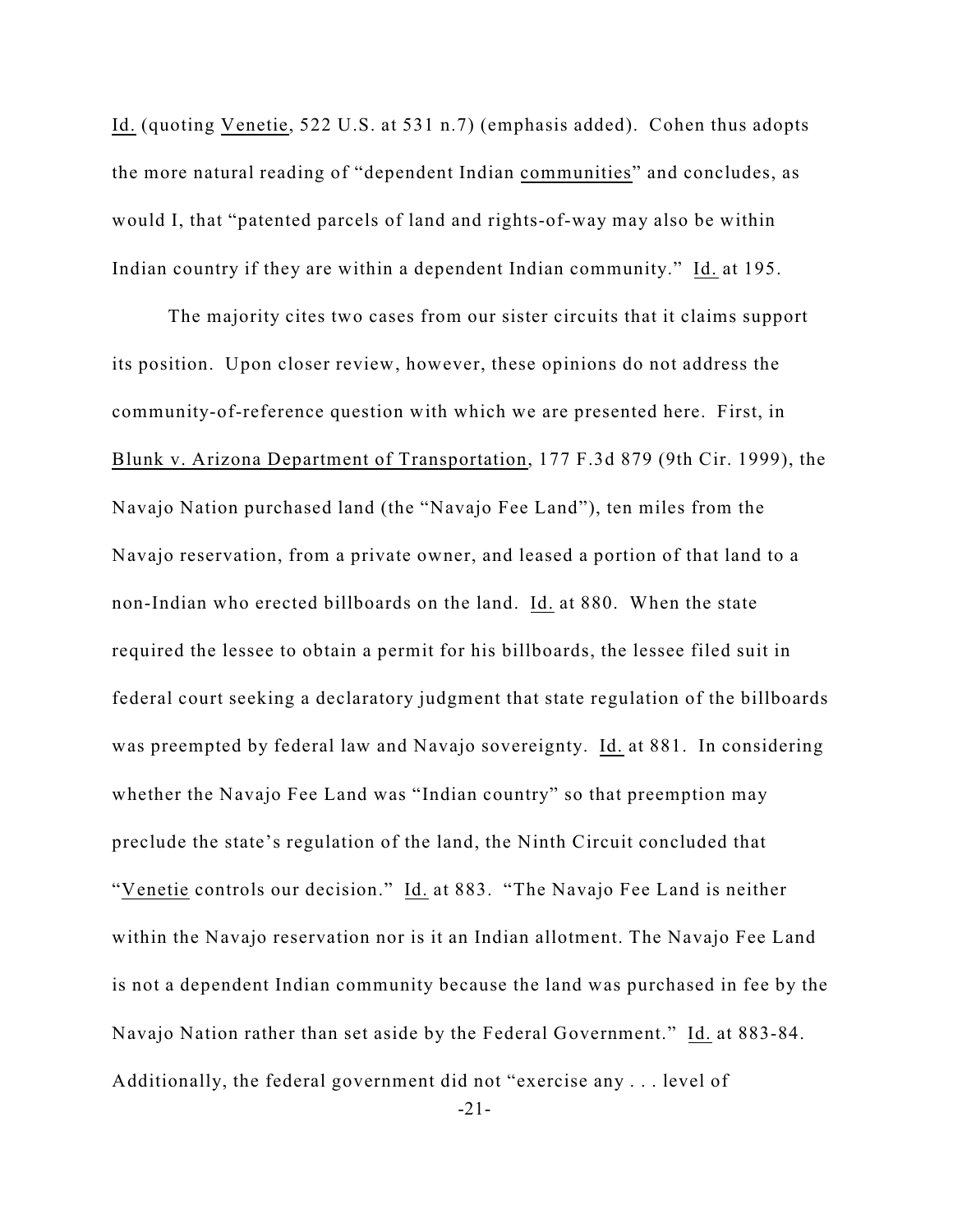superintendence over the Navajo Fee Land." Id. at 884.

Blunk, however, did not consider the threshold question presented here: namely, whether § 1151(b) requires that the court determine the appropriate community of reference before applying the Venetie requirements. To the extent Blunk is relevant to this case, it supports our conclusion, for the Blunk court did not consider whether the narrow billboard leasehold—what HRI would label the "land in question"—was a dependent Indian community by itself, but rather whether the entire Navajo Fee Land, of which Blunk had only leased a portion, constituted such a community. See Blunk, 177 F.3d at 883 ("The Navajo Fee Land is not a dependent Indian community . . . ."). The most that could be gleaned from Blunk is that the Ninth Circuit did not consider whether a threshold requirement to determine a "community of reference" survived Venetie. At worst (from HRI's perspective), Blunk is contrary to its position here in the present appeal.

In addition, the facts of our case bear little resemblance to those in Blunk. Whereas 78% of the Church Rock Chapter is owned by the federal government in trust for either the Navajo Nation or individual Navajos, the tribe purchased the land in Blunk and owned title to it. In fact, Blunk is consistent with Tenth Circuit precedent. In a pre-Venetie case, this court concluded, as the Ninth Circuit did in Blunk, that land purchased and owned by a tribe in fee simple outside the reservation and not otherwise a part of a dependent Indian community was not -22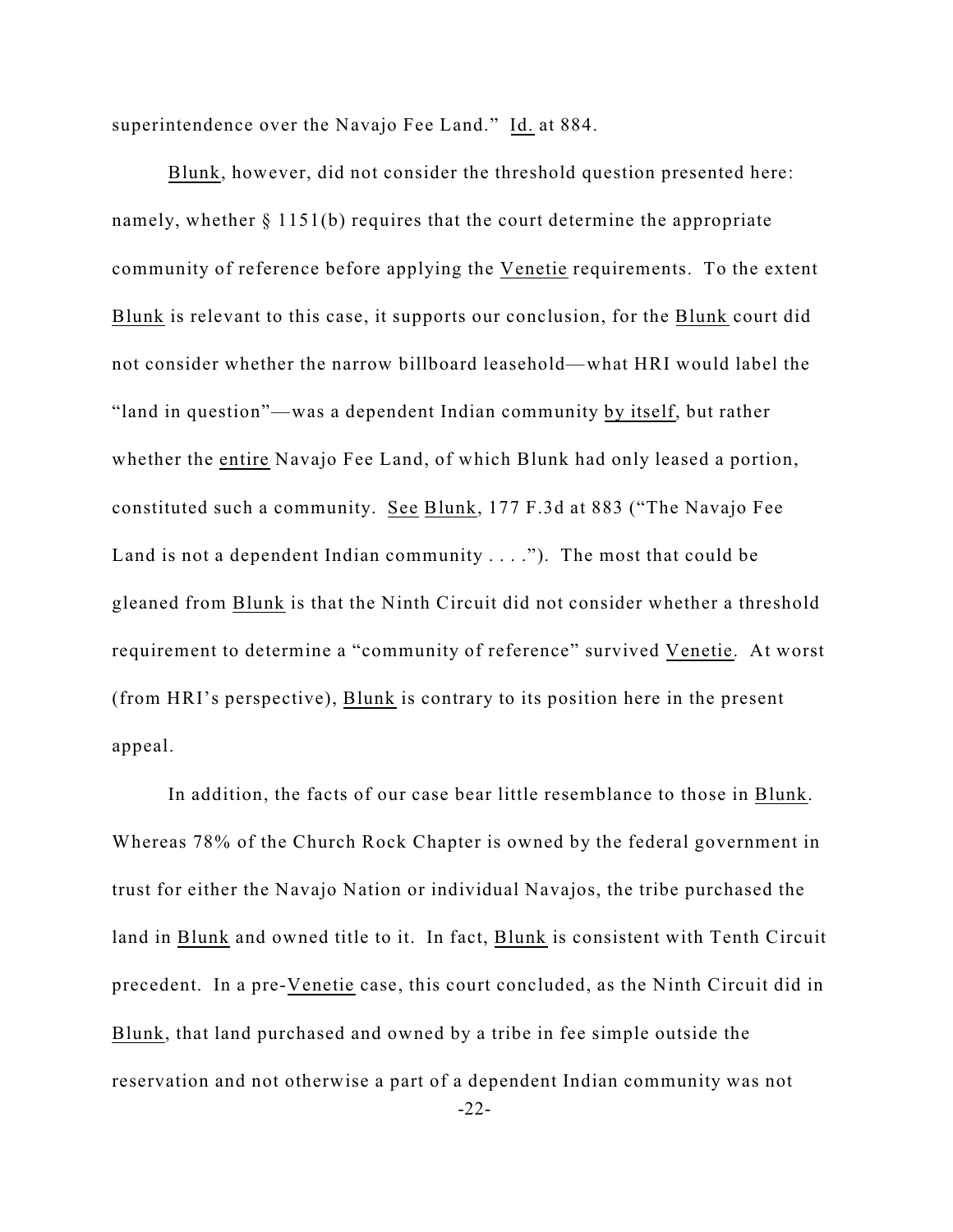Indian country merely by virtue of its tribal ownership, because the land was neither set-aside nor superintended by the federal government. Buzzard v. Okla. Tax Comm'n, 992 F.2d 1073, 1076 (10th Cir. 1993). Blunk therefore should not inform this court's analysis of a community of land that is predominantly owned by the federal government rather than the tribe.

In the second case cited by the majority, the Eighth Circuit held that 174.57 acres of land acquired by the United States in trust on behalf of the tribe was a dependent Indian community because it met both the set-aside and superintendence requirements. Yankton Sioux Tribe v. Podhradsky, 577 F.3d at 970-71. It does not appear that the parties in that case contested that the entire acreage at issue constituted the appropriate community of reference, and so the case provides no guidance on whether such an inquiry is precluded by Venetie. This case is also inapt because, in this circuit, "'lands held in trust by the United States for the Tribes are Indian Country within the meaning of  $\S 1151(a)$ " as informal reservations, and thus need not be analyzed under  $\S 1151(b)$  at all. HRI I, 198 F.3d at 1254 (quoting Cheyenne-Arapaho Tribes v. Okla., 618 F.2d 665, 668 (10th Cir. 1980)). The majority therefore has not cited to a single court of appeals case after Venetie that rejects a community-of-reference approach to determining the existence of a dependent Indian community.

The majority states that it is "unclear how these courts could have conducted a proper § 1151(b) analysis without" the community of reference test if -23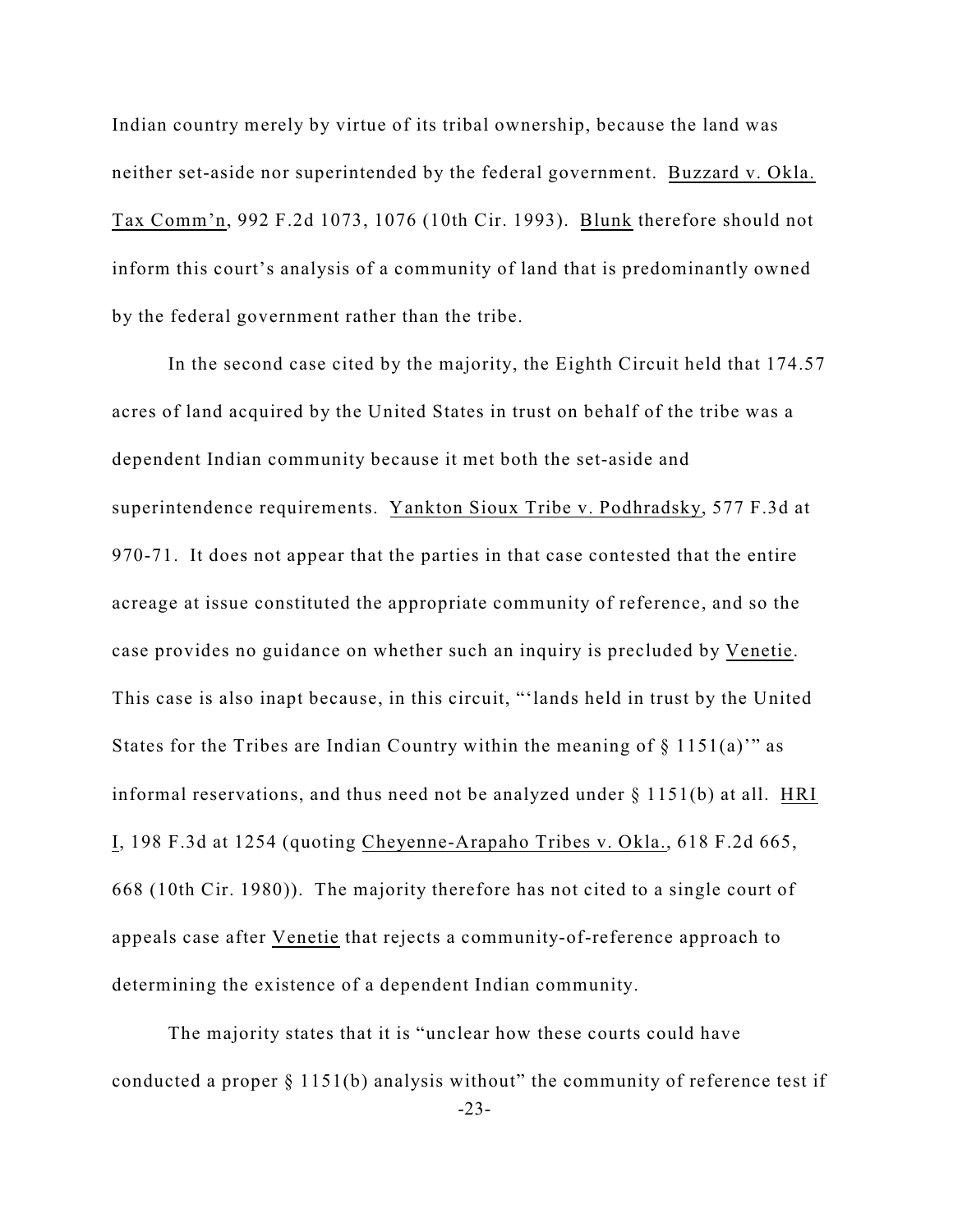that is an essential threshold test. Maj. op. at 73 n.29. But neither case presented a situation where such a threshold test was required, and thus the holdings of those cases necessarily say nothing about the propriety of such a test. I cannot agree with the inference drawn by the majority that, by omitting any mention of a community-of-reference test, those courts must have precluded the application of such a test.

The majority also cites to a decision by the New Mexico Supreme Court which does directly address the community-of-reference test and concludes that the test does not apply. See State v. Frank, 52 P.3d 404, 409 (N.M. 2002) ("In light of the clear guidelines in the Venetie opinion, we decline to incorporate a community of reference inquiry into our case law."). However, that court may have misinterpreted our community-of-reference test as comprising some of the balancing factors disapproved by Venetie rather than simply as an effort to determine the appropriate community of reference in §1151(b) to which to apply the Venetie test. See id. at 409. Further, the court in Frank did not directly address the arguments advanced here, including the statutory interpretation and policy arguments, and that Venetie addressed a factual situation that did not involve consideration of the appropriate community of reference.

In addition, four years later, the New Mexico Supreme Court appeared to qualify  $Frank's holding by recognizing that "the fee land within a § 1151(b)$ </u> dependent Indian community is Indian country just like the fee land within a § -24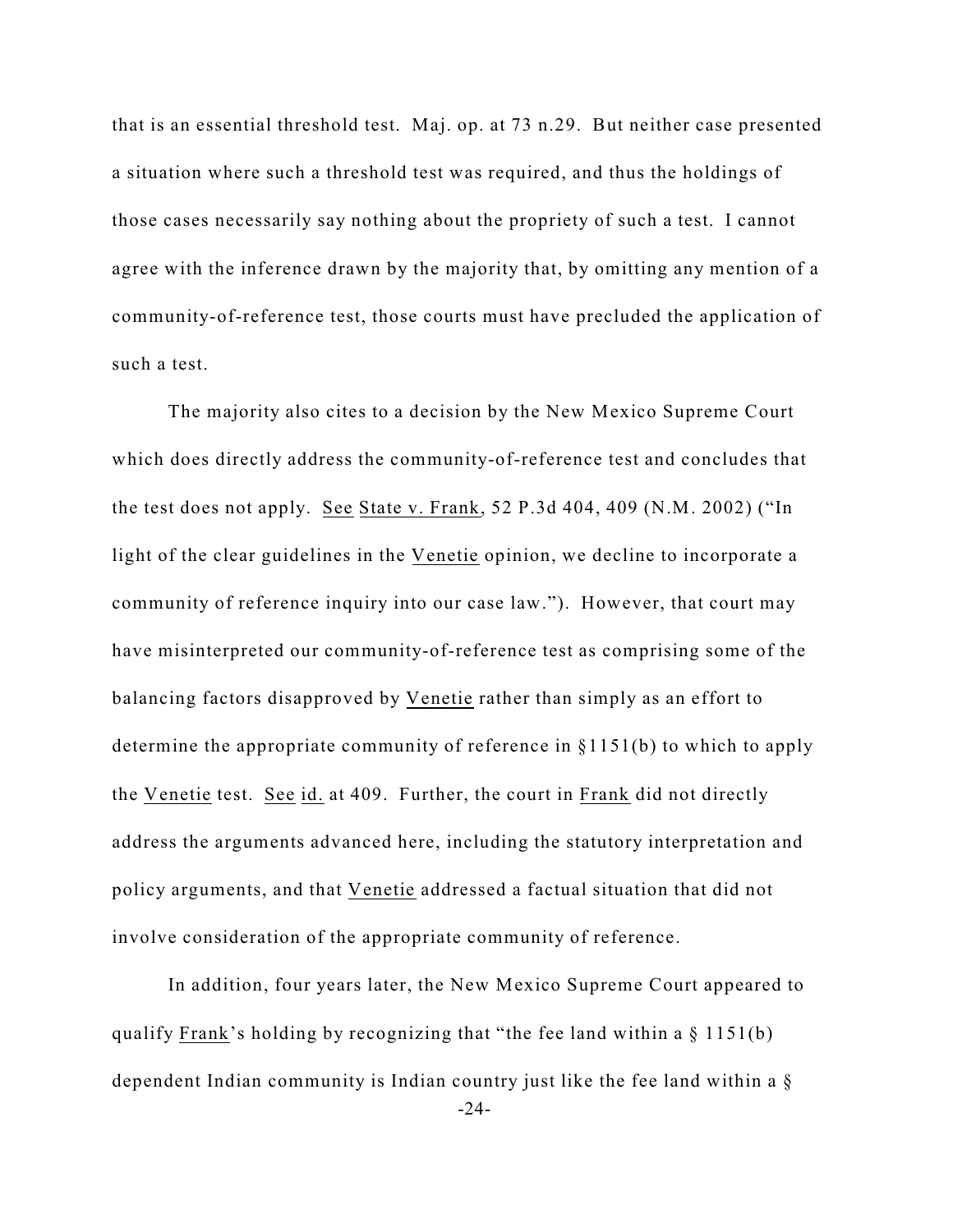1151(a) reservation." State v. Romero, 142 P.3d 887, 895 (N.M. 2006).

Admittedly, the land at issue in Romero was within a pueblo. Nevertheless, the court endorsed a larger community approach to determining whether privatelyowned fee land within the pueblo is a dependent Indian community, and it rejected the argument "that we should look only to the parcels of private fee land, rather than the whole pueblo." Id. at 892. The court further noted that "[c]onsidering the pueblo as a whole is also consistent with congressional intent in enacting § 1151 because it discourages checkerboarding," id., which, of course, is one of the primary arguments for retaining the community-of-reference analysis in § 1151(b) as introduced in Watchman. Thus, the New Mexico Supreme Court treated all of the land within the pueblo, including privately-held land, as the "land in question" for purposes of applying the Venetie factors. Id. Accordingly, the New Mexico Supreme Court recognizes that land within a dependent Indian community can be Indian country under § 1151 even though the specific parcel of land at issue is privately-owned in fee by non-Indians.

This New Mexico case law is therefore not particularly illuminating, both because "we [are not] bound by a state court's interpretation of federal law," Wilder v. Turner, 490 F.3d 810, 814 (10th Cir. 2007), and because, in light of Romero, it is not clear that the holding of Frank is still valid even in New Mexico courts.

## **D. Application to Section 8**

-25-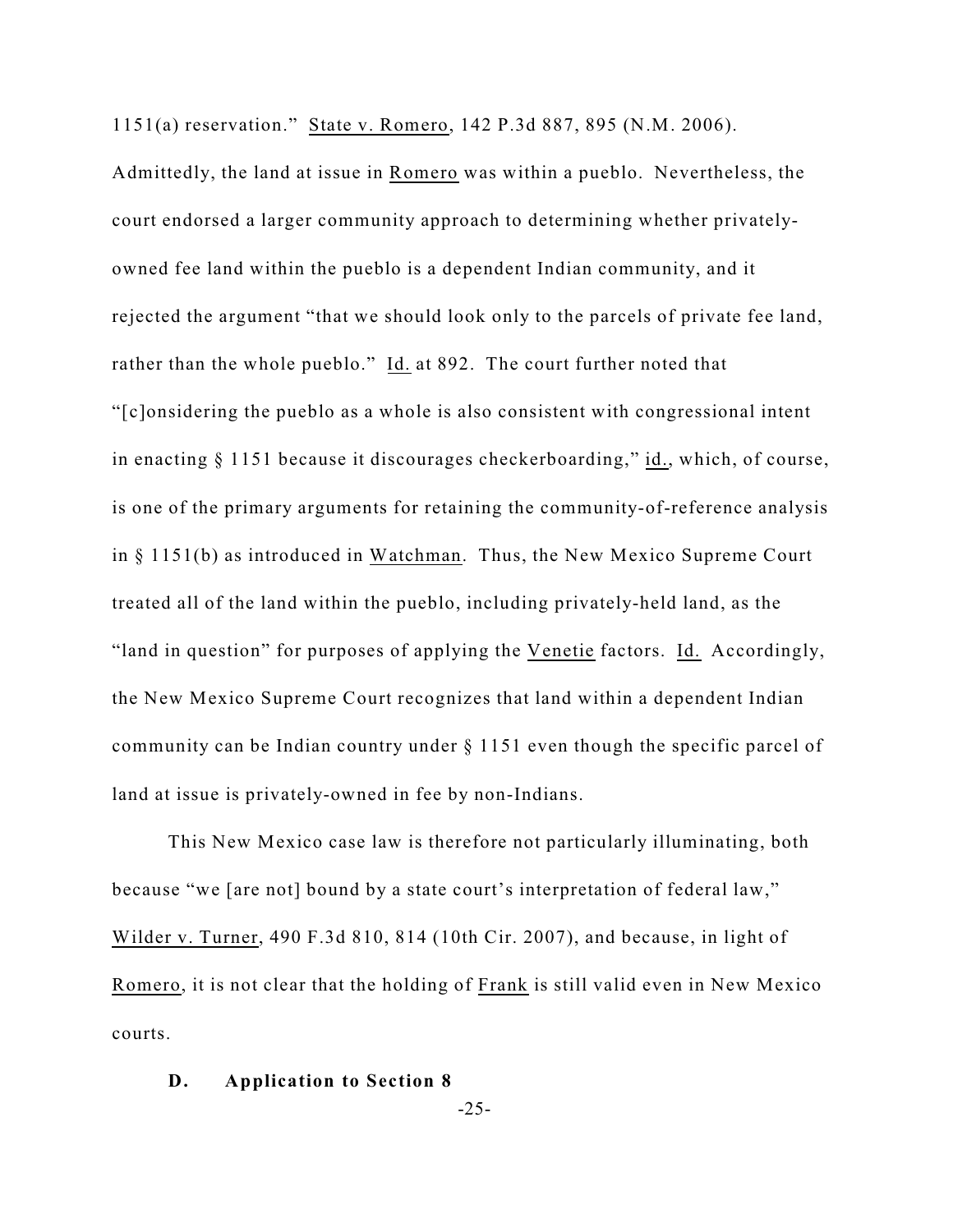#### **1. Community of reference**

Therefore, I conclude that a court considering whether a piece of land constitutes a dependent Indian community under 18 U.S.C. § 1151(b) should engage in a two-step process. First, when the area proposed as a community is disputed, the court must determine the appropriate community of reference. Second, the court must apply the two Venetie factors to that community to determine whether that community is dependent and Indian. The community will thus constitute a dependent Indian community only if it was set aside for the use of the Indians and is under the superintendence of the federal government. Venetie, 522 U.S. at 531-32.

Determining the appropriate community of reference requires three steps. First, the court (or agency) must determine whether the proposed community has reasonably ascertainable boundaries. See Adair, 111 F.3d 770, 774 (10th Cir. 1997); see also Cohen (1982), Ch. 1 § D3c, at 39 ("[T]he statute intended to include only Indian communities with reasonably defined boundaries . . . ."). Next, the court must determine whether the land within those boundaries possesses a reasonable degree of coherence such that the land is logically treated as a community. Finally, the court should look at whether the uses to which the land is put and the people inhabiting the land possess a reasonable degree of coherence. If the area of land has reasonably ascertainable boundaries and the land possesses a reasonable degree of cohesiveness, then it is an appropriate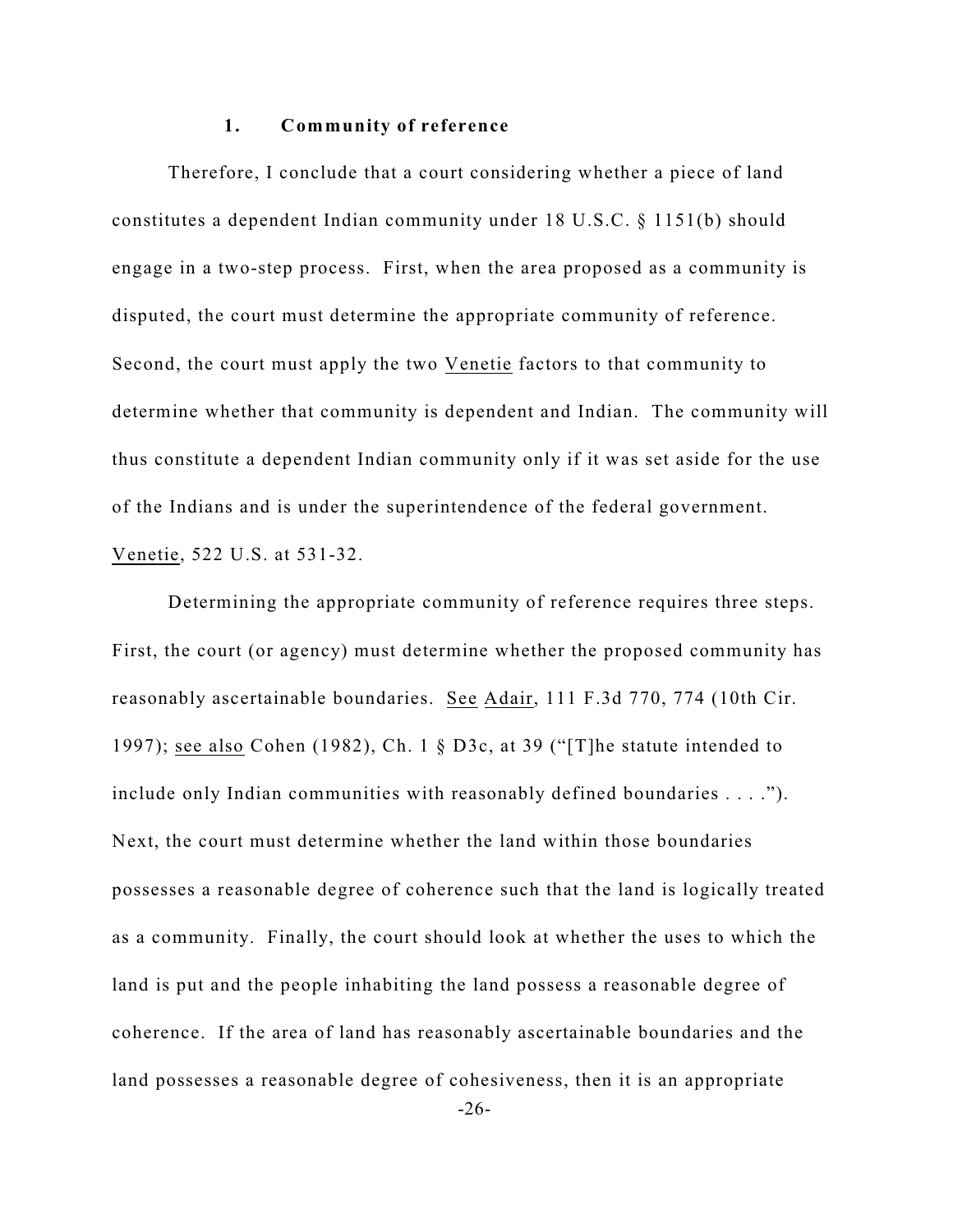community for the purpose of determining whether it is a dependent Indian community under 18 U.S.C. § 1151.

As articulated above, community, as used in § 1151(b), implies context. While Venetie did not address how to determine the appropriate community of reference, it did make clear that the status of the land within the alleged community plays an important role in determining whether the land is part of a dependent Indian community. See Venetie, 522 U.S. at 530 n.5. Therefore, I initially consider the extent to which the land itself shares common features.

First, the hydrology of the Section 8 land is directly tied into the hydrology of the entire Church Rock Chapter. Three separate aquifers—the Westwater Canyon Aquifer, the Cow Springs Aquifer, and the Dakota Sandstone Aquifer—all run directly underneath the Section 8 land and throughout the Chapter. As of 1998, fourteen wells from the Westwater Canyon Aquifer—from which the Chapter residents predominately draw their drinking water—were within twenty miles of Section 8. The water from those wells meets primary SDWA standards, and the Branch Manager of the Water Management Branch of the Navajo Nation Department of Water Resources characterized the Westwater Canyon water as "outstanding." (R. doc. 13b at 252.) This common hydrology throughout the Chapter makes it difficult for any activities that affect the groundwater carried out on Section 8 land to be limited to that parcel. (R. doc. 40 at B-3 ("Westwater Canyon . . . has some of the area's groundwater and most of -27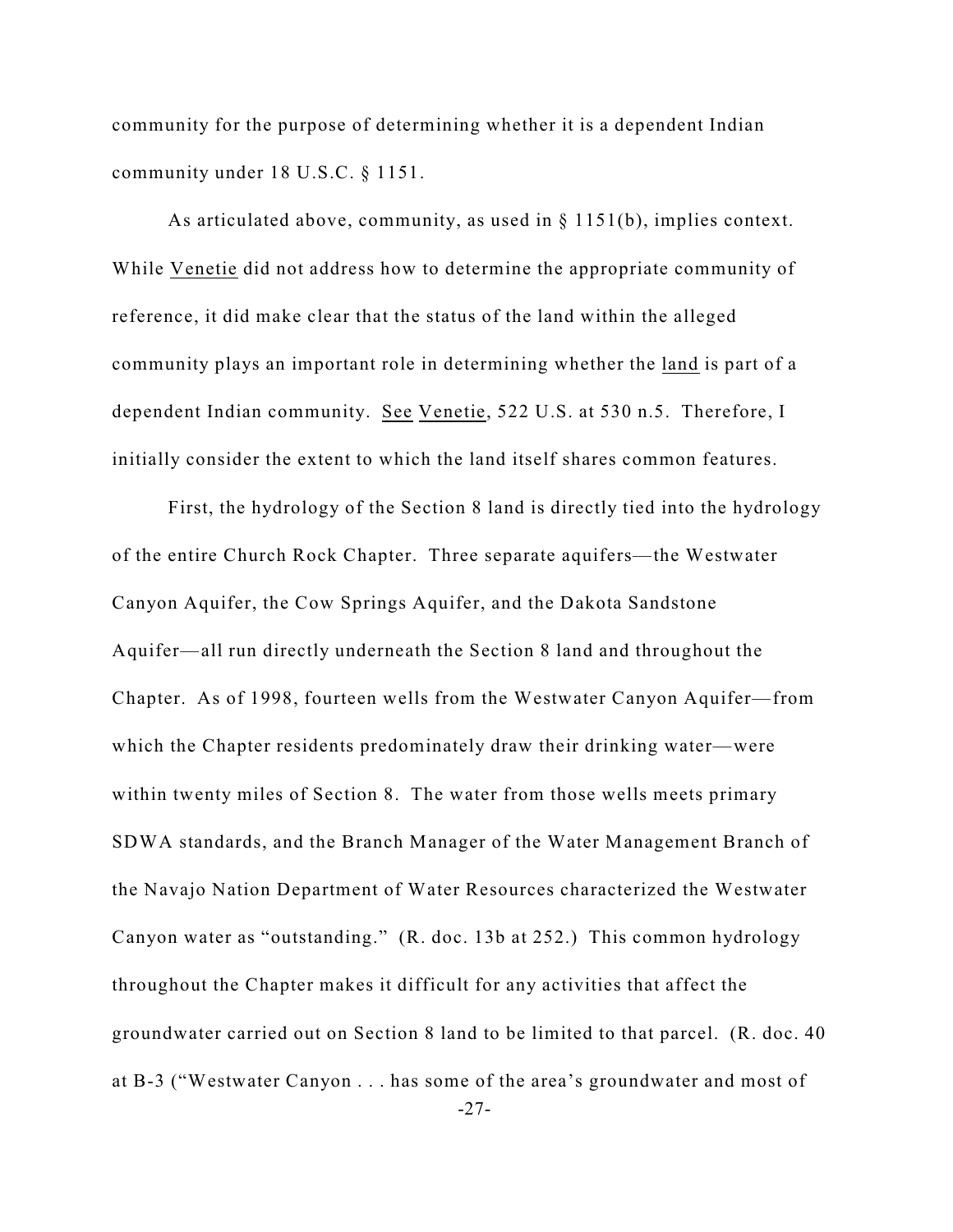its uranium deposits.").) Rather, any pollution into the aquifers would likely affect much of the Chapter population.

In addition, the land throughout the Church Rock Chapter is connected based on its history and usage. Cf. Venetie, 522 U.S. at 523-24 (discussing history of the Neets'aii Gwich'in lands). The land in the Church Rock Chapter is predominately devoted to livestock grazing; in fact, the portion of HRI-owned land within Section 8 is surrounded on all four sides by grazing land used by members of the Chapter. Grazing exists on Section 8 land, pursuant to BIAissued grazing permits, in a manner that is integrated with the surrounding areas of the Chapter. For instance, Grazing Permit Number 7 contiguously covers over half of Section 8, all of Section 9, and half of Section 16, as well as a portion of Section 17; Grazing Permit Number 8 also covers part of Section 8, and extends south into Section 17. This demonstrates that Section 8's land is in no way distinct from the lands surrounding it and it is fully integrated in the land's history of supporting a livestock-based economy. From the standpoint of the characteristics of the land, then, Section 8 is part of the community of land in the Church Rock Chapter.

Although Venetie emphasized the importance of considering the land, it did not foreclose consideration of other factors for purposes of determining the community of reference. Indeed, while the word "community" can refer to the area in which a well-defined group of people lives, the word also refers to the -28-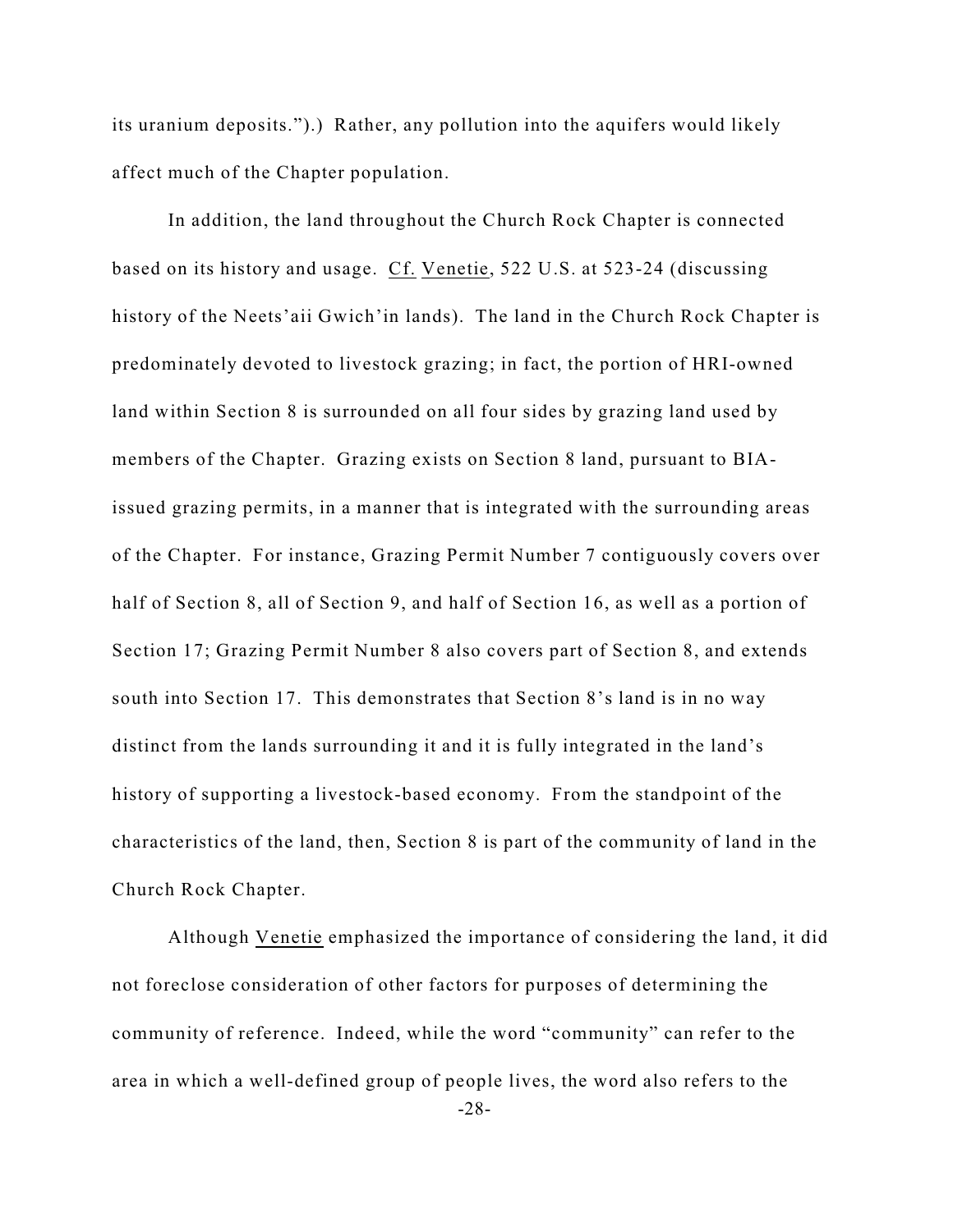group of people themselves. See Webster's Third New International Dictionary 460 (1986) (defining community as "a body of individuals organized into a unit or manifesting [usually] with awareness some unifying trait"). Consideration of the people who live within the Church Rock Chapter further shows that the Chapter is properly considered a single community. Based on the 2000 census, 97.7% of the 2,802 residents of the Chapter are Indian, and most of the remaining sixty-five residents are married to Navajos. A majority of the residents speak Navajo. In addition to a common heritage, residents of Church Rock remain closely tied to the Chapter. 88% of the residents of Church Rock go to the Chapter House at least monthly, further underscoring the sense of community throughout the Chapter. Finally, through the Chapter House, the residents receive a variety of services, including a Head Start program, community health care, housing assistance, work programs, utility line extensions, and a food distribution center.

Therefore, on the basis of these various indicators, I would conclude that the Church Rock Chapter, rather than Section 8 itself, is the appropriate community of reference. This analysis gives effect to the intent of Congress embodied in § 1151 to avoid checkerboard jurisdiction. See Seymour, 368 U.S. at 358 (stating that Congress intended to avoid "an impractical pattern of checkerboard jurisdiction  $\dots$  by the plain language of § 1151"). "[T]he full statute was intended to reduce earlier difficulties which had arisen from the 'checkerboarding' of land ownership and rights-of-way." Cohen (1982), Ch. 1 § -29-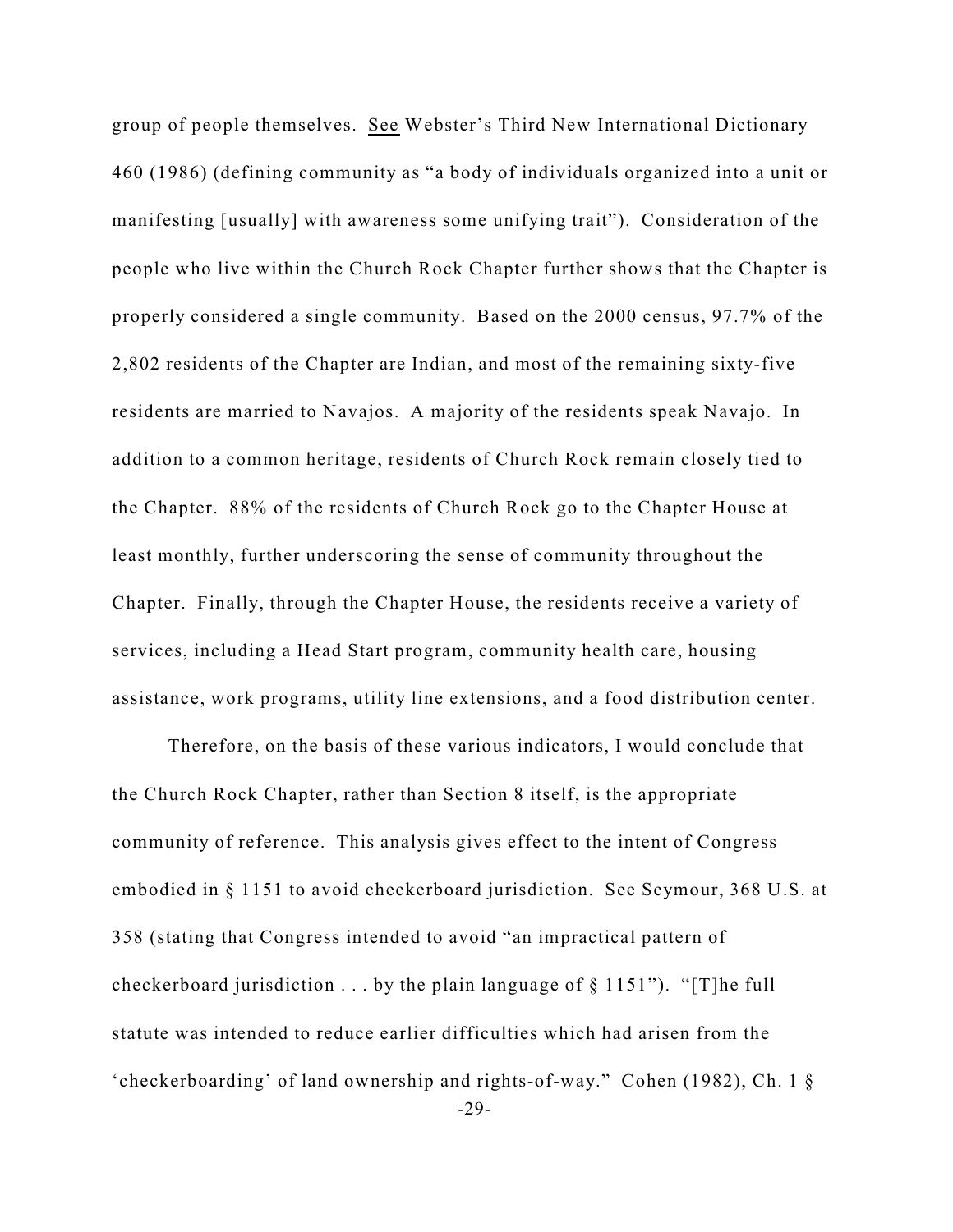D3c, at 39. Consideration of whether a community qua community, rather than an individual tract of land, is Indian country gives meaning to the word "communities" in the statute, and limits the undesirable outcome where jurisdiction changes every mile.

The unfortunate consequences of the majority's opinion are made especially clear by the facts of this case. HRI seeks to operate a mine on portions of Section 8 and the adjoining Section 17. As Section 17 is trust land, however, it is unquestionably Indian country under 18 U.S.C. § 1151(a) and subject to EPA's jurisdiction for SDWA purposes. Now, under the majority's opinion, passing the invisible boundary between Section 17 and 8 transfers jurisdiction from EPA to NMED, despite the continuous mining operation and the shared aquifer between the two parcels (as well as the rest of the Chapter). Section 1151 sought to avoid such a jurisdiction-by-tractbook approach in the realm of criminal jurisdiction, and the EPA reasonably adopted the same standard to apply for purposes of SDWA jurisdiction.

The majority's extended discussion of the difficulties that would arise in administering a community-of-reference test overlooks one simple fact: community-of-reference has been the law in this circuit for the last twenty years. Outside of some conclusory and unsupported assertions offered by the states in their amicus brief, the parties have not called to our attention any significant problems that this test has caused. To the contrary, it is the majority that is -30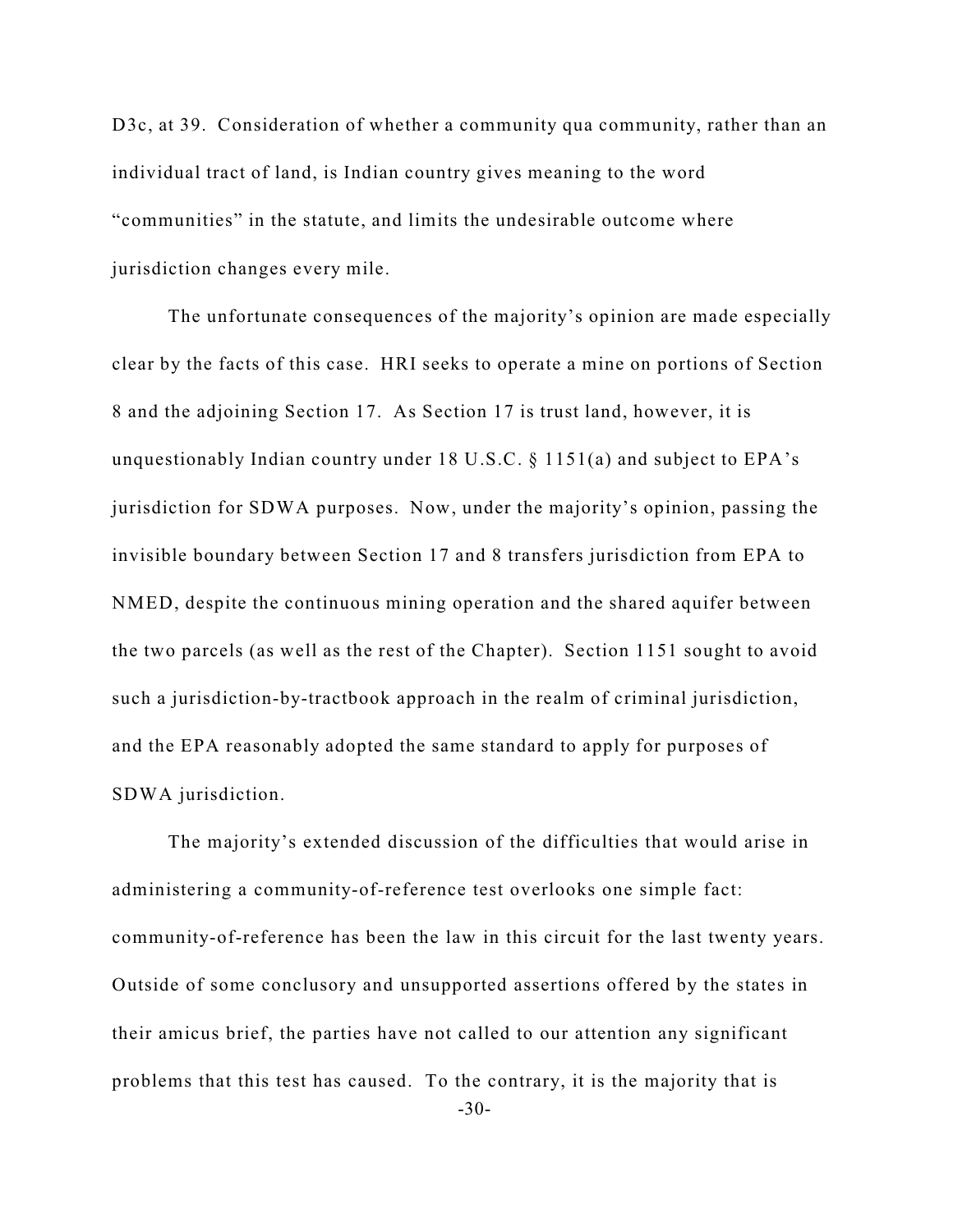casting off into uncharted waters, and while the community-of-reference test has caused no significant difficulties of which I am aware, the real-world implications of the majority's new approach are, quite frankly, unknown. Indeed, the relatively few cases seen by this court over the last two decades concerning confusion over the appropriate community of reference is strong circumstantial evidence that the test in fact works well.

## **2. The Venetie factors**

Having established Church Rock Chapter as the appropriate community of reference, I would then apply Venetie's set-aside and superintendence requirements to determine if the Chapter constitutes a dependent Indian community. Upon examination, both requirements are easily met.

In order for a community to satisfy the set-aside requirement, "the Federal Government must take some action setting apart the land for the use of the Indians 'as such.'" Venetie, 522 U.S. at 530 n.5.; id. at 531 n.6 ("The federal setaside requirement also reflects the fact that . . . some explicit action by Congress (or the Executive . . . ) must be taken to create or to recognize Indian country."). Here, the government purchased several parcels in the area from the Santa Fe Pacific Railroad Company in the late 1920s. See HRI II, 562 F.3d at 1254 n.3. The government placed much of that land in trust for the Navajos and allotted the rest to individual Navajos. Id. at 1252. The government has set aside 78% of the land in the Chapter for the use of Indians either as trust land either for the tribe or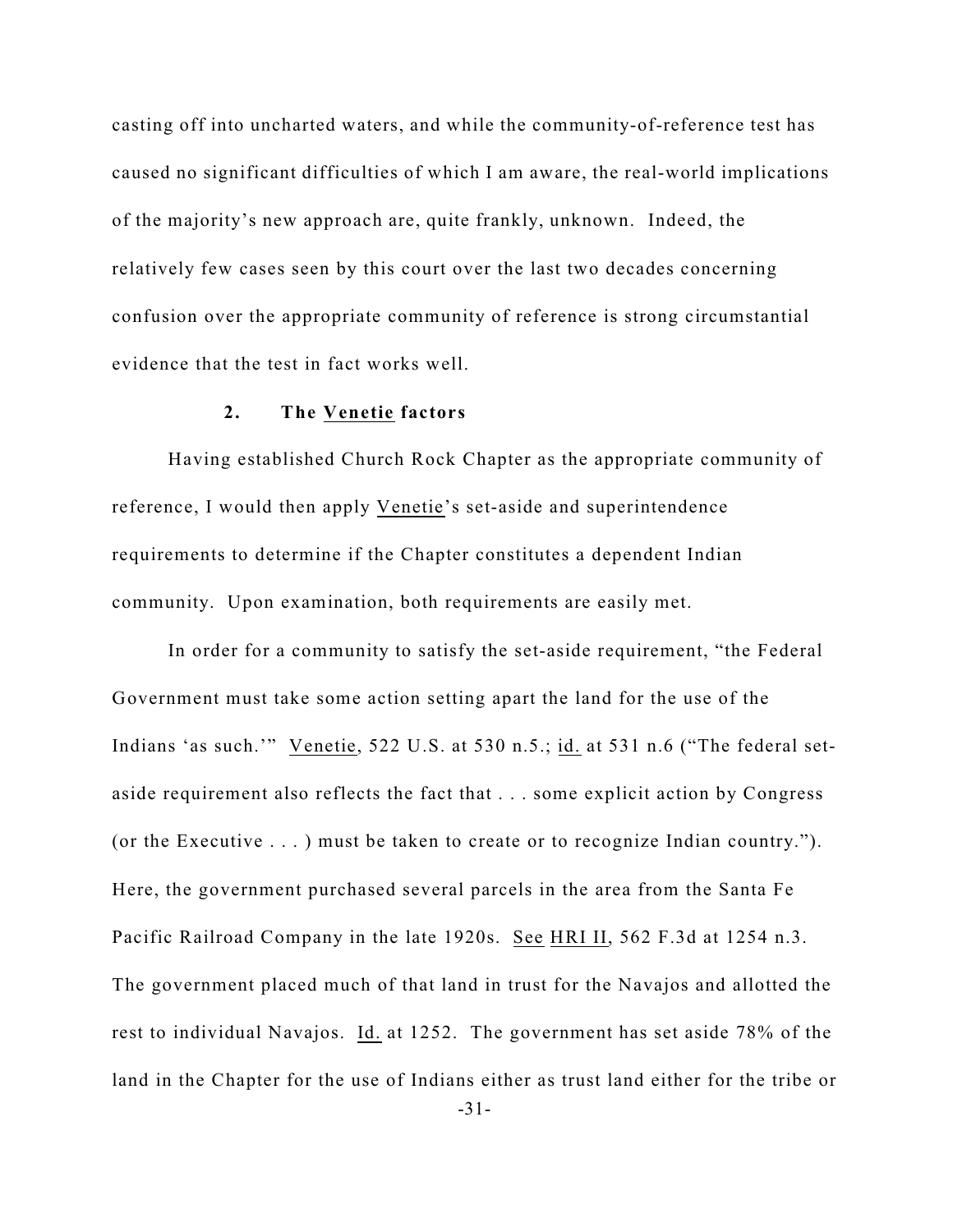for individuals in the form of allotments, and BLM owns an additional 10% of the land, for which grazing permits are granted to Navajos. Considering the Chapter as the community, then, the Chapter has been set aside by the federal government for the use of the Navajo.

The Chapter also satisfies the federal superintendence requirement. "Superintendency over the land requires the active involvement of the federal government." Buzzard, 992 F.2d at 1076; see also Venetie, 522 U.S. at 533 (noting that, in past cases that found federal superintendence, "the Federal Government actively controlled the lands in question, effectively acting as a guardian for the Indians"). In McGowan, for example, the Court found superintendence where the federal government "retains title to the lands which it permits the Indians to occupy" and where the federal government "has authority to enact regulations and protective laws respecting this territory." 302 U.S. at 539; see also United States v. Roberts, 185 F.3d 1125, 1132-33 (10th Cir. 1999); Buzzard, 992 F.2d at 1076.

In the form of tribal trust land, allotments, or land owned by BLM, the federal government retains title to 92% of the land in the Chapter, and as title owner certainly retains superintendence over the land. In addition, EPA found that DOI supervises natural resources in the Chapter, and BIA supervises land use, issues grazing permits, "protect[s] Navajo Nation trust lands, natural resources, and water rights, and administer[s] various trust benefits on behalf" of -32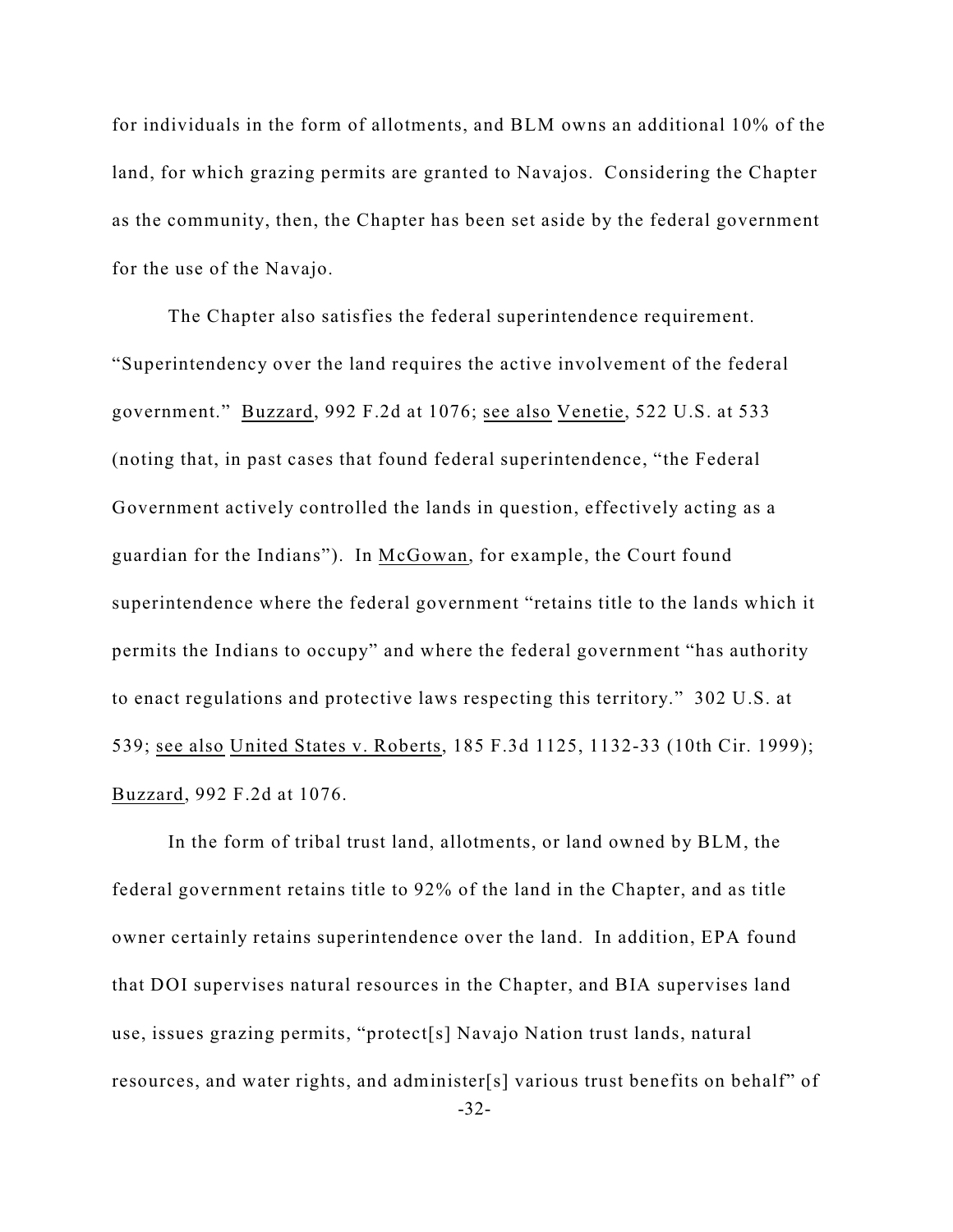the Chapter. (R. doc. 44 at 12.) Thus, not only does the federal government possess "authority to enact regulations and protective laws" in the Chapter, it frequently acts on that authority. McGowan, 302 U.S. at 539. Indeed, as the Navajo Nation noted, "[t]here is no significant difference in the way the United States interacts with the Church Rock Chapter [and] the way it interacts with Chapters located in the Navajo Reservation proper," and reservations are under federal superintendence. (R. doc. 13a at 13.) The Chapter therefore is under federal superintendence.

## **III. Conclusion**

In my view, the Church Rock Chapter is the appropriate community of reference. As the Chapter satisfies both of the criteria identified in Venetie, I would conclude that HRI's Section 8 land is within a dependent Indian community and affirm the panel's decision.

The lengthy opinions generated by this case and the division within this court as to the proper interpretation of 18 U.S.C. § 1151(b) attest to the confusion surrounding this area of the law. This confusion is unfortunate, and the consequences are likely to be enormous, reintroducing checkerboard jurisdiction into the southwest on a grand scale and disrupting a field of law that had been settled for decades. In overturning our community-of-reference test, the majority today reaches a result not compelled by either Supreme Court or Tenth Circuit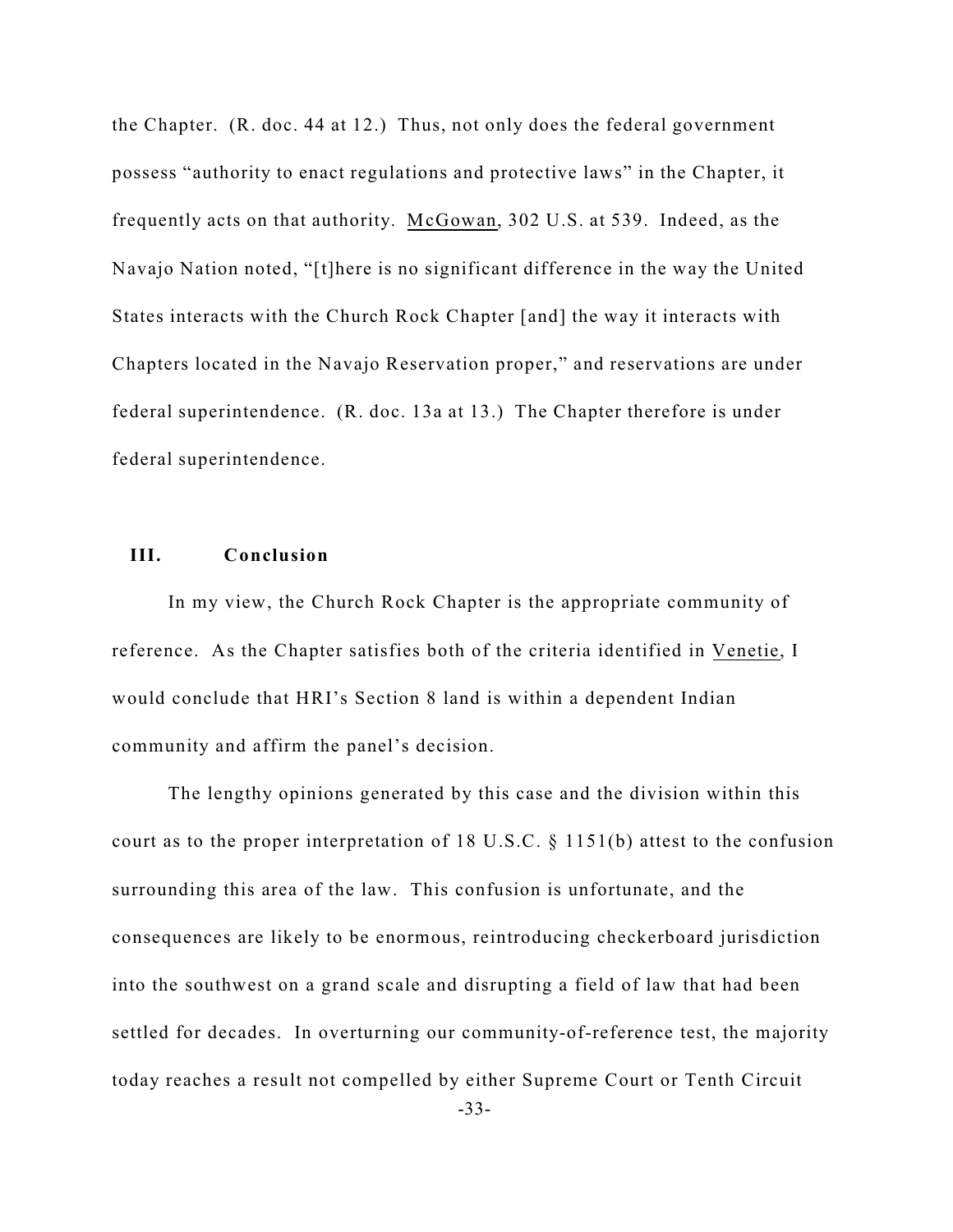precedent. Before all is said and done, this confusion and the serious consequences generated by today's opinion may ultimately require resolution by the Supreme Court.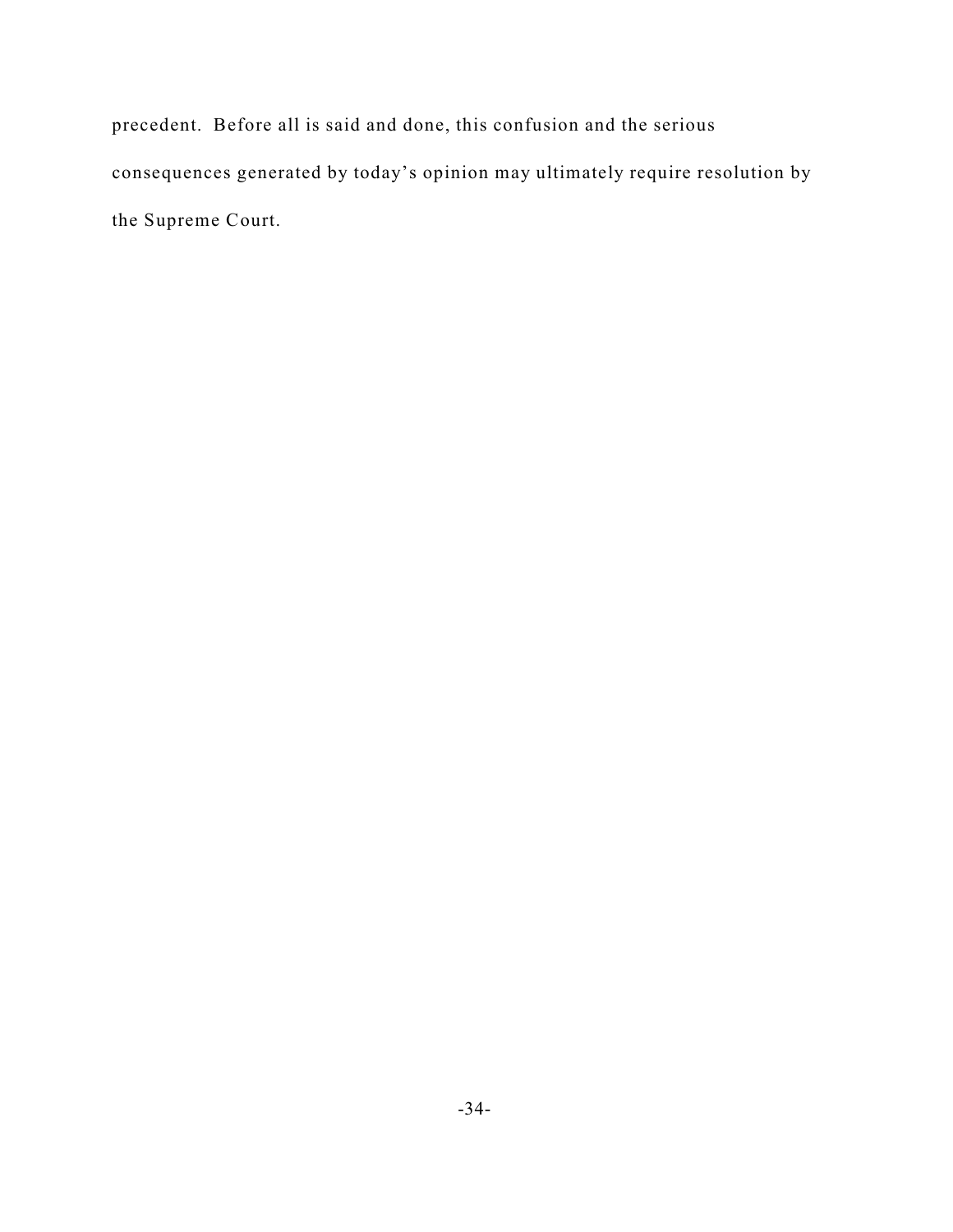## Hydro Resources, Inc. v. United States Environmental Protection Agency, No. 07-9506

**HENRY**, Circuit Judge, joined by **BRISCOE,** Chief Judge, **LUCERO**, Circuit Judge, dissenting.

In this case, we must determine who regulates ground water injections containing radioactive substances on a tract of land surrounded by an Indian community. The majority holds that because the individual tract at issue was neither (a) "'set aside' by Congress (or the Executive, acting under delegated authority 'for the use of the Indians as Indian land[;]'" nor (b) "'dependent' in the sense that it is 'under federal superintendence,'" it is not part of a dependent Indian community under 18 U.S.C. § 1151(b). Maj. op. at 4-5 (quoting *Alaska v. Native Vill. of Venetie Tribal Gov't*, 522 U.S. 520, 527, 531 (1998)). Judge Ebel's well-crafted and well-reasoned dissent, which I join, applies the wellestablished community-of-reference standard, concludes that the Church Rock Chapter is the appropriate community of reference, and holds that the land at issue is within that dependent Indian community. As a result, in the dissent's view, the land at issue is subject to federal environmental regulations.

I write separately to underscore the major concerns that I have with the majority opinion–which I fear undoes decades of settled Indian law based upon sound principles. First, in my view, it is the majority, not the dissent, that fails to tie "the jurisdictional determination to the proper hitch: the will of Congress." Maj. op. at 46-47. Second, the Supreme Court's decision in *United States v.*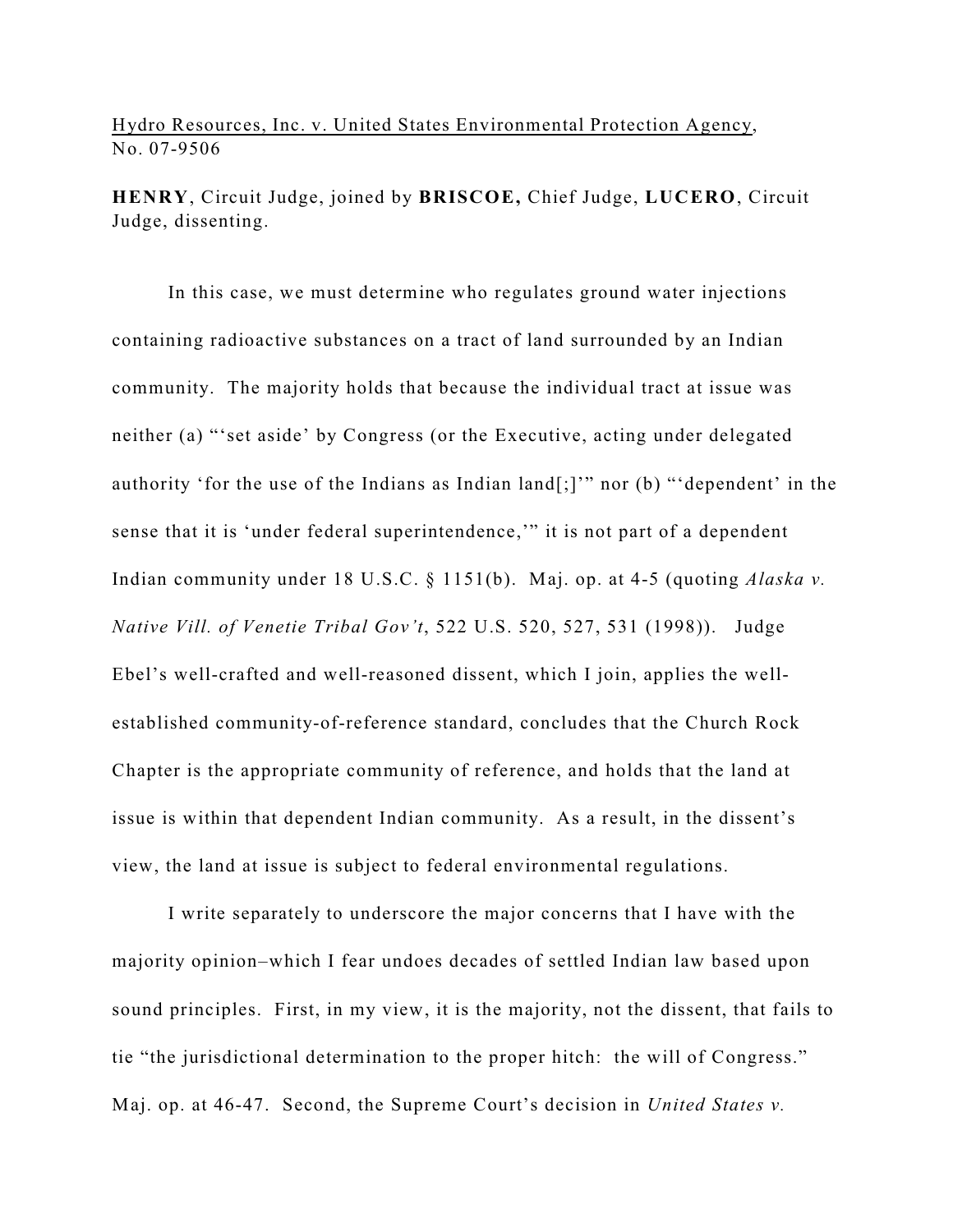*Mazurie*, 419 U.S. 544, 551 (1975), which remains good law after *Venetie*, supports the community-of-reference approach. Third, *Venetie* itself, the Supreme Court case on which the majority grounds its rejection of the community-ofreference inquiry, did not involve non-Indian fee land surrounded by an Indian community and thus does not resolve the question before us. Fourth, I am not convinced that principles regarding the construction of criminal statutes should be applied here. Finally, and perhaps most importantly, the majority's approach conflicts with one of the central purposes of the statute at issue–to avoid checkerboard jurisdiction.

In 18 U.S.C. § 1151(b), Congress used the word "communities." A community is "a social group of any size whose members reside in a specific locality, share government, and have a common cultural and historic heritage." *Webster's New Universal Unabridged Dictionary*, at 298 (1989); *see also* Dissent at 8 (observing that the term "community" "implies the existence of some setting within which the property in question is to be evaluated"). Accordingly, in conducting a community-of-reference analysis that extends beyond the status of a particular parcel of land, it is the dissent and the panel opinion that are more firmly rooted in the words used by Congress.

As Judge Ebel also observes, the community-of-reference standard is supported by the Supreme Court's decision in *Mazurie*, 419 U.S. at 551. There, in rejecting the contention that a non-Indian tract was part of "a non-Indian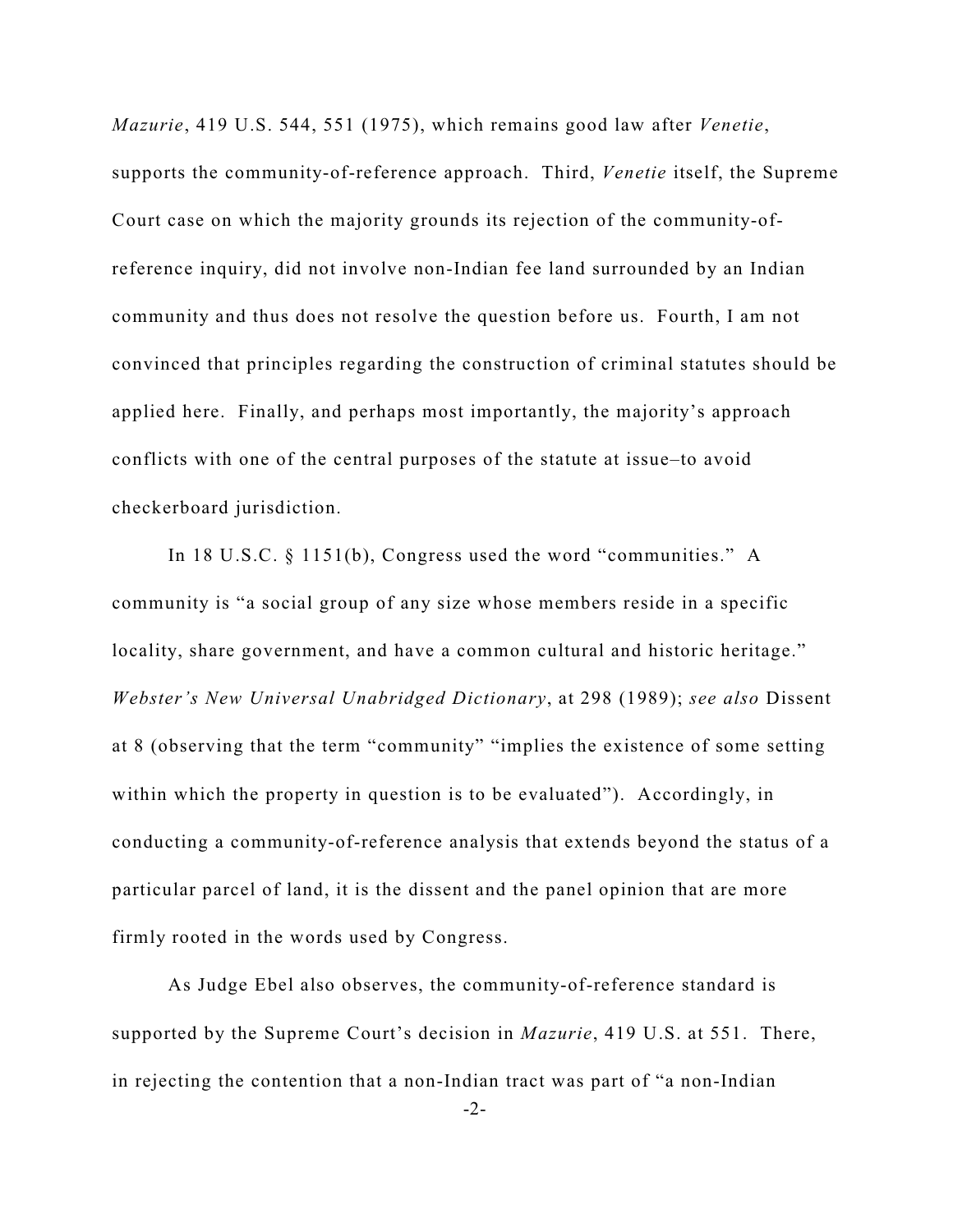*community*" under 18 U.S.C. § 1154(b) (emphasis added), the Court considered the area within the Wind River Reservation that *surrounded* that tract.<sup>1</sup> See id. (discussing evidence regarding "the 20-square-mile area roughly centered on [the non-Indian tract]"). The majority seeks to distinguish *Mazurie* on the grounds that "[a]lthough the terms 'non-Indian communities' and 'dependent Indian communities' both concern 'communities,' they deal with markedly different types of communities." Maj op. at 59 n.20. I find that distinction unsatisfying. Surely, when Congress uses the same term in two related statutes, and when the widely accepted use of that term suggests context, *see* Dissent at 8-9, we ought to apply the same definition unless there are particularly persuasive reasons not to do so. Here, I see no such reasons.

In particular, *Venetie* does not require us to abandon our established community-of- reference test with regard to the Section 8 land here at issue. *Venetie* did not involve land owned by a non-Indian mining corporation in fee simple located in the midst of trust land and allotments that constitute "Indian country" under the other subsections of § 1151. Thus, the Supreme Court's

<sup>&</sup>lt;sup>1</sup> That statute prohibits the introduction of "any malt, spirituous, or vinous liquor, including beer, ale, and wine, or any ardent or intoxicating liquor of any kind whatsoever into the Indian country." 18 U.S.C. § 1154(b). It further provides that "[t]he term 'Indian country' as used in this section does not include fee-patented lands in non-Indian communities or rights-of-way through Indian reservations, and this section does not apply to such lands or rights-of-way in the absence of a treaty or statute extending the Indian liquor laws thereto." 18 U.S.C.  $§ 1154(c).$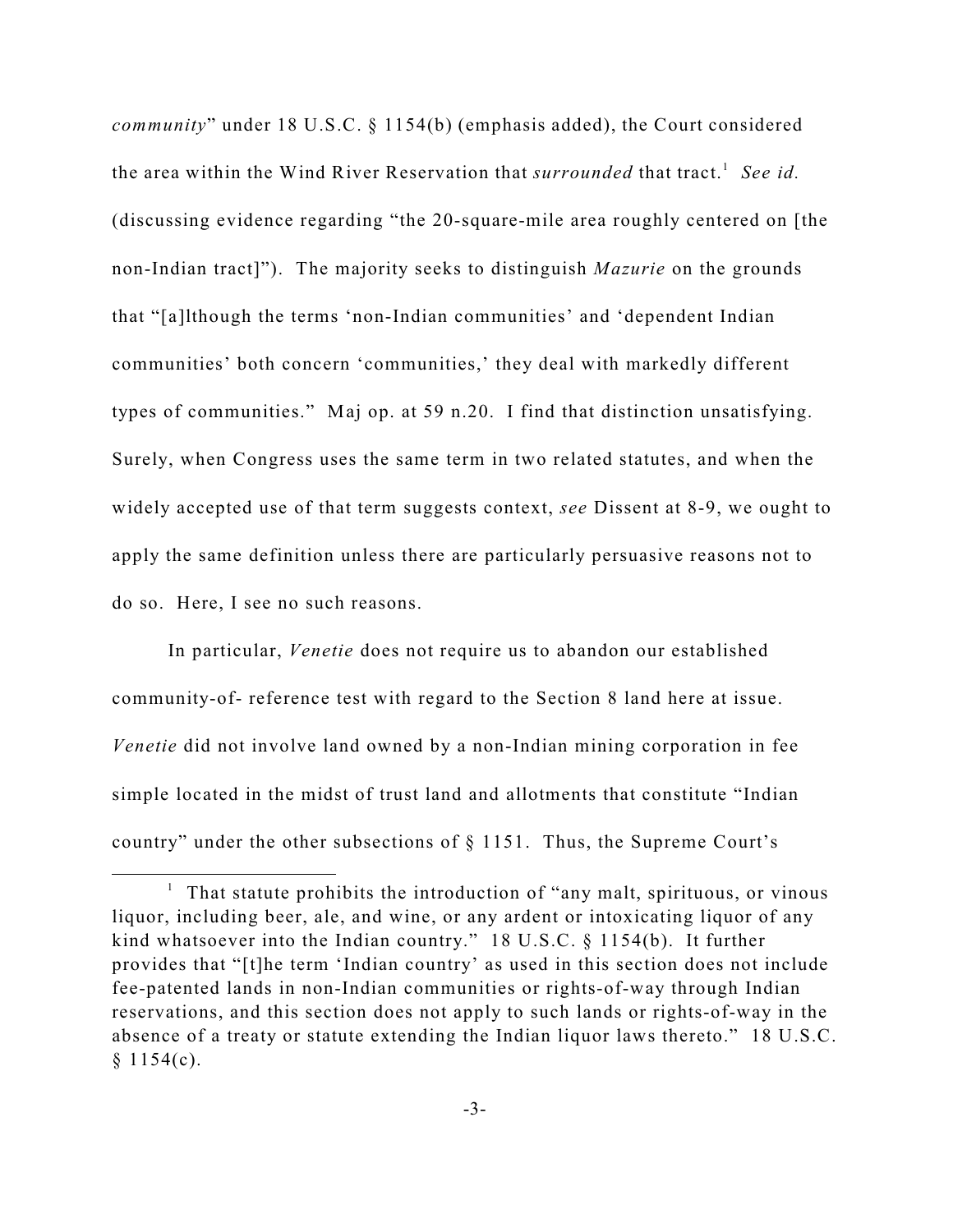decision does not tell us which particular lands we must consider in determining whether the set-aside and superintendence requirements have been met.

Additionally, I am not persuaded by the majority's view that our interpretation of the statute "will apply to all criminal cases arising under § 1151(b)." Maj. op. at 63. The EPA adopted § 1151's definition of "Indian country" in the course of administering the Safe Drinking Water Act. Moreover, as Judge Ebel reasons, the concept of community should be afforded heightened importance in the natural resources context. *See* Dissent at 15. It is that context that we consider here. I would leave the implications of our holding for hypothetical criminal prosecutions, if any, for actual cases in which prosecutions are brought regarding conduct in dependent Indian communities.

Further, I must take exception to the majority's view that because some degree of checkerboard jurisdiction is inevitable in the application of § 1151, we may veer away from that fundamental concern in applying the concept of a dependent Indian community to the facts of this case. Leading Indian law scholars have told us that "a central purpose of the 1948 codification [of § 1151] was to avoid checkerboard jurisdiction." *See* Felix S. Cohen, *Handbook of Federal Indian Law* § 3.04[2][c][iv], at 194 n.429 (2005 ed.) (citing *Seymour v. Superintendent of Wash. State Penitentiary*, 368 U.S. 351, 358 (1962)). I think we ought to listen to them, particularly when a non-Indian land owner proposes a mining operation that affects the surrounding community. In that circumstance, it

-4-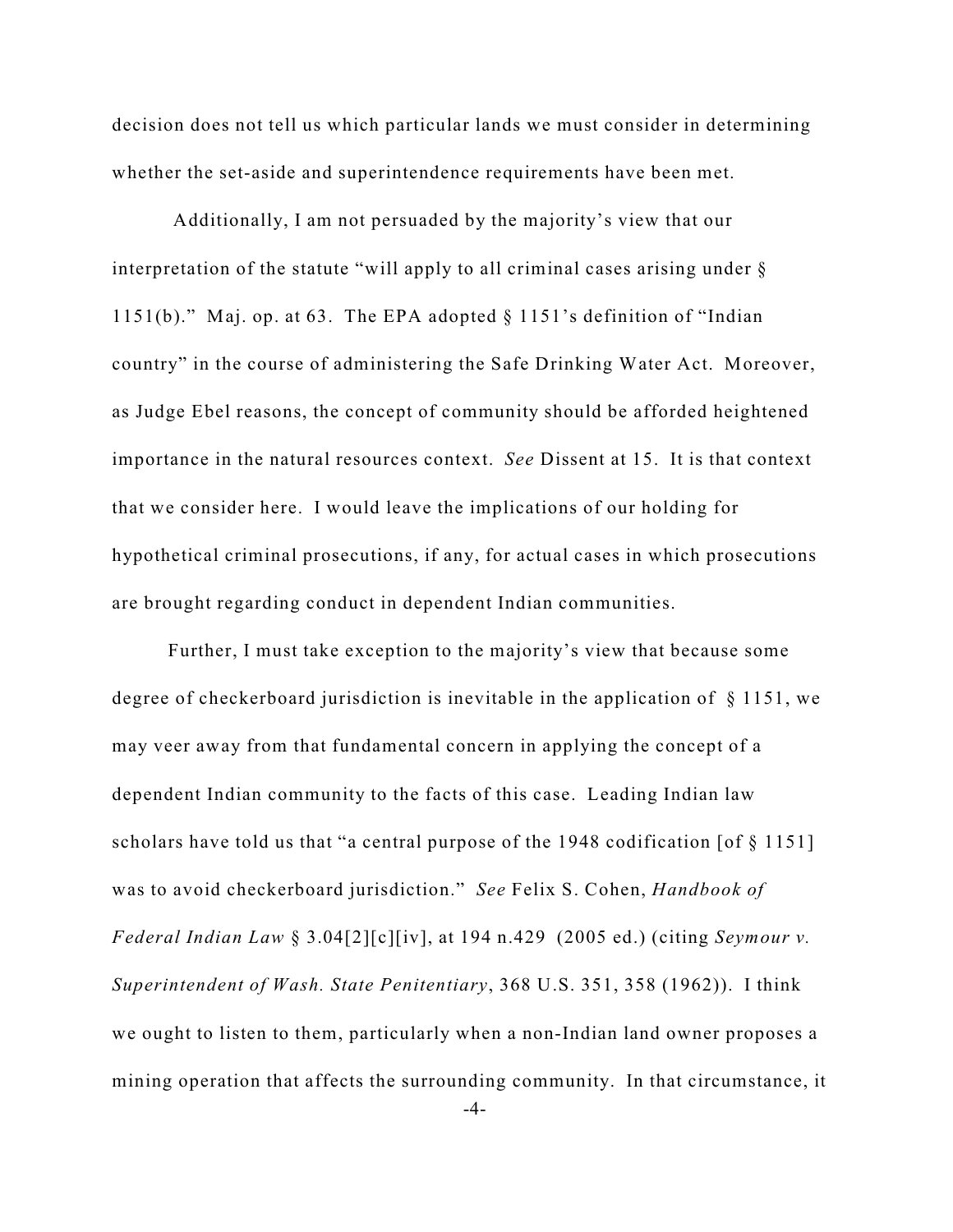makes good sense to treat Section 8 as part of that community and to require the mining operation to comply with federal law.

I take little comfort in the majority's observation that, in the EPA's judgment, the aquifer under HRI's land "'does not currently serve as a source of drinking water'" and "'cannot now and will not in the future serve as a source of drinking water." Maj. op. at 17 (quoting 40 C.F.R.  $\S$  146.4(a) & (b)). Even if that is true in this case, there are other effects of a mining operation that may greatly impact the surrounding lands. *See* Dissent at 15 (noting that "[t]he externalities produced by a mining operation—including pollution, traffic, and the aesthetic harms created by having a large mining operation nearby—also affect the surrounding community").

Moreover, as one scholar has noted, previous mining operations in the area at issue have had grave consequences: "[t]he tailings from uranium mines have contaminated air, groundwater, streams and soil on the Navajo reservation. The wind blew dust from the tailings piles into Navajo homes and water sources. Holding ponds on the reservation associated with the uranium mines were not well-maintained. In 1979, a mud dam near Church Rock, New Mexico[,] failed, spilling over 1,100 tons of uranium tailings, and an estimated 100 million gallons of radioactive wastewater into the Rio Puerco River. This is the largest nuclear spill in U.S. history, and it caused extensive damage to the Navajo people, their lands, water resources and the livestock that drank the contaminated water." *See* -5